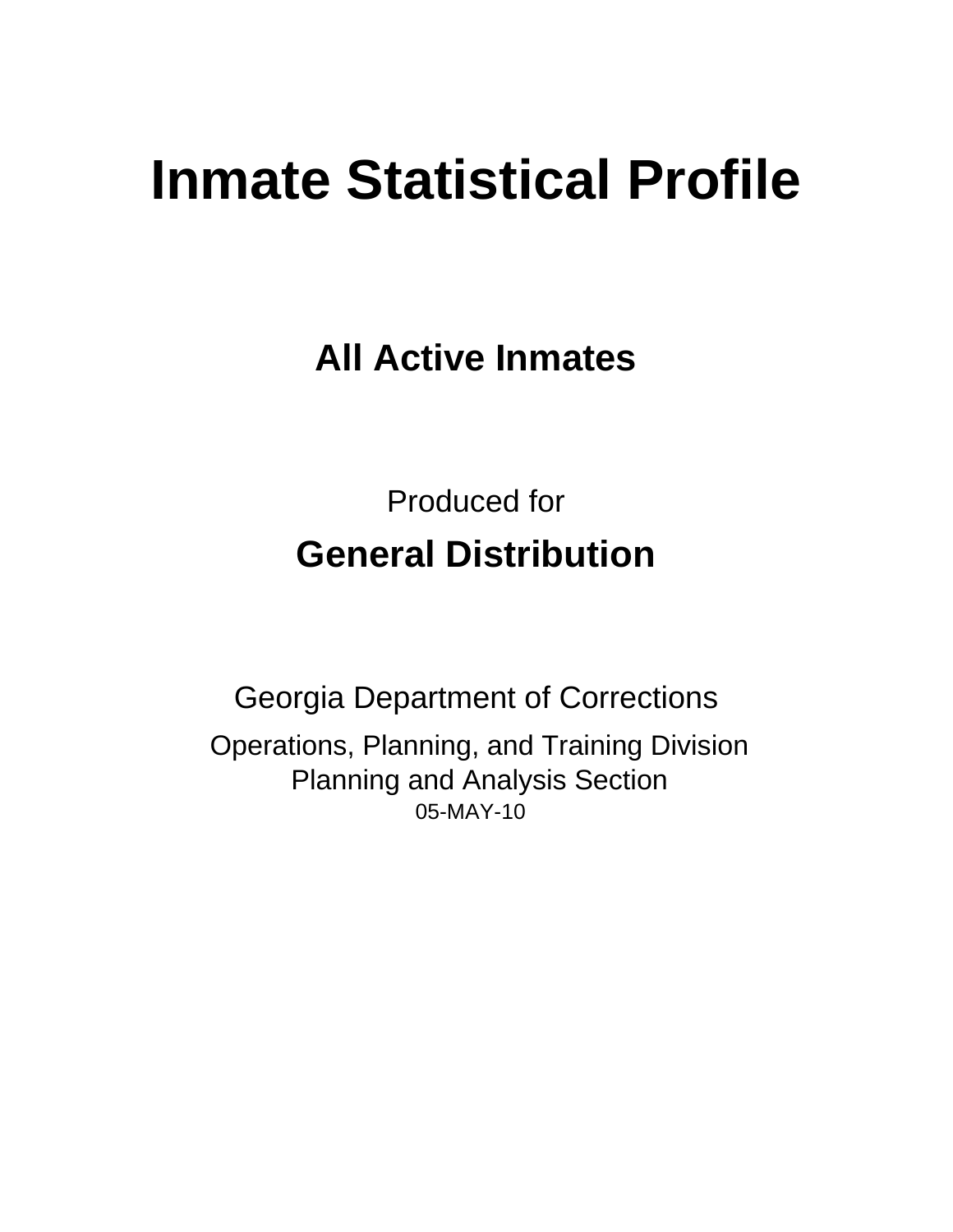**Inmate Statistical Profile 05-MAY-10** Contents

**All Active Inmates** 

Produced for General Distribution

# **Table of Contents**

| <b>Demographic information</b> |                                                                      |  |  |  |  |  |
|--------------------------------|----------------------------------------------------------------------|--|--|--|--|--|
|                                | 5 Current age, broken out in ten year age groups                     |  |  |  |  |  |
|                                | 6 Race group                                                         |  |  |  |  |  |
|                                | 7 Hispanic Origin                                                    |  |  |  |  |  |
|                                | 8 Marital status, self-reported at entry to prison                   |  |  |  |  |  |
|                                | 9 Number of children, self-reported at entry to prison               |  |  |  |  |  |
|                                | 10 Religious affiliation, self-reported at entry to prison           |  |  |  |  |  |
|                                | 11 Home county - self-reported at entry to prison                    |  |  |  |  |  |
|                                | 16 Socioeconomic class, self-reported at entry to prison             |  |  |  |  |  |
|                                | 17 Environment to age 16, self-reported at entry to prison           |  |  |  |  |  |
|                                | 18 Guardian status to age 16, self-reported at entry to prison       |  |  |  |  |  |
|                                | 19 Employment status before prison, self-reported at entry to prison |  |  |  |  |  |
|                                | 20 Age at admission                                                  |  |  |  |  |  |
|                                | 22 Height, measured at entry to prison                               |  |  |  |  |  |
|                                | 23 Weight, measured at entry to prison                               |  |  |  |  |  |
|                                | 25 Military service                                                  |  |  |  |  |  |
|                                | <b>Correctional information</b>                                      |  |  |  |  |  |
|                                | 26 Type of admission to prison                                       |  |  |  |  |  |
|                                | 27 Current / last security status                                    |  |  |  |  |  |
|                                | 28 Current / last institution type                                   |  |  |  |  |  |
|                                | 29 Institution type - transitional centers                           |  |  |  |  |  |
|                                | 30 Institution type - mental hospitals                               |  |  |  |  |  |
|                                | 31 Institution type - county prisons                                 |  |  |  |  |  |
|                                | 32 Institution type - state prisons                                  |  |  |  |  |  |
|                                | 33 Institution type - state prisons                                  |  |  |  |  |  |
|                                | 35 Institution type - private prisons                                |  |  |  |  |  |
|                                | 36 Institution type - prison annexes                                 |  |  |  |  |  |
| 37                             | Institution type - pre-release centers                               |  |  |  |  |  |
|                                | 38 Institution type - inmate boot camp                               |  |  |  |  |  |
|                                | 39 Number of disciplinary reports                                    |  |  |  |  |  |
|                                | 40 Number of transfers                                               |  |  |  |  |  |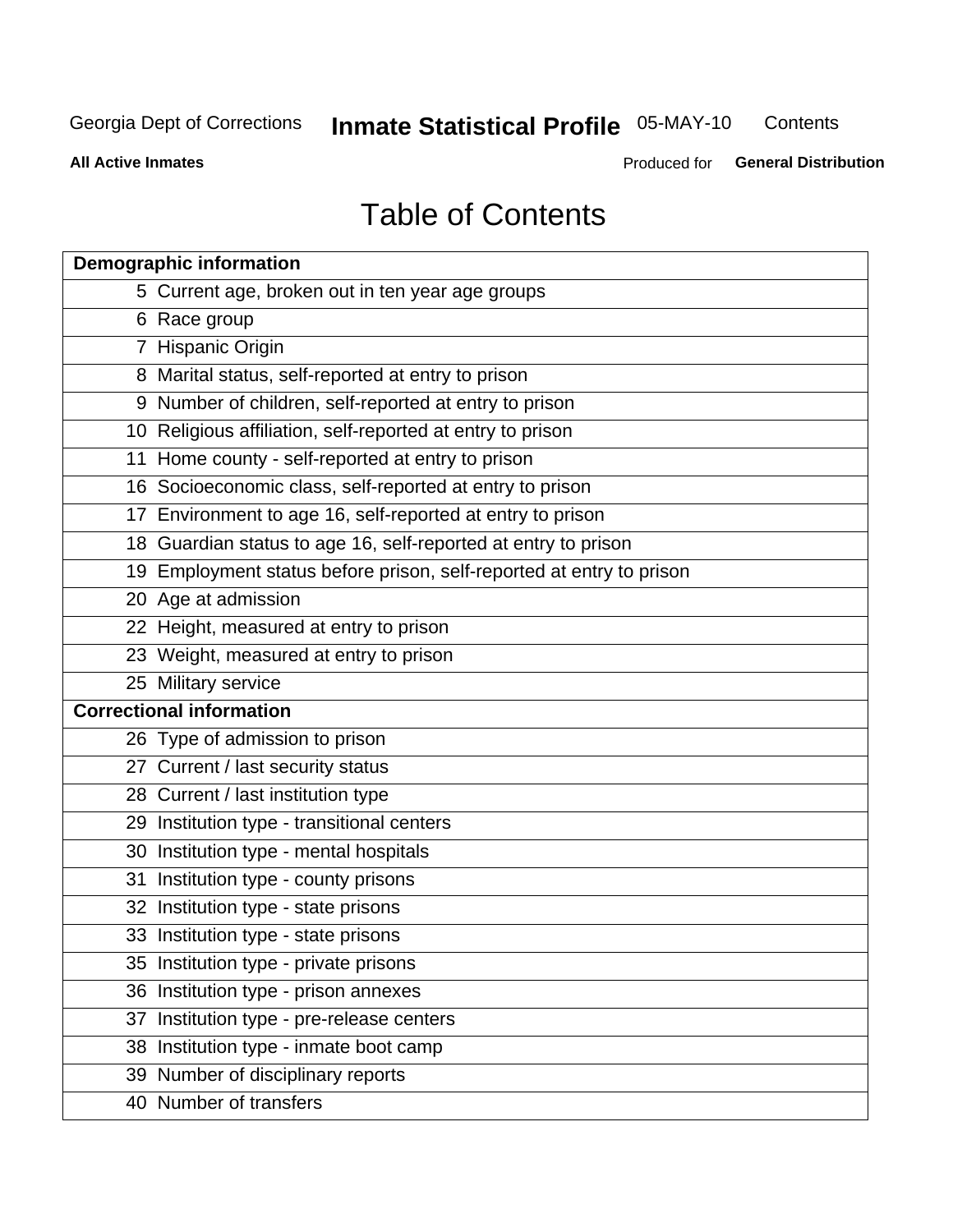#### **Inmate Statistical Profile 05-MAY-10** Contents

**All Active Inmates** 

Produced for General Distribution

# **Table of Contents**

| <b>Correctional information</b>                                  |
|------------------------------------------------------------------|
| 41 Number of escapes                                             |
| 43 Probable future release type of still active inmates          |
| 44 Time served in current (or last) institution                  |
| <b>Educational, psychological and physical information</b>       |
| 42 Culture fair IQ scores                                        |
| 45 Highest grade level attained                                  |
| 46 Culture fair IQ scores                                        |
| 47 Wide Range Achievement Test (WRAT) reading score              |
| 48 Wide Range Achievement Test (WRAT) math score                 |
| 49 Wide Range Achievement Test (WRAT) spelling score             |
| 50 Scope of substance abuse - summary                            |
| 51 Scope of substance abuse - detail                             |
| 52 Current / last mental health treatment level                  |
| 53 PULHESDWIT medical scale - 'P' overall condition ('P'hysical) |
| 54 PULHESDWIT medical scale - 'U' upper body                     |
| 55 PULHESDWIT medical scale - 'L' lower body                     |
| 56 PULHESDWIT medical scale - 'H' hearing                        |
| 57 PULHESDWIT medical scale - 'E' vision                         |
| 58 PULHESDWIT medical scale -'S' psychiatric                     |
| 59 PULHESDWIT medical scale - 'D' dental                         |
| 60 PULHESDWIT medical scale - 'W' work ability                   |
| 61 PULHESDWIT medical scale - 'I' impairment                     |
| 62 PULHESDWIT medical scale - 'T' transportability               |
| 63 Criminality in family, self-reported                          |
| 64 Alcoholism in family, self-reported                           |
| 65 Drug abuse in family, self-reported                           |
| 66 Subjected to frequent beatings, self-reported                 |
| Father absent during inmate's childhood<br>67                    |
| 68 Mother absent during inmate's childhood                       |
| 69 Inmate diagnosed as manipulative                              |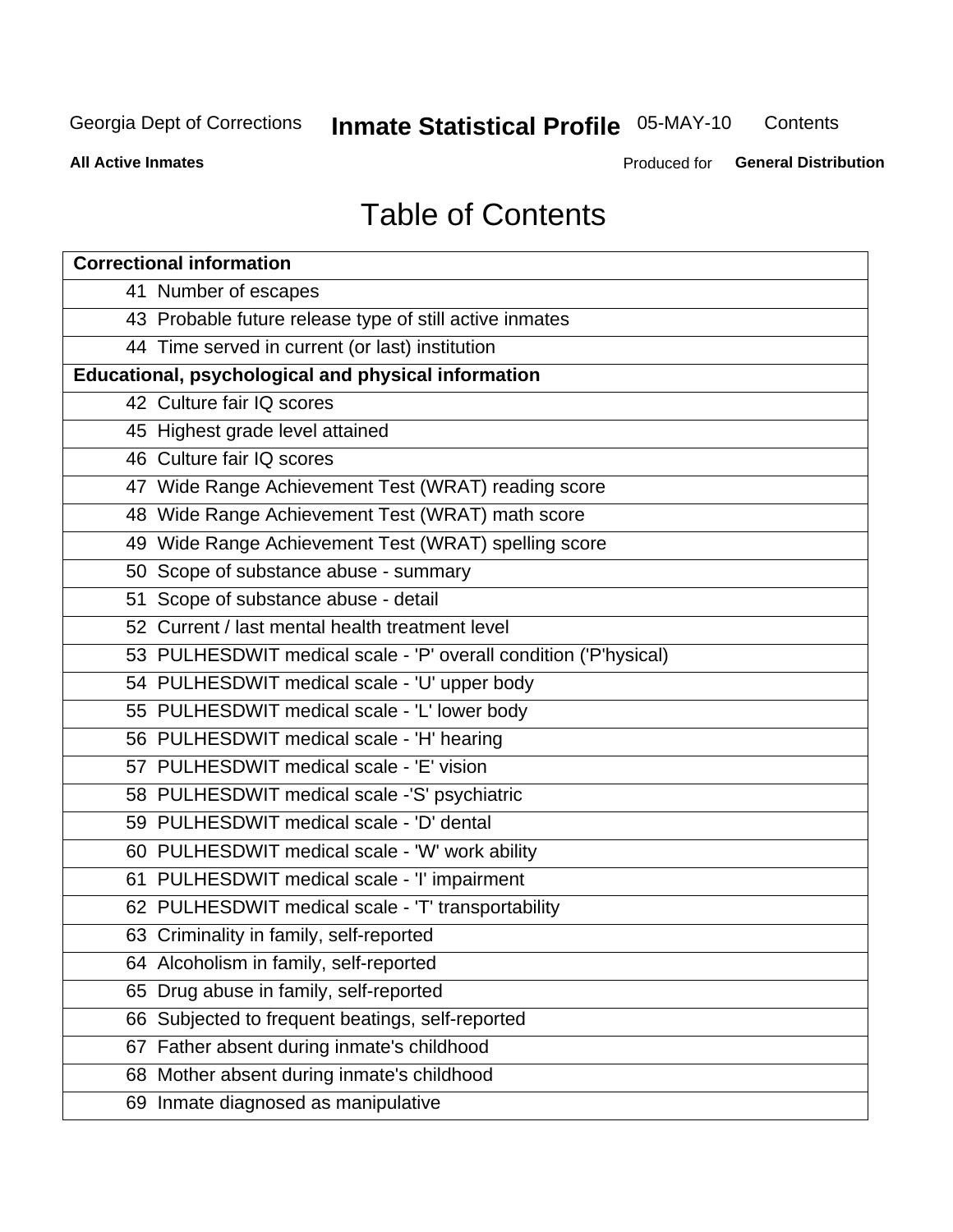#### **Inmate Statistical Profile 05-MAY-10** Contents

**All Active Inmates** 

Produced for General Distribution

# **Table of Contents**

| Educational, psychological and physical information            |
|----------------------------------------------------------------|
| 70 Inmate diagnosed as assaultive                              |
| <b>Crimes and criminal history information</b>                 |
| 71 Number of prior Georgia incarcerations                      |
| 72 Prison sentence in years                                    |
| 73 Primary offense, broken out into felonies vs misdemeanors   |
| 74 Primary offense, broken out into six broad crime categories |
| 75 Primary offense, detailed offense code                      |
| 83 County of conviction of primary offense                     |
| 88 Circuit of conviction of primary offense                    |
| 90 Years served (jail + prison) in this incarceration          |
| <b>Medical information</b>                                     |
| 91 Results of most recent HIV test                             |
| 92 Results of most recent tuberculosis test                    |
| 93 Results of most recent syphilis test                        |
| 94 Results of most recent Hepatitis-C test                     |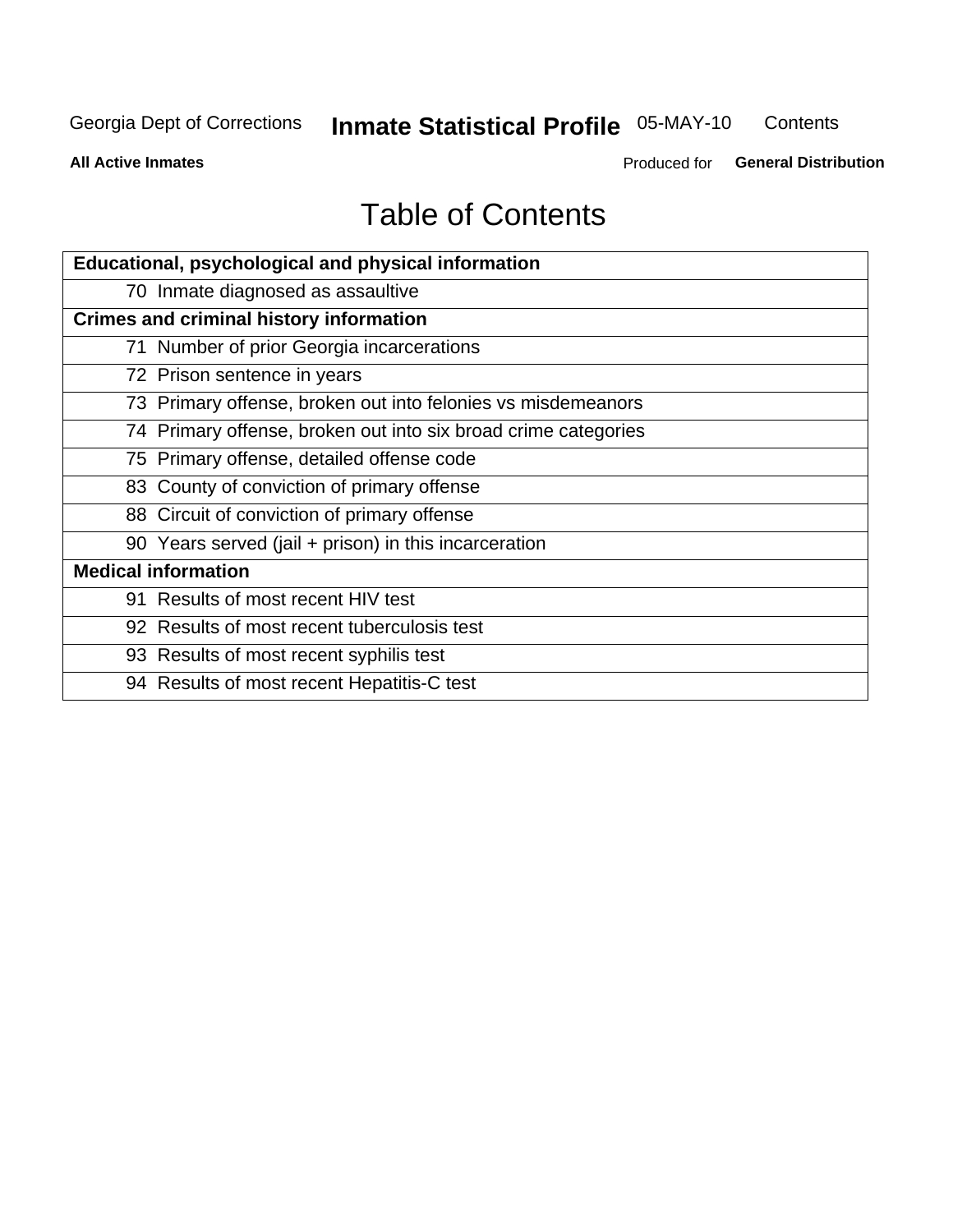### **All Active Inmates**

### Produced for General Distribution

# Current age, broken out in ten-year age groups

COL % - percent each COUNT is of its particular column

|                          |              | <b>Male</b> |        |                 | <b>Female</b> |          |              | <b>Total</b>  |
|--------------------------|--------------|-------------|--------|-----------------|---------------|----------|--------------|---------------|
| <b>Current Age</b>       | <b>Count</b> | Col %       | Row %  | <b>Count</b>    | Col %         | Row %    | <b>Total</b> | Col %         |
| <b>Teens (1-19)</b>      | 1,027        | 2.09%       | 96.89% | 33 <sub>1</sub> | $0.90\%$      | 3.11%    | 1,060        | 2.01%         |
| <b>Twenties (20-29)</b>  | 15,293       | $31.11\%$   | 93.66% | 1,035           | 28.33%        | 6.34%    | 16,328       | 30.92%        |
| <b>Thirties (30-39)</b>  | 14,562       | 29.62%      | 92.49% | 1,182           | 32.35%        | $7.51\%$ |              | 15,744 29.81% |
| <b>Forties (40-49)</b>   | 11,189       | 22.76%      | 91.96% | 978             | 26.77%        | 8.04%    |              | 12,167 23.04% |
| <b>Fifties (50-59)</b>   | 5,522        | 11.23%      | 93.82% | 364             | 9.96%         | 6.18%    | 5.886        | 11.14%        |
| <b>Sixties (60-69)</b>   | 1,352        | 2.75%       | 96.36% | 51              | 1.40%         | 3.64%    | 1,403        | 2.66%         |
| Seventy + (70 and above) | 214          | 0.44%       | 95.11% | 11              | 0.30%         | 4.89%    | 225          | 0.43%         |
| <b>Total Reported</b>    | 49,159       | 100%        | 93.08% | 3,654           | 100%          | 6.92%    | 52,813       | 100.0%        |

| <b>Not Reported</b> |        |       |        |
|---------------------|--------|-------|--------|
| <b>Total</b>        | 49,159 | 3,654 | 52,813 |

| <b>Mean</b><br>(average) | 36.42    | 36.63 | 36.43 |
|--------------------------|----------|-------|-------|
| Median (middle)          | つん<br>vu | 36    | 35    |
| Mode<br>(most frequent)  | 30       | 30    | 30    |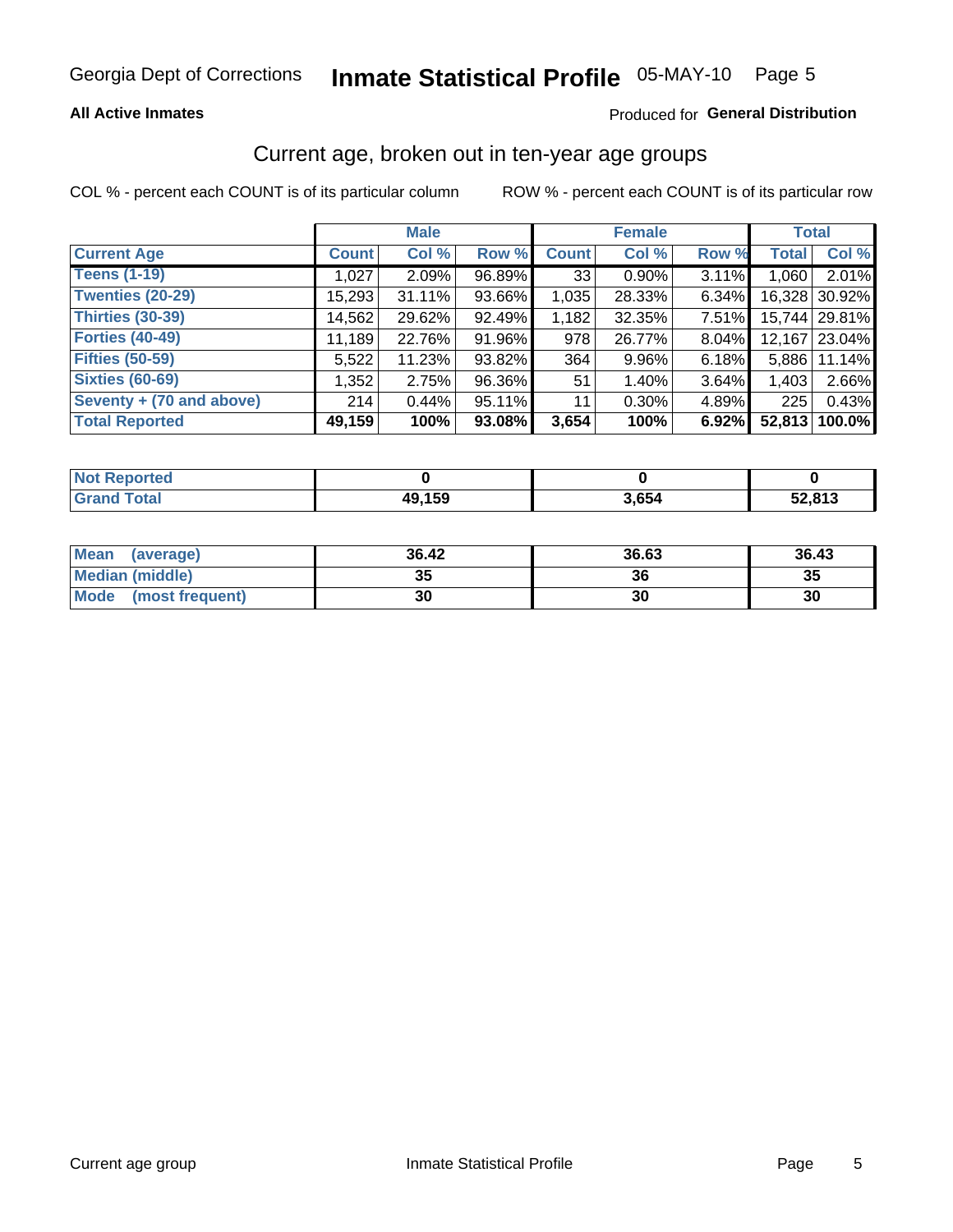# Inmate Statistical Profile 05-MAY-10 Page 6

#### **All Active Inmates**

### **Produced for General Distribution**

### Race group

COL % - percent each COUNT is of its particular column

|         |                        | <b>Male</b>  |         |         | <b>Female</b>  |        |        | <b>Total</b> |        |
|---------|------------------------|--------------|---------|---------|----------------|--------|--------|--------------|--------|
|         | <b>Race Group</b>      | <b>Count</b> | Col %   |         | Row % Count    | Col %  | Row %  | <b>Total</b> | Col %  |
|         | <b>White</b>           | 15,497       | 31.52%  | 89.24%  | ,869           | 51.15% | 10.76% | 17,366       | 32.88% |
| 2       | <b>Black</b>           | 31,444       | 63.96%  | 94.76%  | 1,739          | 47.59% | 5.24%  | 33,183       | 62.83% |
| 5       | <b>Other</b>           | 48           | .10%    | 100.00% |                |        |        | 48           | .09%   |
| 6       | <b>Asian</b>           | 101          | .21%    | 95.28%  | 5              | .14%   | 4.72%  | 106          | .20%   |
| 9       | <b>Unknown</b>         | 3            | $.01\%$ | 100.00% |                |        |        | 3            | .01%   |
| 10      | <b>Hispanic</b>        | 2,026        | 4.12%   | 98.11%  | 39             | 1.07%  | 1.89%  | 2,065        | 3.91%  |
| 11      | <b>Racially Mixed</b>  | 11           | $.02\%$ | 100.00% |                |        |        | 11           | .02%   |
| $12 \,$ | <b>Native American</b> | 29           | $.06\%$ | 93.55%  | $\mathfrak{p}$ | .05%   | 6.45%  | 31           | .06%   |
|         | <b>Total Reported</b>  | 49,159       | 100%    | 93.08%  | 3,654          | 100%   | 6.92%  | 52,813       | 100%   |

| Reported<br><b>NOT</b> |        |       |        |
|------------------------|--------|-------|--------|
| <b>Total</b>           | 49,159 | 3,654 | 52,813 |

| Mode (<br>most freduent) | ⊃lack | White | ا تا 1 |
|--------------------------|-------|-------|--------|
|                          |       |       |        |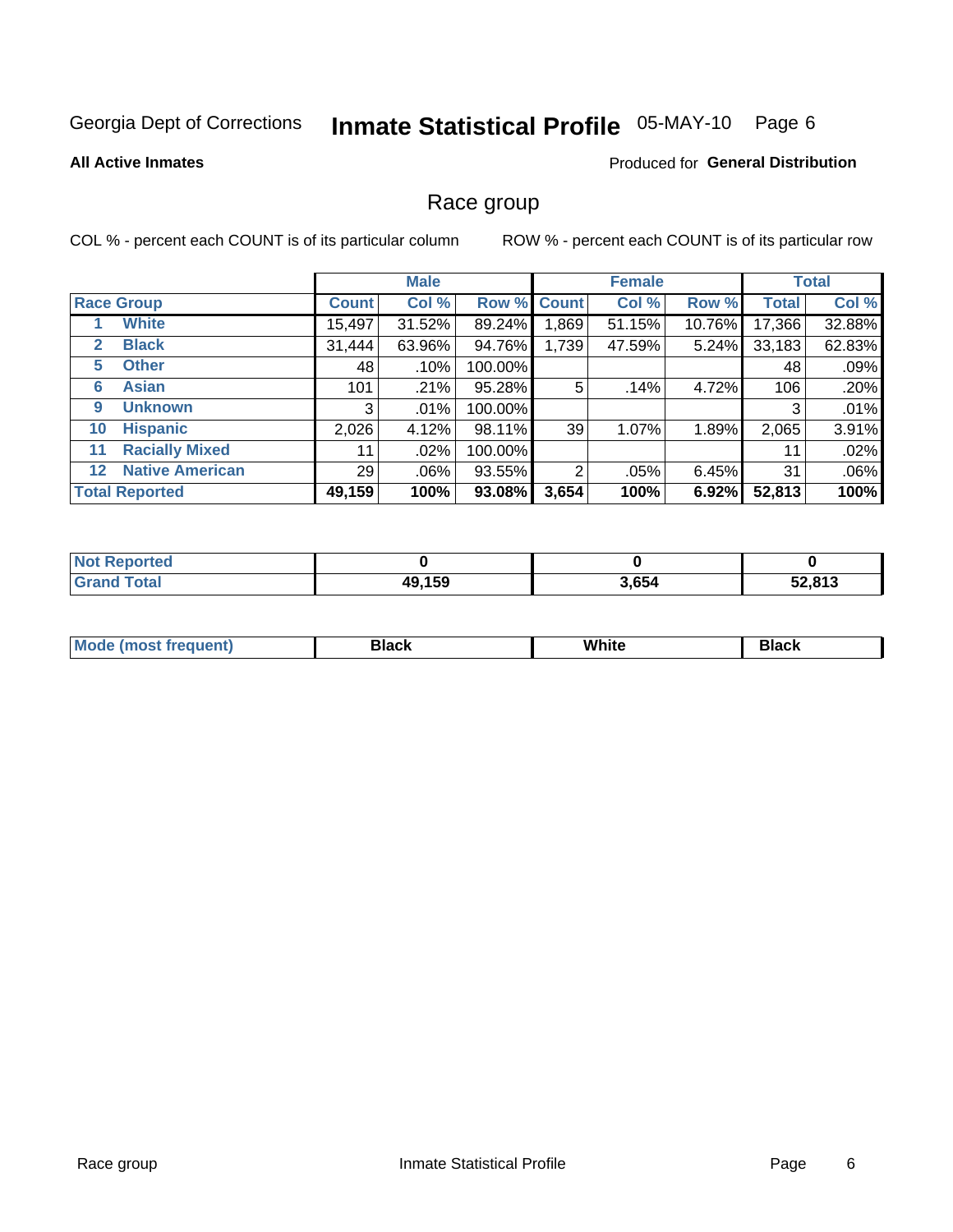#### Inmate Statistical Profile 05-MAY-10 Page 7

**All Active Inmates** 

Produced for General Distribution

### **Hispanic Origin**

COL % - percent each COUNT is of its particular column

ROW % - percent each COUNT is of its particular row

|                        |              | <b>Male</b> |                    |    | <b>Female</b> |          |        | <b>Total</b> |
|------------------------|--------------|-------------|--------------------|----|---------------|----------|--------|--------------|
| <b>Hispanic Origin</b> | <b>Count</b> | Col %       | <b>Row % Count</b> |    | Col %         | Row %    | Totall | Col %        |
| <b>Non Hispanic</b>    | 47,133       | $95.88\%$   | $92.88\%$ 3,615    |    | 98.93%        | $7.12\%$ | 50,748 | 96.09%       |
| <b>Hispanic</b>        | 2,026        | 4.12%       | 98.11%             | 39 | 1.07%         | $1.89\%$ | 2,065  | $3.91\%$     |
| <b>Total Reported</b>  | 49,159       | 100%        | $93.08\%$ 3,654    |    | 100%          | $6.92\%$ | 52,813 | 100%         |

An inmate is counted as Hispanic if

(a) he self-reported as Hispanic during the diagnostic process, or

(b) his primary language is Spanish, or

(c) he claimed birth or citizenship in Spain or a Latin American country, or

(d) he had a common Spanish surname such as Lopez or Garcia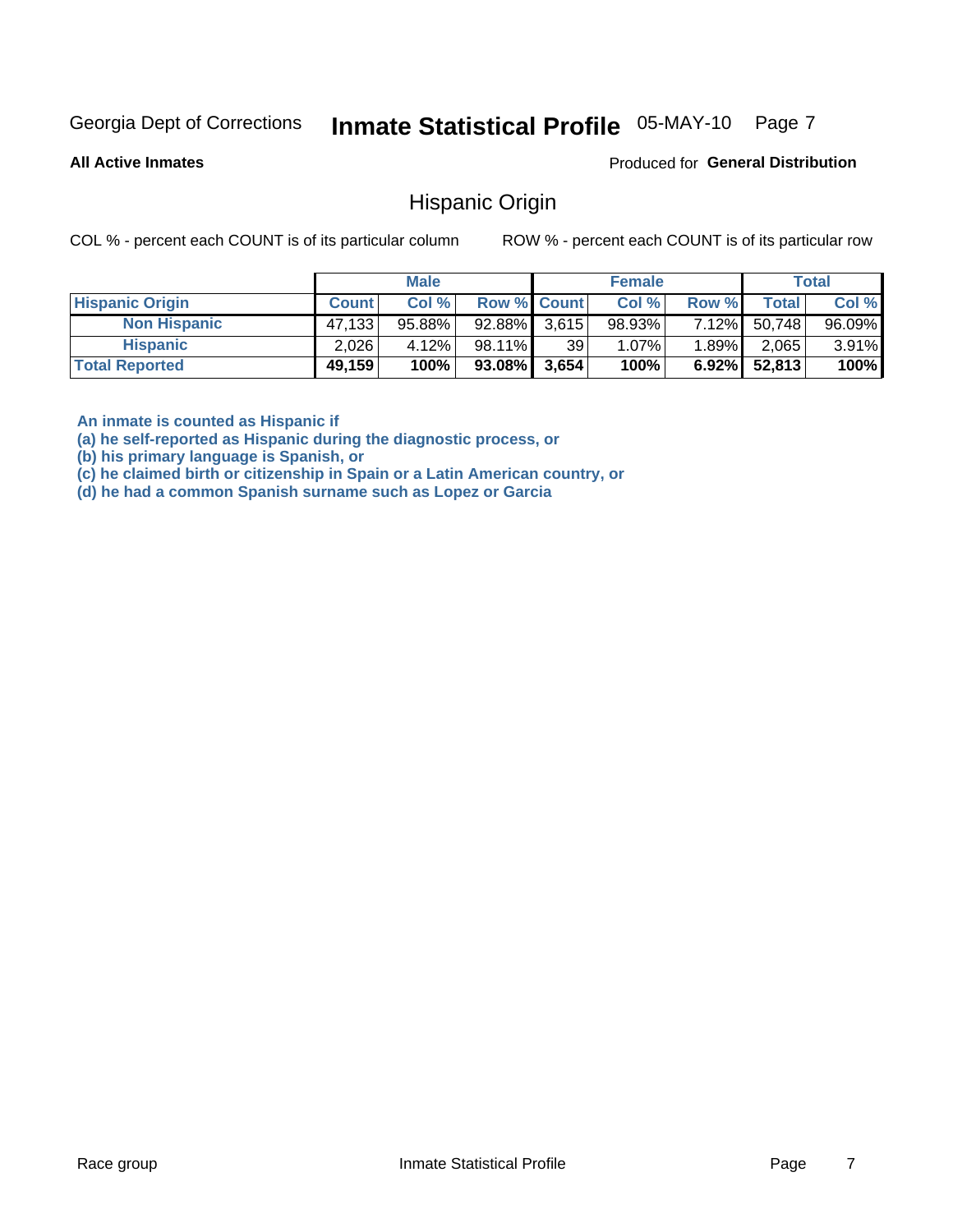# Inmate Statistical Profile 05-MAY-10 Page 8

**All Active Inmates** 

#### Produced for General Distribution

# Marital status, self-reported at entry to prison

COL % - percent each COUNT is of its particular column

|                            | <b>Male</b>  |          |        | <b>Female</b> |        |        | <b>Total</b> |        |
|----------------------------|--------------|----------|--------|---------------|--------|--------|--------------|--------|
| <b>Marital Status</b>      | <b>Count</b> | Col %    | Row %  | <b>Count</b>  | Col %  | Row %  | <b>Total</b> | Col %  |
| <b>Unknown</b><br>$\bf{0}$ | 117          | ا 24%.   | 87.97% | 16            | .44%   | 12.03% | 133          | .25%   |
| <b>Divorced</b><br>D       | 4,790        | 9.74%    | 88.93% | 596           | 16.31% | 11.07% | 5,386        | 10.20% |
| <b>Married</b><br>M        | 6,448        | 13.12%   | 91.32% | 613           | 16.78% | 8.68%  | 7,061        | 13.37% |
| <b>S</b> Separated         | 1,798        | $3.66\%$ | 86.07% | 291           | 7.96%  | 13.93% | 2,089        | 3.96%  |
| <b>Unmarried</b><br>U      | 35,587       | 72.39%   | 94.64% | 2,017         | 55.20% | 5.36%  | 37,604       | 71.20% |
| <b>Widow</b><br>W          | 419          | .85%     | 77.59% | 121           | 3.31%  | 22.41% | 540          | 1.02%  |
| <b>Total Reported</b>      | 49,159       | 100%     | 93.08% | 3,654         | 100%   | 6.92%  | 52,813       | 100%   |

| <b>Not Reported</b> |              |            |        |
|---------------------|--------------|------------|--------|
| Total               | 49,159<br>4ч | <b>CC-</b> | 52.813 |

| <b>Mode (most frequent)</b><br>Unmarried<br>Unmarried<br>Jnmarried |
|--------------------------------------------------------------------|
|--------------------------------------------------------------------|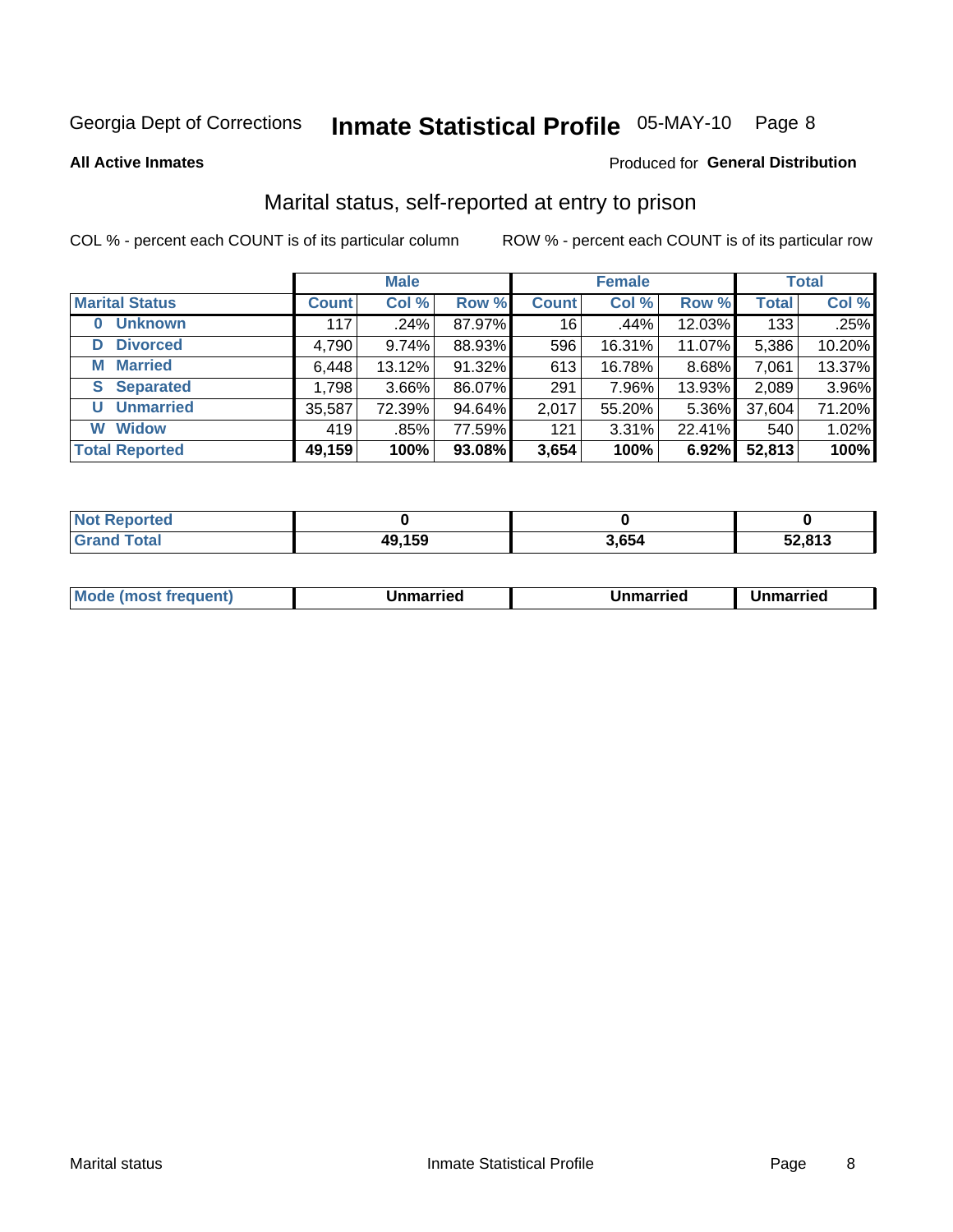# Inmate Statistical Profile 05-MAY-10 Page 9

#### **All Active Inmates**

### Produced for General Distribution

# Number of children, self reported at entry to prison

COL % - percent each COUNT is of its particular column

|                           |              | <b>Male</b> |        |              | <b>Female</b> |          | <b>Total</b> |               |
|---------------------------|--------------|-------------|--------|--------------|---------------|----------|--------------|---------------|
| <b>Number of Children</b> | <b>Count</b> | Col %       | Row %  | <b>Count</b> | Col %         | Row %    | <b>Total</b> | Col %         |
| $\overline{\mathbf{0}}$   | 20,390       | 41.74%      | 95.02% | 1,068        | 29.28%        | 4.98%    | 21,458       | 40.88%        |
|                           | 11,120       | 22.76%      | 94.09% | 698          | 19.13%        | 5.91%    |              | 11,818 22.51% |
| $\overline{2}$            | 8,089        | 16.56%      | 90.63% | 836          | 22.92%        | $9.37\%$ | 8,925        | 17.00%        |
| $\overline{\mathbf{3}}$   | 4,653        | 9.53%       | 88.95% | 578          | 15.84%        | 11.05%   | 5,231        | 9.96%         |
| $\overline{\mathbf{4}}$   | 2,332        | 4.77%       | 90.28% | 251          | 6.88%         | 9.72%    | 2,583        | 4.92%         |
| 5                         | 1,145        | 2.34%       | 90.37% | 122          | 3.34%         | 9.63%    | 1,267        | 2.41%         |
| $6\phantom{1}6$           | 565          | 1.16%       | 90.11% | 62           | 1.70%         | 9.89%    | 627          | 1.19%         |
| 7                         | 232          | 0.47%       | 95.08% | 12           | 0.33%         | 4.92%    | 244          | 0.46%         |
| 8                         | 123          | 0.25%       | 94.62% | 7            | 0.19%         | 5.38%    | 130          | 0.25%         |
| 9                         | 87           | 0.18%       | 91.58% | 8            | 0.22%         | 8.42%    | 95           | 0.18%         |
| 10                        | 44           | 0.09%       | 93.62% | 3            | 0.08%         | 6.38%    | 47           | 0.09%         |
| Over 10                   | 68           | 0.14%       | 95.77% | 3            | 0.08%         | 4.23%    | 71           | 0.14%         |
| <b>Total Reported</b>     | 48,848       | 100%        | 93.05% | 3,648        | 100%          | 6.95%    | 52,496       | 100%          |

| <b>orteg</b><br>NO.   | 310    |       | 316    |
|-----------------------|--------|-------|--------|
| $f \wedge f \wedge f$ | 49.158 | 3.654 | 52,812 |

| <b>Mean</b><br>(average)       | 32. ا | . 75 | 1.35 |
|--------------------------------|-------|------|------|
| Median (middle)                |       |      |      |
| <b>Mode</b><br>(most frequent) |       |      |      |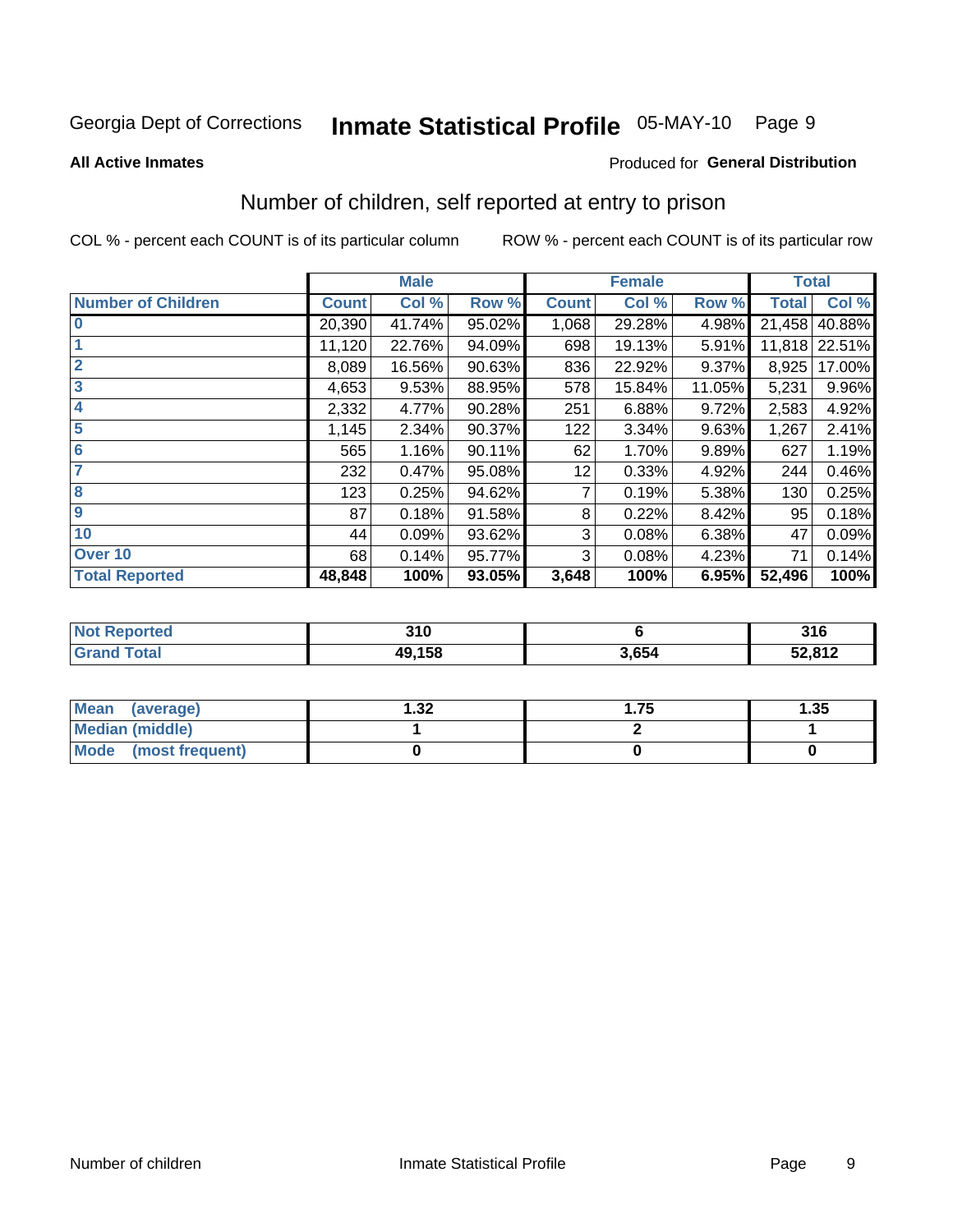# Inmate Statistical Profile 05-MAY-10 Page 10

#### **All Active Inmates**

### Produced for General Distribution

# Religious affiliation, self-reported at entry to prison

COL % - percent each COUNT is of its particular column

|                |                              |                | <b>Male</b> |         |              | <b>Female</b>             |        |                | <b>Total</b> |
|----------------|------------------------------|----------------|-------------|---------|--------------|---------------------------|--------|----------------|--------------|
|                | <b>Religious Affiliation</b> | <b>Count</b>   | Col %       | Row %   | <b>Count</b> | $\overline{\text{Col}}$ % | Row %  | <b>Total</b>   | Col %        |
| 1              | <b>Islam</b>                 | 1,468          | 3.62%       | 98.06%  | 29           | .90%                      | 1.94%  | 1,497          | 3.42%        |
| $\overline{2}$ | <b>Catholic</b>              | 2,168          | 5.35%       | 92.89%  | 166          | 5.16%                     | 7.11%  | 2,334          | 5.34%        |
| 3              | <b>Baptist</b>               | 19,193         | 47.39%      | 90.95%  | 1,910        | 59.39%                    | 9.05%  | 21,103         | 48.27%       |
| 4              | <b>Methodist</b>             | 783            | 1.93%       | 87.49%  | 112          | 3.48%                     | 12.51% | 895            | 2.05%        |
| 5              | <b>EpiscopIn</b>             | 66             | .16%        | 89.19%  | 8            | .25%                      | 10.81% | 74             | .17%         |
| $6\phantom{a}$ | <b>Presbytrn</b>             | 97             | .24%        | 91.51%  | 9            | .28%                      | 8.49%  | 106            | .24%         |
| 7              | <b>Chc Of God</b>            | 502            | 1.24%       | 82.70%  | 105          | 3.26%                     | 17.30% | 607            | 1.39%        |
| 8              | <b>Holiness</b>              | 1,341          | 3.31%       | 78.24%  | 373          | 11.60%                    | 21.76% | 1,714          | 3.92%        |
| 9              | <b>Jewish</b>                | 52             | .13%        | 96.30%  | 2            | .06%                      | 3.70%  | 54             | .12%         |
| 10             | <b>Anglican</b>              | 9              | .02%        | 81.82%  | 2            | .06%                      | 18.18% | 11             | .03%         |
| 11             | <b>Grk Orthdx</b>            | 4              | .01%        | 80.00%  | 1            | .03%                      | 20.00% | 5              | .01%         |
| 12             | <b>Hindu</b>                 | 9              | .02%        | 100.00% |              |                           |        | 9              | .02%         |
| 13             | <b>Buddhist</b>              | 53             | .13%        | 92.98%  | 4            | .12%                      | 7.02%  | 57             | .13%         |
| 14             | <b>Taoist</b>                | 3              | .01%        | 100.00% |              |                           |        | 3              | .01%         |
| 15             | <b>Shintoist</b>             | 4              | .01%        | 100.00% |              |                           |        | 4              | .01%         |
| 16             | <b>Seven D Ad</b>            | 133            | .33%        | 90.48%  | 14           | .44%                      | 9.52%  | 147            | .34%         |
| 17             | <b>Jehovah Wt</b>            | 470            | 1.16%       | 94.00%  | 30           | .93%                      | 6.00%  | 500            | 1.14%        |
| 18             | <b>Latr Day S</b>            | 51             | .13%        | 94.44%  | 3            | .09%                      | 5.56%  | 54             | .12%         |
| 19             | <b>Quaker</b>                | $\overline{2}$ | .01%        | 100.00% |              |                           |        | $\overline{2}$ | .01%         |
| 20             | <b>Other Prot</b>            | 7,026          | 17.35%      | 95.72%  | 314          | 9.76%                     | 4.28%  | 7,340          | 16.79%       |
| 96             | <b>None</b>                  | 7,066          | 17.45%      | 98.14%  | 134          | 4.17%                     | 1.86%  | 7,200          | 16.47%       |
|                | <b>Total Reported</b>        | 40,500         | 100%        | 92.64%  | 3,216        | 100%                      | 7.36%  | 43,716         | 100%         |

| Reported<br><b>NOT</b> | 8,659  | 438   | 9,097  |
|------------------------|--------|-------|--------|
| `otal<br>' Grano       | 49,159 | 3,654 | 52,813 |

| <b>Mode (most frequent)</b><br>Baptist<br>Baptist<br>Baptist |
|--------------------------------------------------------------|
|--------------------------------------------------------------|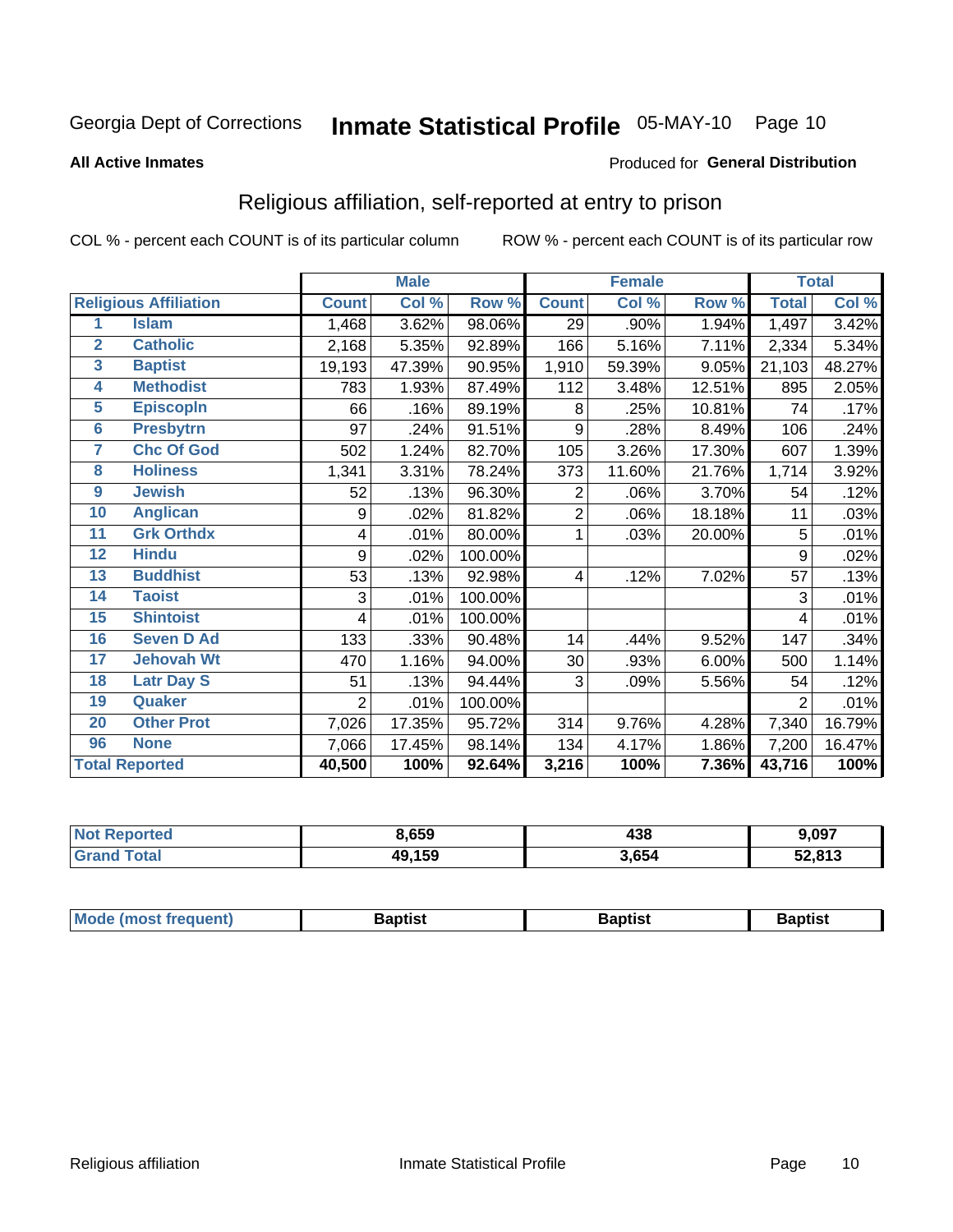# Inmate Statistical Profile 05-MAY-10 Page 11

#### **All Active Inmates**

### Produced for General Distribution

# Home county, self-reported at entry to prison

COL % - percent each COUNT is of its particular column

|                 |                      |              | <b>Male</b> |         | <b>Female</b>             |       |        | <b>Total</b>     |       |
|-----------------|----------------------|--------------|-------------|---------|---------------------------|-------|--------|------------------|-------|
|                 | <b>Home County</b>   | <b>Count</b> | Col %       | Row %   | <b>Count</b>              | Col % | Row %  | <b>Total</b>     | Col % |
| $\overline{1}$  | <b>Appling</b>       | 115          | .25%        | 93.50%  | 8                         | .22%  | 6.50%  | $\overline{123}$ | .25%  |
| $\overline{2}$  | <b>Atkinson</b>      | 38           | .08%        | 100.00% |                           |       |        | 38               | .08%  |
| 3               | <b>Bacon</b>         | 59           | .13%        | 96.72%  | $\mathbf 2$               | .06%  | 3.28%  | 61               | .12%  |
| 4               | <b>Baker</b>         | 21           | .05%        | 95.45%  | $\mathbf 1$               | .03%  | 4.55%  | 22               | .04%  |
| 5               | <b>Baldwin</b>       | 258          | .56%        | 93.82%  | 17                        | .48%  | 6.18%  | 275              | .55%  |
| $6\phantom{1}6$ | <b>Banks</b>         | 46           | .10%        | 86.79%  | $\overline{7}$            | .20%  | 13.21% | 53               | .11%  |
| $\overline{7}$  | <b>Barrow</b>        | 266          | .57%        | 93.66%  | 18                        | .51%  | 6.34%  | 284              | .57%  |
| 8               | <b>Bartow</b>        | 560          | 1.21%       | 89.46%  | 66                        | 1.85% | 10.54% | 626              | 1.25% |
| $\overline{9}$  | <b>Ben Hill</b>      | 223          | .48%        | 93.70%  | 15                        | .42%  | 6.30%  | 238              | .48%  |
| 10              | <b>Berrien</b>       | 81           | .17%        | 93.10%  | $\,6$                     | .17%  | 6.90%  | 87               | .17%  |
| $\overline{11}$ | <b>Bibb</b>          | 1,138        | 2.45%       | 94.91%  | 61                        | 1.71% | 5.09%  | 1,199            | 2.40% |
| $\overline{12}$ | <b>Bleckley</b>      | 63           | .14%        | 92.65%  | 5                         | .14%  | 7.35%  | 68               | .14%  |
| 13              | <b>Brantley</b>      | 41           | .09%        | 93.18%  | $\overline{3}$            | .08%  | 6.82%  | 44               | .09%  |
| 14              | <b>Brooks</b>        | 86           | .19%        | 94.51%  | $\overline{5}$            | .14%  | 5.49%  | 91               | .18%  |
| 15              | <b>Bryan</b>         | 92           | .20%        | 91.09%  | $\overline{9}$            | .25%  | 8.91%  | 101              | .20%  |
| 16              | <b>Bulloch</b>       | 356          | .77%        | 91.52%  | 33                        | .93%  | 8.48%  | 389              | .78%  |
| $\overline{17}$ | <b>Burke</b>         | 185          | .40%        | 96.86%  | $\,6$                     | .17%  | 3.14%  | 191              | .38%  |
| 18              | <b>Butts</b>         | 133          | .29%        | 94.33%  | 8                         | .22%  | 5.67%  | 141              | .28%  |
| 19              | <b>Calhoun</b>       | 51           | .11%        | 98.08%  | $\mathbf{1}$              | .03%  | 1.92%  | 52               | .10%  |
| $\overline{20}$ | <b>Camden</b>        | 119          | .26%        | 90.84%  | 12                        | .34%  | 9.16%  | 131              | .26%  |
| $\overline{21}$ | <b>Candler</b>       | 85           | .18%        | 91.40%  | 8                         | .22%  | 8.60%  | 93               | .19%  |
| $\overline{22}$ | <b>Carroll</b>       | 526          | 1.13%       | 89.15%  | 64                        | 1.80% | 10.85% | 590              | 1.18% |
| 23              | <b>Catoosa</b>       | 198          | .43%        | 88.00%  | 27                        | .76%  | 12.00% | 225              | .45%  |
| $\overline{24}$ | <b>Charlton</b>      | 41           | .09%        | 93.18%  | 3                         | .08%  | 6.82%  | 44               | .09%  |
| $\overline{25}$ | <b>Chatham</b>       | 2,239        | 4.82%       | 95.64%  | 102                       | 2.87% | 4.36%  | 2,341            | 4.68% |
| 26              | <b>Chattahoochee</b> | 30           | .06%        | 90.91%  | $\ensuremath{\mathsf{3}}$ | .08%  | 9.09%  | 33               | .07%  |
| $\overline{27}$ | Chattooga            | 217          | .47%        | 92.74%  | 17                        | .48%  | 7.26%  | 234              | .47%  |
| 28              | <b>Cherokee</b>      | 407          | .88%        | 87.34%  | 59                        | 1.66% | 12.66% | 466              | .93%  |
| 29              | <b>Clarke</b>        | 437          | .94%        | 93.38%  | 31                        | .87%  | 6.62%  | 468              | .94%  |
| 30              | <b>Clay</b>          | 32           | .07%        | 88.89%  | $\overline{\mathbf{4}}$   | .11%  | 11.11% | 36               | .07%  |
| 31              | <b>Clayton</b>       | 1,381        | 2.97%       | 93.12%  | 102                       | 2.87% | 6.88%  | 1,483            | 2.96% |
| 32              | <b>Clinch</b>        | 55           | .12%        | 96.49%  | $\mathbf 2$               | .06%  | 3.51%  | 57               | .11%  |
| 33              | <b>Cobb</b>          | 2,130        | 4.58%       | 92.21%  | 180                       | 5.06% | 7.79%  | 2,310            | 4.62% |
| 34              | <b>Coffee</b>        | 254          | .55%        | 91.37%  | 24                        | .67%  | 8.63%  | 278              | .56%  |
| 35              | <b>Colquitt</b>      | 273          | .59%        | 95.12%  | 14                        | .39%  | 4.88%  | 287              | .57%  |
| 36              | <b>Columbia</b>      | 205          | .44%        | 91.11%  | 20                        | .56%  | 8.89%  | 225              | .45%  |
| 37              | <b>Cook</b>          | 129          | .28%        | 94.85%  | 7                         | .20%  | 5.15%  | 136              | .27%  |
| 38              | <b>Coweta</b>        | 425          | .91%        | 90.81%  | 43                        | 1.21% | 9.19%  | 468              | .94%  |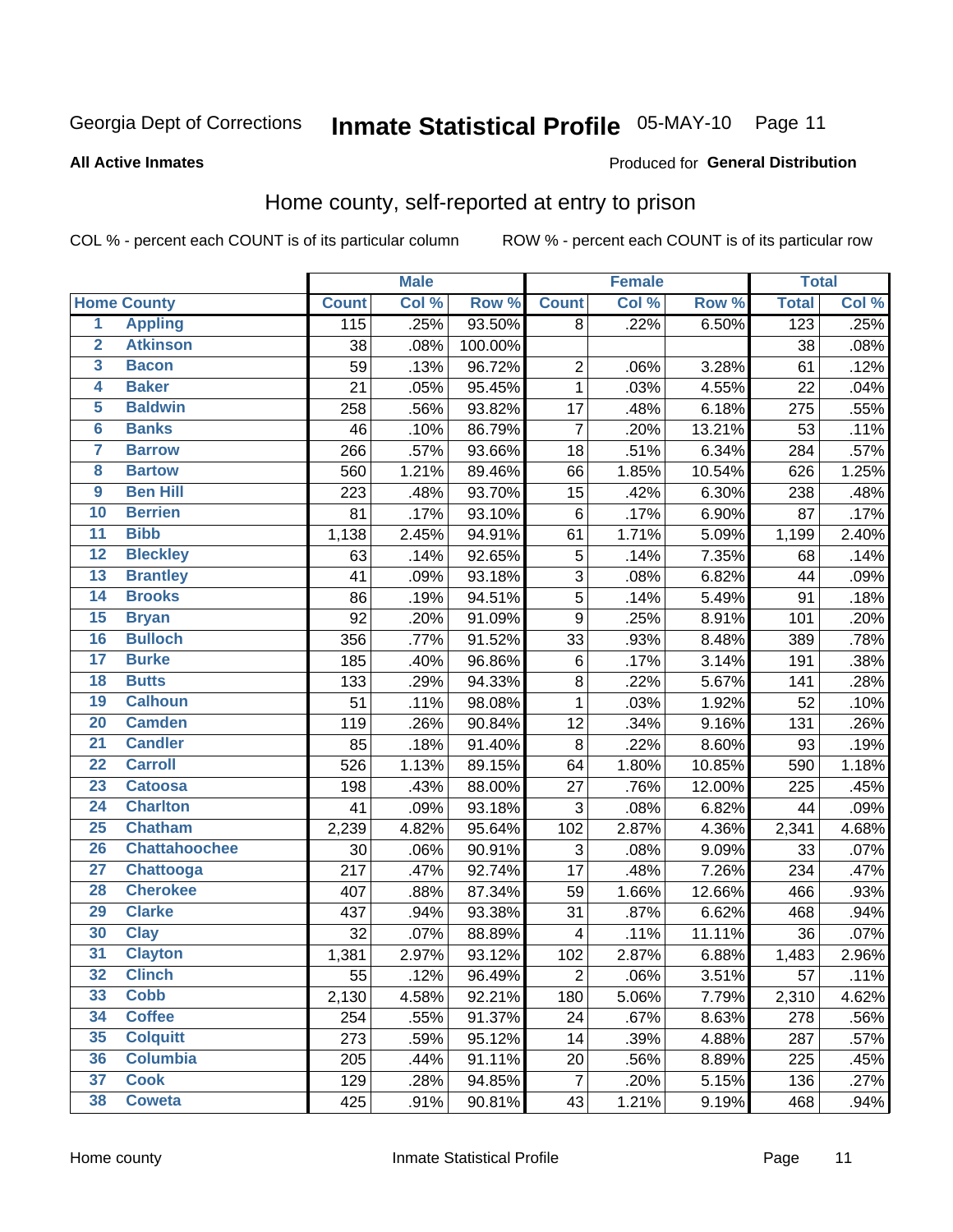# Inmate Statistical Profile 05-MAY-10 Page 12

#### **All Active Inmates**

#### Produced for General Distribution

# Home county, self-reported at entry to prison

COL % - percent each COUNT is of its particular column

|                 |                    |              | <b>Male</b> |         |                           | <b>Female</b> |                  | <b>Total</b> |        |
|-----------------|--------------------|--------------|-------------|---------|---------------------------|---------------|------------------|--------------|--------|
|                 | <b>Home County</b> | <b>Count</b> | Col %       | Row %   | <b>Count</b>              | Col %         | Row <sup>%</sup> | <b>Total</b> | Col%   |
| 39              | <b>Crawford</b>    | 22           | .05%        | 78.57%  | 6                         | .17%          | 21.43%           | 28           | .06%   |
| 40              | <b>Crisp</b>       | 234          | .50%        | 92.13%  | 20                        | .56%          | 7.87%            | 254          | .51%   |
| 41              | <b>Dade</b>        | 69           | .15%        | 93.24%  | $\mathbf 5$               | .14%          | 6.76%            | 74           | .15%   |
| 42              | <b>Dawson</b>      | 90           | .19%        | 90.91%  | $\mathsf g$               | .25%          | 9.09%            | 99           | .20%   |
| 43              | <b>Decatur</b>     | 313          | .67%        | 93.15%  | 23                        | .65%          | 6.85%            | 336          | .67%   |
| 44              | <b>Dekalb</b>      | 2,806        | 6.04%       | 93.91%  | 182                       | 5.11%         | 6.09%            | 2,988        | 5.97%  |
| 45              | <b>Dodge</b>       | 147          | .32%        | 90.74%  | 15                        | .42%          | 9.26%            | 162          | .32%   |
| 46              | <b>Dooly</b>       | 77           | .17%        | 91.67%  | $\overline{7}$            | .20%          | 8.33%            | 84           | .17%   |
| 47              | <b>Dougherty</b>   | 922          | 1.98%       | 93.79%  | 61                        | 1.71%         | 6.21%            | 983          | 1.96%  |
| 48              | <b>Douglas</b>     | 612          | 1.32%       | 91.34%  | 58                        | 1.63%         | 8.66%            | 670          | 1.34%  |
| 49              | <b>Early</b>       | 77           | .17%        | 92.77%  | $\,6$                     | .17%          | 7.23%            | 83           | .17%   |
| 50              | <b>Echols</b>      | 8            | .02%        | 80.00%  | $\overline{2}$            | .06%          | 20.00%           | 10           | .02%   |
| $\overline{51}$ | <b>Effingham</b>   | 163          | .35%        | 93.68%  | 11                        | .31%          | 6.32%            | 174          | .35%   |
| 52              | <b>Elbert</b>      | 143          | .31%        | 94.70%  | $\bf 8$                   | .22%          | 5.30%            | 151          | .30%   |
| 53              | <b>Emanuel</b>     | 153          | .33%        | 92.73%  | 12                        | .34%          | 7.27%            | 165          | .33%   |
| 54              | <b>Evans</b>       | 81           | .17%        | 94.19%  | $\sqrt{5}$                | .14%          | 5.81%            | 86           | .17%   |
| 55              | <b>Fannin</b>      | 90           | .19%        | 90.91%  | $\boldsymbol{9}$          | .25%          | 9.09%            | 99           | .20%   |
| 56              | <b>Fayette</b>     | 152          | .33%        | 92.12%  | 13                        | .37%          | 7.88%            | 165          | .33%   |
| 57              | <b>Floyd</b>       | 688          | 1.48%       | 90.65%  | 71                        | 1.99%         | 9.35%            | 759          | 1.52%  |
| 58              | <b>Forsyth</b>     | 215          | .46%        | 89.58%  | 25                        | .70%          | 10.42%           | 240          | .48%   |
| 59              | <b>Franklin</b>    | 125          | .27%        | 93.98%  | $\bf 8$                   | .22%          | 6.02%            | 133          | .27%   |
| 60              | <b>Fulton</b>      | 5,489        | 11.81%      | 94.82%  | 300                       | 8.43%         | 5.18%            | 5,789        | 11.57% |
| 61              | <b>Gilmer</b>      | 119          | .26%        | 93.70%  | 8                         | .22%          | 6.30%            | 127          | .25%   |
| 62              | <b>Glascock</b>    | 8            | .02%        | 100.00% |                           |               |                  | 8            | .02%   |
| 63              | <b>Glynn</b>       | 362          | .78%        | 95.26%  | 18                        | .51%          | 4.74%            | 380          | .76%   |
| 64              | <b>Gordon</b>      | 256          | .55%        | 91.10%  | 25                        | .70%          | 8.90%            | 281          | .56%   |
| 65              | <b>Grady</b>       | 180          | .39%        | 96.77%  | $\,6$                     | .17%          | 3.23%            | 186          | .37%   |
| 66              | <b>Greene</b>      | 104          | .22%        | 93.69%  | $\overline{7}$            | .20%          | 6.31%            | 111          | .22%   |
| 67              | <b>Gwinnett</b>    | 1,638        | 3.53%       | 92.07%  | 141                       | 3.96%         | 7.93%            | 1,779        | 3.56%  |
| 68              | <b>Habersham</b>   | 117          | .25%        | 98.32%  | $\overline{c}$            | .06%          | 1.68%            | 119          | .24%   |
| 69              | <b>Hall</b>        | 623          | 1.34%       | 90.42%  | 66                        | 1.85%         | 9.58%            | 689          | 1.38%  |
| 70              | <b>Hancock</b>     | 54           | .12%        | 98.18%  | $\mathbf{1}$              | .03%          | 1.82%            | 55           | .11%   |
| $\overline{71}$ | <b>Haralson</b>    | 118          | .25%        | 92.91%  | $\boldsymbol{9}$          | .25%          | 7.09%            | 127          | .25%   |
| 72              | <b>Harris</b>      | 86           | .19%        | 91.49%  | $\bf 8$                   | .22%          | 8.51%            | 94           | .19%   |
| 73              | <b>Hart</b>        | 102          | .22%        | 97.14%  | $\ensuremath{\mathsf{3}}$ | .08%          | 2.86%            | 105          | .21%   |
| 74              | <b>Heard</b>       | 66           | .14%        | 91.67%  | 6                         | .17%          | 8.33%            | 72           | .14%   |
| 75              | <b>Henry</b>       | 482          | 1.04%       | 89.09%  | 59                        | 1.66%         | 10.91%           | 541          | 1.08%  |
| 76              | <b>Houston</b>     | 503          | 1.08%       | 92.29%  | 42                        | 1.18%         | 7.71%            | 545          | 1.09%  |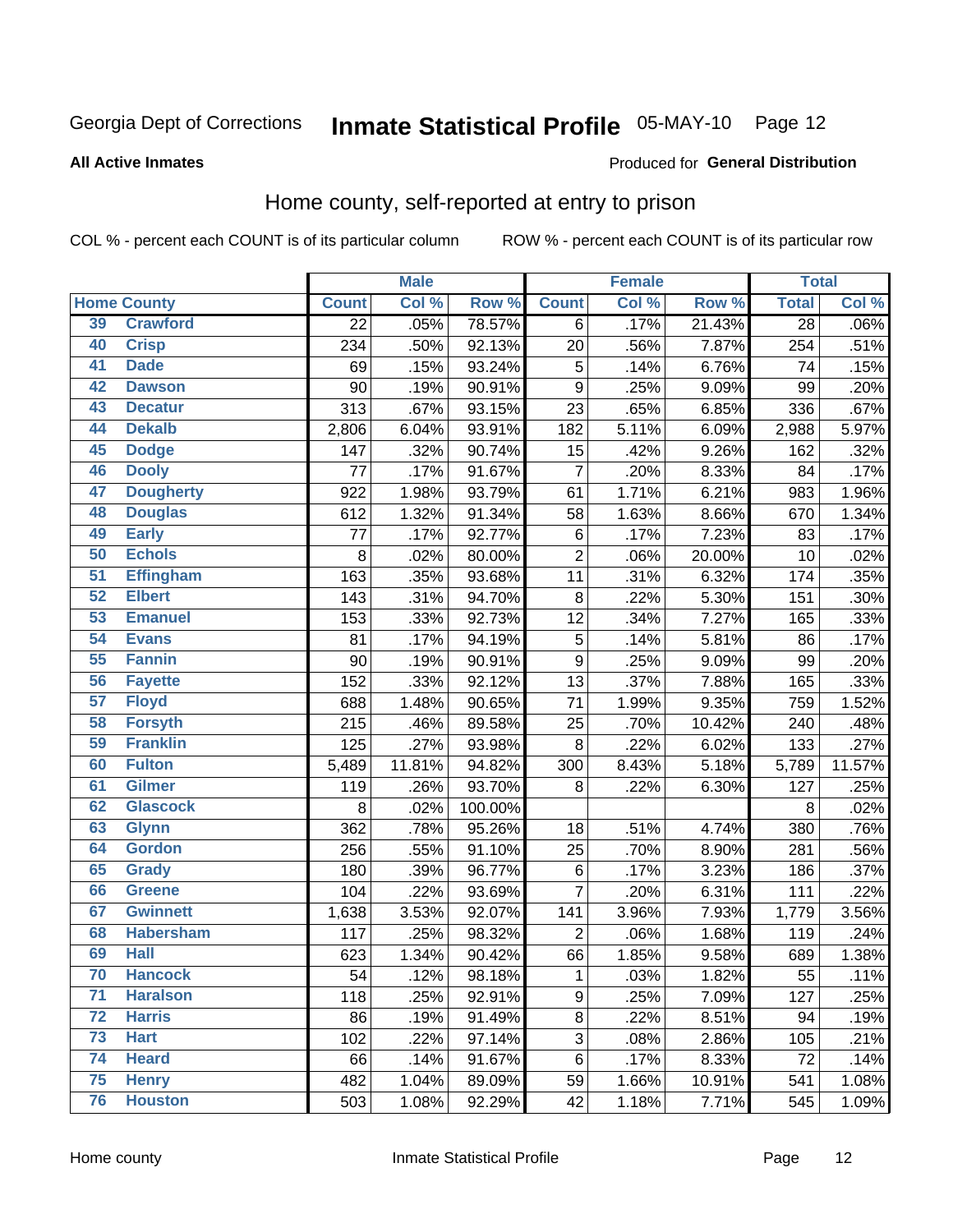# Inmate Statistical Profile 05-MAY-10 Page 13

#### **All Active Inmates**

#### Produced for General Distribution

# Home county, self-reported at entry to prison

COL % - percent each COUNT is of its particular column

|     |                    |              | <b>Male</b> |        |                         | <b>Female</b> |        | <b>Total</b>    |       |
|-----|--------------------|--------------|-------------|--------|-------------------------|---------------|--------|-----------------|-------|
|     | <b>Home County</b> | <b>Count</b> | Col %       | Row %  | <b>Count</b>            | Col %         | Row %  | <b>Total</b>    | Col % |
| 77  | <b>Irwin</b>       | 73           | .16%        | 96.05% | $\overline{3}$          | .08%          | 3.95%  | $\overline{76}$ | .15%  |
| 78  | <b>Jackson</b>     | 180          | .39%        | 94.74% | 10                      | .28%          | 5.26%  | 190             | .38%  |
| 79  | <b>Jasper</b>      | 67           | .14%        | 95.71% | $\mathsf 3$             | .08%          | 4.29%  | 70              | .14%  |
| 80  | <b>Jeff Davis</b>  | 77           | .17%        | 89.53% | $\boldsymbol{9}$        | .25%          | 10.47% | 86              | .17%  |
| 81  | <b>Jefferson</b>   | 130          | .28%        | 97.74% | $\mathsf 3$             | .08%          | 2.26%  | 133             | .27%  |
| 82  | <b>Jenkins</b>     | 76           | .16%        | 95.00% | $\overline{\mathbf{4}}$ | .11%          | 5.00%  | 80              | .16%  |
| 83  | <b>Johnson</b>     | 39           | .08%        | 90.70% | 4                       | .11%          | 9.30%  | 43              | .09%  |
| 84  | <b>Jones</b>       | 92           | .20%        | 95.83% | 4                       | .11%          | 4.17%  | 96              | .19%  |
| 85  | <b>Lamar</b>       | 62           | .13%        | 92.54% | $\sqrt{5}$              | .14%          | 7.46%  | 67              | .13%  |
| 86  | Lanier             | 39           | .08%        | 92.86% | 3                       | .08%          | 7.14%  | 42              | .08%  |
| 87  | <b>Laurens</b>     | 308          | .66%        | 92.49% | 25                      | .70%          | 7.51%  | 333             | .67%  |
| 88  | <b>Lee</b>         | 71           | .15%        | 91.03% | $\overline{7}$          | .20%          | 8.97%  | 78              | .16%  |
| 89  | <b>Liberty</b>     | 253          | .54%        | 92.67% | 20                      | .56%          | 7.33%  | 273             | .55%  |
| 90  | <b>Lincoln</b>     | 36           | .08%        | 94.74% | $\overline{2}$          | .06%          | 5.26%  | 38              | .08%  |
| 91  | Long               | 47           | .10%        | 82.46% | 10                      | .28%          | 17.54% | 57              | .11%  |
| 92  | <b>Lowndes</b>     | 464          | 1.00%       | 92.61% | 37                      | 1.04%         | 7.39%  | 501             | 1.00% |
| 93  | <b>Lumpkin</b>     | 87           | .19%        | 88.78% | 11                      | .31%          | 11.22% | 98              | .20%  |
| 94  | <b>Macon</b>       | 83           | .18%        | 96.51% | 3                       | .08%          | 3.49%  | 86              | .17%  |
| 95  | <b>Madison</b>     | 104          | .22%        | 88.14% | 14                      | .39%          | 11.86% | 118             | .24%  |
| 96  | <b>Marion</b>      | 37           | .08%        | 90.24% | 4                       | .11%          | 9.76%  | 41              | .08%  |
| 97  | <b>Mcduffie</b>    | 150          | .32%        | 95.54% | $\overline{7}$          | .20%          | 4.46%  | 157             | .31%  |
| 98  | <b>Mcintosh</b>    | 59           | .13%        | 95.16% | $\overline{3}$          | .08%          | 4.84%  | 62              | .12%  |
| 99  | <b>Meriwether</b>  | 186          | .40%        | 92.54% | 15                      | .42%          | 7.46%  | 201             | .40%  |
| 100 | <b>Miller</b>      | 28           | .06%        | 87.50% | 4                       | .11%          | 12.50% | 32              | .06%  |
| 101 | <b>Mitchell</b>    | 188          | .40%        | 92.16% | 16                      | .45%          | 7.84%  | 204             | .41%  |
| 102 | <b>Monroe</b>      | 115          | .25%        | 92.74% | $\boldsymbol{9}$        | .25%          | 7.26%  | 124             | .25%  |
| 103 | <b>Montgomery</b>  | 60           | .13%        | 93.75% | $\overline{\mathbf{4}}$ | .11%          | 6.25%  | 64              | .13%  |
| 104 | <b>Morgan</b>      | 95           | .20%        | 94.06% | $\,6$                   | .17%          | 5.94%  | 101             | .20%  |
| 105 | <b>Murray</b>      | 165          | .36%        | 88.24% | 22                      | .62%          | 11.76% | 187             | .37%  |
| 106 | <b>Muscogee</b>    | 1,538        | 3.31%       | 94.18% | 95                      | 2.67%         | 5.82%  | 1,633           | 3.26% |
| 107 | <b>Newton</b>      | 546          | 1.18%       | 91.30% | 52                      | 1.46%         | 8.70%  | 598             | 1.20% |
| 108 | <b>Oconee</b>      | 42           | .09%        | 87.50% | 6                       | .17%          | 12.50% | 48              | .10%  |
| 109 | <b>Oglethorpe</b>  | 50           | .11%        | 94.34% | 3                       | .08%          | 5.66%  | 53              | .11%  |
| 110 | <b>Paulding</b>    | 271          | .58%        | 86.86% | 41                      | 1.15%         | 13.14% | 312             | .62%  |
| 111 | <b>Peach</b>       | 121          | .26%        | 96.80% | 4                       | .11%          | 3.20%  | 125             | .25%  |
| 112 | <b>Pickens</b>     | 110          | .24%        | 90.91% | 11                      | .31%          | 9.09%  | 121             | .24%  |
| 113 | <b>Pierce</b>      | 67           | .14%        | 93.06% | 5                       | .14%          | 6.94%  | 72              | .14%  |
| 114 | <b>Pike</b>        | 48           | .10%        | 87.27% | $\overline{7}$          | .20%          | 12.73% | 55              | .11%  |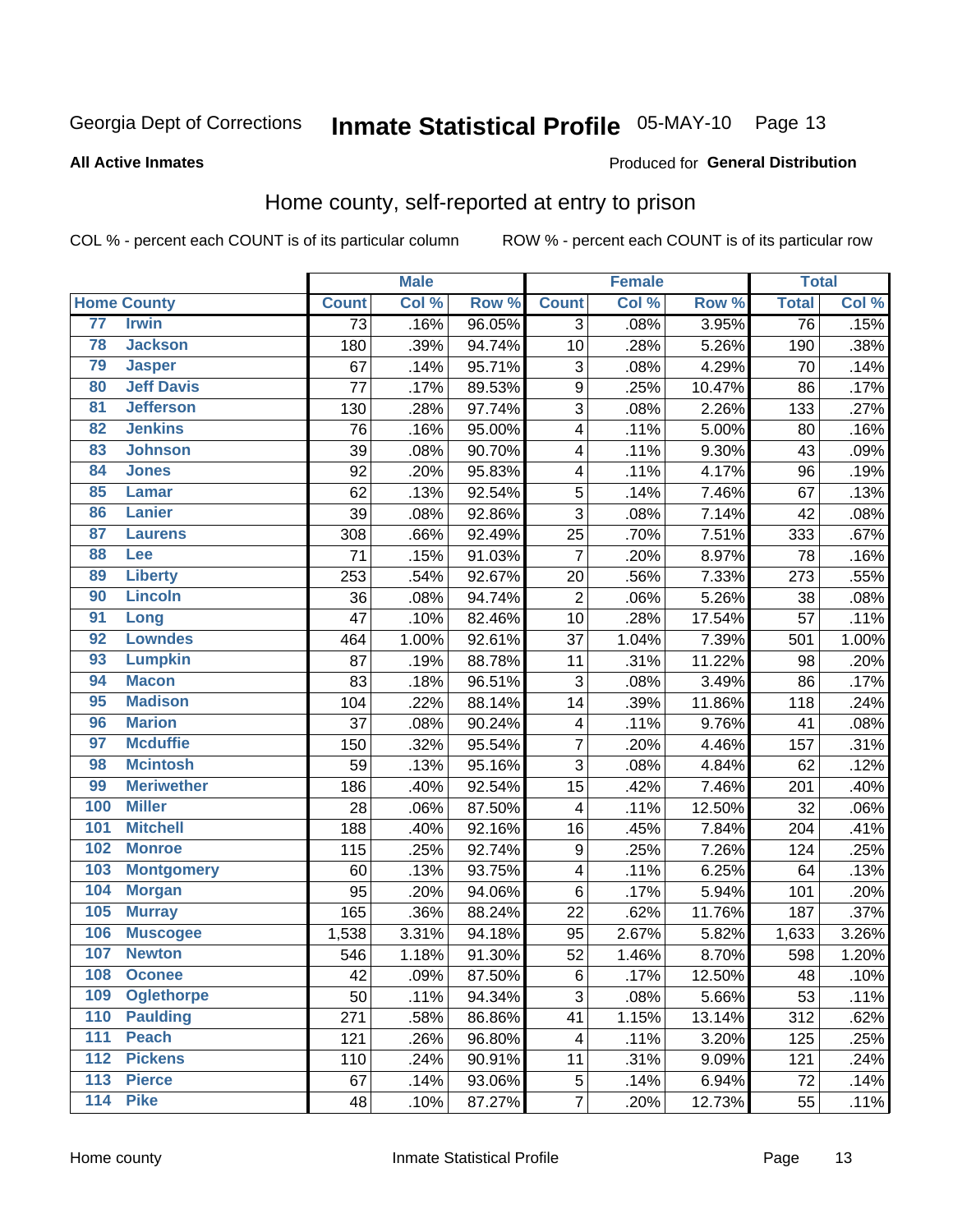# Inmate Statistical Profile 05-MAY-10 Page 14

#### **All Active Inmates**

#### Produced for General Distribution

# Home county, self-reported at entry to prison

COL % - percent each COUNT is of its particular column

|                  |                    |              | <b>Male</b> |         |                         | <b>Female</b> |        | <b>Total</b>     |       |
|------------------|--------------------|--------------|-------------|---------|-------------------------|---------------|--------|------------------|-------|
|                  | <b>Home County</b> | <b>Count</b> | Col %       | Row %   | <b>Count</b>            | Col %         | Row %  | <b>Total</b>     | Col % |
|                  | 115 Polk           | 211          | .45%        | 89.03%  | 26                      | .73%          | 10.97% | $\overline{237}$ | .47%  |
| 116              | <b>Pulaski</b>     | 82           | .18%        | 87.23%  | 12                      | .34%          | 12.77% | 94               | .19%  |
| 117              | <b>Putnam</b>      | 125          | .27%        | 94.70%  | $\overline{7}$          | .20%          | 5.30%  | 132              | .26%  |
| 118              | Quitman            | 16           | .03%        | 88.89%  | $\overline{2}$          | .06%          | 11.11% | 18               | .04%  |
| 119              | <b>Rabun</b>       | 49           | .11%        | 79.03%  | 13                      | .37%          | 20.97% | 62               | .12%  |
| 120              | <b>Randolph</b>    | 55           | .12%        | 94.83%  | $\sqrt{3}$              | .08%          | 5.17%  | 58               | .12%  |
| $\overline{121}$ | <b>Richmond</b>    | 1,645        | 3.54%       | 94.22%  | 101                     | 2.84%         | 5.78%  | 1,746            | 3.49% |
| 122              | <b>Rockdale</b>    | 332          | .71%        | 89.97%  | 37                      | 1.04%         | 10.03% | 369              | .74%  |
| 123              | <b>Schley</b>      | 29           | .06%        | 96.67%  | 1                       | .03%          | 3.33%  | 30               | .06%  |
| 124              | <b>Screven</b>     | 110          | .24%        | 90.91%  | 11                      | .31%          | 9.09%  | 121              | .24%  |
| 125              | <b>Seminole</b>    | 61           | .13%        | 88.41%  | $\bf 8$                 | .22%          | 11.59% | 69               | .14%  |
| 126              | <b>Spalding</b>    | 544          | 1.17%       | 92.20%  | 46                      | 1.29%         | 7.80%  | 590              | 1.18% |
| 127              | <b>Stephens</b>    | 167          | .36%        | 93.82%  | 11                      | .31%          | 6.18%  | 178              | .36%  |
| 128              | <b>Stewart</b>     | 29           | .06%        | 96.67%  | 1                       | .03%          | 3.33%  | 30               | .06%  |
| 129              | <b>Sumter</b>      | 231          | .50%        | 96.65%  | $\,8\,$                 | .22%          | 3.35%  | 239              | .48%  |
| 130              | <b>Talbot</b>      | 62           | .13%        | 93.94%  | $\overline{\mathbf{4}}$ | .11%          | 6.06%  | 66               | .13%  |
| 131              | <b>Taliaferro</b>  | $\, 8$       | .02%        | 100.00% |                         |               |        | 8                | .02%  |
| 132              | <b>Tattnall</b>    | 157          | .34%        | 90.23%  | 17                      | .48%          | 9.77%  | 174              | .35%  |
| 133              | <b>Taylor</b>      | 81           | .17%        | 96.43%  | $\mathsf 3$             | .08%          | 3.57%  | 84               | .17%  |
| 134              | <b>Telfair</b>     | 108          | .23%        | 91.53%  | 10                      | .28%          | 8.47%  | 118              | .24%  |
| 135              | <b>Terrell</b>     | 68           | .15%        | 94.44%  | $\overline{\mathbf{4}}$ | .11%          | 5.56%  | 72               | .14%  |
| 136              | <b>Thomas</b>      | 254          | .55%        | 94.07%  | 16                      | .45%          | 5.93%  | 270              | .54%  |
| 137              | <b>Tift</b>        | 289          | .62%        | 94.14%  | 18                      | .51%          | 5.86%  | 307              | .61%  |
| 138              | <b>Toombs</b>      | 280          | .60%        | 93.65%  | 19                      | .53%          | 6.35%  | 299              | .60%  |
| 139              | <b>Towns</b>       | 32           | .07%        | 94.12%  | $\overline{c}$          | .06%          | 5.88%  | 34               | .07%  |
| 140              | <b>Treutlen</b>    | 63           | .14%        | 87.50%  | $\boldsymbol{9}$        | .25%          | 12.50% | 72               | .14%  |
| 141              | <b>Troup</b>       | 522          | 1.12%       | 90.47%  | 55                      | 1.54%         | 9.53%  | 577              | 1.15% |
| 142              | <b>Turner</b>      | 72           | .15%        | 96.00%  | 3                       | .08%          | 4.00%  | 75               | .15%  |
| $\overline{143}$ | <b>Twiggs</b>      | 55           | .12%        | 88.71%  | $\overline{7}$          | .20%          | 11.29% | 62               | .12%  |
| 144              | <b>Union</b>       | 65           | .14%        | 83.33%  | 13                      | .37%          | 16.67% | 78               | .16%  |
| $\overline{145}$ | <b>Upson</b>       | 185          | .40%        | 93.91%  | 12                      | .34%          | 6.09%  | 197              | .39%  |
| 146              | <b>Walker</b>      | 348          | .75%        | 91.58%  | 32                      | .90%          | 8.42%  | 380              | .76%  |
| 147              | <b>Walton</b>      | 370          | .80%        | 92.04%  | 32                      | .90%          | 7.96%  | 402              | .80%  |
| 148              | <b>Ware</b>        | 269          | .58%        | 95.05%  | 14                      | .39%          | 4.95%  | 283              | .57%  |
| 149              | <b>Warren</b>      | 34           | .07%        | 89.47%  | 4                       | .11%          | 10.53% | 38               | .08%  |
| 150              | <b>Washington</b>  | 142          | .31%        | 92.21%  | 12                      | .34%          | 7.79%  | 154              | .31%  |
| 151              | <b>Wayne</b>       | 173          | .37%        | 90.10%  | 19                      | .53%          | 9.90%  | 192              | .38%  |
| 152              | <b>Webster</b>     | 7            | .02%        | 100.00% |                         |               |        | $\overline{7}$   | .01%  |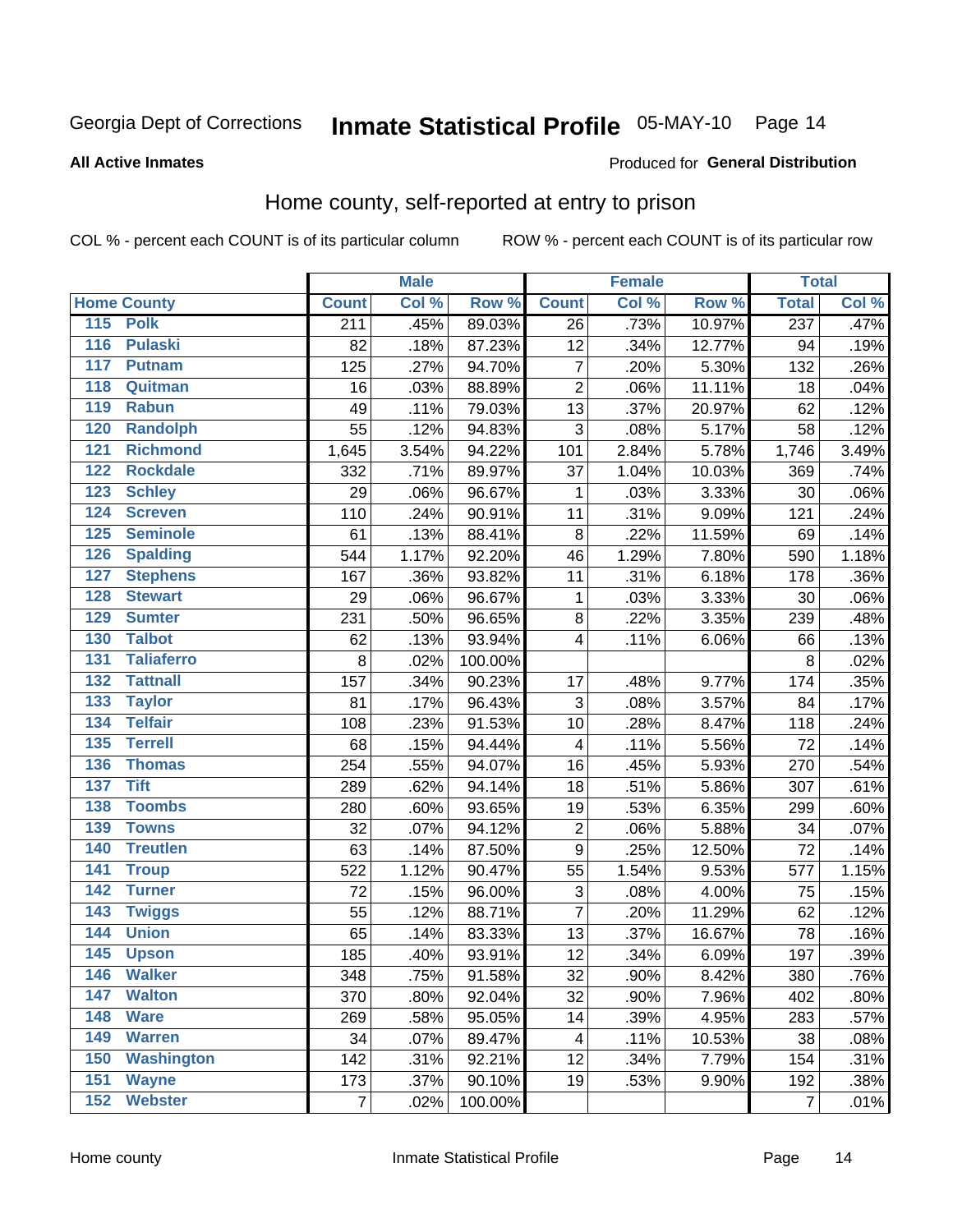# Inmate Statistical Profile 05-MAY-10 Page 15

**All Active Inmates** 

### Produced for General Distribution

### Home county, self-reported at entry to prison

COL % - percent each COUNT is of its particular column

|                         |              | <b>Male</b> |        |                | <b>Female</b> |        | <b>Total</b> |       |
|-------------------------|--------------|-------------|--------|----------------|---------------|--------|--------------|-------|
| <b>Home County</b>      | <b>Count</b> | Col %       | Row %  | <b>Count</b>   | Col %         | Row %  | <b>Total</b> | Col % |
| <b>Wheeler</b><br>153   | 26           | $.06\%$     | 83.87% | 5              | .14%          | 16.13% | 31           | .06%  |
| <b>White</b><br>154     | 77           | $.17\%$     | 86.52% | 12             | .34%          | 13.48% | 89           | .18%  |
| <b>Whitfield</b><br>155 | 499          | 1.07%       | 87.24% | 73             | 2.05%         | 12.76% | 572          | 1.14% |
| <b>Wilcox</b><br>156    | 61           | .13%        | 87.14% | 9              | .25%          | 12.86% | 70           | .14%  |
| <b>Wilkes</b><br>157    | 65           | .14%        | 92.86% | 5              | .14%          | 7.14%  | 70           | .14%  |
| <b>Wilkinson</b><br>158 | 58           | .12%        | 96.67% | $\overline{2}$ | $.06\%$       | 3.33%  | 60           | .12%  |
| 159<br><b>Worth</b>     | 107          | .23%        | 92.24% | 9              | .25%          | 7.76%  | 116          | .23%  |
| <b>Unknown</b><br>160   | 1,590        | 3.42%       | 93.42% | 112            | 3.15%         | 6.58%  | 1,702        | 3.40% |
| <b>Total Rported</b>    | 46,466       | 100%        | 92.88% | 3,560          | 100%          | 7.12%  | 50,026       | 100%  |

| oorted<br>' NOT | 2,693  | 94    | 2,787  |
|-----------------|--------|-------|--------|
| <b>otal</b>     | 49,159 | 3,654 | 52,813 |

| Mode<br>IOST.<br>· treallent. | -----<br>ιπon | ulton | ulton |
|-------------------------------|---------------|-------|-------|
|                               |               |       |       |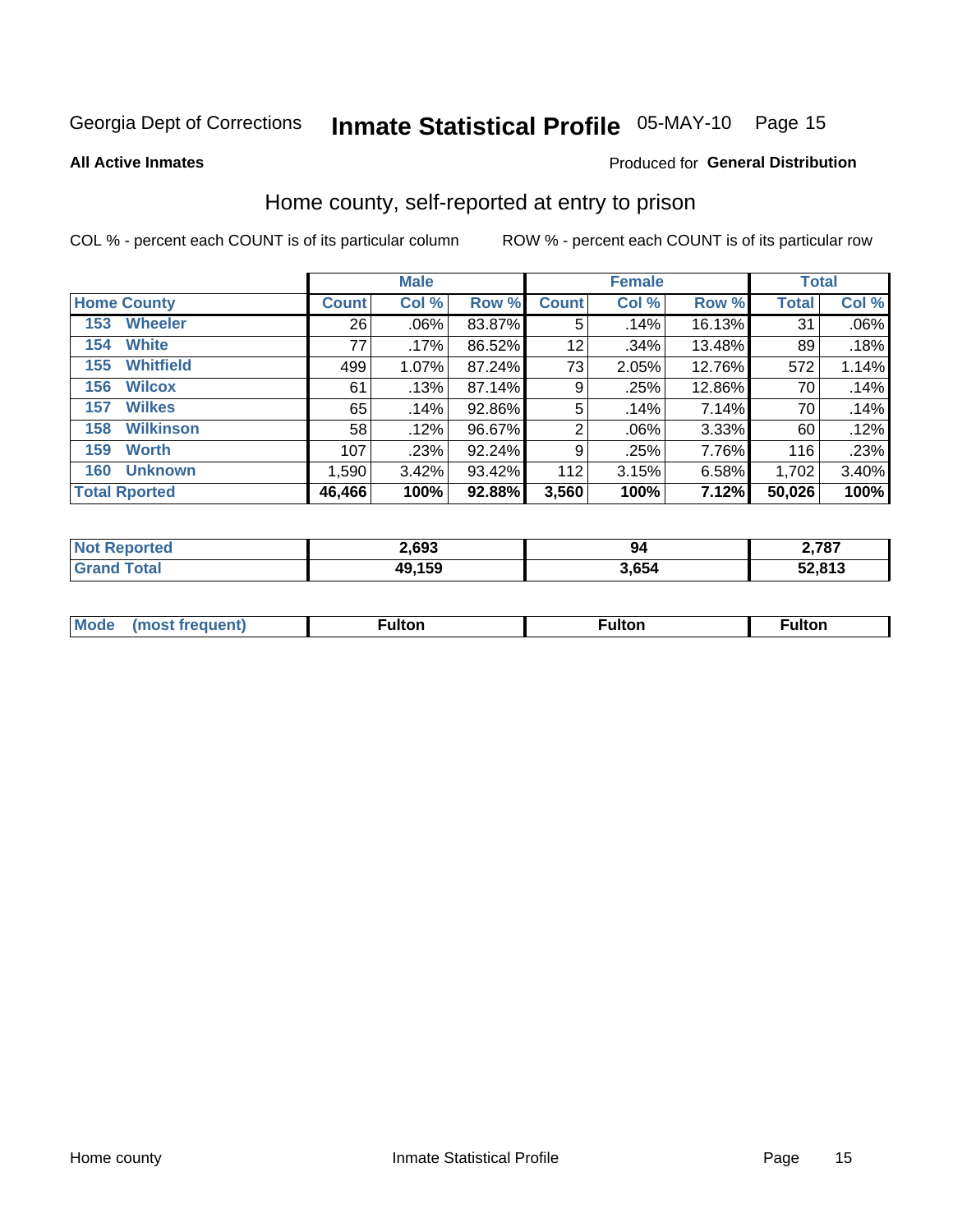# Inmate Statistical Profile 05-MAY-10 Page 16

#### **All Active Inmates**

#### **Produced for General Distribution**

# Socioeconomic class, self-reported at entry to prison

COL % - percent each COUNT is of its particular column

|                         | <b>Male</b> |        |           | <b>Female</b> |          |       | <b>Total</b> |          |
|-------------------------|-------------|--------|-----------|---------------|----------|-------|--------------|----------|
| Socioeconomic Class     | Count l     | Col %  | Row %     | <b>Count</b>  | Col %    | Row % | Total,       | Col %    |
| <b>Welfare</b>          | 3,943       | 9.84%  | 93.90%    | 256           | $9.77\%$ | 6.10% | 4,199        | $9.83\%$ |
| <b>Occ Employ</b>       | .356        | 3.38%  | 97.98%    | 28            | $1.07\%$ | 2.02% | 1,384        | 3.24%    |
| <b>Minimum Std</b><br>3 | 15,887      | 39.64% | $95.19\%$ | 802           | 30.60%   | 4.81% | 16,689       | 39.09%   |
| <b>Middle</b><br>4      | 18,889      | 47.13% | 92.48%    | .535          | 58.57%   | 7.52% | 20,424       | 47.84%   |
| <b>Total Reported</b>   | 40,075      | 100%   | 93.86%    | 2,621         | 100%     | 6.14% | 42,696       | 100%     |

| <b>Not Reported</b>   | 9,082  | .033  | 10.11F |
|-----------------------|--------|-------|--------|
| <b>Total</b><br>Grand | 49,157 | 3,654 | 52,811 |

| ____<br>____ |
|--------------|
|--------------|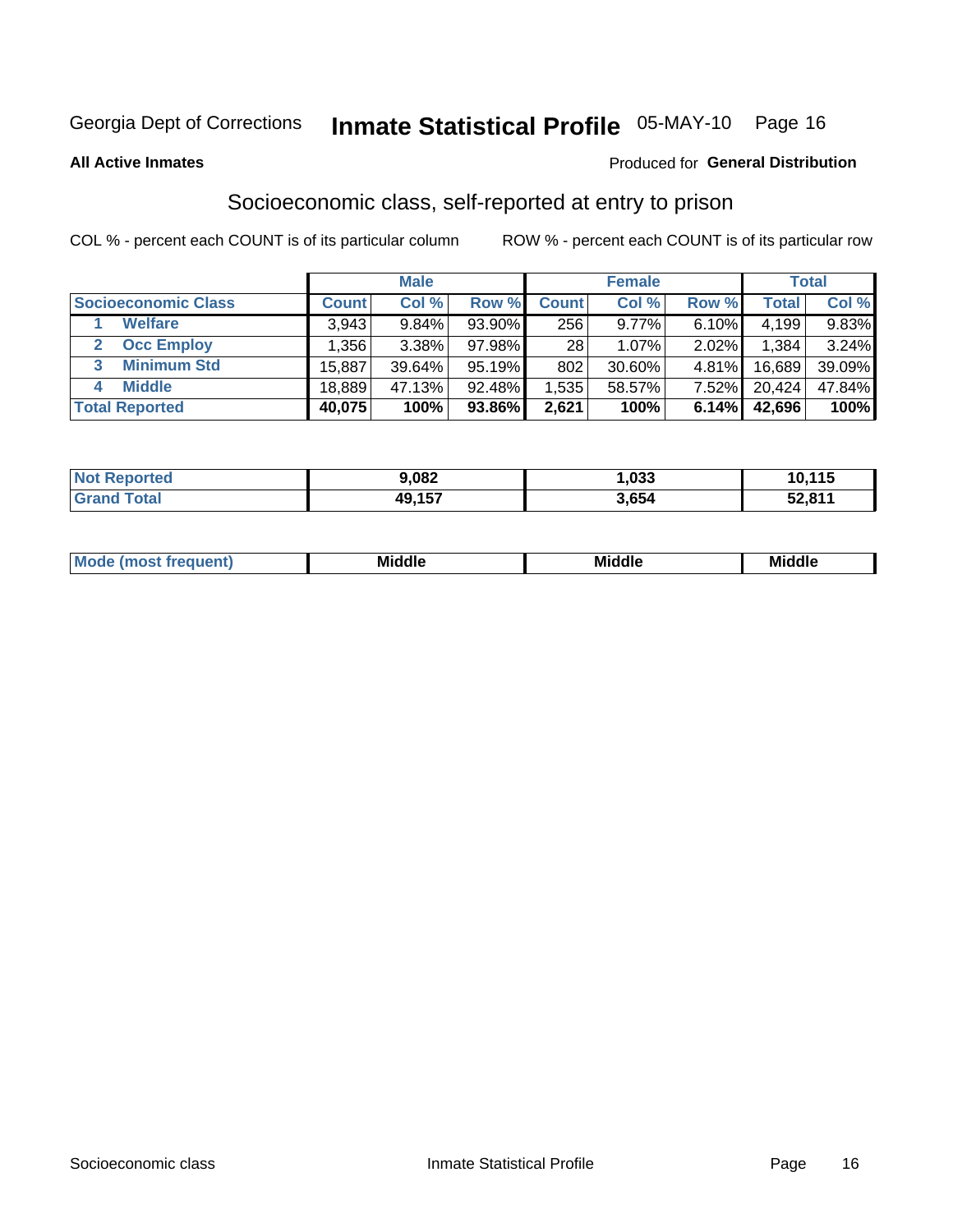# Inmate Statistical Profile 05-MAY-10 Page 17

**All Active Inmates** 

### Produced for General Distribution

# Environment to age 16, self-reported at entry to prison

COL % - percent each COUNT is of its particular column

|                                    | <b>Male</b>  |        |        | <b>Female</b> |        |          | <b>Total</b> |        |
|------------------------------------|--------------|--------|--------|---------------|--------|----------|--------------|--------|
| <b>Environment to age 16</b>       | <b>Count</b> | Col %  | Row %  | <b>Count</b>  | Col %  | Row %    | <b>Total</b> | Col %  |
| <b>Rural/Farm</b>                  | 1,565        | 3.88%  | 95.19% | 79            | 3.03%  | 4.81%    | .644         | 3.83%  |
| <b>Rural/Nfarm</b><br>$\mathbf{2}$ | 2,249        | 5.58%  | 88.89% | 281           | 10.80% | 11.11%   | 2,530        | 5.90%  |
| 3 S.M.S.A                          | 13,633       | 33.84% | 96.59% | 481           | 18.48% | 3.41%    | 14,114       | 32.91% |
| <b>Urban</b><br>4                  | 8,830        | 21.92% | 90.85% | 889           | 34.15% | 9.15%    | 9,719        | 22.66% |
| <b>Small Town</b><br>5.            | 14,012       | 34.78% | 94.14% | 873           | 33.54% | $5.86\%$ | 14,885       | 34.70% |
| <b>Total Reported</b>              | 40,289       | 100%   | 93.93% | 2,603         | 100%   | 6.07%    | 42,892       | 100%   |

| <b>Not Reported</b> | 8,870  | 051. ا | 9,921  |
|---------------------|--------|--------|--------|
| <b>Grand Total</b>  | 49,159 | 3,654  | 52,813 |

| <b>Mo</b><br>. | own<br>---- | <u></u><br>_____ | owr<br>.<br>ян<br>_____ |
|----------------|-------------|------------------|-------------------------|
|                |             |                  |                         |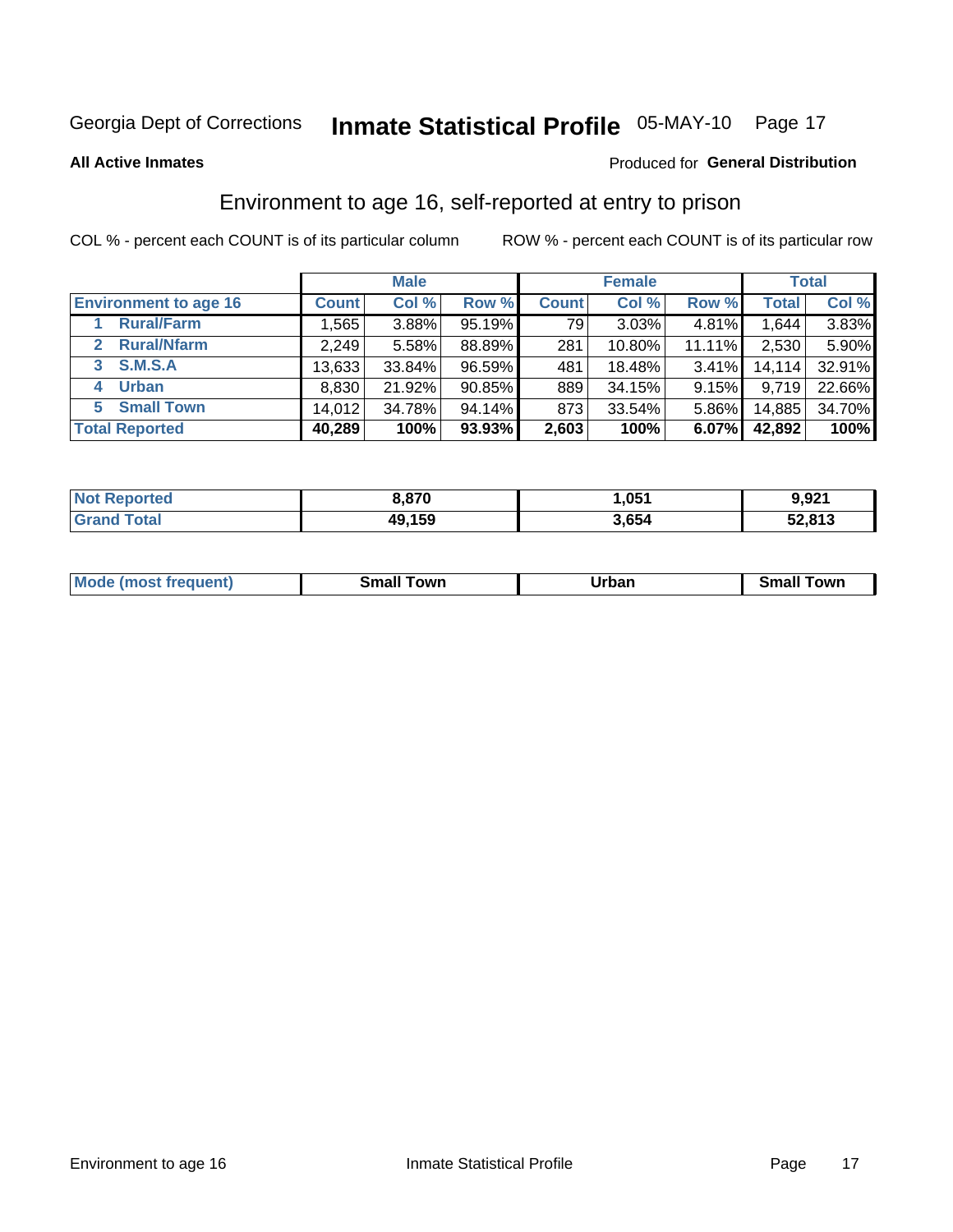# Inmate Statistical Profile 05-MAY-10 Page 18

#### **All Active Inmates**

### **Produced for General Distribution**

# Guardian status to age 16, self-reported at entry to prison

COL % - percent each COUNT is of its particular column

|                                  | <b>Male</b>  |        | <b>Female</b> |              |        | <b>Total</b> |              |         |
|----------------------------------|--------------|--------|---------------|--------------|--------|--------------|--------------|---------|
| <b>Guardian Status To Age 16</b> | <b>Count</b> | Col %  | Row %         | <b>Count</b> | Col %  | Row %        | <b>Total</b> | Col %   |
| 1 Orphanage                      | 27           | .12%   | 96.43%        |              | .16%   | 3.57%        | 28           | .12%    |
| 2 Father Only                    | 681          | 2.97%  | 97.56%        | 17           | 2.70%  | 2.44%        | 698          | 2.96%   |
| <b>3 Both Parents</b>            | 9,034        | 39.43% | 97.06%        | 274          | 43.49% | 2.94%        | 9,308        | 39.54%  |
| 4 Mother Only                    | 9,945        | 43.41% | 98.05%        | 198          | 31.43% | 1.95%        | 10,143       | 43.08%  |
| <b>6 Oth Female</b>              | 589          | 2.57%  | 96.88%        | 19           | 3.02%  | 3.13%        | 608          | 2.58%   |
| <b>7 Oth Male</b>                | 97           | .42%   | 97.98%        | 2            | .32%   | 2.02%        | 99           | .42%    |
| 8 Step-Parents                   | 224          | .98%   | 99.56%        |              | .16%   | .44%         | 225          | $.96\%$ |
| 9 Foster Home                    | 369          | 1.61%  | 96.60%        | 13           | 2.06%  | 3.40%        | 382          | 1.62%   |
| <b>10 Grand Parents</b>          | 1,946        | 8.49%  | 94.88%        | 105          | 16.67% | 5.12%        | 2,051        | 8.71%   |
| <b>Total Reported</b>            | 22,912       | 100%   | 97.32%        | 630          | 100%   | 2.68%        | 23,542       | 100%    |

| <b>orteg</b><br><b>NOT</b> | 26,246 | 3,024 | 29,270 |
|----------------------------|--------|-------|--------|
| .Gr:                       | 49.158 | 3,654 | 52,812 |

| Mode | วทIv<br>Mot | <b>Both Parents</b><br>Parents | lM.<br>Only<br>. |
|------|-------------|--------------------------------|------------------|
|      |             |                                |                  |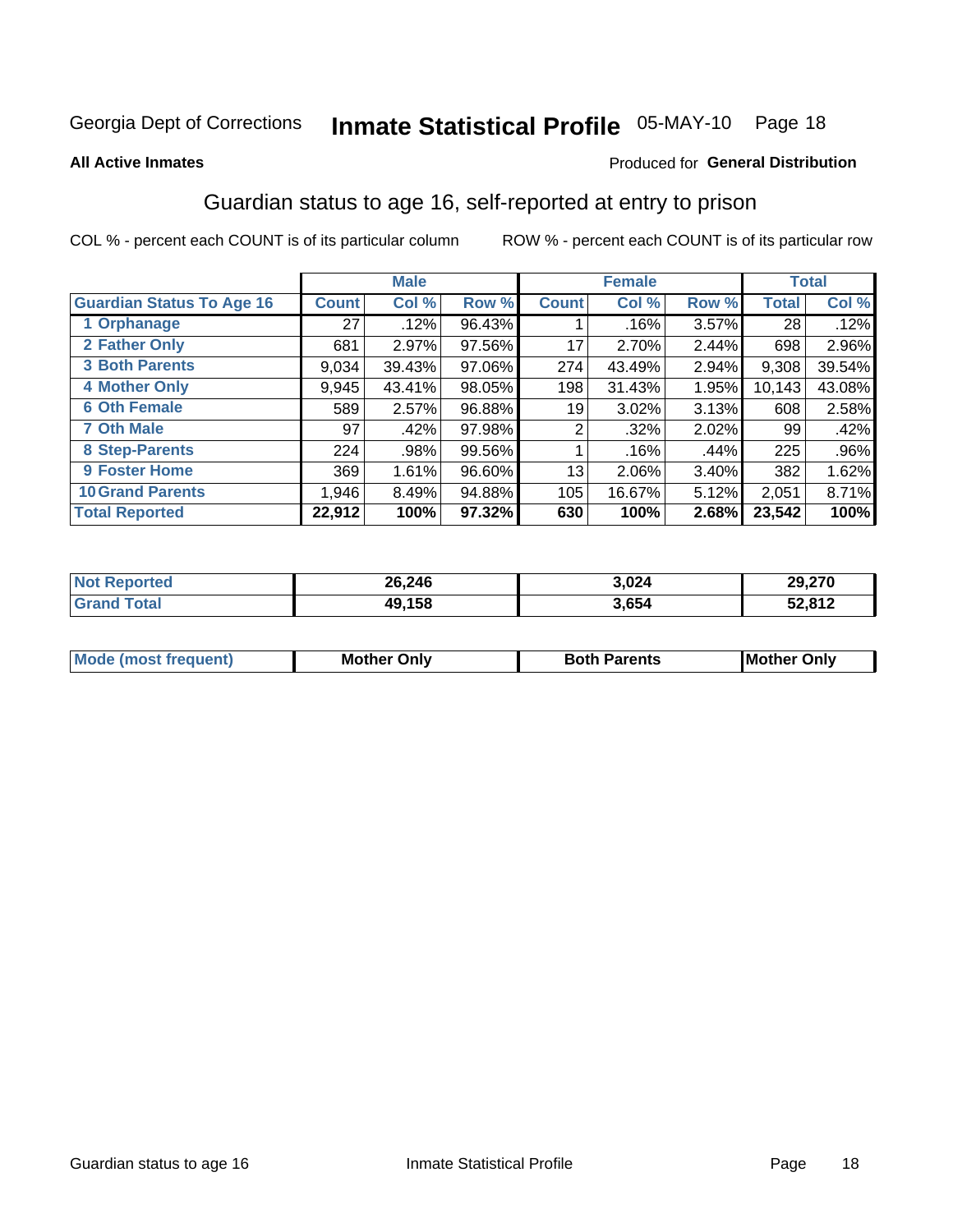# Inmate Statistical Profile 05-MAY-10 Page 19

### **All Active Inmates**

### Produced for General Distribution

## Employment status before prison, self-reported at entry to prison

COL % - percent each COUNT is of its particular column

|                                  | <b>Male</b>  |        |        | <b>Female</b> |        |        | <b>Total</b> |        |
|----------------------------------|--------------|--------|--------|---------------|--------|--------|--------------|--------|
| <b>Employment Status</b>         | <b>Count</b> | Col %  | Row %  | <b>Count</b>  | Col %  | Row %  | <b>Total</b> | Col %  |
| <b>Full Time</b>                 | 21,543       | 50.34% | 95.64% | 981           | 45.52% | 4.36%  | 22,524       | 50.11% |
| <b>Part Time</b><br>$\mathbf{2}$ | 3,435        | 8.03%  | 96.84% | 112           | 5.20%  | 3.16%  | 3,547        | 7.89%  |
| Unempl $<$ 6m<br>3               | 4,384        | 10.24% | 97.44% | 115           | 5.34%  | 2.56%  | 4,499        | 10.01% |
| Unempl > 6m<br>4                 | 7,944        | 18.56% | 94.12% | 496           | 23.02% | 5.88%  | 8,440        | 18.78% |
| <b>Never Workd</b><br>5          | 3,476        | 8.12%  | 96.31% | 133           | 6.17%  | 3.69%  | 3,609        | 8.03%  |
| <b>Student</b><br>6              | 496          | 1.16%  | 87.17% | 73            | 3.39%  | 12.83% | 569          | 1.27%  |
| <b>Incapable</b>                 | 1,514        | 3.54%  | 86.07% | 245           | 11.37% | 13.93% | 1,759        | 3.91%  |
| <b>Total Reported</b>            | 42,792       | 100%   | 95.21% | 2,155         | 100%   | 4.79%  | 44,947       | 100%   |

| ™reu<br>NO | 6.365           | ,499  | 7,864 |
|------------|-----------------|-------|-------|
|            | 157<br>10.<br>w | 3,654 | 2001  |

| Mc | ∴ull | ----<br>ıme<br>w |
|----|------|------------------|
|    |      |                  |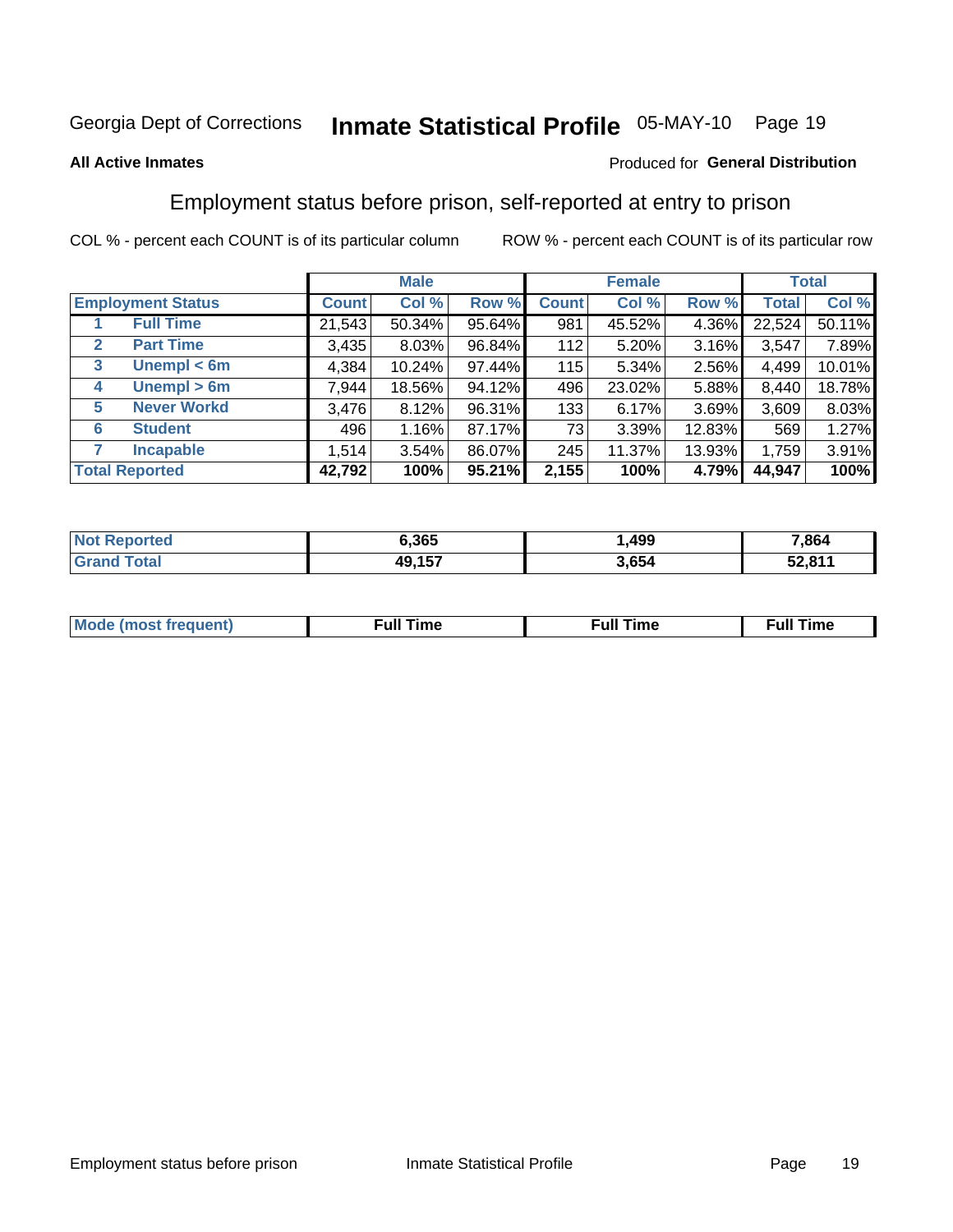### **All Active Inmates**

Produced for General Distribution

### Age at admission

COL % - percent each COUNT is of its particular column

|                         |              | <b>Male</b> |         |              | <b>Female</b> |        |              | <b>Total</b> |
|-------------------------|--------------|-------------|---------|--------------|---------------|--------|--------------|--------------|
| <b>Age At Admission</b> | <b>Count</b> | Col %       | Row %   | <b>Count</b> | Col %         | Row %  | <b>Total</b> | Col %        |
| 13                      | 1            | 0.01%       | 100.00% |              |               |        | 1            | 0.01%        |
| $\overline{14}$         | 15           | 0.03%       | 93.75%  | 1            | 0.03%         | 6.25%  | 16           | 0.03%        |
| 15                      | 64           | 0.13%       | 98.46%  | 1            | 0.03%         | 1.54%  | 65           | 0.12%        |
| 16                      | 179          | 0.36%       | 95.21%  | 9            | 0.25%         | 4.79%  | 188          | 0.36%        |
| $\overline{17}$         | 766          | 1.56%       | 96.96%  | 24           | 0.66%         | 3.04%  | 790          | 1.50%        |
| 18                      | 1,612        | 3.28%       | 97.52%  | 41           | 1.12%         | 2.48%  | 1,653        | 3.13%        |
| 19                      | 2,180        | 4.43%       | 96.33%  | 83           | 2.27%         | 3.67%  | 2,263        | 4.28%        |
| $\overline{20}$         | 2,173        | 4.42%       | 94.73%  | 121          | 3.31%         | 5.27%  | 2,294        | 4.34%        |
| $\overline{21}$         | 2,142        | 4.36%       | 95.07%  | 111          | 3.04%         | 4.93%  | 2,253        | 4.27%        |
| $\overline{22}$         | 2,139        | 4.35%       | 94.86%  | 116          | 3.17%         | 5.14%  | 2,255        | 4.27%        |
| 23                      | 2,083        | 4.24%       | 93.96%  | 134          | 3.67%         | 6.04%  | 2,217        | 4.20%        |
| $\overline{24}$         | 1,997        | 4.06%       | 93.45%  | 140          | 3.83%         | 6.55%  | 2,137        | 4.05%        |
| $\overline{25}$         | 1,848        | 3.76%       | 93.52%  | 128          | 3.50%         | 6.48%  | 1,976        | 3.74%        |
| 26                      | 1,797        | 3.66%       | 92.96%  | 136          | 3.72%         | 7.04%  | 1,933        | 3.66%        |
| 27                      | 1,821        | 3.70%       | 94.21%  | 112          | 3.07%         | 5.79%  | 1,933        | 3.66%        |
| 28                      | 1,803        | 3.67%       | 93.76%  | 120          | 3.28%         | 6.24%  | 1,923        | 3.64%        |
| 29                      | 1,680        | 3.42%       | 92.66%  | 133          | 3.64%         | 7.34%  | 1,813        | 3.43%        |
| 30                      | 1,621        | 3.30%       | 92.68%  | 128          | 3.50%         | 7.32%  | 1,749        | 3.31%        |
| 31                      | 1,503        | 3.06%       | 91.93%  | 132          | 3.61%         | 8.07%  | 1,635        | 3.10%        |
| $\overline{32}$         | 1,359        | 2.76%       | 93.60%  | 93           | 2.55%         | 6.40%  | 1,452        | 2.75%        |
| 33                      | 1,301        | 2.65%       | 92.66%  | 103          | 2.82%         | 7.34%  | 1,404        | 2.66%        |
| 34                      | 1,263        | 2.57%       | 91.79%  | 113          | 3.09%         | 8.21%  | 1,376        | 2.61%        |
| 35                      | 1,255        | 2.55%       | 92.89%  | 96           | 2.63%         | 7.11%  | 1,351        | 2.56%        |
| 36                      | 1,227        | 2.50%       | 92.19%  | 104          | 2.85%         | 7.81%  | 1,331        | 2.52%        |
| $\overline{37}$         | 1,215        | 2.47%       | 91.63%  | 111          | 3.04%         | 8.37%  | 1,326        | 2.51%        |
| 38                      | 1,124        | 2.29%       | 91.09%  | 110          | 3.01%         | 8.91%  | 1,234        | 2.34%        |
| 39                      | 1,114        | 2.27%       | 90.64%  | 115          | 3.15%         | 9.36%  | 1,229        | 2.33%        |
| 40                      | 1,097        | 2.23%       | 91.19%  | 106          | 2.90%         | 8.81%  | 1,203        | 2.28%        |
| 41                      | 1,026        | 2.09%       | 91.04%  | 101          | 2.76%         | 8.96%  | 1,127        | 2.13%        |
| 42                      | 967          | 1.97%       | 89.37%  | 115          | 3.15%         | 10.63% | 1,082        | 2.05%        |
| 43                      | 924          | 1.88%       | 90.94%  | 92           | 2.52%         | 9.06%  | 1,016        | 1.92%        |
| 44                      | 904          | 1.84%       | 90.85%  | 91           | 2.49%         | 9.15%  | 995          | 1.88%        |
| 45                      | 817          | 1.66%       | 90.28%  | 88           | 2.41%         | 9.72%  | 905          | 1.71%        |
| 46                      | 777          | 1.58%       | 89.11%  | 95           | 2.60%         | 10.89% | 872          | 1.65%        |
| 47                      | 716          | 1.46%       | 91.79%  | 64           | 1.75%         | 8.21%  | 780          | 1.48%        |
| 48                      | 637          | 1.30%       | 89.22%  | 77           | 2.11%         | 10.78% | 714          | 1.35%        |
| 49                      | 620          | 1.26%       | 93.37%  | 44           | 1.20%         | 6.63%  | 664          | 1.26%        |
| 50                      | 484          | 0.98%       | 89.46%  | 57           | 1.56%         | 10.54% | 541          | 1.02%        |
| 51                      | 464          | 0.94%       | 93.36%  | 33           | 0.90%         | 6.64%  | 497          | 0.94%        |
| 52                      | 408          | 0.83%       | 91.69%  | 37           | 1.01%         | 8.31%  | 445          | 0.84%        |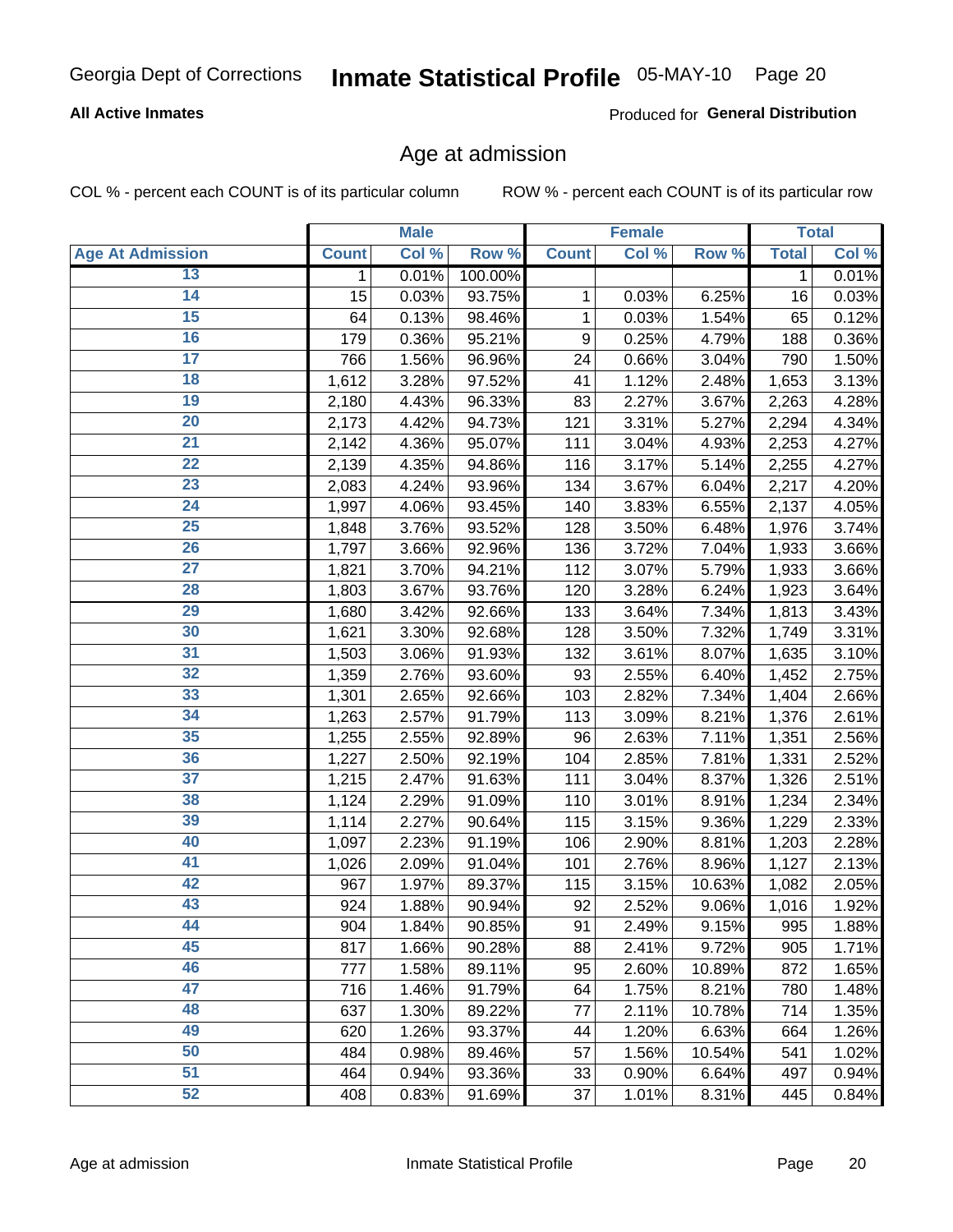### **All Active Inmates**

Produced for General Distribution

# Age at admission

COL % - percent each COUNT is of its particular column

|                         |                         | <b>Male</b> |         |                         | <b>Female</b> |        |                 | <b>Total</b> |
|-------------------------|-------------------------|-------------|---------|-------------------------|---------------|--------|-----------------|--------------|
| <b>Age At Admission</b> | <b>Count</b>            | Col %       | Row %   | <b>Count</b>            | Col %         | Row %  | <b>Total</b>    | Col %        |
| 53                      | 344                     | 0.70%       | 89.58%  | 40                      | 1.09%         | 10.42% | 384             | 0.73%        |
| 54                      | 246                     | 0.50%       | 93.89%  | 16                      | 0.44%         | 6.11%  | 262             | 0.50%        |
| 55                      | 259                     | 0.53%       | 92.83%  | 20                      | 0.55%         | 7.17%  | 279             | 0.53%        |
| 56                      | 199                     | 0.40%       | 93.87%  | 13                      | 0.36%         | 6.13%  | 212             | 0.40%        |
| 57                      | 173                     | 0.35%       | 95.58%  | 8                       | 0.22%         | 4.42%  | 181             | 0.34%        |
| 58                      | 143                     | 0.29%       | 92.26%  | 12                      | 0.33%         | 7.74%  | 155             | 0.29%        |
| 59                      | 140                     | 0.28%       | 93.96%  | 9                       | 0.25%         | 6.04%  | 149             | 0.28%        |
| 60                      | 95                      | 0.19%       | 95.96%  | $\overline{\mathbf{4}}$ | 0.11%         | 4.04%  | 99              | 0.19%        |
| 61                      | $\overline{71}$         | 0.14%       | 95.95%  | 3                       | 0.08%         | 4.05%  | 74              | 0.14%        |
| 62                      | 64                      | 0.13%       | 96.97%  | $\overline{2}$          | 0.05%         | 3.03%  | 66              | 0.12%        |
| 63                      | 60                      | 0.12%       | 98.36%  | 1                       | 0.03%         | 1.64%  | 61              | 0.12%        |
| 64                      | 45                      | 0.09%       | 95.74%  | $\overline{2}$          | 0.05%         | 4.26%  | 47              | 0.09%        |
| 65                      | 36                      | 0.07%       | 100.00% |                         |               |        | 36              | 0.07%        |
| 66                      | 25                      | 0.05%       | 96.15%  | 1                       | 0.03%         | 3.85%  | 26              | 0.05%        |
| 67                      | 22                      | 0.04%       | 88.00%  | 3                       | 0.08%         | 12.00% | 25              | 0.05%        |
| 68                      | 23                      | 0.05%       | 95.83%  | 1                       | 0.03%         | 4.17%  | $\overline{24}$ | 0.05%        |
| 69                      | 28                      | 0.06%       | 100.00% |                         |               |        | 28              | 0.05%        |
| 70                      | 13                      | 0.03%       | 86.67%  | $\overline{2}$          | 0.05%         | 13.33% | 15              | 0.03%        |
| $\overline{71}$         | 5                       | 0.01%       | 100.00% |                         |               |        | 5               | 0.01%        |
| $\overline{72}$         | 9                       | 0.02%       | 100.00% |                         |               |        | 9               | 0.02%        |
| $\overline{73}$         | $6\phantom{1}$          | 0.01%       | 100.00% |                         |               |        | 6               | 0.01%        |
| 74                      | $\overline{\mathbf{4}}$ | 0.01%       | 100.00% |                         |               |        | 4               | 0.01%        |
| $\overline{75}$         | $\overline{7}$          | 0.01%       | 100.00% |                         |               |        | 7               | 0.01%        |
| 76                      | $\overline{7}$          | 0.01%       | 100.00% |                         |               |        | $\overline{7}$  | 0.01%        |
| $\overline{77}$         | $\overline{2}$          | 0.01%       | 66.67%  | 1                       | 0.03%         | 33.33% | 3               | 0.01%        |
| 78                      | $\overline{2}$          | 0.01%       | 100.00% |                         |               |        | $\overline{2}$  | 0.01%        |
| 79                      | $\overline{\mathbf{4}}$ | 0.01%       | 80.00%  | 1                       | 0.03%         | 20.00% | 5               | 0.01%        |
| 80                      | 3                       | 0.01%       | 100.00% |                         |               |        | 3               | 0.01%        |
| $\overline{81}$         | 1                       | 0.01%       | 100.00% |                         |               |        | 1               | 0.01%        |
| <b>Total Reported</b>   | 49,159                  | 100%        | 93.08%  | 3,654                   | 100%          | 6.92%  | 52,813          | 100%         |

| <b>Not</b><br>ported |        |       |        |
|----------------------|--------|-------|--------|
| <b>Total</b>         | 49,159 | 3.654 | 52,813 |

| Mean (average)         | 31.81 | 34.02   | 31.96 |
|------------------------|-------|---------|-------|
| <b>Median (middle)</b> | 30    | ົ<br>دد | 30    |
| Mode (most frequent)   |       |         | 20    |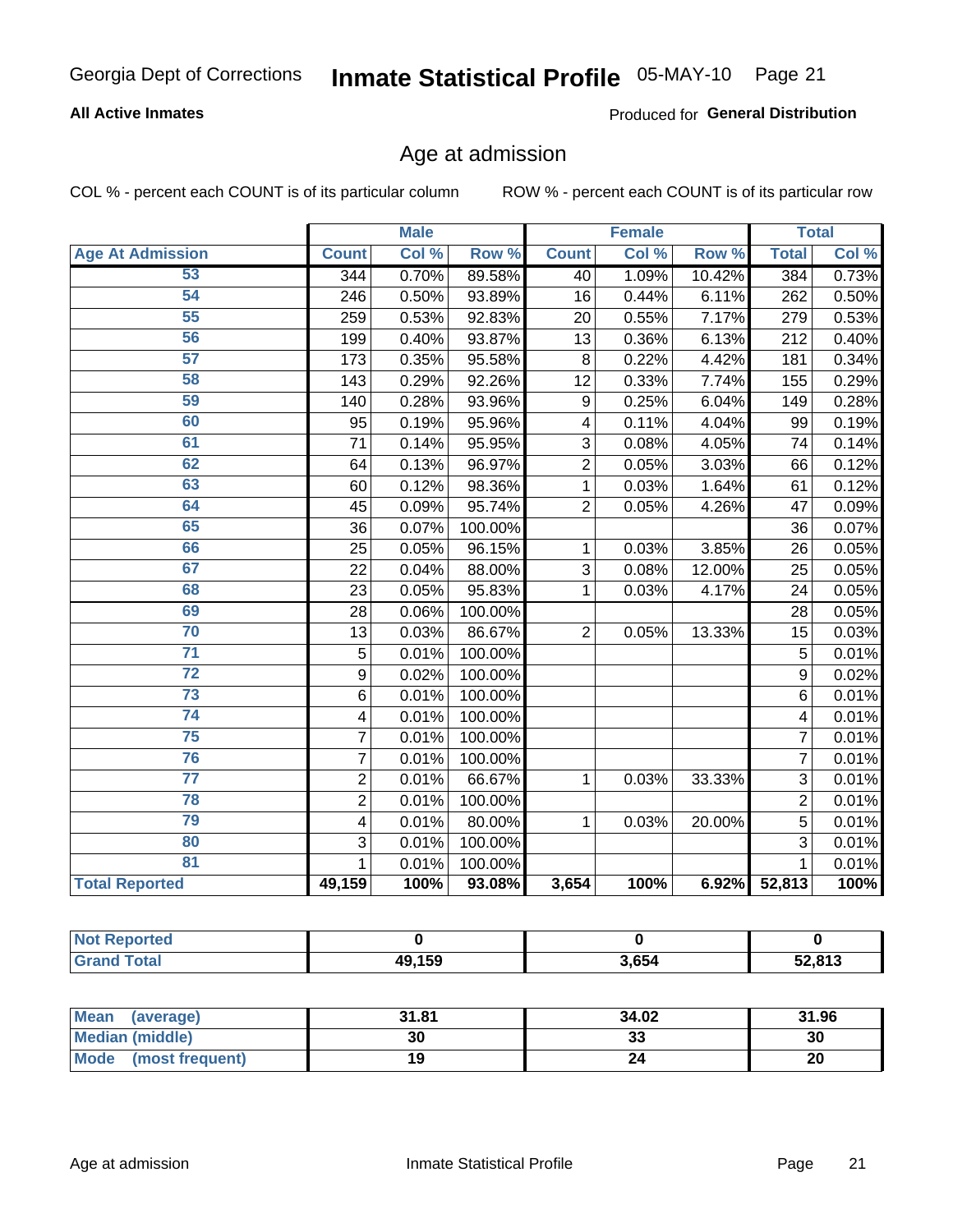### **All Active Inmates**

### Produced for General Distribution

### Height, measured at entry to prison

COL % - percent each COUNT is of its particular column

|                       |                           | <b>Male</b> |         |              | <b>Female</b> |        | <b>Total</b>   |        |
|-----------------------|---------------------------|-------------|---------|--------------|---------------|--------|----------------|--------|
| <b>Height</b>         | <b>Count</b>              | Col %       | Row %   | <b>Count</b> | Col %         | Row %  | <b>Total</b>   | Col %  |
| 4'10"                 | 2                         | 0.02%       | 16.67%  | 10           | 4.90%         | 83.33% | 12             | 0.10%  |
| 4'11''                | 13                        | 0.11%       | 17.57%  | 61           | 29.90%        | 82.43% | 74             | 0.60%  |
| 5'02''                | $\overline{2}$            | 0.02%       | 100.00% |              |               |        | $\overline{2}$ | 0.02%  |
| 5'03''                | $\overline{\mathbf{c}}$   | 0.02%       | 100.00% |              |               |        | $\overline{2}$ | 0.02%  |
| 5'04''                | 1                         | 0.01%       | 100.00% |              |               |        | $\mathbf{1}$   | 0.01%  |
| 5'05''                | 13                        | 0.11%       | 100.00% |              |               |        | 13             | 0.11%  |
| 5'06''                | 15                        | 0.12%       | 100.00% |              |               |        | 15             | 0.12%  |
| 5'07''                | 24                        | 0.20%       | 100.00% |              |               |        | 24             | 0.20%  |
| 5'08''                | 30                        | 0.25%       | 100.00% |              |               |        | 30             | 0.24%  |
| 5'09''                | 34                        | 0.28%       | 100.00% |              |               |        | 34             | 0.28%  |
| 5'10''                | 5,807                     | 48.22%      | 98.72%  | 75           | 36.76%        | 1.28%  | 5,882          | 48.03% |
| 5'11''                | 5,997                     | 49.80%      | 99.04%  | 58           | 28.43%        | 0.96%  | 6,055          | 49.44% |
| 6'00''                | 24                        | 0.20%       | 100.00% |              |               |        | 24             | 0.20%  |
| 6'01''                | 20                        | 0.17%       | 100.00% |              |               |        | 20             | 0.16%  |
| 6'02''                | 17                        | 0.14%       | 100.00% |              |               |        | 17             | 0.14%  |
| 6'03''                | 5                         | 0.04%       | 100.00% |              |               |        | 5              | 0.04%  |
| 6'04''                | 6                         | 0.05%       | 100.00% |              |               |        | 6              | 0.05%  |
| 6'05''                | $\ensuremath{\mathsf{3}}$ | 0.02%       | 100.00% |              |               |        | 3              | 0.02%  |
| 6'06''                | $\overline{c}$            | 0.02%       | 100.00% |              |               |        | $\overline{2}$ | 0.02%  |
| 6'07''                | 1                         | 0.01%       | 100.00% |              |               |        | 1              | 0.01%  |
| 6'10''                | 8                         | 0.07%       | 100.00% |              |               |        | 8              | 0.07%  |
| 6'11''                | 16                        | 0.13%       | 100.00% |              |               |        | 16             | 0.13%  |
| Seven feet +          | 1                         | 0.01%       | 100.00% |              |               |        | 1              | 0.01%  |
| <b>Total Reported</b> | 12,043                    | 100%        | 98.33%  | 204          | 100%          | 1.67%  | 12,247         | 100%   |

| <b>Not</b><br><b>Reported</b> | 37,116 | 3,450 | 40,566 |
|-------------------------------|--------|-------|--------|
| <b>Fotal</b>                  | 49,159 | 3,654 | 52,813 |

| <b>Mean</b><br>(average)       | 544" | 5'06" | 5'10" |
|--------------------------------|------|-------|-------|
| <b>Median (middle)</b>         | 544" | 5'10" | 5'11" |
| <b>Mode</b><br>(most frequent) | 544" | 5'10" | 544"  |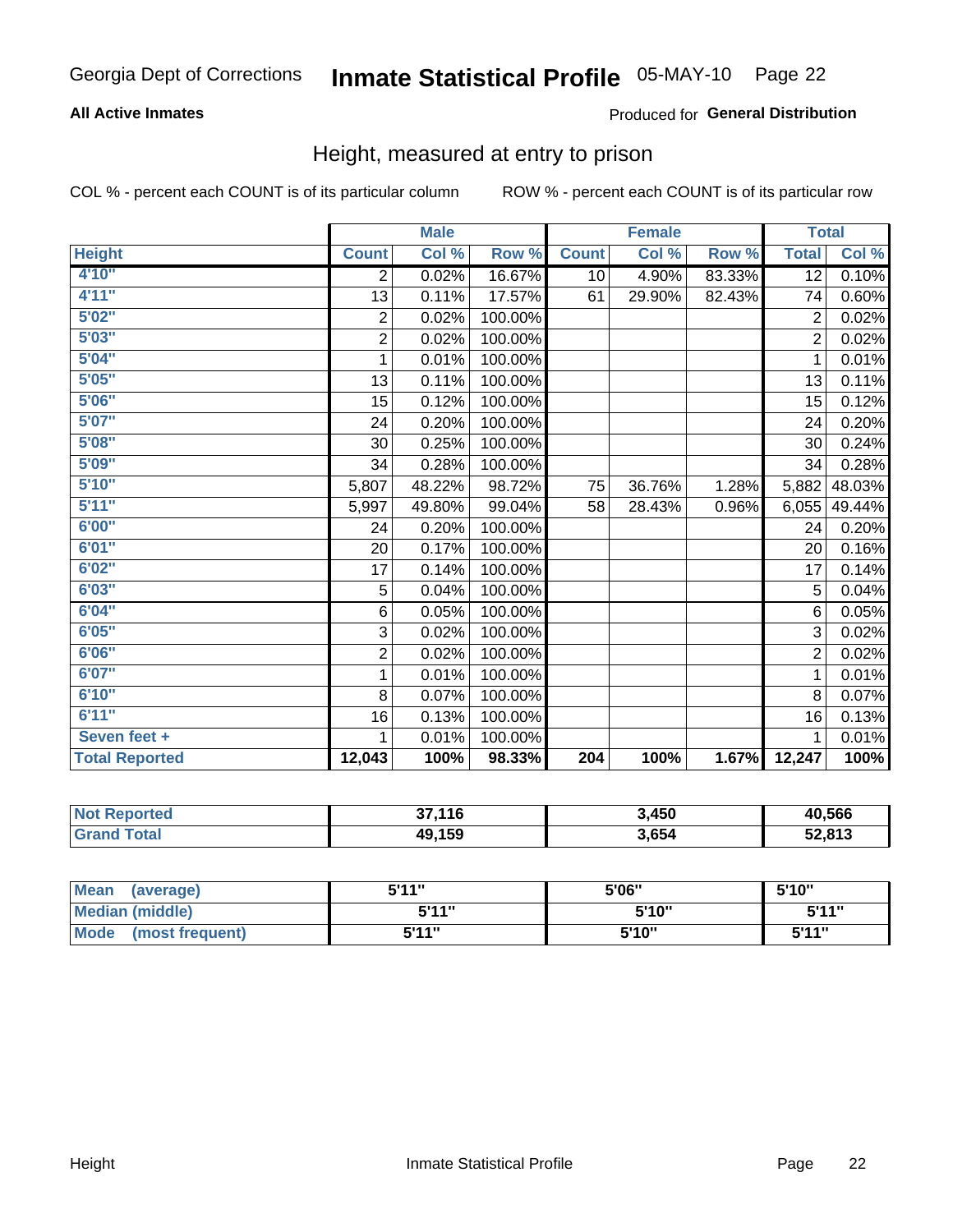### **All Active Inmates**

### Produced for General Distribution

# Weight, measured at entry to prison

COL % - percent each COUNT is of its particular column

|                        |                 | <b>Male</b> |         |                         | <b>Female</b> |        | <b>Total</b>    |        |
|------------------------|-----------------|-------------|---------|-------------------------|---------------|--------|-----------------|--------|
| <b>Weight</b>          | <b>Count</b>    | Col %       | Row %   | <b>Count</b>            | Col %         | Row %  | <b>Total</b>    | Col %  |
| <b>Under 80 pounds</b> | $\overline{31}$ | 0.06%       | 91.18%  | $\overline{3}$          | 0.08%         | 8.82%  | $\overline{34}$ | 0.06%  |
| 80 - 89 pounds         | 13              | 0.03%       | 86.67%  | $\overline{c}$          | 0.05%         | 13.33% | 15              | 0.03%  |
| 90 - 99 pounds         | 6               | 0.01%       | 28.57%  | 15                      | 0.41%         | 71.43% | 21              | 0.04%  |
| 100 - 109 pounds       | 11              | 0.02%       | 16.92%  | 54                      | 1.48%         | 83.08% | 65              | 0.12%  |
| 110 - 119 pounds       | 87              | 0.18%       | 34.12%  | 168                     | 4.60%         | 65.88% | 255             | 0.49%  |
| 120 - 129 pounds       | 435             | 0.89%       | 58.78%  | 305                     | 8.35%         | 41.22% | 740             | 1.41%  |
| 130 - 139 pounds       | 1,356           | 2.77%       | 75.25%  | 446                     | 12.21%        | 24.75% | 1,802           | 3.43%  |
| 140 - 149 pounds       | 3,332           | 6.82%       | 88.24%  | 444                     | 12.15%        | 11.76% | 3,776           | 7.19%  |
| 150 - 159 pounds       | 4,577           | 9.36%       | 92.30%  | 382                     | 10.45%        | 7.70%  | 4,959           | 9.44%  |
| 160 - 169 pounds       | 7,101           | 14.53%      | 94.49%  | 414                     | 11.33%        | 5.51%  | 7,515           | 14.30% |
| 170 - 179 pounds       | 6,083           | 12.44%      | 95.17%  | 309                     | 8.46%         | 4.83%  | 6,392           | 12.17% |
| 180 - 189 pounds       | 6,855           | 14.02%      | 95.91%  | 292                     | 7.99%         | 4.09%  | 7,147           | 13.60% |
| 190 - 199 pounds       | 4,427           | 9.06%       | 96.24%  | 173                     | 4.73%         | 3.76%  | 4,600           | 8.76%  |
| 200 - 209 pounds       | 4,010           | 8.20%       | 96.16%  | 160                     | 4.38%         | 3.84%  | 4,170           | 7.94%  |
| 210 - 219 pounds       | 2,807           | 5.74%       | 96.43%  | 104                     | 2.85%         | 3.57%  | 2,911           | 5.54%  |
| 220 - 229 pounds       | 2,571           | 5.26%       | 96.44%  | 95                      | 2.60%         | 3.56%  | 2,666           | 5.07%  |
| 230 - 239 pounds       | 1,494           | 3.06%       | 94.56%  | 86                      | 2.35%         | 5.44%  | 1,580           | 3.01%  |
| 240 - 249 pounds       | 1,236           | 2.53%       | 95.59%  | 57                      | 1.56%         | 4.41%  | 1,293           | 2.46%  |
| 250 - 259 pounds       | 786             | 1.61%       | 95.16%  | 40                      | 1.09%         | 4.84%  | 826             | 1.57%  |
| 260 - 269 pounds       | 587             | 1.20%       | 95.29%  | 29                      | 0.79%         | 4.71%  | 616             | 1.17%  |
| 270 - 279 pounds       | 318             | 0.65%       | 93.81%  | 21                      | 0.57%         | 6.19%  | 339             | 0.65%  |
| 280 - 289 pounds       | 279             | 0.57%       | 95.55%  | 13                      | 0.36%         | 4.45%  | 292             | 0.56%  |
| 290 - 299 pounds       | 119             | 0.24%       | 94.44%  | 7                       | 0.19%         | 5.56%  | 126             | 0.24%  |
| 300 - 309 pounds       | 117             | 0.24%       | 88.64%  | 15                      | 0.41%         | 11.36% | 132             | 0.25%  |
| 310 - 319 pounds       | 60              | 0.12%       | 95.24%  | 3                       | 0.08%         | 4.76%  | 63              | 0.12%  |
| 320 - 329 pounds       | 68              | 0.14%       | 93.15%  | $\overline{5}$          | 0.14%         | 6.85%  | 73              | 0.14%  |
| 330 - 339 pounds       | 32              | 0.07%       | 96.97%  | $\mathbf{1}$            | 0.03%         | 3.03%  | 33              | 0.06%  |
| 340 - 349 pounds       | 11              | 0.02%       | 78.57%  | 3                       | 0.08%         | 21.43% | 14              | 0.03%  |
| 350 - 359 pounds       | 24              | 0.05%       | 85.71%  | $\overline{\mathbf{4}}$ | 0.11%         | 14.29% | 28              | 0.05%  |
| 360 - 369 pounds       | 16              | 0.03%       | 84.21%  | 3                       | 0.08%         | 15.79% | 19              | 0.04%  |
| 370 - 379 pounds       | 13              | 0.03%       | 100.00% |                         |               |        | 13              | 0.02%  |
| 380 - 389 pounds       | 5               | 0.01%       | 100.00% |                         |               |        | 5               | 0.01%  |
| 390 - 399 pounds       | 3               | 0.01%       | 100.00% |                         |               |        | 3               | 0.01%  |
| 400 pounds and over    | 14              | 0.03%       | 93.33%  | $\mathbf{1}$            | 0.03%         | 6.67%  | 15              | 0.03%  |
| <b>Total Reported</b>  | 48,884          | 100%        | 93.05%  | 3,654                   | 100%          | 6.95%  | 52,538          | 100.0% |

| <b>&gt;rteo</b> | <b>OTE</b> |       | クフト    |
|-----------------|------------|-------|--------|
| N.              | 21 J       |       | 40 J   |
| <b>ota</b>      | 49,159     | 3.654 | 52,813 |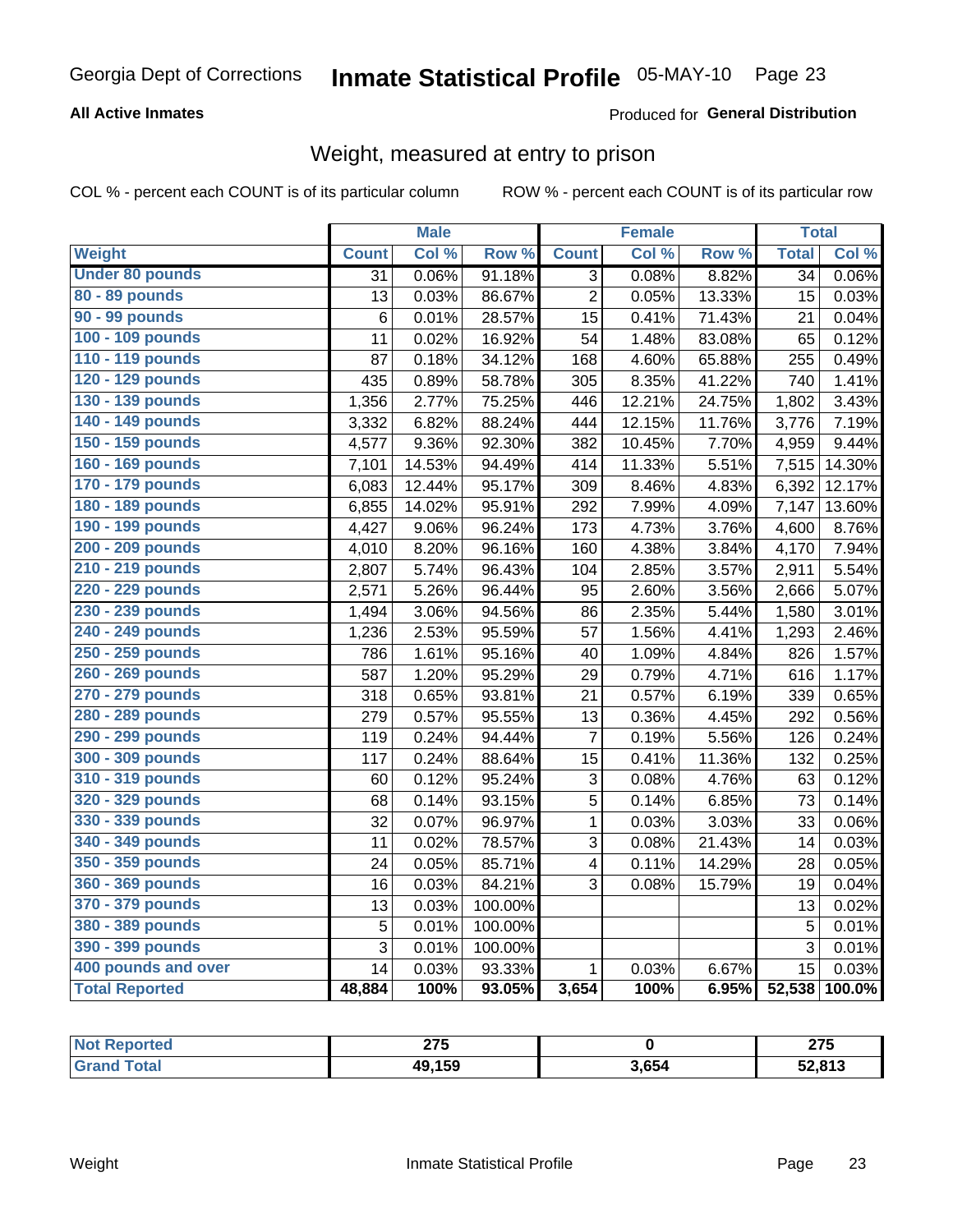### **All Active Inmates**

### Produced for General Distribution

# Weight, measured at entry to prison

COL % - percent each COUNT is of its particular column

|                          | <b>Male</b> | <b>Female</b> | Total |
|--------------------------|-------------|---------------|-------|
| <b>Mean</b><br>(average) | 185         | 165           | 183   |
| <b>Median (middle)</b>   | 180         | 160           | 180   |
| Mode<br>(most frequent)  | 180         | 160           | 180   |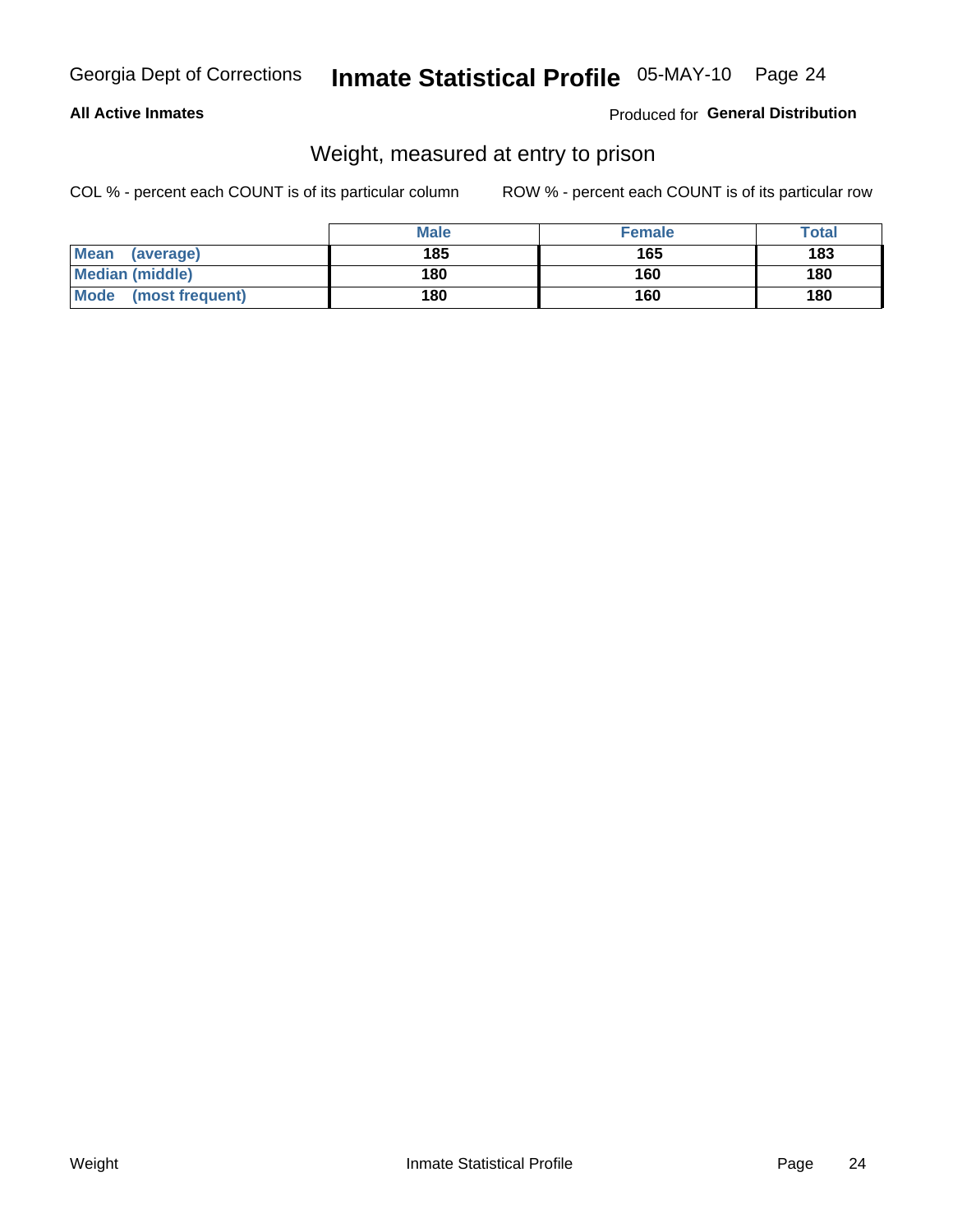# Inmate Statistical Profile 05-MAY-10 Page 25

**All Active Inmates** 

**Produced for General Distribution** 

# Military service

COL % - percent each COUNT is of its particular column

|                             |              | <b>Male</b> |             |       | <b>Female</b> |       |              | <b>Total</b> |
|-----------------------------|--------------|-------------|-------------|-------|---------------|-------|--------------|--------------|
| <b>Military service</b>     | <b>Count</b> | Col %       | Row % Count |       | Col %         | Row % | <b>Total</b> | Col %        |
| <b>Air Force</b>            | 1,911        | 4.73%       | 98.35%      | 32    | .93%          | 1.65% | 1,943        | 4.43%        |
| $\mathbf{2}$<br><b>Army</b> | 315          | .78%        | 96.92%      | 10    | .29%          | 3.08% | 325          | .74%         |
| <b>Navy</b><br>3            | 618          | 1.53%       | 98.10%      | 12    | .35%          | 1.90% | 630          | 1.44%        |
| <b>Marines</b><br>4         | 32           | .08%        | 100.00%     |       |               |       | 32           | .07%         |
| <b>Coast Guard</b><br>5.    | 443          | 1.10%       | 99.77%      |       | .03%          | .23%  | 444          | 1.01%        |
| <b>None</b><br>96           | 37,076       | 91.78%      | 91.66%      | 3,372 | 98.40%        | 8.34% | 40,448       | 92.30%       |
| <b>Total Reported</b>       | 40,395       | 100%        | 92.18%      | 3,427 | 100%          | 7.82% | 43,822       | 100%         |

| No<br>Reported         | 8,764  | $\sim$<br>221 | 8,991  |
|------------------------|--------|---------------|--------|
| <b>Total</b><br>"Grano | 49,159 | 3,654         | 52,813 |

| Mode (most frequent) | Force | <b>Force</b> | <b>orce</b> |
|----------------------|-------|--------------|-------------|
|                      |       |              |             |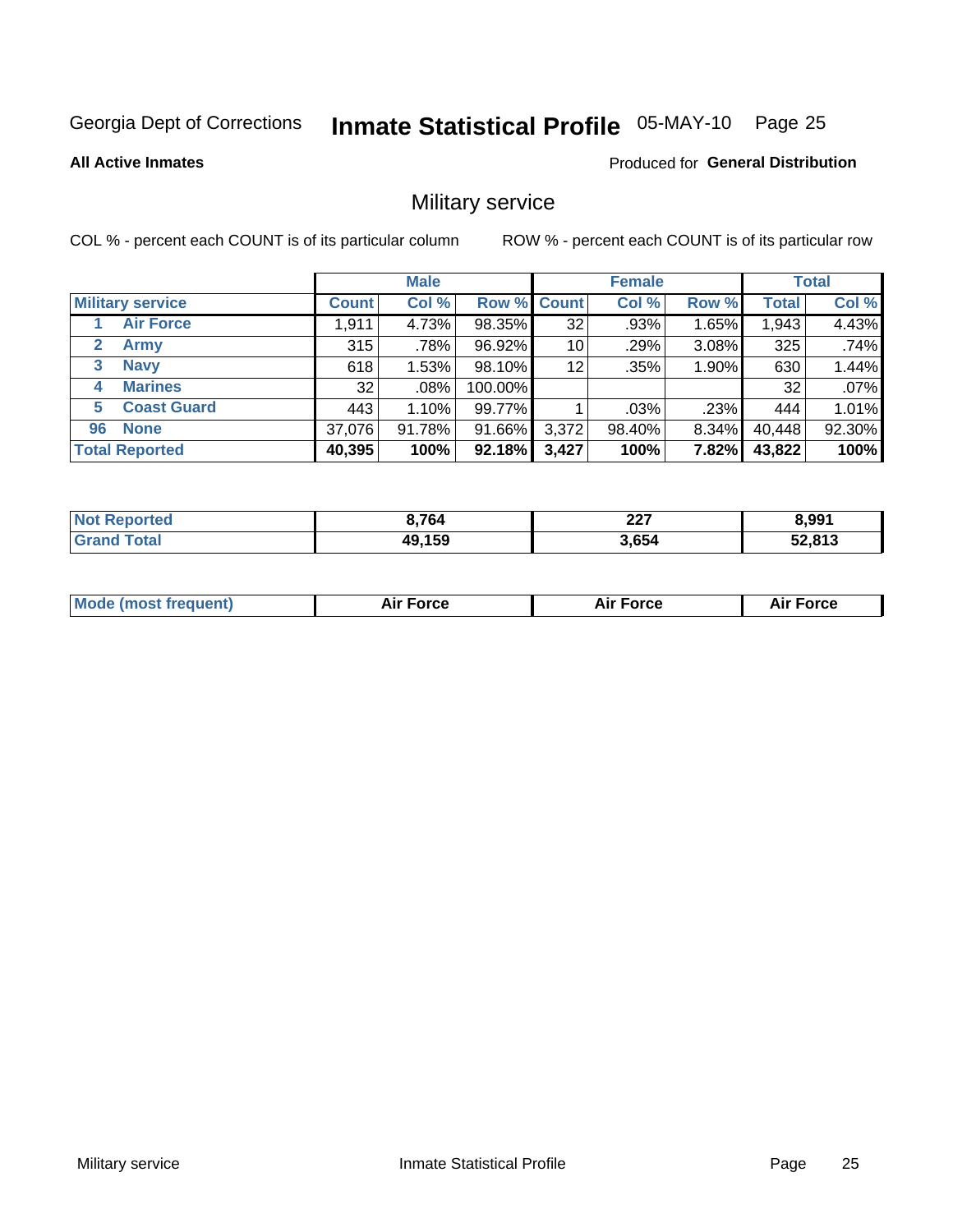# Inmate Statistical Profile 05-MAY-10 Page 26

**All Active Inmates** 

#### **Produced for General Distribution**

### Type of admission to prison

COL % - percent each COUNT is of its particular column

|                |                             |                | <b>Male</b> |                    |     | <b>Female</b> |       |                | <b>Total</b> |
|----------------|-----------------------------|----------------|-------------|--------------------|-----|---------------|-------|----------------|--------------|
|                | <b>Type of Admission</b>    | <b>Count</b>   | Col %       | <b>Row % Count</b> |     | Col %         | Row % | <b>Total</b>   | Col %        |
|                | <b>Committed From Court</b> | 43,497         | 88.60%      | 92.96% 3,293       |     | 90.19%        | 7.04% | 46,790         | 88.71%       |
| $\overline{2}$ | <b>Return Appeal/Bond</b>   | 5              | .01%        | 100.00%            |     |               |       | 5              | .01%         |
| 3              | <b>Parole Rev/New Sent</b>  | 2,073          | 4.22%       | 95.44%             | 99  | 2.71%         | 4.56% | 2,172          | 4.12%        |
| 4              | <b>Par Rev/No New Sent</b>  | 787            | 1.60%       | 91.62%             | 72  | 1.97%         | 8.38% | 859            | 1.63%        |
| 5              | <b>Prob Viol/Total Rev</b>  |                | .01%        | 100.00%            |     |               |       |                | .01%         |
| $6\phantom{a}$ | <b>Prob Viol/Partial</b>    | 894            | 1.82%       | 92.36%             | 74  | 2.03%         | 7.64% | 968            | 1.84%        |
| 7              | <b>Admit Fm Other Cust</b>  | 10             | .02%        | 100.00%            |     |               |       | 10             | .02%         |
| 9              | <b>Prob Rev/Remainder</b>   | 1,446          | 2.95%       | 92.99%             | 109 | 2.99%         | 7.01% | 1,555          | 2.95%        |
| 10             | <b>New Sent/Par Rev Pnd</b> | 19             | .04%        | 100.00%            |     |               |       | 19             | .04%         |
| 11             | <b>Life W/O Parole</b>      | 252            | .51%        | 98.44%             | 4   | .11%          | 1.56% | 256            | .49%         |
| 30             | <b>Par Rev/Rsn Unknown</b>  | 60             | .12%        | 100.00%            |     |               |       | 60             | .11%         |
| 32             | <b>Pb Parole Rescinded</b>  | 3              | .01%        | 100.00%            |     |               |       | 3              | .01%         |
| 33             | <b>Prob Revoc/Spec Cond</b> | 14             | .03%        | 100.00%            |     |               |       | 14             | .03%         |
| 40             | <b>Par Rev/Revoc Center</b> | 21             | .04%        | 100.00%            |     |               |       | 21             | .04%         |
| 44             | <b>Whitworth Detention</b>  | $\overline{2}$ | .01%        | 100.00%            |     |               |       | $\overline{2}$ | .01%         |
| 50             | <b>Dcys At Risk</b>         | $\overline{2}$ | .01%        | 100.00%            |     |               |       | $\overline{2}$ | .01%         |
| 97             | <b>Other</b>                | 5              | .01%        | 100.00%            |     |               |       | 5              | .01%         |
|                | <b>Total Reported</b>       | 49,091         | 100%        | 93.08% 3,651       |     | 100%          | 6.92% | 52,742         | 100%         |

| <b>Not Reported</b>     | oo     |       | -24    |
|-------------------------|--------|-------|--------|
| <b>I</b> Total<br>Grand | 49,159 | 3,654 | 52,813 |

| <b>Mode (most frequent)</b> | Court Cmmt | <b>Court Cmmt</b> | Court Cmmt |
|-----------------------------|------------|-------------------|------------|
|                             |            |                   |            |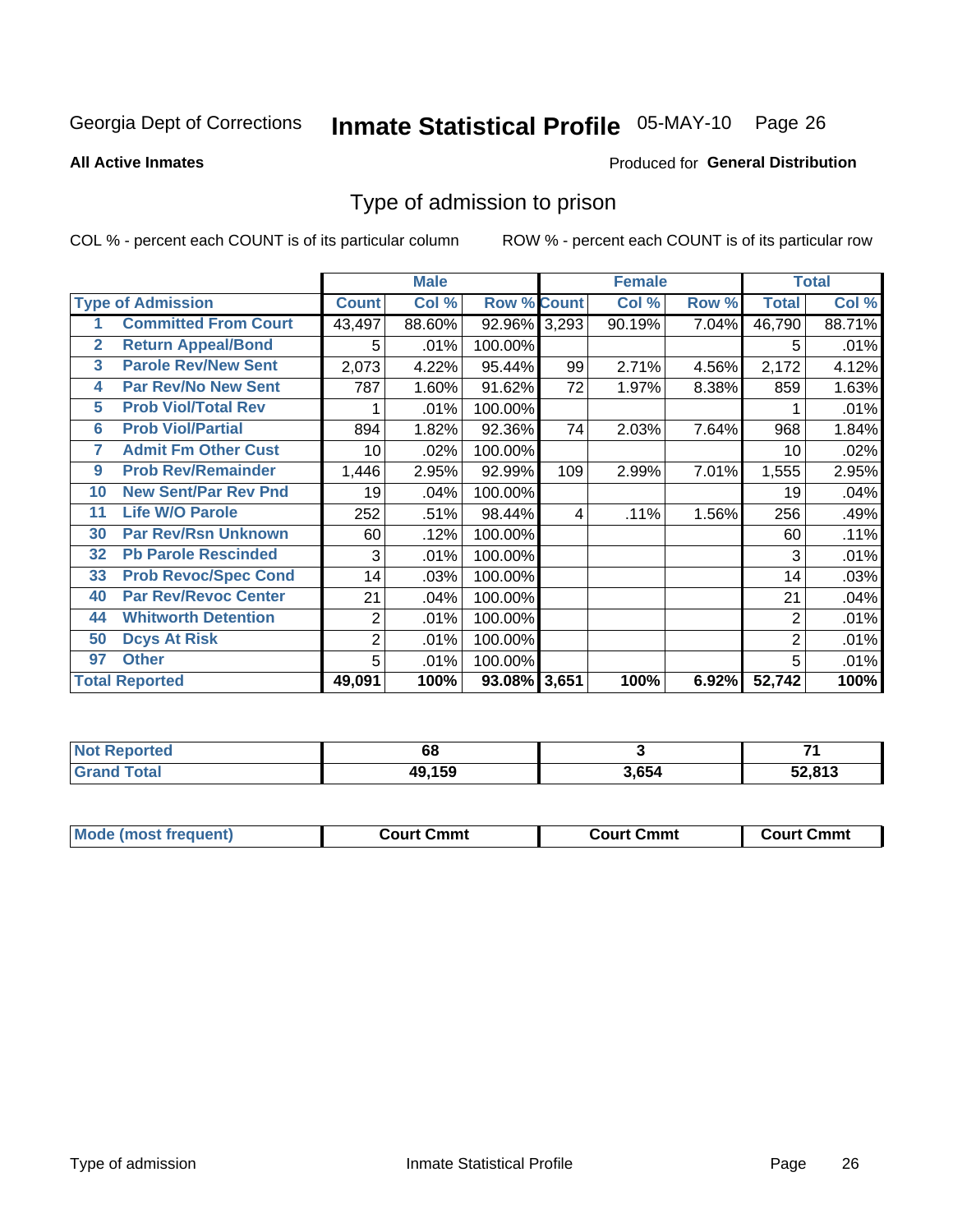# Inmate Statistical Profile 05-MAY-10 Page 27

**All Active Inmates** 

### **Produced for General Distribution**

### Current / last security status

COL % - percent each COUNT is of its particular column

|                        |                 | <b>Male</b> |             |       | <b>Female</b> |          |              | <b>Total</b> |
|------------------------|-----------------|-------------|-------------|-------|---------------|----------|--------------|--------------|
| <b>Security Status</b> | <b>Count</b>    | Col %       | Row % Count |       | Col %         | Row %    | <b>Total</b> | Col %        |
| 0 Diag Incom           |                 | $.01\%$     | 40.00%      | 3     | .09%          | 60.00%   | 5            | .01%         |
| 1 Wrk Releas           |                 | $.01\%$     | 100.00%     |       | $.00\%$       |          |              | .01%         |
| 2 Trusty               | 30 <sup>2</sup> | $.06\%$     | 96.77%      |       | $.03\%$       | 3.23%    | 31           | .06%         |
| 3 Minimum              | 12,438          | 26.26%      | 85.74%      | 2,068 | 58.87%        | 14.26%   | 14,506       | 28.51%       |
| 4 Medium               | 27,409          | 57.87%      | 95.68%      | 1,237 | 35.21%        | 4.32%    | 28,646       | 56.30%       |
| 5 Close                | 7,382           | 15.59%      | 97.32%      | 203   | 5.78%         | 2.68%    | 7,585        | 14.91%       |
| <b>Maximum</b><br>6.   | 96              | .20%        | 98.97%      |       | .03%          | $1.03\%$ | 97           | .19%         |
| <b>Total Reported</b>  | 47,364          | 100%        | 93.1%       | 3,513 | 100%          | 6.9%     | 50,877       | 100%         |

| <b>Still being diagnosed</b> | .795   | 141   | 1,936  |
|------------------------------|--------|-------|--------|
| <b>Not Reported</b>          |        |       |        |
| <b>Grand Total</b>           | 49,159 | 3,654 | 52,813 |

| <b>Mode</b><br>auent<br>∽ | <b>Medium</b> | ---<br>mum<br>м. | <b>Medium</b> |
|---------------------------|---------------|------------------|---------------|
|                           |               |                  |               |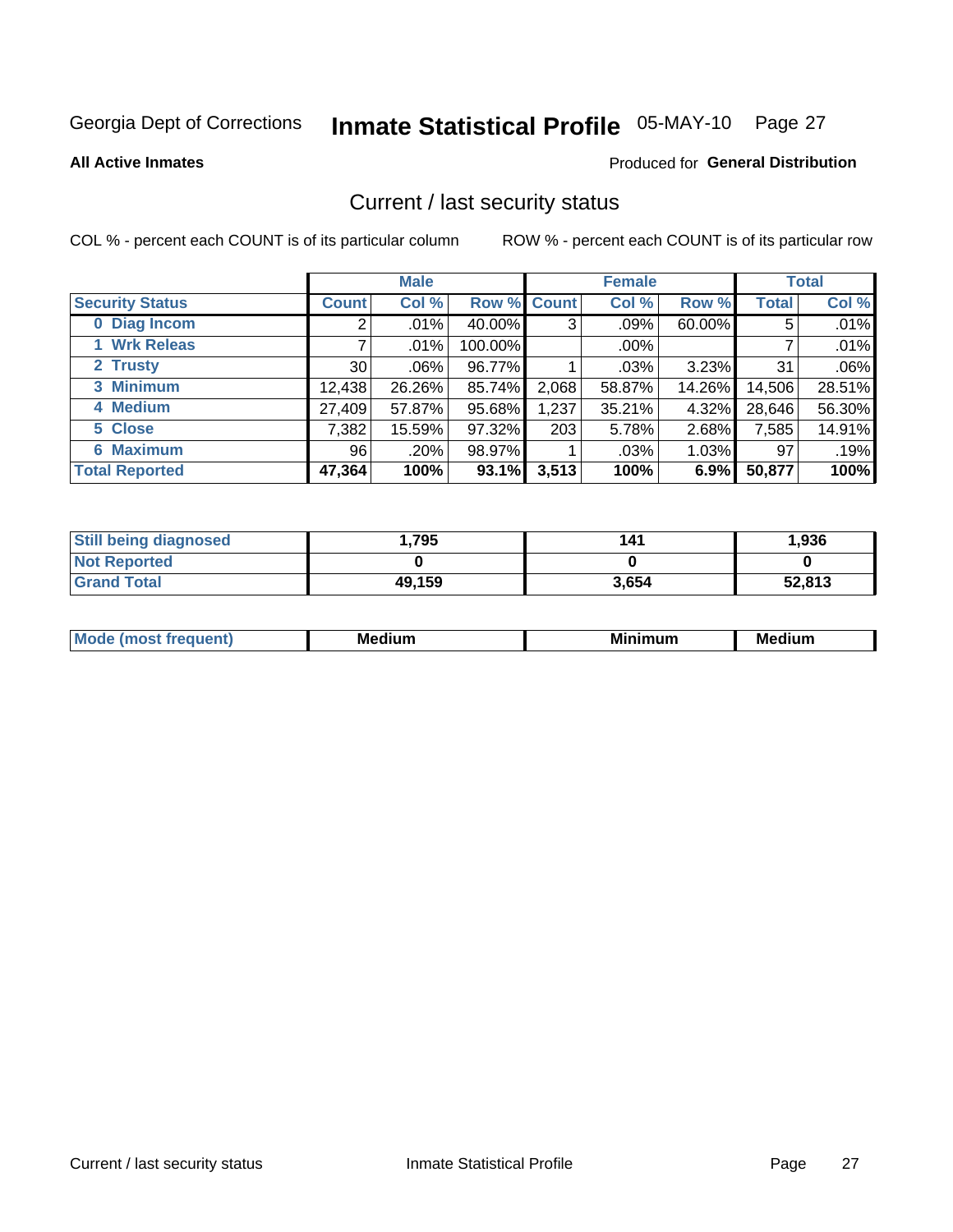# Inmate Statistical Profile 05-MAY-10 Page 28

**All Active Inmates** 

### **Produced for General Distribution**

# Current / last type of institution

COL % - percent each COUNT is of its particular column

|                            |              | <b>Male</b> |             |       | <b>Female</b> |        |              | <b>Total</b> |
|----------------------------|--------------|-------------|-------------|-------|---------------|--------|--------------|--------------|
| <b>Type of Institution</b> | <b>Count</b> | Col %       | Row % Count |       | Col %         | Row %  | <b>Total</b> | Col %        |
| <b>Transitional Center</b> | 2,288        | 4.69%       | $91.45\%$   | 214   | 5.91%         | 8.55%  | 2,502        | 4.77%        |
| <b>County Camp</b>         | 4,736        | 9.71%       | 100.00%     |       |               |        | 4,736        | 9.03%        |
| <b>State Prison</b>        | 35,419       | 72.58%      | 91.64%      | 3,233 | 89.26%        | 8.36%  | 38,652       | 73.74%       |
| <b>Private Prison</b>      | 5,405        | 11.08%      | 100.00%     |       |               |        | 5,405        | 10.31%       |
| <b>Pre Release Center</b>  | 947          | 1.94%       | 84.40%      | 175   | 4.83%         | 15.60% | 1,122        | 2.14%        |
| <b>Detention Center</b>    |              | $.01\%$     | 100.00%     |       |               |        |              | .01%         |
| <b>Parole Revoc Center</b> |              | .01%        | 100.00%     |       |               |        | 2            | .01%         |
| <b>Total Reported</b>      | 48,798       | 100%        | 93.09%      | 3,622 | 100%          | 6.91%  | 52,420       | 100%         |

| ≀rted<br>n o | 361    | $\sim$<br>◡▵ | 393    |
|--------------|--------|--------------|--------|
|              | 49,159 | 3,654        | 52,813 |

| <b>Mode (most frequent)</b> | <b>State Prison</b> | <b>State Prison</b> | <b>State Prison</b> |
|-----------------------------|---------------------|---------------------|---------------------|
|                             |                     |                     |                     |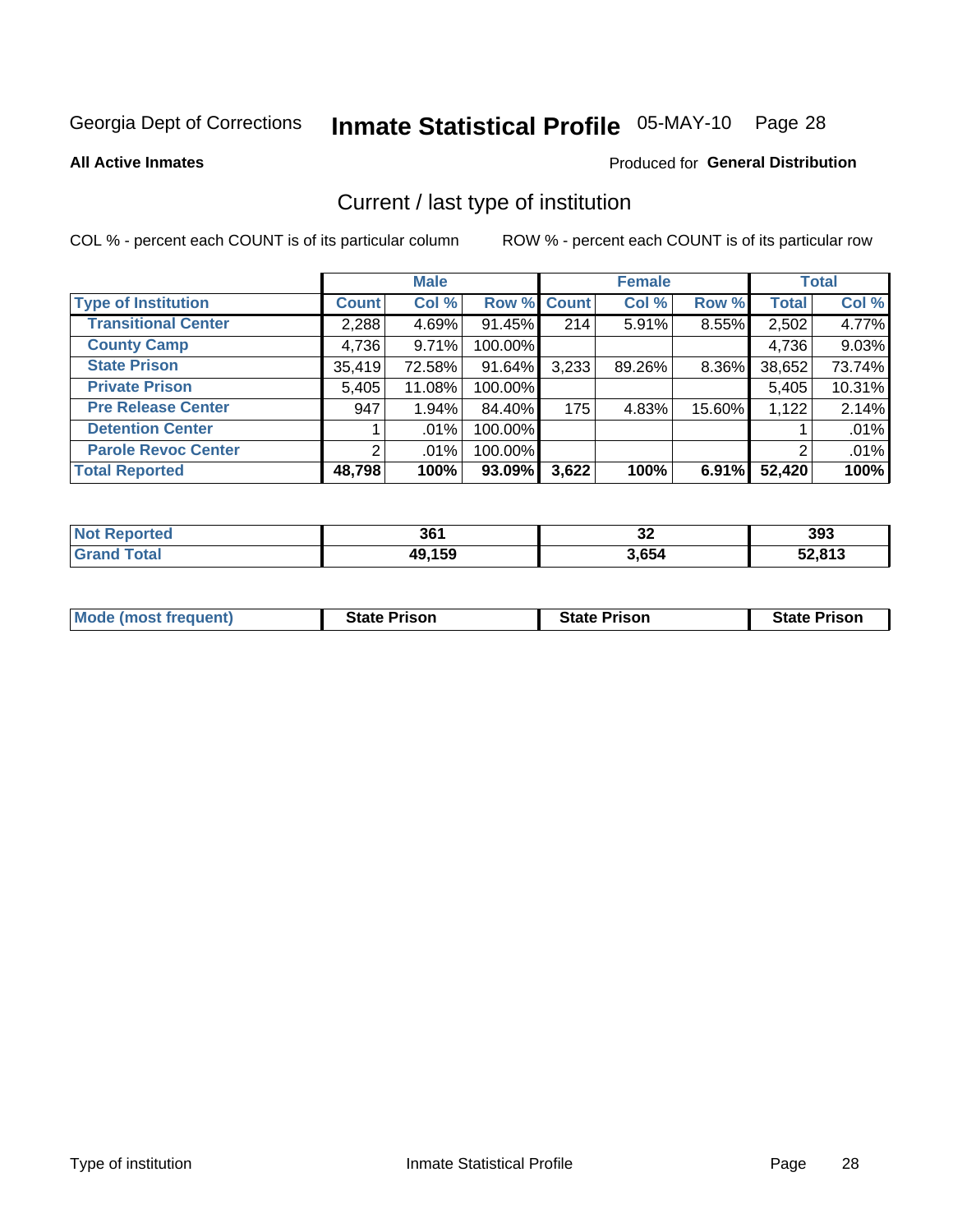# Inmate Statistical Profile 05-MAY-10 Page 29

**All Active Inmates** 

### Produced for General Distribution

### Institution type - transitional centers

COL % - percent each COUNT is of its particular column

|     |                                          |              | <b>Male</b> |         |              | <b>Female</b> |         |              | <b>Total</b> |
|-----|------------------------------------------|--------------|-------------|---------|--------------|---------------|---------|--------------|--------------|
|     | <b>Institution Type - Trans. Centers</b> | <b>Count</b> | Col %       | Row %   | <b>Count</b> | Col %         | Row %   | <b>Total</b> | Col %        |
| 220 | <b>Albany Trans-Ctr</b>                  | 153          | 6.69%       | 100.00% |              |               |         | 153          | 6.12%        |
| 223 | <b>Atlanta Male Trans-Ctr</b>            | 254          | 11.10%      | 100.00% |              |               |         | 254          | 10.15%       |
| 246 | <b>Augusta Trans-Ctr</b>                 | 199          | 8.70%       | 100.00% |              |               |         | 199          | 7.95%        |
| 249 | <b>Clayton Transitional Ctr</b>          | 320          | 13.99%      | 100.00% |              |               |         | 320          | 12.79%       |
| 247 | <b>Coastal Transitional Ctr</b>          | 255          | 11.15%      | 100.00% |              |               |         | 255          | 10.19%       |
| 225 | <b>Columbus Trans-Ctr</b>                | 180          | 7.87%       | 100.00% |              |               |         | 180          | 7.19%        |
| 252 | <b>Emanuel-Swainsboro Tc</b>             | 213          | 9.31%       | 100.00% |              |               |         | 213          | 8.51%        |
| 250 | <b>Helms Trans-Ctr</b>                   | 105          | 4.59%       | 100.00% |              |               |         | 105          | 4.20%        |
| 248 | <b>Lagrange Trans Ctr</b>                | 154          | 6.73%       | 100.00% |              |               |         | 154          | 6.16%        |
| 231 | <b>Macon Male Trans-Ctr</b>              | 155          | 6.77%       | 100.00% |              |               |         | 155          | 6.20%        |
| 235 | <b>Metro Womens Trans-Ctr</b>            |              |             |         | 214          | 100.00%       | 100.00% | 214          | 8.55%        |
| 253 | <b>Smith Trans-Ctr</b>                   | 195          | 8.52%       | 100.00% |              |               |         | 195          | 7.79%        |
| 230 | <b>Valdosta Trans-Ctr</b>                | 105          | 4.59%       | 100.00% |              |               |         | 105          | 4.20%        |
|     | <b>Total Reported</b>                    | 2,288        | 100%        | 91.45%  | 214          | 100%          | 8.55%   | 2,502        | 100%         |

| NC<br>τeα |       |           |       |
|-----------|-------|-----------|-------|
|           | 2,288 | - 1<br>-- | 2,502 |

| <b>Mode (most frequent)</b> | 249 Clayton Transitional Ctr 235 Metro Womens Trans- | 249 Clayton<br>Transitional Ctr |
|-----------------------------|------------------------------------------------------|---------------------------------|
|                             |                                                      |                                 |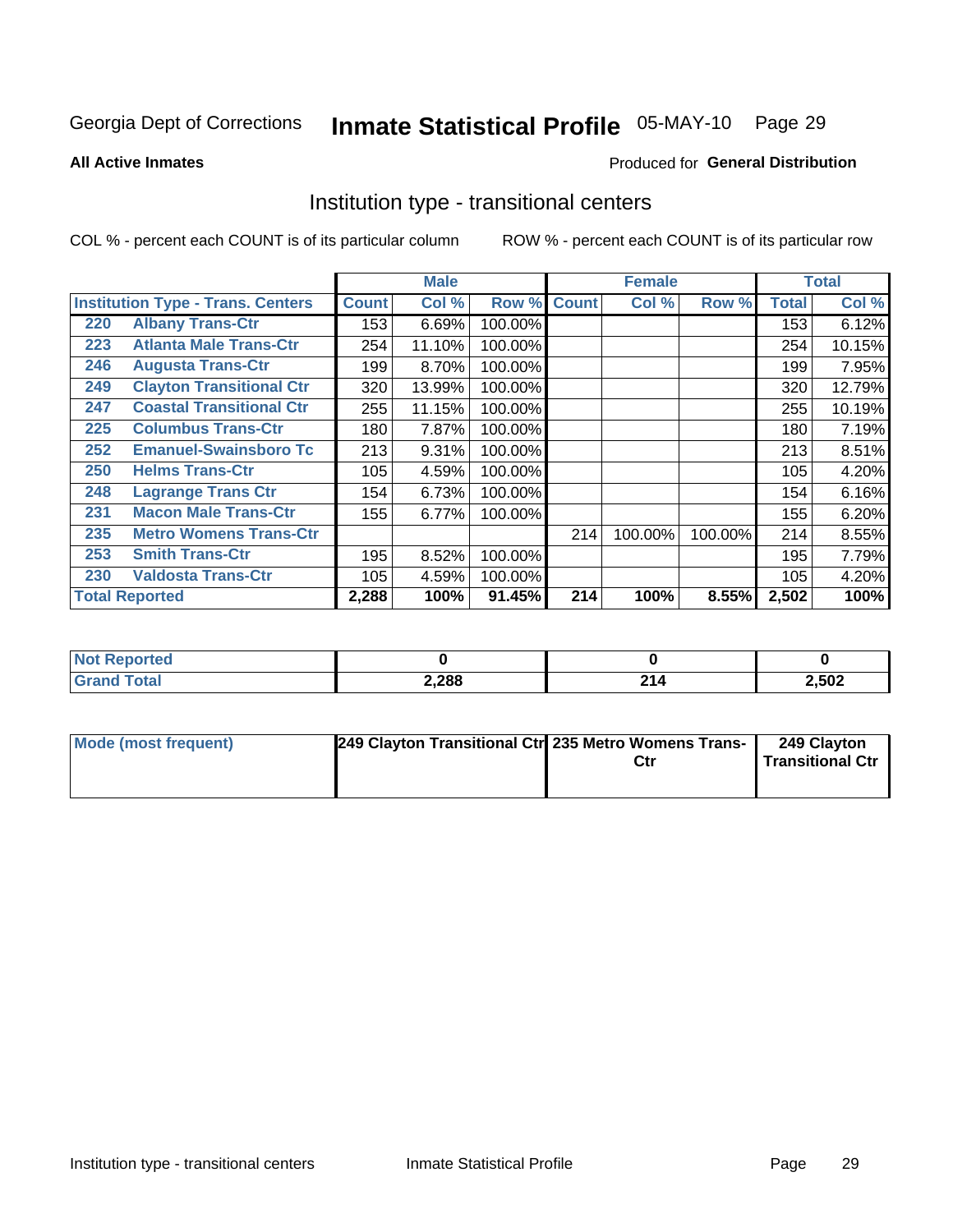# Inmate Statistical Profile 05-MAY-10 Page 30

#### **All Active Inmates**

### Produced for General Distribution

# Institution type - mental hospitals

COL % - percent each COUNT is of its particular column

|                                                  | Male |                    | <b>Female</b> |                   | <b>Total</b> |
|--------------------------------------------------|------|--------------------|---------------|-------------------|--------------|
| <b>Institution Type - Mental Hospitals Count</b> | Col% | <b>Row % Count</b> |               | Col % Row % Total | Col %        |
| <b>Total Reported</b>                            |      |                    |               |                   |              |

| <b>Not Reported</b>                     |  |  |
|-----------------------------------------|--|--|
| <b>otal</b><br>C <sub>r</sub><br>______ |  |  |

| <b>Mode</b><br>frequent)<br>(most | <b>Null</b> | <b>Null</b> | <b>Null</b><br>_____ |
|-----------------------------------|-------------|-------------|----------------------|
|                                   |             |             |                      |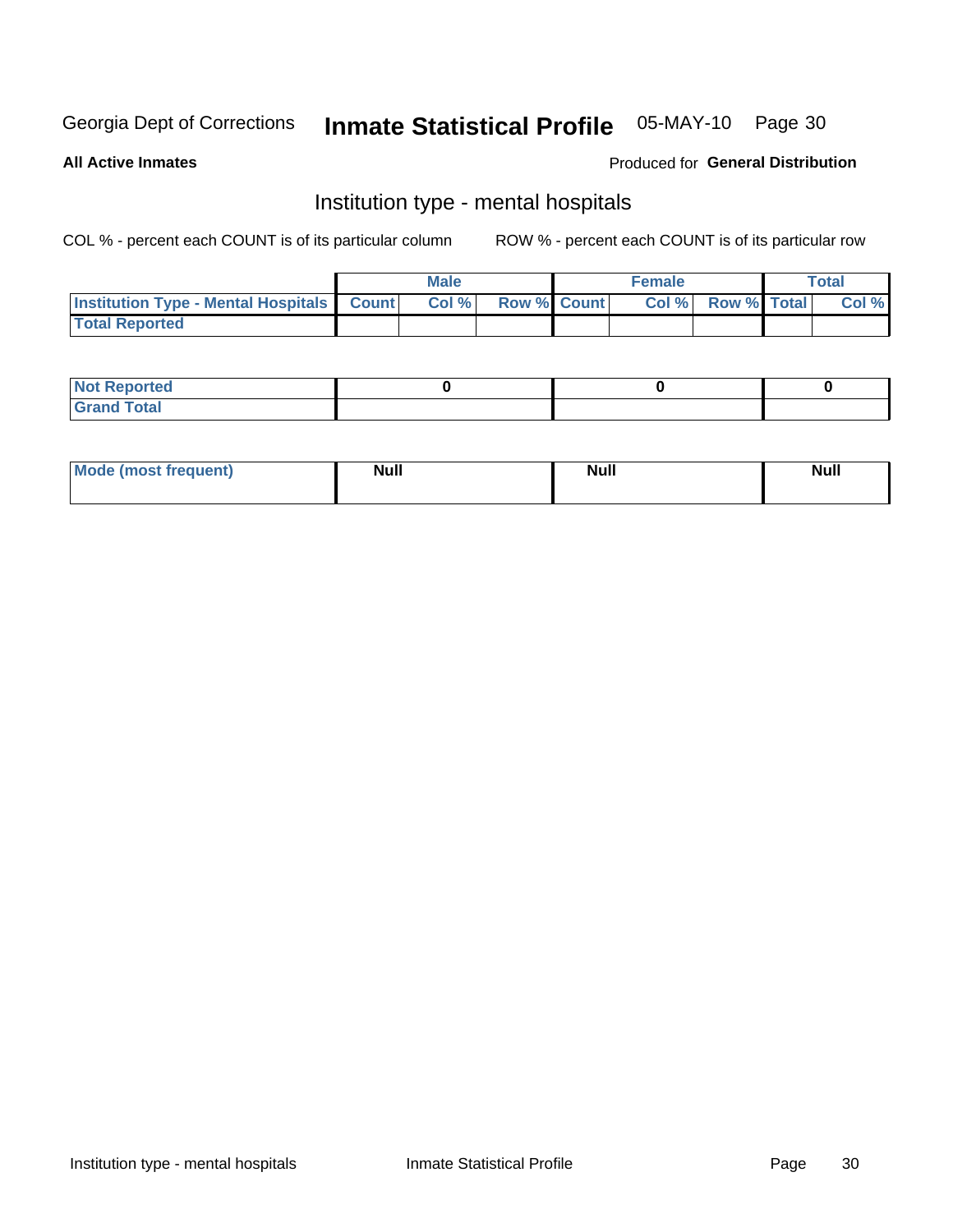# Inmate Statistical Profile 05-MAY-10 Page 31

#### **All Active Inmates**

#### **Produced for General Distribution**

### Institution type - county prisons

COL % - percent each COUNT is of its particular column

|                                          |              | <b>Male</b> |         |              | <b>Female</b> |               |              | <b>Total</b> |
|------------------------------------------|--------------|-------------|---------|--------------|---------------|---------------|--------------|--------------|
| <b>Institution Type - County Prisons</b> | <b>Count</b> | Col %       | Row %   | <b>Count</b> | Col %         | Row %         | <b>Total</b> | Col %        |
| <b>Bulloch County Ci</b><br>402          | 130          | 2.74%       | 100.00% |              |               |               | 130          | 2.74%        |
| <b>Carroll County Ci</b><br>404          | 206          | 4.35%       | 100.00% |              |               |               | 206          | 4.35%        |
| <b>Clarke County Ci</b><br>406           | 107          | 2.26%       | 100.00% |              |               |               | 107          | 2.26%        |
| <b>Clayton County Ci</b><br>456          | 221          | 4.67%       | 100.00% |              |               |               | 221          | 4.67%        |
| <b>Colquitt County Ci</b><br>407         | 172          | 3.63%       | 100.00% |              |               |               | 172          | 3.63%        |
| <b>Coweta County Ci</b><br>409           | 202          | 4.27%       | 100.00% |              |               |               | 202          | 4.27%        |
| <b>Decatur County Ci</b><br>411          | 206          | 4.35%       | 100.00% |              |               |               | 206          | 4.35%        |
| <b>Effingham County Ci</b><br>413        | 236          | 4.98%       | 100.00% |              |               |               | 236          | 4.98%        |
| <b>Floyd County Ci</b><br>415            | 332          | 7.01%       | 100.00% |              |               |               | 332          | 7.01%        |
| <b>Gwinnett County Ci</b><br>419         | 119          | 2.51%       | 100.00% |              |               |               | 119          | 2.51%        |
| <b>Hall County Ci</b><br>420             | 145          | 3.06%       | 100.00% |              |               |               | 145          | 3.06%        |
| <b>Harris County Ci</b><br>422           | 99           | 2.09%       | 100.00% |              |               |               | 99           | 2.09%        |
| <b>Jackson County Ci</b><br>426          | 162          | 3.42%       | 100.00% |              |               |               | 162          | 3.42%        |
| <b>Jefferson County Ci</b><br>428        | 177          | 3.74%       | 100.00% |              |               |               | 177          | 3.74%        |
| <b>Mitchell County Ci</b><br>433         | 110          | 2.32%       | 100.00% |              |               |               | 110          | 2.32%        |
| <b>Muscogee County Ci</b><br>435         | 510          | 10.77%      | 100.00% |              |               |               | 510          | 10.77%       |
| <b>Richmond County Ci</b><br>439         | 206          | 4.35%       | 100.00% |              |               |               | 206          | 4.35%        |
| <b>Screven County Prison</b><br>440      | 137          | 2.89%       | 100.00% |              |               |               | 137          | 2.89%        |
| <b>Spalding County Ci</b><br>441         | 372          | 7.85%       | 100.00% |              |               |               | 372          | 7.85%        |
| <b>Sumter County Ci</b><br>443           | 332          | 7.01%       | 100.00% |              |               |               | 332          | 7.01%        |
| <b>Terrell County Ci</b><br>444          | 132          | 2.79%       | 100.00% |              |               |               | 132          | 2.79%        |
| <b>Thomas County Ci</b><br>445           | 158          | 3.34%       | 100.00% |              |               |               | 158          | 3.34%        |
| <b>Troup County Ci</b><br>447            | 265          | 5.60%       | 100.00% |              |               |               | 265          | 5.60%        |
| <b>Total Reported</b>                    | 4,736        | 100%        | 100%    |              |               | $\frac{9}{6}$ | 4,736        | 100%         |

| <b>Not</b><br><b>Reported</b> |                       |       |
|-------------------------------|-----------------------|-------|
| <b>Total</b><br>'Grand        | <b>72C</b><br>1. I JU | 1,736 |

| <b>Mode (most frequent)</b> | 435 Muscogee County Ci | <b>Null</b> | 435 Muscogee<br><b>County Ci</b> |
|-----------------------------|------------------------|-------------|----------------------------------|
|                             |                        |             |                                  |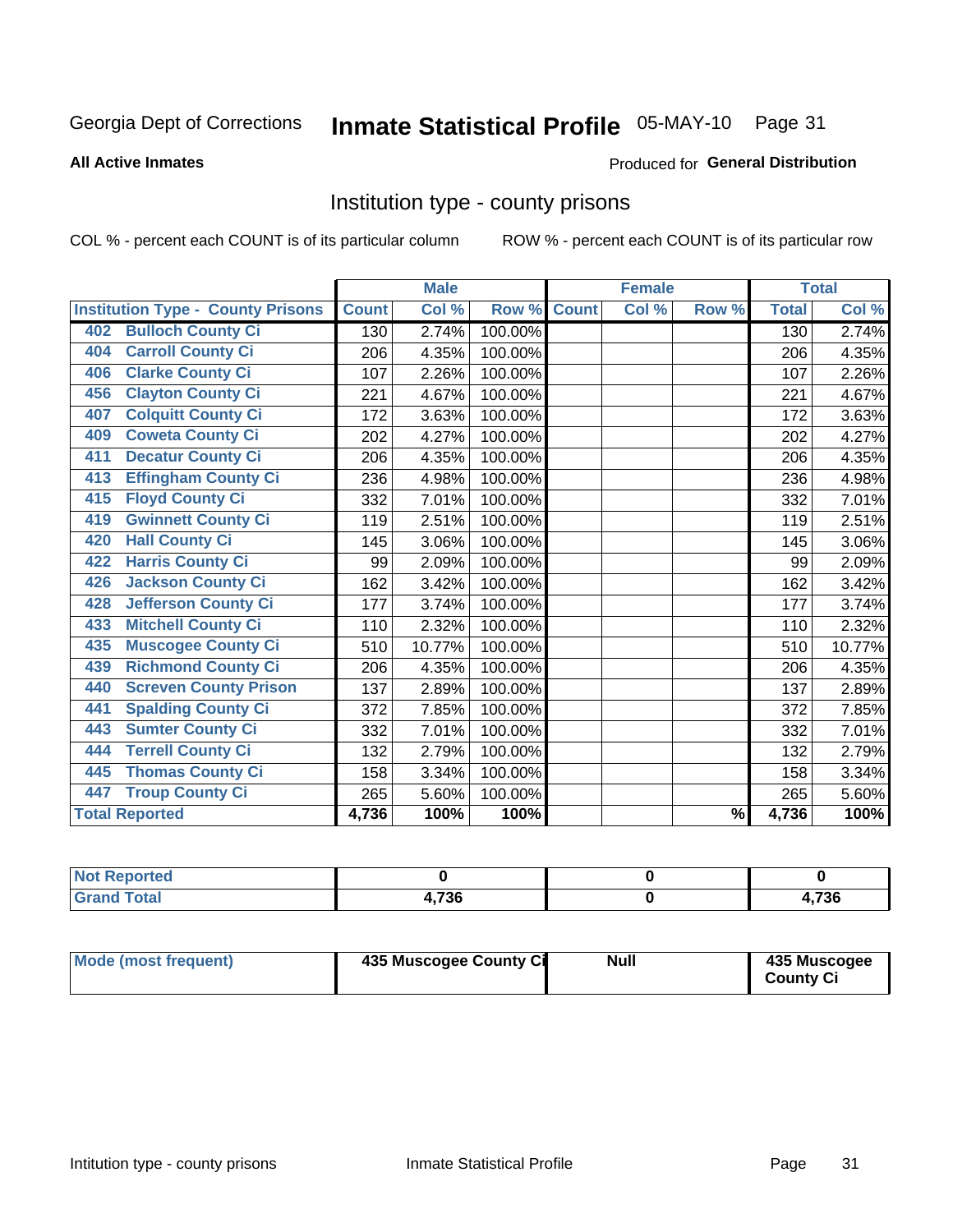# Inmate Statistical Profile 05-MAY-10 Page 32

#### **All Active Inmates**

#### **Produced for General Distribution**

### Institution type - state prisons

COL % - percent each COUNT is of its particular column

|                                         |              | <b>Male</b> |                  |              | <b>Female</b> |         | <b>Total</b> |          |
|-----------------------------------------|--------------|-------------|------------------|--------------|---------------|---------|--------------|----------|
| <b>Institution Type - State Prisons</b> | <b>Count</b> | Col %       | Row <sup>%</sup> | <b>Count</b> | Col %         | Row %   | <b>Total</b> | Col %    |
| <b>Arrendale State Prison</b><br>508    |              |             |                  | 1,371        | 42.41%        | 100.00% | 1,371        | 3.55%    |
| 532 Augusta State Med.                  | 1,107        | 3.13%       | 99.28%           | 8            | .25%          | .72%    | 1,115        | 2.88%    |
| <b>Prison</b>                           |              |             |                  |              |               |         |              |          |
| <b>Autry State Prison</b><br>543        | 1,664        | 4.70%       | 100.00%          |              |               |         | 1,664        | 4.31%    |
| <b>Baldwin State Prison</b><br>553      | 911          | 2.57%       | 100.00%          |              |               |         | 911          | 2.36%    |
| <b>Bostick State Prison</b><br>536      | $\mathbf{1}$ | .01%        | 100.00%          |              |               |         | 1            | .01%     |
| <b>Burrus Corr Trn Cntr</b><br>534      | 680          | 1.92%       | 100.00%          |              |               |         | 680          | 1.76%    |
| <b>Calhoun State Prison</b><br>547      | 1,626        | 4.59%       | 100.00%          |              |               |         | 1,626        | 4.21%    |
| <b>Central State Prison</b><br>531      | 849          | 2.40%       | 100.00%          |              |               |         | 849          | 2.20%    |
| 523<br><b>Coastal State Prison</b>      | 1,572        | 4.44%       | 100.00%          |              |               |         | 1,572        | 4.07%    |
| <b>Dodge State Prison</b><br>503        | 1,211        | 3.42%       | 100.00%          |              |               |         | 1,211        | 3.13%    |
| <b>Dooly State Prison</b><br>548        | 1,696        | 4.79%       | 100.00%          |              |               |         | 1,696        | 4.39%    |
| <b>Ga Diag &amp; Class Pris</b><br>521  | 1,738        | 4.91%       | 100.00%          |              |               |         | 1,738        | 4.50%    |
| 517<br><b>Ga State Prison</b>           | 1,502        | 4.24%       | 100.00%          |              |               |         | 1,502        | 3.89%    |
| <b>Hancock State Prison</b><br>541      | 1,310        | 3.70%       | 100.00%          |              |               |         | 1,310        | 3.39%    |
| 540<br><b>Hays State Prison</b>         | 1,676        | 4.73%       | 100.00%          |              |               |         | 1,676        | 4.34%    |
| <b>Johnson State Prison</b><br>545      | 1,543        | 4.36%       | 100.00%          |              |               |         | 1,543        | 3.99%    |
| 510<br><b>Lee State Prison</b>          | 645          | 1.82%       | 100.00%          |              |               |         | 645          | 1.67%    |
| <b>Long State Prison</b><br>564         | 224          | .63%        | 100.00%          |              |               |         | 224          | .58%     |
| <b>Macon State Prison</b><br>549        | 1,756        | 4.96%       | 100.00%          |              |               |         | 1,756        | 4.54%    |
| <b>Men'S State Prison</b><br>519        | 660          | 1.86%       | 100.00%          |              |               |         | 660          | 1.71%    |
| 554<br><b>Metro State Prison (W)</b>    | 7            | .02%        | 1.03%            | 671          | 20.75%        | 98.97%  | 678          | 1.75%    |
| <b>Montgomery State Prison</b><br>509   | 399          | 1.13%       | 100.00%          |              |               |         | 399          | 1.03%    |
| <b>Phillips State Prison</b><br>505     | 1,078        | 3.04%       | 100.00%          |              |               |         | 1,078        | 2.79%    |
| 557<br><b>Pulaski State Prison (W)</b>  |              |             |                  | 1,183        | 36.59%        | 100.00% | 1,183        | 3.06%    |
| 533<br><b>Rogers State Prison</b>       | 1,544        | 4.36%       | 100.00%          |              |               |         | 1,544        | 3.99%    |
| <b>Rutledge State Prison</b><br>530     | 588          | 1.66%       | 100.00%          |              |               |         | 588          | 1.52%    |
| 550<br><b>Smith State Prison</b>        | 1,605        | 4.53%       | 100.00%          |              |               |         | 1,605        | 4.15%    |
| 542<br><b>Telfair State Prison</b>      | 1,140        | 3.22%       | 100.00%          |              |               |         | 1,140        | 2.95%    |
| 537<br><b>Valdosta State Prison</b>     | 1,352        | 3.82%       | 100.00%          |              |               |         | 1,352        | 3.50%    |
| <b>Walker State Prison</b><br>506       | 417          | 1.18%       | 100.00%          |              |               |         | 417          | 1.08%    |
| <b>Ware State Prison</b><br>501         | 1,517        | 4.28%       | 100.00%          |              |               |         | 1,517        | 3.92%    |
| 552<br><b>Washington Sp</b>             | 1,546        | 4.36%       | 100.00%          |              |               |         | 1,546        | $4.00\%$ |
| <b>Wilcox State Prison</b><br>546       | 1,855        | 5.24%       | 100.00%          |              |               |         | 1,855        | 4.80%    |
| <b>Total Reported</b>                   | 35,419       | 100%        | 91.64%           | 3,233        | 100%          | 8.36%   | 38,652       | 100%     |

| <b>Not Reported</b> |  |  |  |
|---------------------|--|--|--|
|---------------------|--|--|--|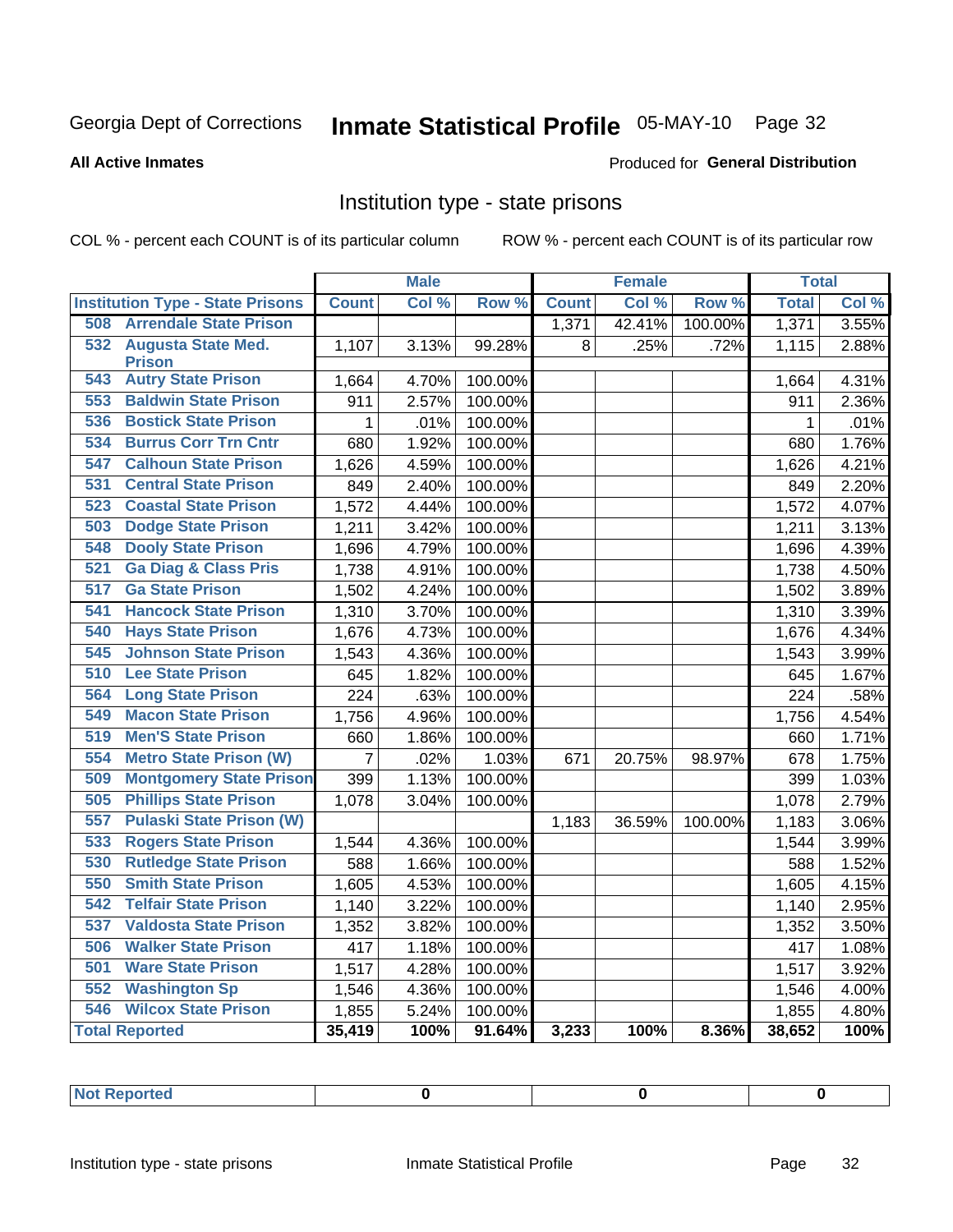# Inmate Statistical Profile 05-MAY-10 Page 33

**All Active Inmates** 

### **Produced for General Distribution**

### Institution type - state prisons

COL % - percent each COUNT is of its particular column

|                    | <b>Male</b> | <sup>∓</sup> emale | Total  |
|--------------------|-------------|--------------------|--------|
| <b>Grand Total</b> | 35,419      | 3,233              | 38,652 |
|                    |             |                    |        |

| Mode (most frequent) | <b>1546 Wilcox State Prison</b> | <b>508 Arrendale State Prison</b> | <b>1546 Wilcox State</b><br><b>Prison</b> |
|----------------------|---------------------------------|-----------------------------------|-------------------------------------------|
|----------------------|---------------------------------|-----------------------------------|-------------------------------------------|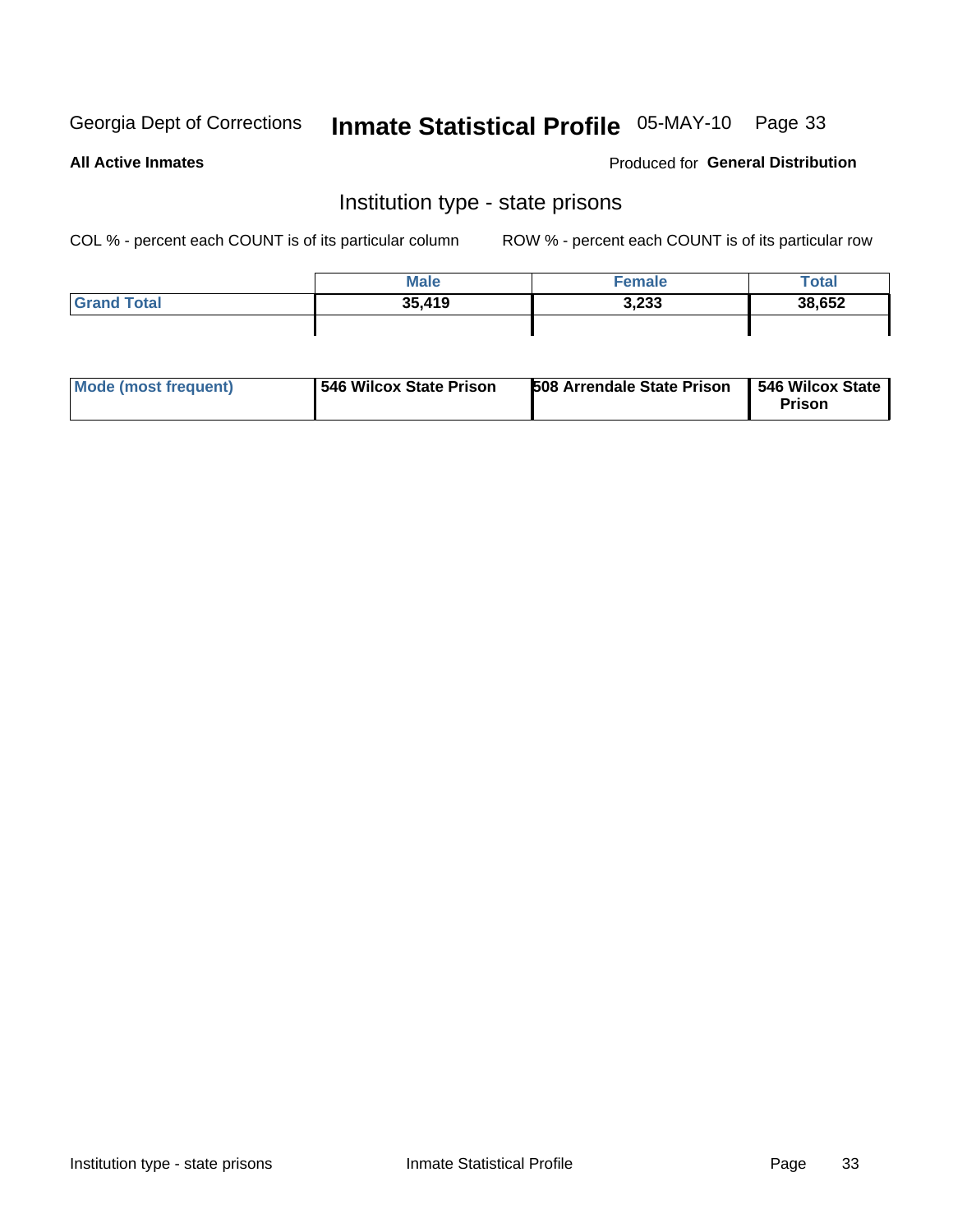# Inmate Statistical Profile 05-MAY-10 Page 35

**All Active Inmates** 

### **Produced for General Distribution**

### Institution type - private prisons

COL % - percent each COUNT is of its particular column

|                                           |              | <b>Male</b> |                    | <b>Female</b> |       |         | <b>Total</b> |
|-------------------------------------------|--------------|-------------|--------------------|---------------|-------|---------|--------------|
| <b>Institution Type - Private Prisons</b> | <b>Count</b> | Col %       | <b>Row % Count</b> | Col %         | Row % | Total I | Col %        |
| <b>Coffee Corr Facility</b><br>569        | 2,060        | 38.11%      | $100.00\%$         |               |       | 2,060   | 38.11%       |
| 567 D Ray James Corr Fac                  | 1.289        | 23.85%      | 100.00%            |               |       | 1.289   | 23.85%       |
| <b>Wheeler Corr Facility</b><br>571       | 2.056        | 38.04%      | 100.00%            |               |       | 2,056   | 38.04%       |
| <b>Total Reported</b>                     | 5.405        | 100%        | 100%               |               | %I    | 5,405   | 100%         |

| <b>Reported</b><br><b>NOT</b> |       |       |
|-------------------------------|-------|-------|
| Total                         | 5,405 | 5,405 |

| <b>Mode (most frequent)</b> | 569 Coffee Corr Facility | <b>Null</b> | 569 Coffee Corr<br><b>Facility</b> |
|-----------------------------|--------------------------|-------------|------------------------------------|
|-----------------------------|--------------------------|-------------|------------------------------------|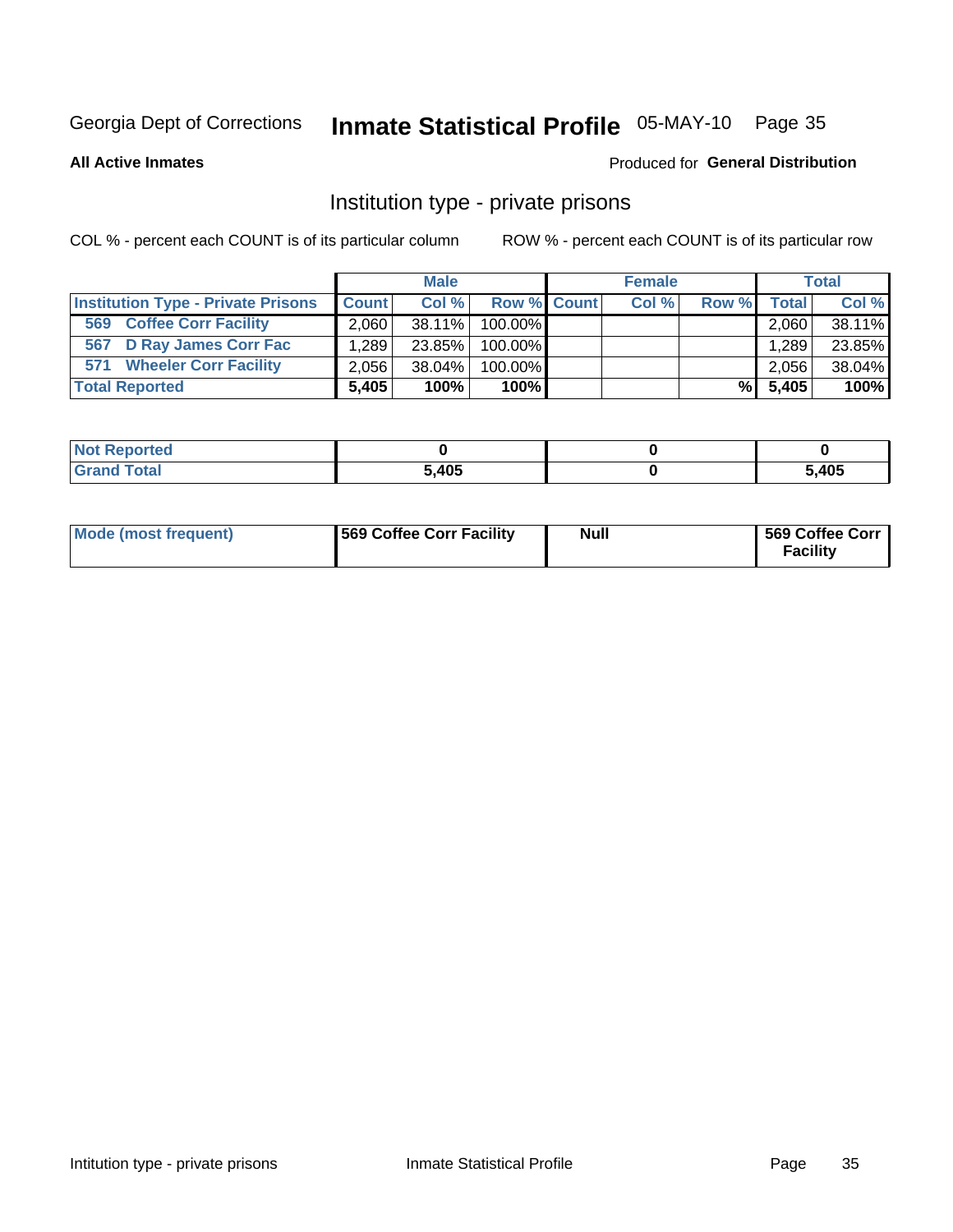# Inmate Statistical Profile 05-MAY-10 Page 36

**All Active Inmates** 

Produced for General Distribution

# Institution type - prison annexes

COL % - percent each COUNT is of its particular column

|                                                   | <b>Male</b> |       |              | <b>Female</b> |             | <b>Total</b> |
|---------------------------------------------------|-------------|-------|--------------|---------------|-------------|--------------|
| <b>Institution Type - Prison Annexe   Count  </b> | Col %       | Row % | <b>Count</b> | Col %         | Row % Total | Col %        |
| <b>Total Reported</b>                             |             |       |              |               |             |              |

| <b>Reported</b><br>I NOT |  |  |
|--------------------------|--|--|
| <b>Total</b><br>$C$ ren  |  |  |

| $^{\prime}$ Mo <sub>t</sub><br>frequent)<br>⊥(mos* | <b>Null</b> | Noll<br><b>vull</b> | <b>Null</b> |
|----------------------------------------------------|-------------|---------------------|-------------|
|                                                    |             |                     |             |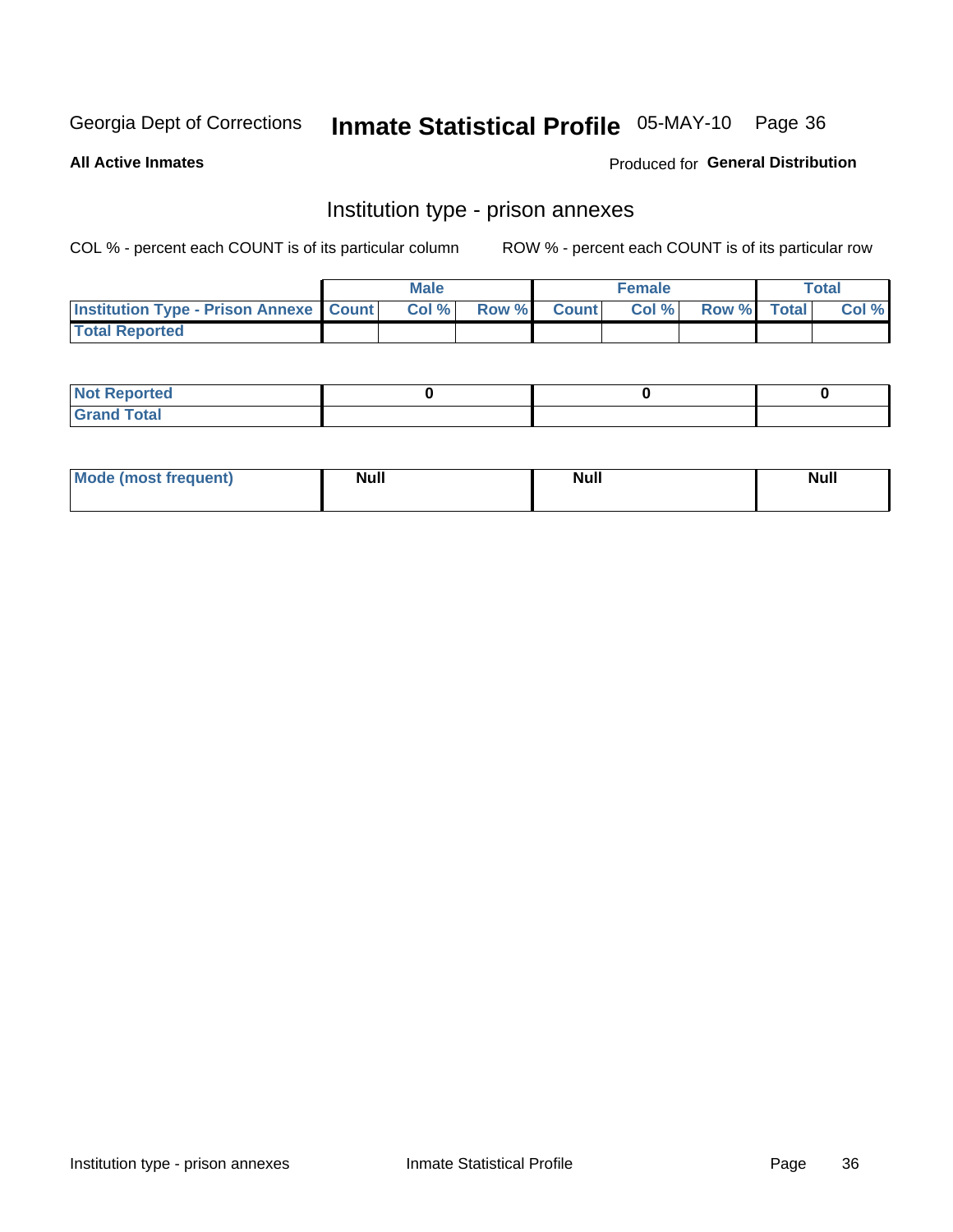# Inmate Statistical Profile 05-MAY-10 Page 37

#### **All Active Inmates**

### **Produced for General Distribution**

# Institution type - pre-release centers

COL % - percent each COUNT is of its particular column

|                                         |              | <b>Male</b> |         |              | <b>Female</b> |         |              | <b>Total</b> |
|-----------------------------------------|--------------|-------------|---------|--------------|---------------|---------|--------------|--------------|
| <b>Institution Type - Prison Annexe</b> | <b>Count</b> | Col %       | Row %   | <b>Count</b> | Col %         | Row %   | <b>Total</b> | Col %        |
| 7507 Appling Pre-Release Ctr            | 187          | 19.75%      | 100.00% |              |               |         | 187          | 16.67%       |
| 7521 Lamar Pre-Release Center           | 174          | 18.37%      | 100.00% |              |               |         | 174          | 15.51%       |
| <b>7546 Turner Pre-Release</b>          | 185          | 19.54%      | 100.00% |              |               |         | 185          | 16.49%       |
| Center                                  |              |             |         |              |               |         |              |              |
| 7538 W Central Pre-Release Ctr          |              |             |         | 175          | 100.00%       | 100.00% | 175          | 15.60%       |
| 556 Western Pre-Release Cntr            | 204          | 21.54%      | 100.00% |              |               |         | 204          | 18.18%       |
| 7572 Wilkes Pre-Release                 | 197          | 20.80%      | 100.00% |              |               |         | 197          | 17.56%       |
| <b>Center</b>                           |              |             |         |              |               |         |              |              |
| <b>Total Reported</b>                   | 947          | 100%        | 84.4%   | 175          | 100%          | 15.6%   | 1,122        | 100%         |

| Reported     |     |                 |              |
|--------------|-----|-----------------|--------------|
| <b>Total</b> | 947 | ---<br>$\cdots$ | 100<br>, IZZ |

| <b>Mode (most frequent)</b> |      | 556 Western Pre-Release   7538 W Central Pre-Release   556 Western Pre- |                     |  |  |
|-----------------------------|------|-------------------------------------------------------------------------|---------------------|--|--|
|                             | Cntr | Ctr                                                                     | <b>Release Cntr</b> |  |  |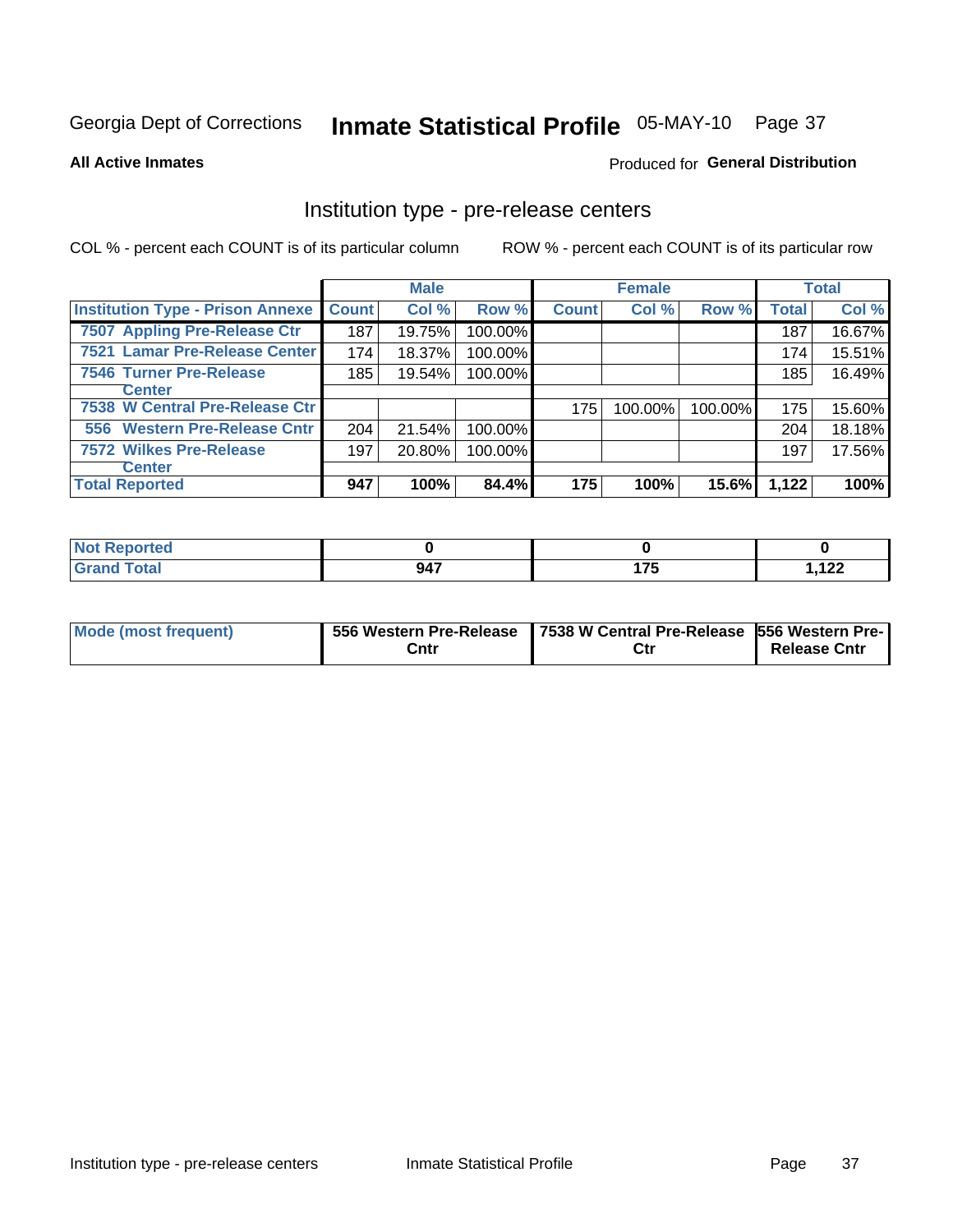# Inmate Statistical Profile 05-MAY-10 Page 38

**All Active Inmates** 

#### Produced for General Distribution

### Institution type - inmate boot camp

COL % - percent each COUNT is of its particular column

|                                      |              | <b>Male</b> |             | <b>Female</b> |             | Total |
|--------------------------------------|--------------|-------------|-------------|---------------|-------------|-------|
| <b>Institution Type - Boot Camps</b> | <b>Count</b> | Col %       | Row % Count | Col%          | Row % Total | Col % |
| <b>Total Rported</b>                 |              |             |             |               |             |       |

| <b>Not Reported</b>                   |  |  |
|---------------------------------------|--|--|
| <b>Total</b><br><b>C HAM</b><br>_____ |  |  |

| <b>I Mode (most frequent)</b> | <b>Null</b> | <b>Null</b> | <b>Null</b> |
|-------------------------------|-------------|-------------|-------------|
|                               |             |             |             |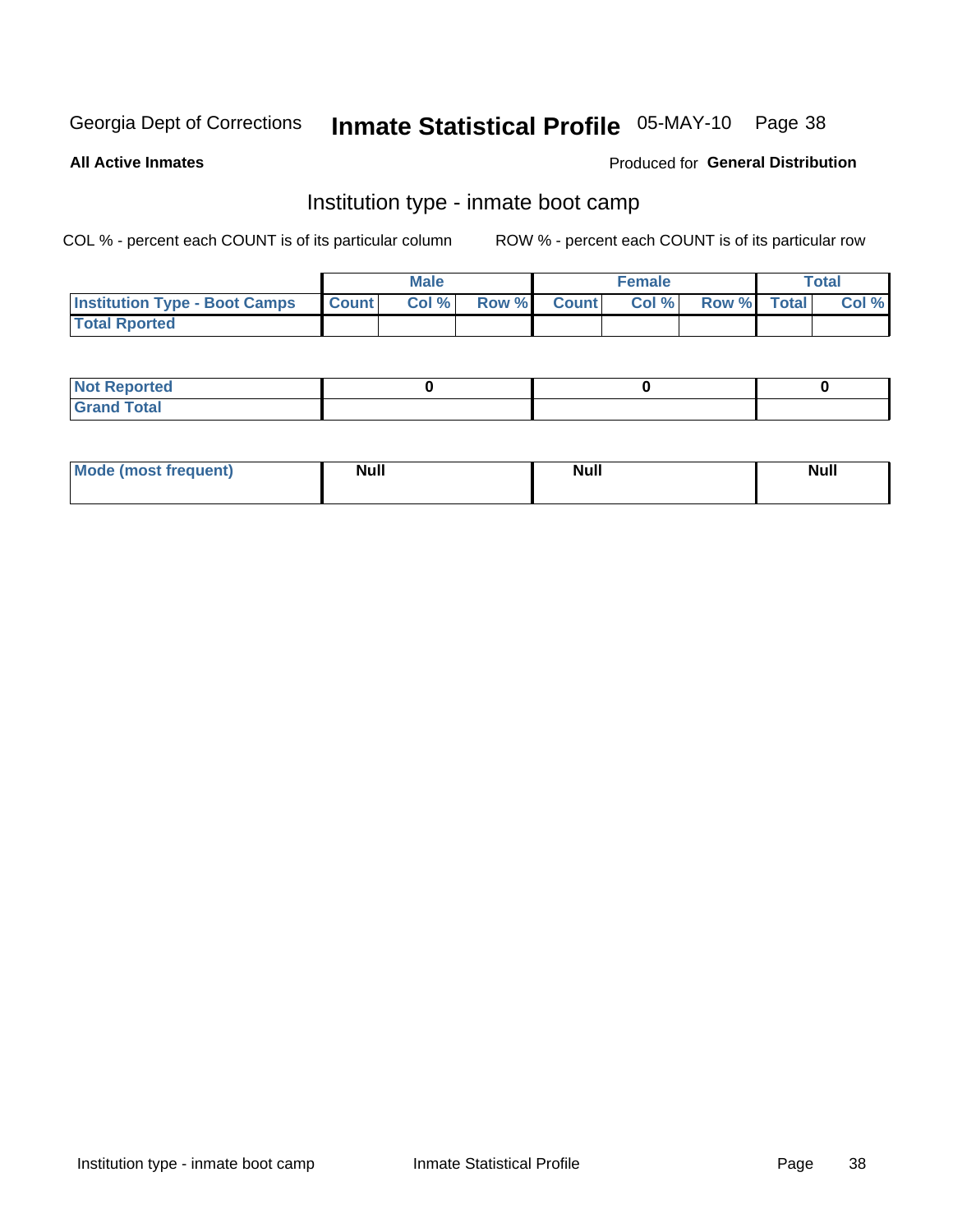# Inmate Statistical Profile 05-MAY-10 Page 39

#### **All Active Inmates**

#### Produced for General Distribution

### Number of disciplinary reports

COL % - percent each COUNT is of its particular column

|                                       |              | <b>Male</b> |        |       | <b>Female</b> |          |              | <b>Total</b> |
|---------------------------------------|--------------|-------------|--------|-------|---------------|----------|--------------|--------------|
| <b>Number of Disciplinary Reports</b> | <b>Count</b> | Col %       | Row %  | Count | Col %         | Row %    | <b>Total</b> | Col %        |
|                                       | 20,512       | 41.73%      | 90.31% | 2,201 | 60.24%        | 9.69%    | 22,713       | 43.01%       |
|                                       | 2,735        | 5.56%       | 94.41% | 162   | 4.43%         | 5.59%    | 2,897        | 5.49%        |
|                                       | 5,974        | 12.15%      | 93.24% | 433   | 11.85%        | 6.76%    | 6,407        | 12.13%       |
| 3                                     | 1,934        | 3.93%       | 95.04% | 101   | 2.76%         | $4.96\%$ | 2,035        | 3.85%        |
| 4                                     | 2,863        | 5.82%       | 94.21% | 176   | 4.82%         | 5.79%    | 3,039        | 5.75%        |
| 5                                     | 1,406        | $2.86\%$    | 96.24% | 55    | 1.51%         | $3.76\%$ | 1,461        | 2.77%        |
| <b>More Than 5</b>                    | 13,735       | 27.94%      | 96.31% | 526   | 14.40%        | $3.69\%$ | 14,261       | 27.00%       |
| <b>Total Reported</b>                 | 49,159       | 100%        | 93.08% | 3,654 | 100.0%        | 6.92%    | 52,813       | 100%         |

| <b>Not Reported</b> |        |       |        |
|---------------------|--------|-------|--------|
| <b>Total</b>        | 49.159 | 3,654 | 52,813 |

| Mean (average)         | 6.00 | 2.88 | 5.79 |
|------------------------|------|------|------|
| <b>Median (middle)</b> |      |      |      |
| Mode (most frequent)   |      |      |      |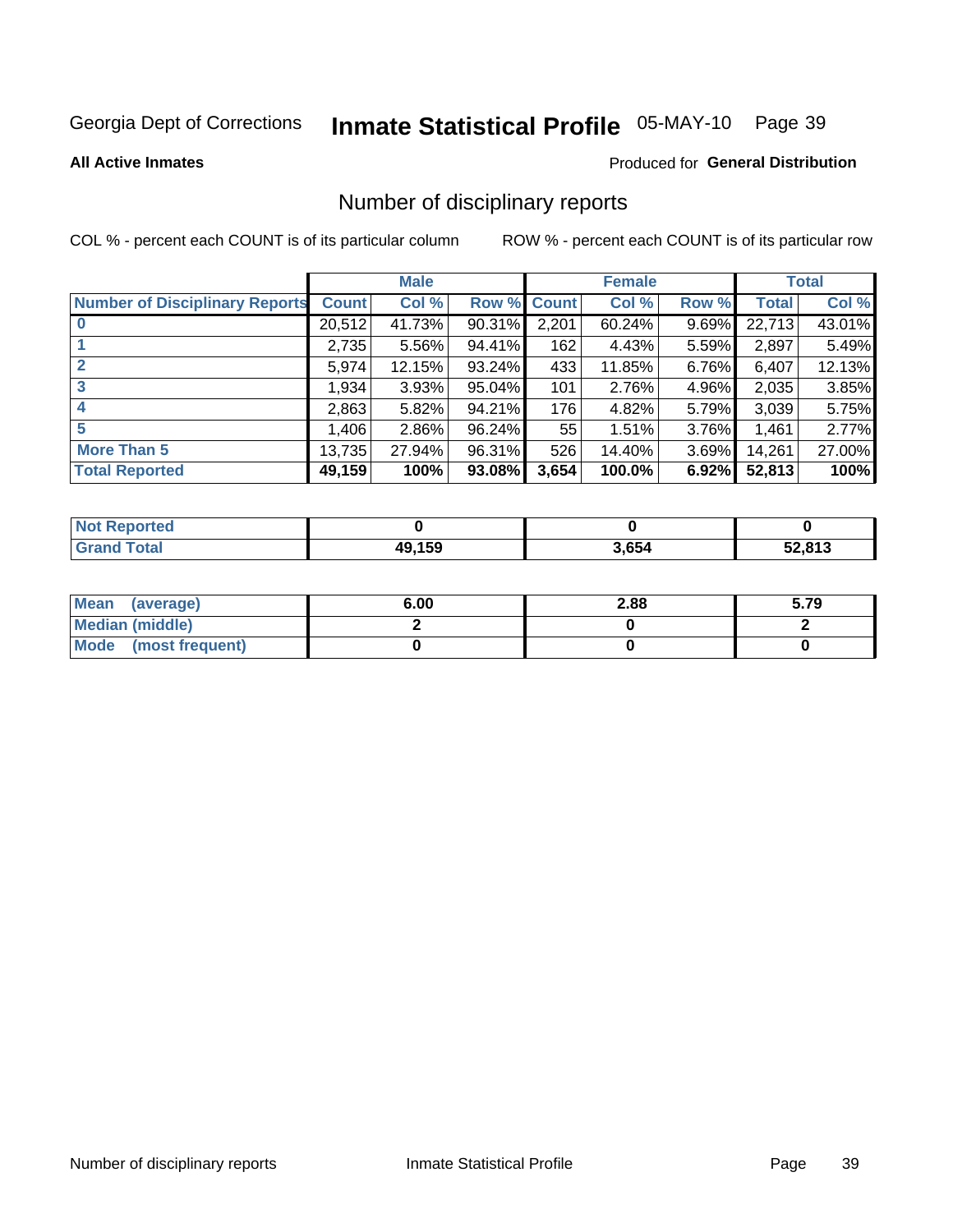# Inmate Statistical Profile 05-MAY-10 Page 40

**All Active Inmates** 

#### **Produced for General Distribution**

### Number of transfers

COL % - percent each COUNT is of its particular column

|                            |              | <b>Male</b> |        |              | <b>Female</b> |           |              | <b>Total</b> |
|----------------------------|--------------|-------------|--------|--------------|---------------|-----------|--------------|--------------|
| <b>Number of Transfers</b> | <b>Count</b> | Col %       | Row %  | <b>Count</b> | Col %         | Row %     | <b>Total</b> | Col %        |
|                            | 2,660        | 5.41%       | 87.62% | 376          | 10.29%        | 12.38%    | 3,036        | 5.75%        |
|                            | 6,267        | 12.75%      | 90.60% | 650          | 17.79%        | $9.40\%$  | 6,917        | 13.10%       |
| $\mathbf{2}$               | 12,014       | 24.44%      | 89.66% | 1,385        | 37.90%        | $10.34\%$ | 13,399       | 25.37%       |
| 3                          | 8,542        | 17.38%      | 92.66% | 677          | 18.53%        | $7.34\%$  | 9,219        | 17.46%       |
| 4                          | 5,338        | 10.86%      | 96.11% | 216          | 5.91%         | $3.89\%$  | 5,554        | 10.52%       |
| 5                          | 4,917        | 10.00%      | 95.77% | 217          | 5.94%         | 4.23%     | 5,134        | 9.72%        |
| <b>More Than 5</b>         | 9,421        | 19.16%      | 98.61% | 133          | 3.64%         | $1.39\%$  | 9,554        | 18.09%       |
| <b>Total Reported</b>      | 49,159       | 100%        | 93.08% | 3,654        | 100%          | 6.92%     | 52,813       | 100.0%       |

| <b>Not Reported</b> |        |       |        |
|---------------------|--------|-------|--------|
| <b>Total</b>        | 49.159 | 3,654 | 52,813 |

| Mean (average)         | 27 | 2.29 | 3.61 |
|------------------------|----|------|------|
| <b>Median (middle)</b> |    |      |      |
| Mode (most frequent)   |    |      |      |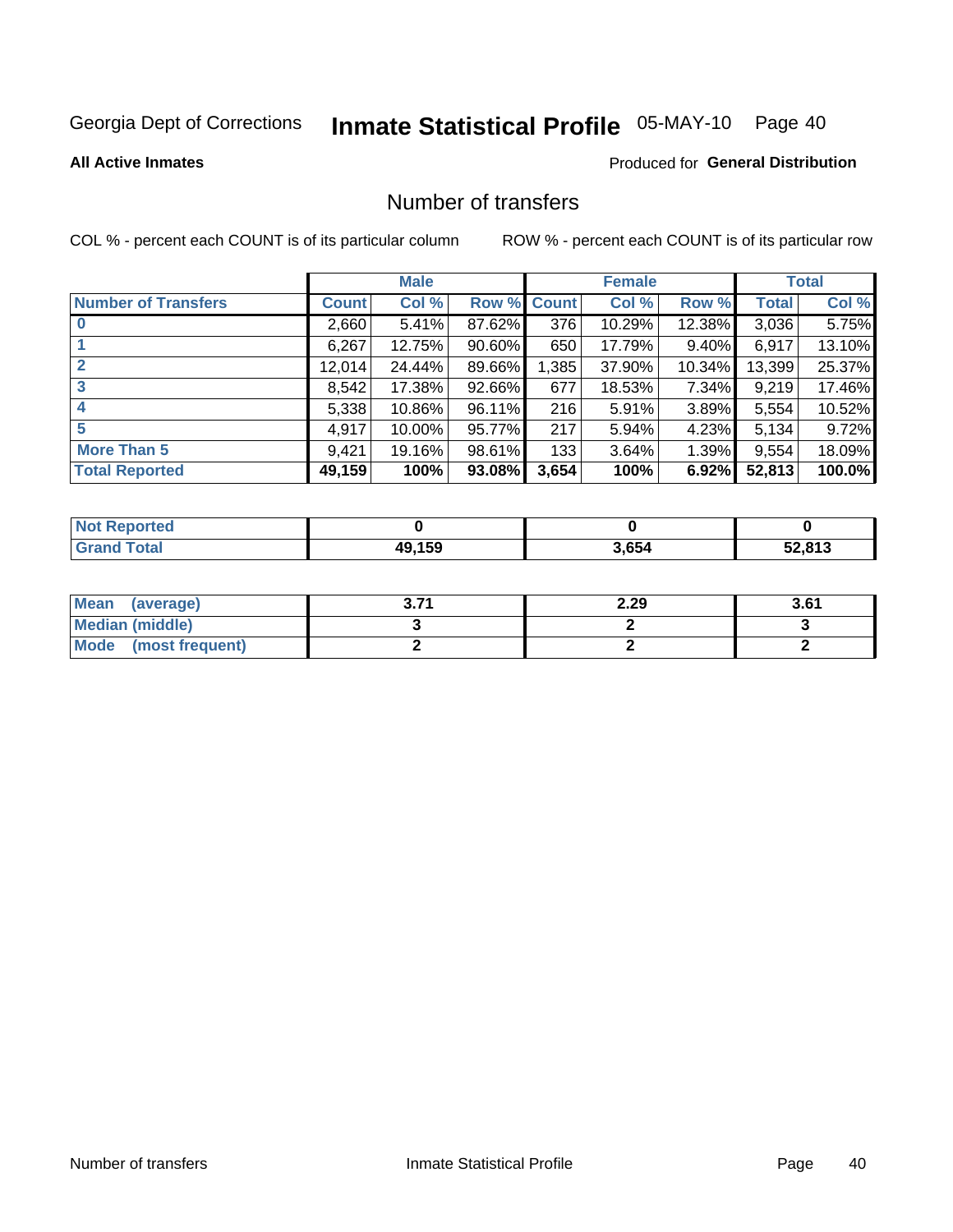# Inmate Statistical Profile 05-MAY-10 Page 41

**All Active Inmates** 

#### **Produced for General Distribution**

## Number of escapes

COL % - percent each COUNT is of its particular column

|                          |              | <b>Male</b> |             |       | <b>Female</b> |       |        | <b>Total</b> |
|--------------------------|--------------|-------------|-------------|-------|---------------|-------|--------|--------------|
| <b>Number of Escapes</b> | <b>Count</b> | Col %       | Row % Count |       | Col %         | Row % | Total  | Col %        |
|                          | 48,837       | 99.34%      | 93.05%      | 3,646 | 99.78%        | 6.95% | 52,483 | 99.38%       |
|                          | 149          | 0.30%       | 99.33%      |       | 0.03%         | 0.67% | 150    | 0.28%        |
|                          | 157          | 0.32%       | 95.73%      |       | 0.19%         | 4.27% | 164    | 0.31%        |
|                          | 13           | 0.03%       | 100.00%     |       |               |       | 13     | 0.02%        |
|                          | 3            | 0.01%       | 100.00%     |       |               |       | 3      | 0.01%        |
| <b>Total Reported</b>    | 49,159       | 100%        | 93.08%      | 3,654 | 100%          | 6.92% | 52,813 | 100%         |

| <b>Not Reported</b> |        |       |        |
|---------------------|--------|-------|--------|
| Total               | 49.159 | 3,654 | 52.813 |

| Mean (average)         |  | .0 |
|------------------------|--|----|
| <b>Median (middle)</b> |  |    |
| Mode (most frequent)   |  |    |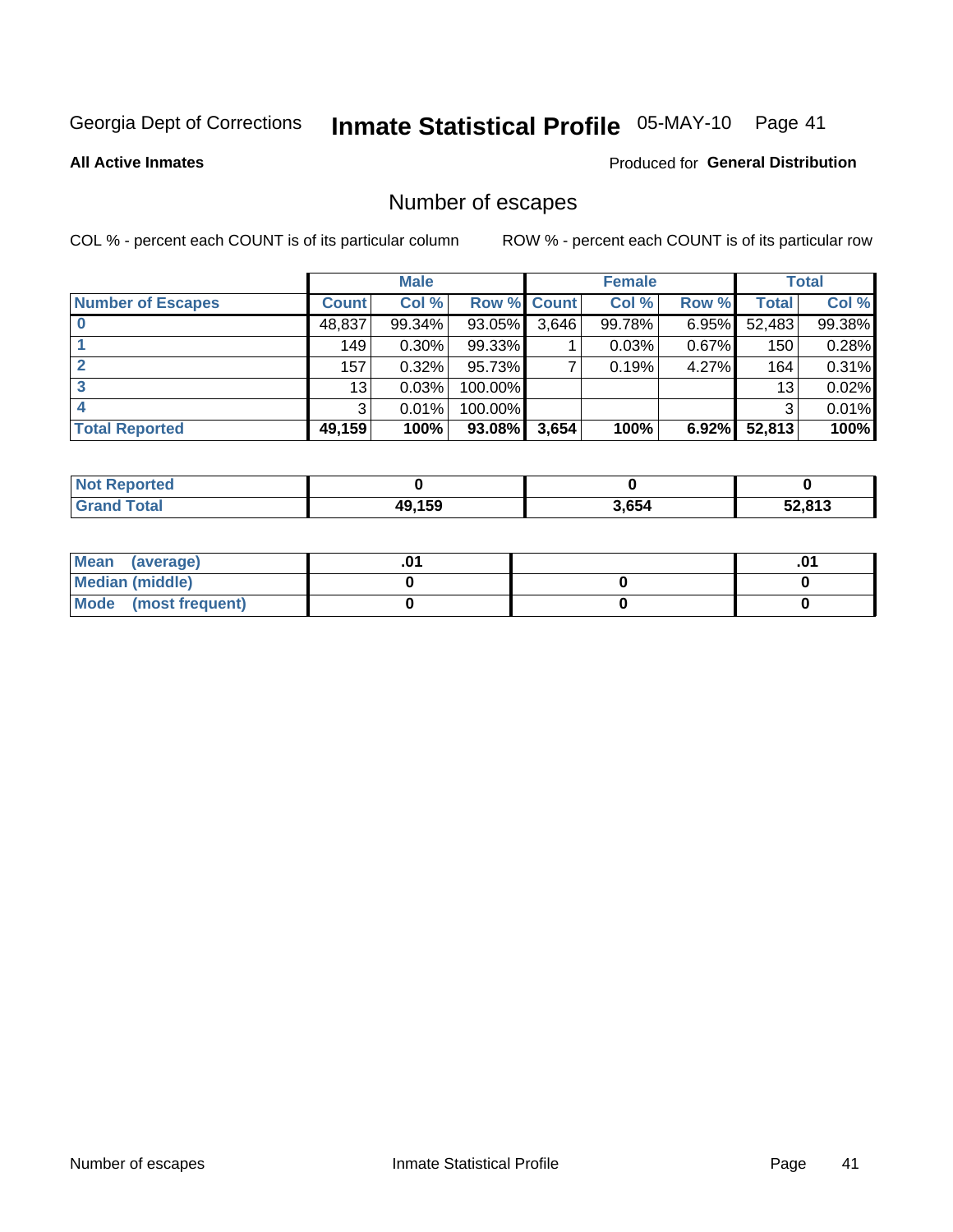# Inmate Statistical Profile 05-MAY-10 Page 42

**All Active Inmates** 

#### Produced for General Distribution

## Split sentences - Probation to follow

COL % - percent each COUNT is of its particular column

|                            |              | <b>Male</b> |                    | <b>Female</b> |       |                 | <b>Total</b> |
|----------------------------|--------------|-------------|--------------------|---------------|-------|-----------------|--------------|
| <b>Probation to follow</b> | <b>Count</b> | Col%        | <b>Row % Count</b> | Col %         | Row % | <b>Total</b>    | Col %        |
| <b>Yes</b>                 | 16.750       | 34.07%      | 94.15% 1.040       | 28.46%        |       | 5.85% 17,790    | 33.68%       |
| <b>No</b>                  | 32.409       | 65.93%      | $92.54\%$ 2.614    | 71.54%        |       | 7.46% 35,023    | 66.32%       |
| <b>Total Reported</b>      | 49,159       | 100%        | $93.08\%$ 3,654    | 100%          |       | $6.92\%$ 52,813 | 100%         |

| 159<br>лu | .<br>3.654 | 52.813 |
|-----------|------------|--------|
|           |            |        |

| $M$ ode<br>uent).<br>.<br><b>No</b><br><b>NC</b><br><b>NO</b> |
|---------------------------------------------------------------|
|---------------------------------------------------------------|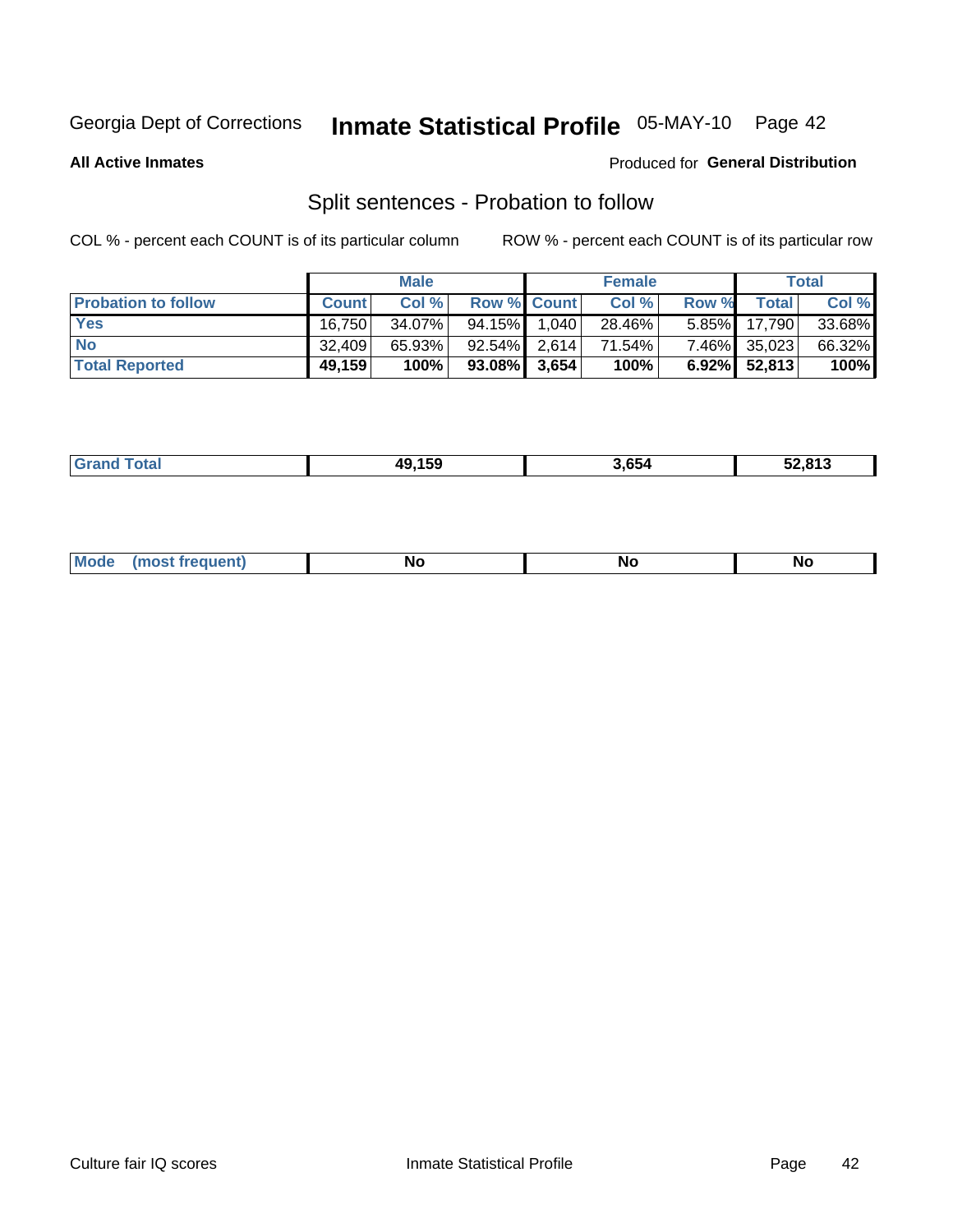# Inmate Statistical Profile 05-MAY-10 Page 43

**All Active Inmates** 

#### Produced for General Distribution

## Probable future release type of still active inmates

COL % - percent each COUNT is of its particular column

|                                         |              | <b>Male</b> |                    |     | <b>Female</b> |          | <b>Total</b> |        |
|-----------------------------------------|--------------|-------------|--------------------|-----|---------------|----------|--------------|--------|
| <b>Probable Future Release Type</b>     | <b>Count</b> | Col %       | <b>Row % Count</b> |     | Col %         | Row %    | <b>Total</b> | Col %  |
| <b>Paroled with probation to follow</b> | 6,218        | 12.65%      | 93.69%             | 419 | 11.47%        | $6.31\%$ | 6,637        | 12.57% |
| Paroled w/o probation to follow         | 6,376        | 12.97%      | 93.39%             | 451 | 12.35%        | 6.61%    | 6,827        | 12.93% |
| <b>Maxout with probation to follow</b>  | 10,048       | 20.45%      | 94.25%             | 613 | 16.78%        | 5.75%    | 10,661       | 20.19% |
| <b>Maxout w/o probation to follow</b>   | 19,297       | 39.27%      | 91.21% 1.860       |     | 50.92%        | 8.79%    | 21,157       | 40.07% |
| Life, LWOP or death sentence            | 7,205        | 14.66%      | 95.87%             | 310 | 8.49%         | $4.13\%$ | 7,515        | 14.23% |
| <b>Total Reported</b>                   | 49,144       | 100%        | $93.08\%$ 3,653    |     | 100%          | 6.92%    | 52,797       | 100%   |

| $C = 4 - 7$ | 49,144 | 3.653 | 52,797 |
|-------------|--------|-------|--------|

| Mode (most frequent) | Maxout w/o PROB follow   Maxout w/o PROB follow   Maxout w/o PROB |        |
|----------------------|-------------------------------------------------------------------|--------|
|                      |                                                                   | follow |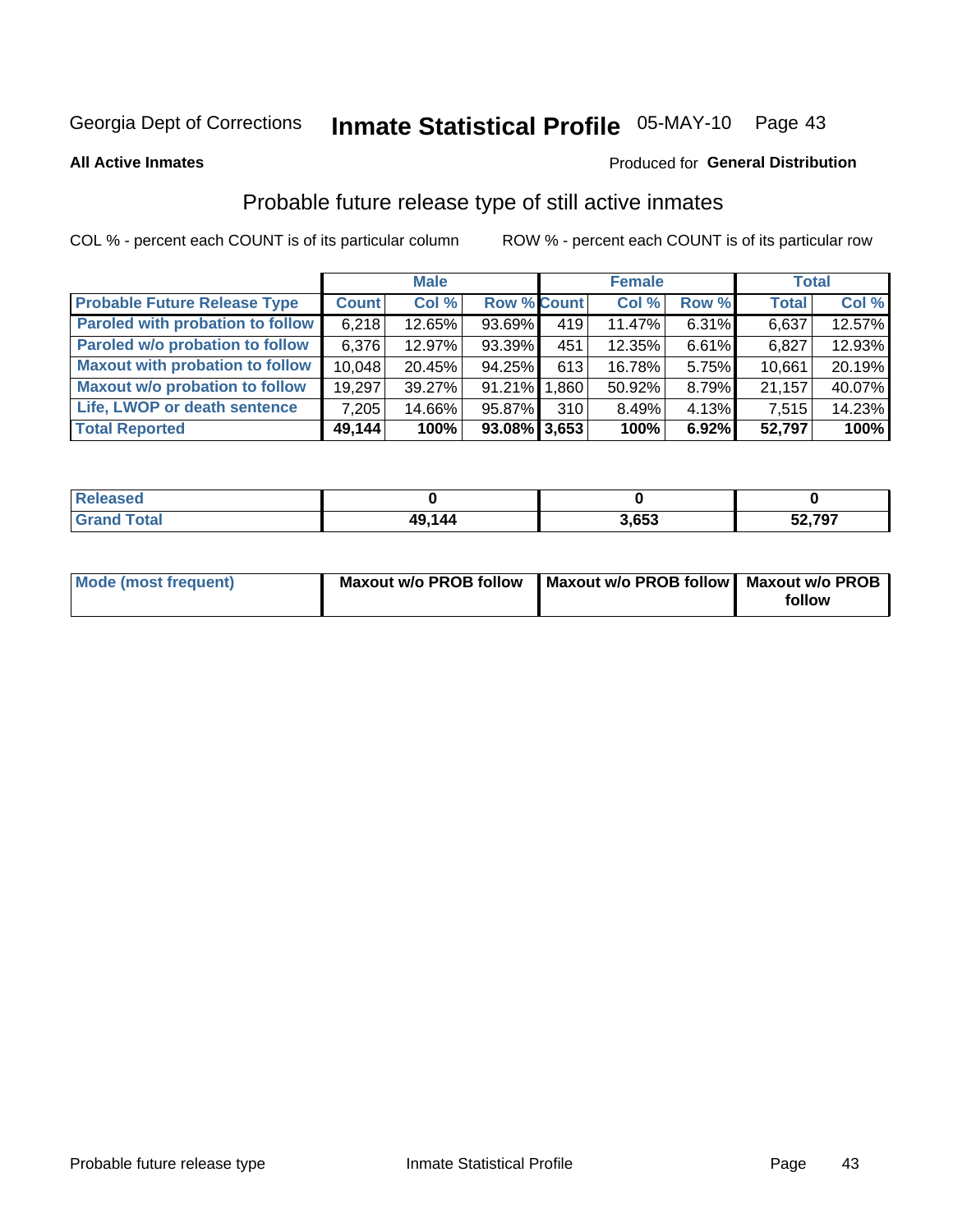#### **All Active Inmates**

### **Produced for General Distribution**

### Time served in current (or last) institution

COL % - percent each COUNT is of its particular column

|                            |              | <b>Male</b> |        |              | <b>Female</b> |        |              | <b>Total</b> |
|----------------------------|--------------|-------------|--------|--------------|---------------|--------|--------------|--------------|
| <b>Time In Institution</b> | <b>Count</b> | Col %       | Row %  | <b>Count</b> | Col %         | Row %  | <b>Total</b> | Col %        |
| 0 to 3 months              | 11,622       | 23.64%      | 92.33% | 965          | 26.41%        | 7.67%  | 12,587       | 23.83%       |
| <b>3.01 to 6 months</b>    | 7,447        | 15.15%      | 92.76% | 581          | 15.90%        | 7.24%  | 8,028        | 15.20%       |
| 6.01 to 9 months           | 5,925        | 12.05%      | 92.71% | 466          | 12.75%        | 7.29%  | 6,391        | 12.10%       |
| 9.01 to 12 months          | 4,757        | 9.68%       | 94.05% | 301          | 8.24%         | 5.95%  | 5,058        | 9.58%        |
| 12.01 to 18 months         | 6,088        | 12.38%      | 93.37% | 432          | 11.82%        | 6.63%  | 6,520        | 12.35%       |
| <b>18.01 to 24 months</b>  | 3,964        | 8.06%       | 91.76% | 356          | 9.74%         | 8.24%  | 4,320        | 8.18%        |
| 2.01 to 3 years            | 3,510        | 7.14%       | 95.07% | 182          | 4.98%         | 4.93%  | 3,692        | 6.99%        |
| 3.01 to 4 years            | 1,629        | 3.31%       | 94.27% | 99           | 2.71%         | 5.73%  | 1,728        | 3.27%        |
| $4.01$ to 5 years          | 1,195        | 2.43%       | 94.17% | 74           | 2.03%         | 5.83%  | 1,269        | 2.40%        |
| 5.01 to 6 years            | 665          | 1.35%       | 86.70% | 102          | 2.79%         | 13.30% | 767          | 1.45%        |
| $6.01$ to 7 years          | 531          | 1.08%       | 96.55% | 19           | 0.52%         | 3.45%  | 550          | 1.04%        |
| 7.01 to 8 years            | 413          | 0.84%       | 97.41% | 11           | 0.30%         | 2.59%  | 424          | 0.80%        |
| $8.01$ to 9 years          | 313          | 0.64%       | 93.71% | 21           | 0.57%         | 6.29%  | 334          | 0.63%        |
| 9.01 to 10 years           | 236          | 0.48%       | 94.78% | 13           | 0.36%         | 5.22%  | 249          | 0.47%        |
| Over 10 years              | 864          | 1.76%       | 96.43% | 32           | 0.88%         | 3.57%  | 896          | 1.70%        |
| <b>Total Reported</b>      | 49,159       | 100%        | 93.08% | 3,654        | 100%          | 6.92%  | 52,813       | 100%         |

| <b>Not</b><br>Reported |        |      |        |
|------------------------|--------|------|--------|
| .'otal                 | 49,159 | .654 | 52.813 |

| <b>Mean</b><br>(average) | 26 months | 15 months | 25 months |  |
|--------------------------|-----------|-----------|-----------|--|
| Median (middle)          | 9 months  | 8 months  | 9 months  |  |
| Mode<br>(most frequent)  | 0 months  | months    | ∖ months  |  |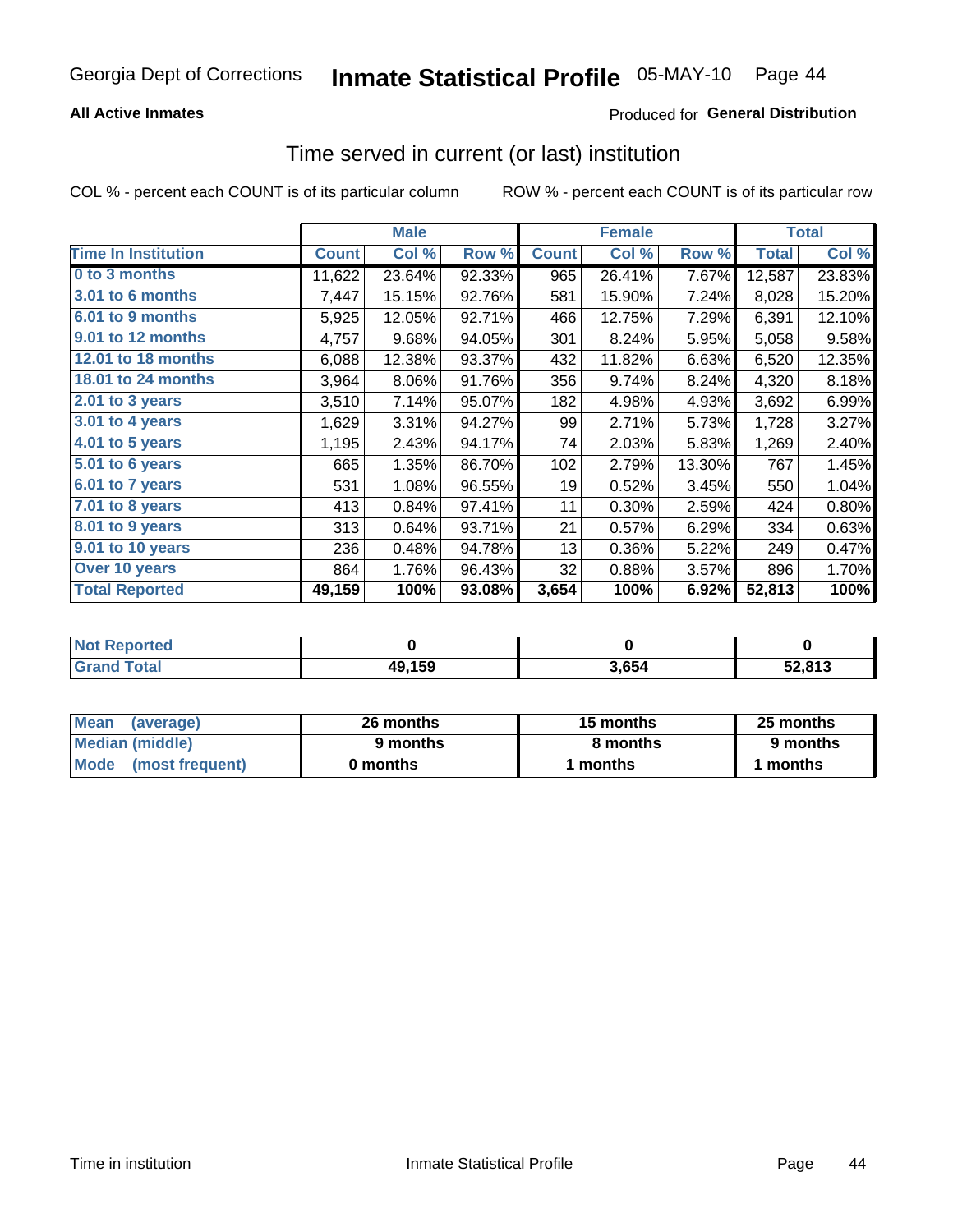# Inmate Statistical Profile 05-MAY-10 Page 45

#### **All Active Inmates**

#### Produced for General Distribution

### Highest grade level attained

COL % - percent each COUNT is of its particular column

|                              |              | <b>Male</b> |         |              | <b>Female</b> |          |              | <b>Total</b> |
|------------------------------|--------------|-------------|---------|--------------|---------------|----------|--------------|--------------|
| <b>Grade Level</b>           | <b>Count</b> | Col %       | Row %   | <b>Count</b> | Col %         | Row %    | <b>Total</b> | Col %        |
| No school at all             | 36           | 0.07%       | 97.30%  | 1            | 0.03%         | 2.70%    | 37           | 0.07%        |
| <b>Grade 1</b>               | 48           | 0.10%       | 97.96%  | 1            | 0.03%         | 2.04%    | 49           | 0.09%        |
| <b>Grade 2</b>               | 81           | 0.17%       | 98.78%  | 1            | 0.03%         | 1.22%    | 82           | 0.16%        |
| Grade 3                      | 125          | 0.26%       | 95.42%  | 6            | 0.17%         | 4.58%    | 131          | 0.25%        |
| Grade 4                      | 158          | 0.32%       | 95.18%  | $\,8\,$      | 0.22%         | 4.82%    | 166          | 0.32%        |
| Grade 5                      | 198          | 0.41%       | 90.00%  | 22           | 0.61%         | 10.00%   | 220          | 0.42%        |
| Grade 6                      | 746          | 1.53%       | 95.40%  | 36           | 1.00%         | 4.60%    | 782          | 1.50%        |
| <b>Grade 7</b>               | 1,041        | 2.14%       | 94.72%  | 58           | 1.61%         | 5.28%    | 1,099        | 2.10%        |
| Grade 8                      | 3,795        | 7.80%       | 93.61%  | 259          | 7.19%         | 6.39%    | 4,054        | 7.76%        |
| Grade 9                      | 6,606        | 13.58%      | 94.29%  | 400          | 11.10%        | 5.71%    | 7,006        | 13.41%       |
| Grade 10                     | 8,813        | 18.11%      | 95.21%  | 443          | 12.30%        | 4.79%    | 9,256        | 17.71%       |
| Grade 11                     | 8,538        | 17.55%      | 94.88%  | 461          | 12.79%        | 5.12%    | 8,999        | 17.22%       |
| <b>Grade 12 or GED</b>       | 13,331       | 27.40%      | 92.07%  | 1,148        | 31.86%        | 7.93%    | 14,479       | 27.71%       |
| Some tech school             | 345          | 0.71%       | 87.34%  | 50           | 1.39%         | 12.66%   | 395          | 0.76%        |
| <b>Completed tech school</b> | 432          | 0.89%       | 86.57%  | 67           | 1.86%         | 13.43%   | 499          | 0.95%        |
| College, 1 year              | 1,332        | 2.74%       | 86.49%  | 208          | 5.77%         | 13.51%   | 1,540        | 2.95%        |
| College, 2 year              | 1,787        | 3.67%       | 87.77%  | 249          | 6.91%         | 12.23%   | 2,036        | 3.90%        |
| College, 3 year              | 466          | 0.96%       | 90.14%  | 51           | 1.42%         | $9.86\%$ | 517          | 0.99%        |
| <b>Bachelor's degree</b>     | 617          | 1.27%       | 84.99%  | 109          | 3.03%         | 15.01%   | 726          | 1.39%        |
| <b>Master's degree</b>       | 114          | 0.23%       | 83.82%  | 22           | 0.61%         | 16.18%   | 136          | 0.26%        |
| Ph.D. degree                 | 18           | 0.04%       | 94.74%  | 1            | 0.03%         | 5.26%    | 19           | 0.04%        |
| Law degree                   | 16           | 0.03%       | 88.89%  | 2            | 0.06%         | 11.11%   | 18           | 0.03%        |
| <b>Medical degree</b>        | 8            | 0.02%       | 100.00% |              |               |          | 8            | 0.02%        |
| <b>Total Reported</b>        | 48,651       | 100%        | 93.10%  | 3,603        | 100.0%        | 6.90%    | 52,254       | 100.0%       |

| <b>No</b><br>naceo | 508           | - -   | 559            |
|--------------------|---------------|-------|----------------|
|                    | <b>49 150</b> | 3,654 | E2004c<br>o. J |

| Mean<br>(average)              | 10.66           | 11.23           | 10.70                    |
|--------------------------------|-----------------|-----------------|--------------------------|
| Median (middle)                | Grade 11        | Grade 12 or GED | Grade 11                 |
| <b>Mode</b><br>(most frequent) | Grade 12 or GED | Grade 12 or GED | <b>I</b> Grade 12 or GED |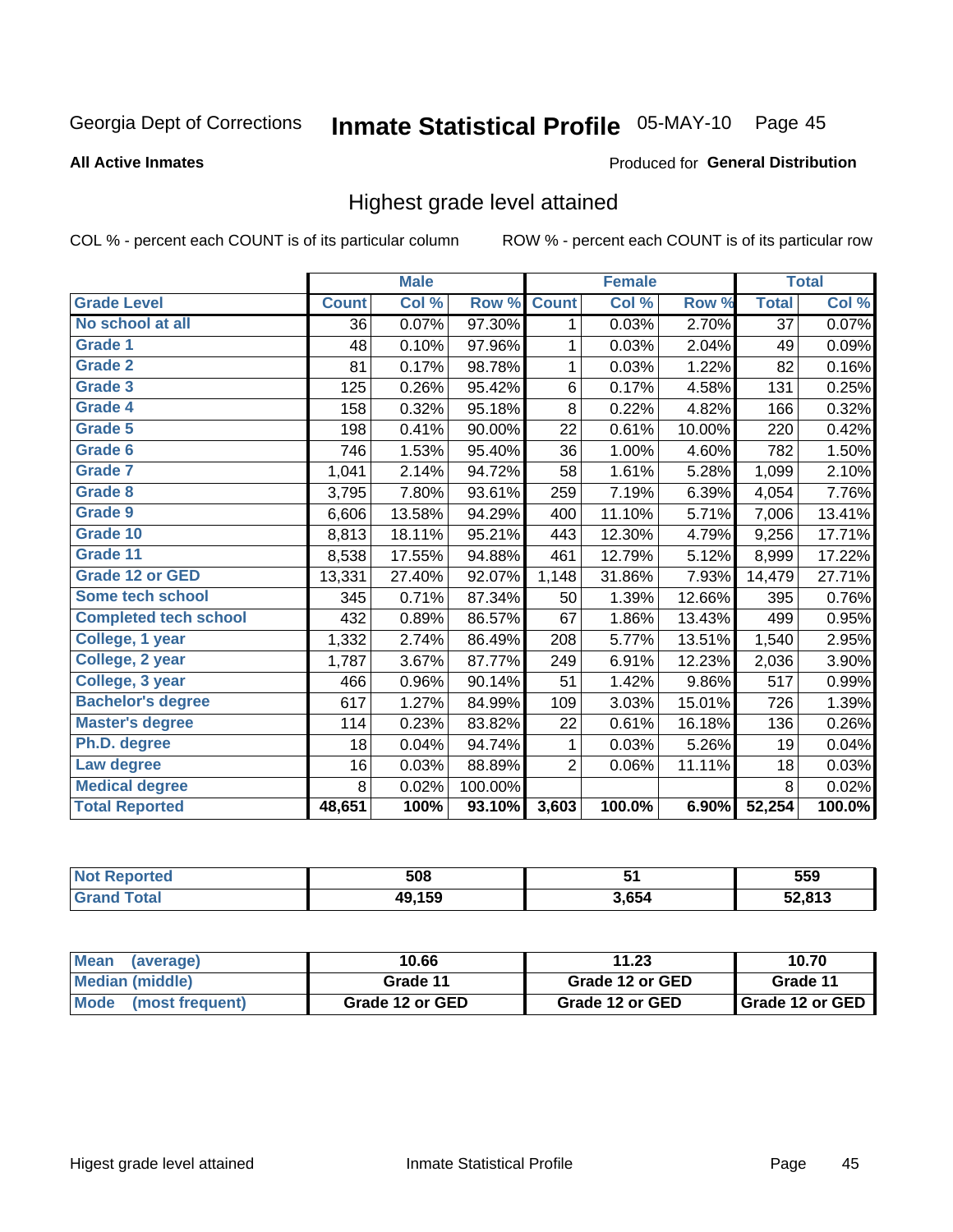# Inmate Statistical Profile 05-MAY-10 Page 46

**Produced for General Distribution** 

#### **All Active Inmates**

### Culture fair IQ scores

COL % - percent each COUNT is of its particular column

|                       |              | <b>Male</b> |        |              | <b>Female</b> |          |              | <b>Total</b> |
|-----------------------|--------------|-------------|--------|--------------|---------------|----------|--------------|--------------|
| <b>IQ Scores</b>      | <b>Count</b> | Col %       | Row %  | <b>Count</b> | Col %         | Row %    | <b>Total</b> | Col %        |
| $60 - 69$             | 1,436        | 3.17%       | 94.41% | 85           | 2.80%         | 5.59%    | 1,521        | 3.14%        |
| $70 - 79$             | 3,690        | 8.14%       | 93.13% | 272          | 8.97%         | $6.87\%$ | 3,962        | 8.19%        |
| $80 - 89$             | 7,059        | 15.56%      | 90.16% | 770          | 25.38%        | $9.84\%$ | 7,829        | 16.18%       |
| $90 - 99$             | 11,947       | 26.34%      | 92.13% | 1,020        | 33.62%        | 7.87%    | 12,967       | 26.80%       |
| $100 - 109$           | 12,098       | 26.68%      | 96.51% | 437          | 14.40%        | 3.49%    | 12,535       | 25.91%       |
| $110 - 119$           | 7,506        | 16.55%      | 97.14% | 221          | 7.28%         | 2.86%    | 7,727        | 15.97%       |
| $120 - 129$           | 1,534        | 3.38%       | 92.30% | 128          | 4.22%         | 7.70%    | 1,662        | 3.43%        |
| $130 - 139$           | 65           | 0.14%       | 49.24% | 67           | 2.21%         | 50.76%   | 132          | 0.27%        |
| 140 & Up              | 17           | 0.04%       | 33.33% | 34           | 1.12%         | 66.67%   | 51           | 0.11%        |
| <b>Total Reported</b> | 45,352       | 100%        | 93.73% | 3,034        | 100%          | 6.27%    | 48,386       | 100%         |

| <b>Not Reported</b>         | 3,117  | 379   | 3,496  |
|-----------------------------|--------|-------|--------|
| <b>Not Valid (under 60)</b> | 690    | 241   | 931    |
| <b>Grand Total</b>          | 49,159 | 3,654 | 52,813 |

| Mean<br>(average)       | 97  | 96 | 97 |
|-------------------------|-----|----|----|
| <b>Median (middle)</b>  | 99  | 94 | 99 |
| Mode<br>(most frequent) | 103 | 94 | 99 |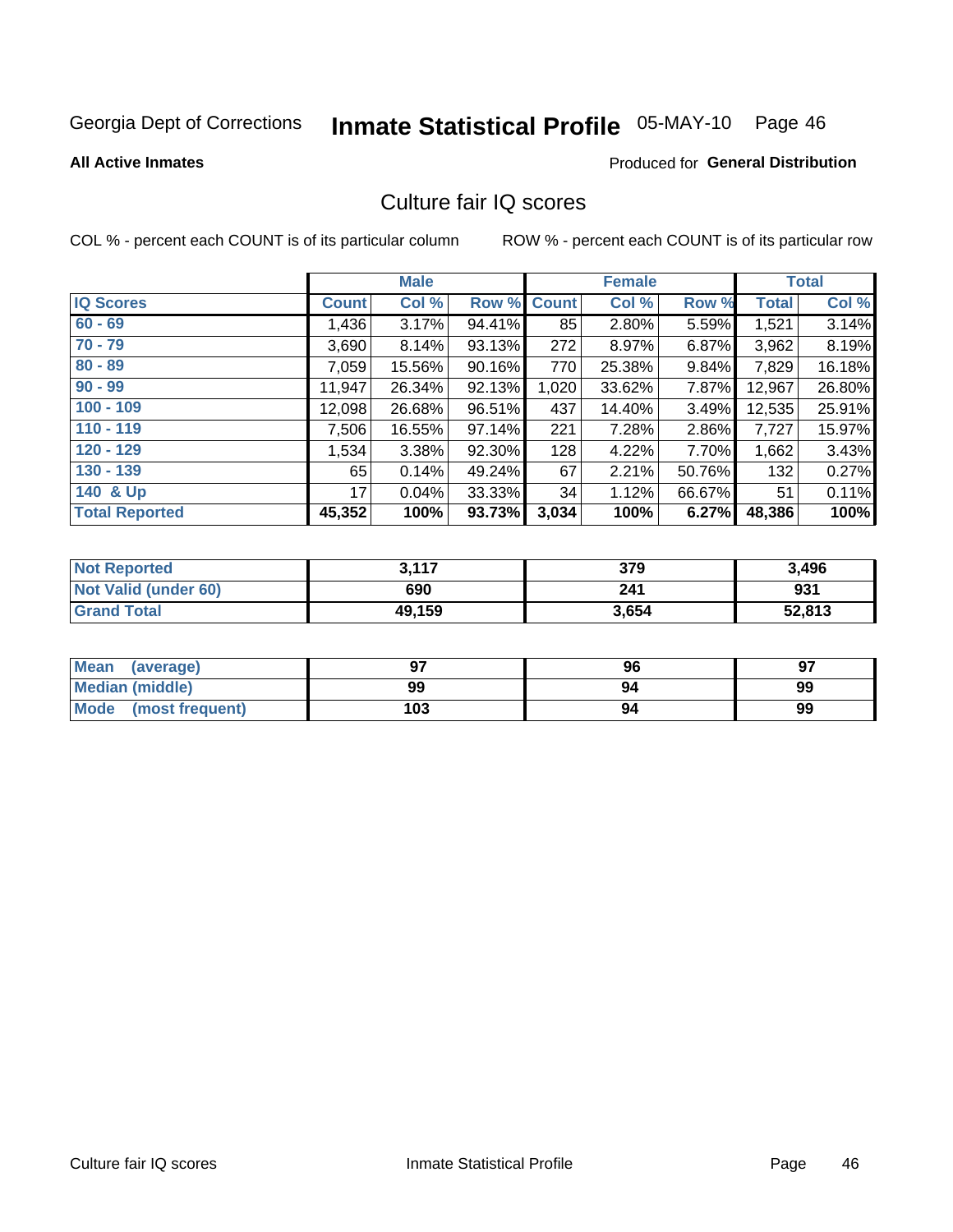# Inmate Statistical Profile 05-MAY-10 Page 47

**All Active Inmates** 

#### Produced for General Distribution

## Wide Range Achievement Test (WRAT) reading score

COL % - percent each COUNT is of its particular column

|                           |              | <b>Male</b> |        |              | <b>Female</b> |        |              | <b>Total</b> |
|---------------------------|--------------|-------------|--------|--------------|---------------|--------|--------------|--------------|
| <b>WRAT Reading Score</b> | <b>Count</b> | Col %       | Row %  | <b>Count</b> | Col %         | Row %  | <b>Total</b> | Col %        |
| 0.1 to 0.9                | 960          | 2.09%       | 98.26% | 17           | 0.52%         | 1.74%  | 977          | 1.98%        |
| 1.0 to 1.9                | 1,193        | 2.59%       | 97.39% | 32           | 0.98%         | 2.61%  | 1,225        | 2.49%        |
| 2.0 to 2.9                | 2,120        | 4.61%       | 96.10% | 86           | 2.62%         | 3.90%  | 2,206        | 4.48%        |
| 3.0 to 3.9                | 3,765        | 8.18%       | 95.10% | 194          | 5.91%         | 4.90%  | 3,959        | 8.03%        |
| 4.0 to 4.9                | 4,413        | 9.59%       | 94.60% | 252          | 7.68%         | 5.40%  | 4,665        | 9.46%        |
| 5.0 to 5.9                | 3,797        | 8.25%       | 94.90% | 204          | 6.22%         | 5.10%  | 4,001        | 8.12%        |
| 6.0 to 6.9                | 4,046        | 8.79%       | 93.74% | 270          | 8.23%         | 6.26%  | 4,316        | 8.76%        |
| 7.0 to 7.9                | 1,826        | 3.97%       | 93.93% | 118          | 3.60%         | 6.07%  | 1,944        | 3.94%        |
| 8.0 to 8.9                | 3,651        | 7.93%       | 93.81% | 241          | 7.35%         | 6.19%  | 3,892        | 7.90%        |
| 9.0 to 9.9                | 2,793        | 6.07%       | 95.10% | 144          | 4.39%         | 4.90%  | 2,937        | 5.96%        |
| 10.0 to 10.9              | 2,620        | 5.69%       | 92.42% | 215          | 6.55%         | 7.58%  | 2,835        | 5.75%        |
| 11.0 to 11.9              | 3,247        | 7.06%       | 90.83% | 328          | 10.00%        | 9.17%  | 3,575        | 7.25%        |
| 12.0 to 12.9              | 9,687        | 21.05%      | 90.94% | 965          | 29.42%        | 9.06%  | 10,652       | 21.61%       |
| 13                        | 1,897        | 4.12%       | 89.86% | 214          | 6.52%         | 10.14% | 2,111        | 4.28%        |
| <b>Total Reported</b>     | 46,015       | 100%        | 93.35% | 3,280        | 100%          | 6.65%  | 49,295       | 100.0%       |

| <b>orted</b><br>' NOL | 3,144  | 374   | 3,518  |
|-----------------------|--------|-------|--------|
| <b>Total</b><br>Gr2   | 49,159 | 3,654 | 52,813 |

| Mean<br>(average)    | 8.05       | 9.24 | 8.13 |
|----------------------|------------|------|------|
| Median (middle)      | י ה<br>0.Z | 10.2 | 0.Z  |
| Mode (most frequent) | 12.9       | 12.9 | 12.9 |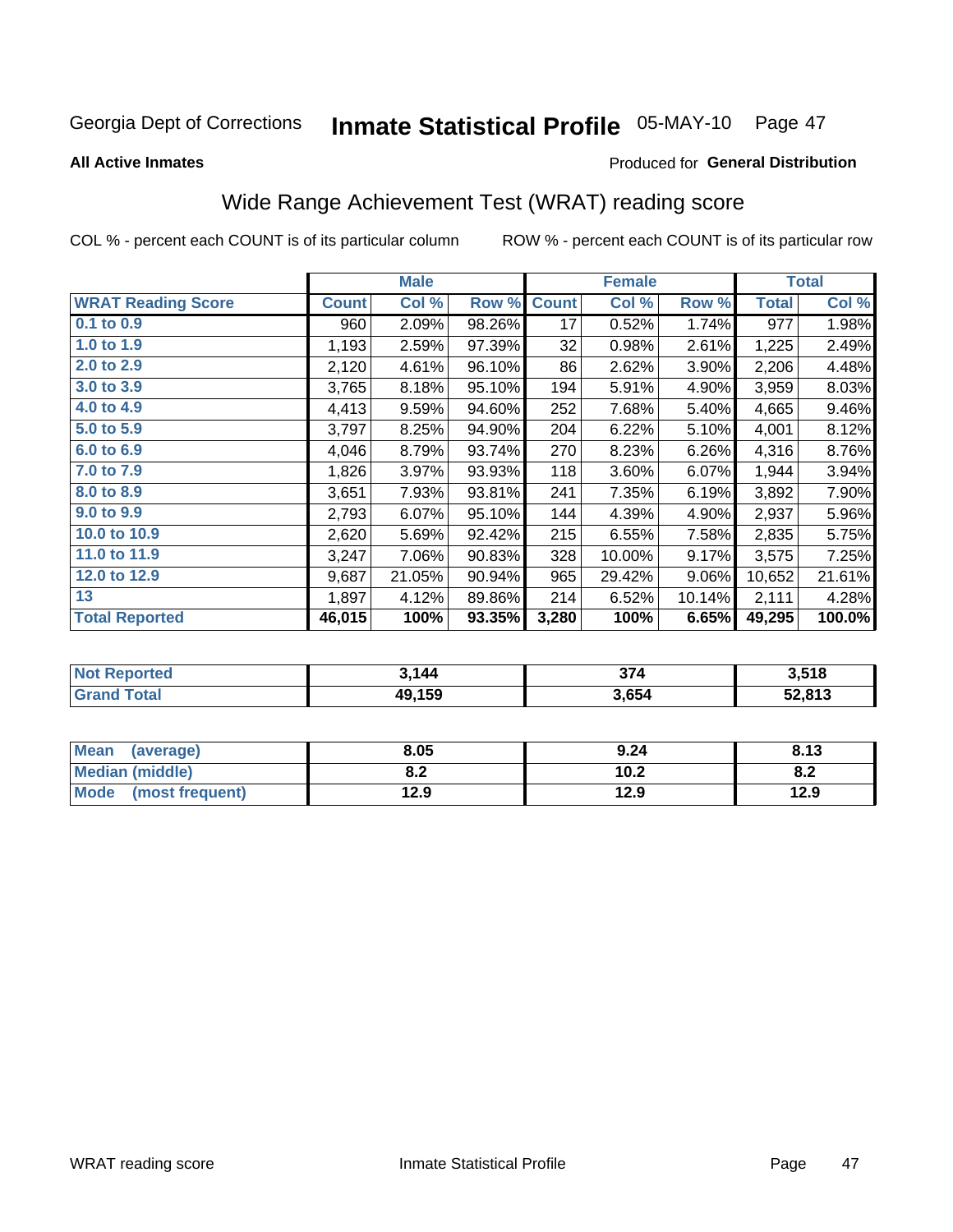# Inmate Statistical Profile 05-MAY-10 Page 48

**All Active Inmates** 

#### Produced for General Distribution

## Wide Range Achievement Test (WRAT) math score

COL % - percent each COUNT is of its particular column

|                              |              | <b>Male</b> |        |              | <b>Female</b> |        |              | <b>Total</b> |
|------------------------------|--------------|-------------|--------|--------------|---------------|--------|--------------|--------------|
| <b>WRAT Mathematic Score</b> | <b>Count</b> | Col %       | Row %  | <b>Count</b> | Col %         | Row %  | <b>Total</b> | Col %        |
| $0.1$ to $0.9$               | 127          | 0.28%       | 96.21% | 5            | 0.15%         | 3.79%  | 132          | 0.27%        |
| 1.0 to 1.9                   | 311          | 0.68%       | 95.99% | 13           | 0.40%         | 4.01%  | 324          | 0.66%        |
| 2.0 to 2.9                   | 1,156        | 2.51%       | 95.46% | 55           | 1.68%         | 4.54%  | 1,211        | 2.46%        |
| 3.0 to 3.9                   | 2,737        | 5.95%       | 95.97% | 115          | 3.51%         | 4.03%  | 2,852        | 5.78%        |
| 4.0 to 4.9                   | 5,488        | 11.92%      | 95.11% | 282          | 8.60%         | 4.89%  | 5,770        | 11.70%       |
| 5.0 to 5.9                   | 6,872        | 14.93%      | 94.45% | 404          | 12.32%        | 5.55%  | 7,276        | 14.76%       |
| 6.0 to 6.9                   | 10,049       | 21.83%      | 94.14% | 625          | 19.06%        | 5.86%  | 10,674       | 21.65%       |
| 7.0 to 7.9                   | 5,040        | 10.95%      | 94.45% | 296          | 9.03%         | 5.55%  | 5,336        | 10.82%       |
| 8.0 to 8.9                   | 4,025        | 8.75%       | 90.39% | 428          | 13.05%        | 9.61%  | 4,453        | 9.03%        |
| 9.0 to 9.9                   | 3,031        | 6.59%       | 93.23% | 220          | 6.71%         | 6.77%  | 3,251        | 6.59%        |
| 10.0 to 10.9                 | 1,320        | 2.87%       | 96.77% | 44           | 1.34%         | 3.23%  | 1,364        | 2.77%        |
| 11.0 to 11.9                 | 1,666        | 3.62%       | 90.84% | 168          | 5.12%         | 9.16%  | 1,834        | 3.72%        |
| 12.0 to 12.9                 | 3,973        | 8.63%       | 87.13% | 587          | 17.90%        | 12.87% | 4,560        | 9.25%        |
| 13                           | 231          | 0.50%       | 86.19% | 37           | 1.13%         | 13.81% | 268          | 0.54%        |
| <b>Total Reported</b>        | 46,026       | 100%        | 93.35% | 3,279        | 100%          | 6.65%  | 49,305       | 100%         |

| <b>Not Reported</b> | 3,133  | 375   | 3,508  |
|---------------------|--------|-------|--------|
| <b>Grand Total</b>  | 49,159 | 3,654 | 52,813 |

| Mean (average)         | 7.13 | 8.04 | 7.19 |
|------------------------|------|------|------|
| <b>Median (middle)</b> | ง. ว | 74   | o.o  |
| Mode (most frequent)   | 6.9  | 12.9 | 6.9  |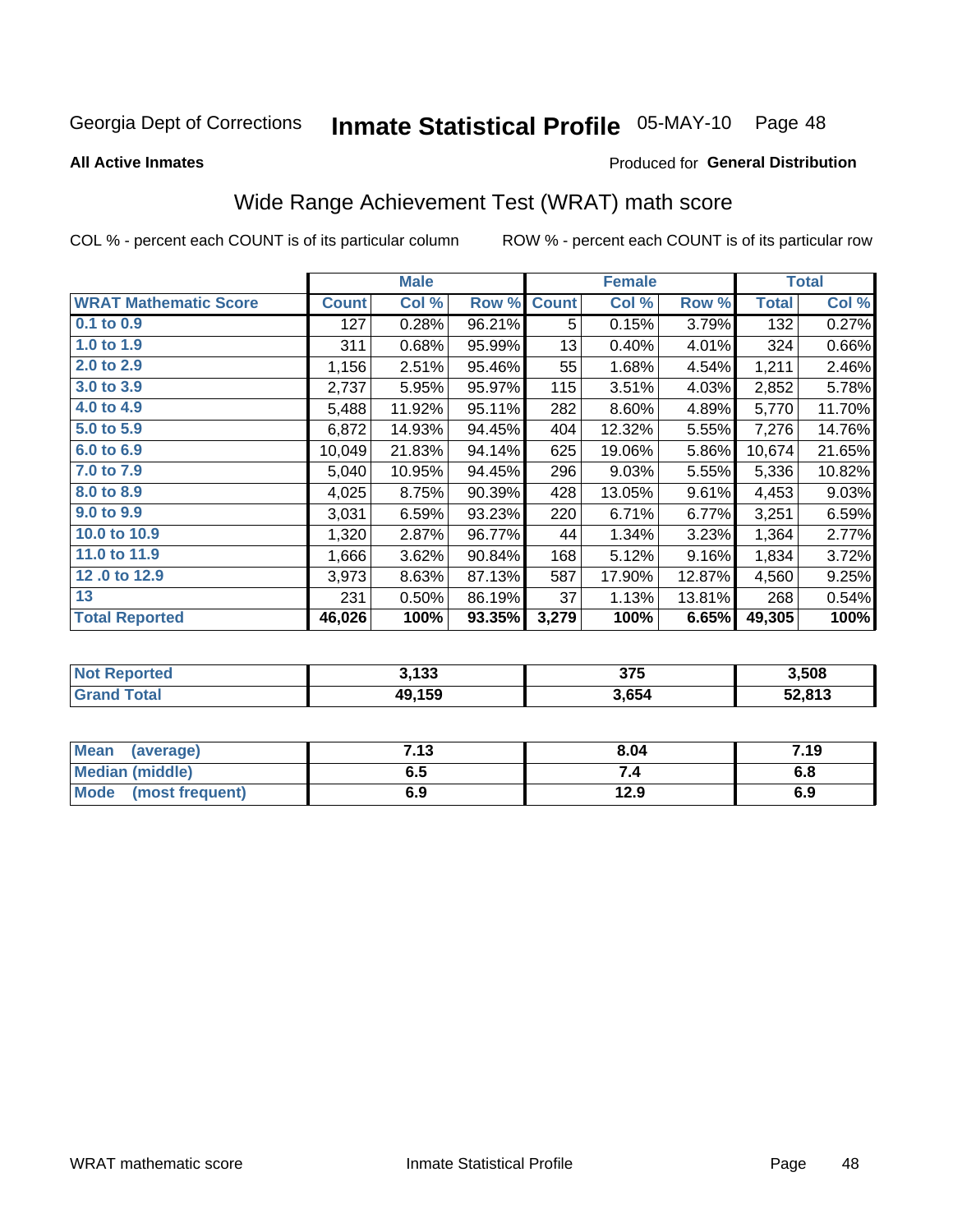#### Inmate Statistical Profile 05-MAY-10 Page 49

#### **All Active Inmates**

### Produced for General Distribution

## Wide Range Achievement Test (WRAT) spelling score

COL % - percent each COUNT is of its particular column

| <b>WRAT Spelling Score</b><br>$0.1$ to $0.9$<br>1.0 to 1.9<br>2.0 to 2.9<br>3,064 | <b>Count</b><br>1,074<br>1,791 | Col %<br>2.33%<br>3.89% | Row %<br>98.08% | <b>Count</b><br>21 | Col %<br>0.64% | Row %  | <b>Total</b> | Col %  |
|-----------------------------------------------------------------------------------|--------------------------------|-------------------------|-----------------|--------------------|----------------|--------|--------------|--------|
|                                                                                   |                                |                         |                 |                    |                |        |              |        |
|                                                                                   |                                |                         |                 |                    |                | 1.92%  | 1,095        | 2.22%  |
|                                                                                   |                                |                         | 98.24%          | 32                 | 0.98%          | 1.76%  | 1,823        | 3.70%  |
|                                                                                   |                                | 6.66%                   | 97.92%          | 65                 | 1.98%          | 2.08%  | 3,129        | 6.35%  |
| 3.0 to 3.9                                                                        | 3,796                          | 8.25%                   | 96.42%          | 141                | 4.30%          | 3.58%  | 3,937        | 7.98%  |
| 4.0 to 4.9                                                                        | 3,859                          | 8.38%                   | 96.31%          | 148                | 4.51%          | 3.69%  | 4,007        | 8.13%  |
| 5.0 to 5.9                                                                        | 5,373                          | 11.67%                  | 94.80%          | 295                | 8.99%          | 5.20%  | 5,668        | 11.50% |
| 6.0 to 6.9                                                                        | 4,857                          | 10.55%                  | 94.86%          | 263                | 8.01%          | 5.14%  | 5,120        | 10.38% |
| 7.0 to 7.9                                                                        | 3,900                          | 8.47%                   | 93.06%          | 291                | 8.87%          | 6.94%  | 4,191        | 8.50%  |
| 8.0 to 8.9                                                                        | 3,615                          | 7.85%                   | 92.57%          | 290                | 8.84%          | 7.43%  | 3,905        | 7.92%  |
| 9.0 to 9.9                                                                        | 2,656                          | 5.77%                   | 93.55%          | 183                | 5.58%          | 6.45%  | 2,839        | 5.76%  |
| 10.0 to 10.9                                                                      | 2,530                          | 5.50%                   | 93.19%          | 185                | 5.64%          | 6.81%  | 2,715        | 5.51%  |
| 11.0 to 11.9                                                                      | 2,549                          | 5.54%                   | 90.17%          | 278                | 8.47%          | 9.83%  | 2,827        | 5.73%  |
| 12.0 to 12.9                                                                      | 6,060                          | 13.17%                  | 86.32%          | 960                | 29.25%         | 13.68% | 7,020        | 14.24% |
| 13                                                                                | 900                            | 1.96%                   | 87.38%          | 130                | 3.96%          | 12.62% | 1,030        | 2.09%  |
| <b>Total Reported</b><br>46,024                                                   |                                | 100%                    | 93.34%          | 3,282              | 100.0%         | 6.66%  | 49,306       | 100.0% |

| <b>Not Reported</b>    | 3,135  | 27c<br>JIL | 3,507  |
|------------------------|--------|------------|--------|
| <b>Total</b><br>'Grand | 49,159 | 3,654      | 52,813 |

| <b>Mean</b><br>(average) | 7.20         | 0.17<br>J. I I | 7.34                        |
|--------------------------|--------------|----------------|-----------------------------|
| Median (middle)          |              | 9.6            | <u>. . </u><br>$\mathbf{v}$ |
| Mode<br>(most frequent)  | 12 Q<br>12.J | 12.9           | 12.9                        |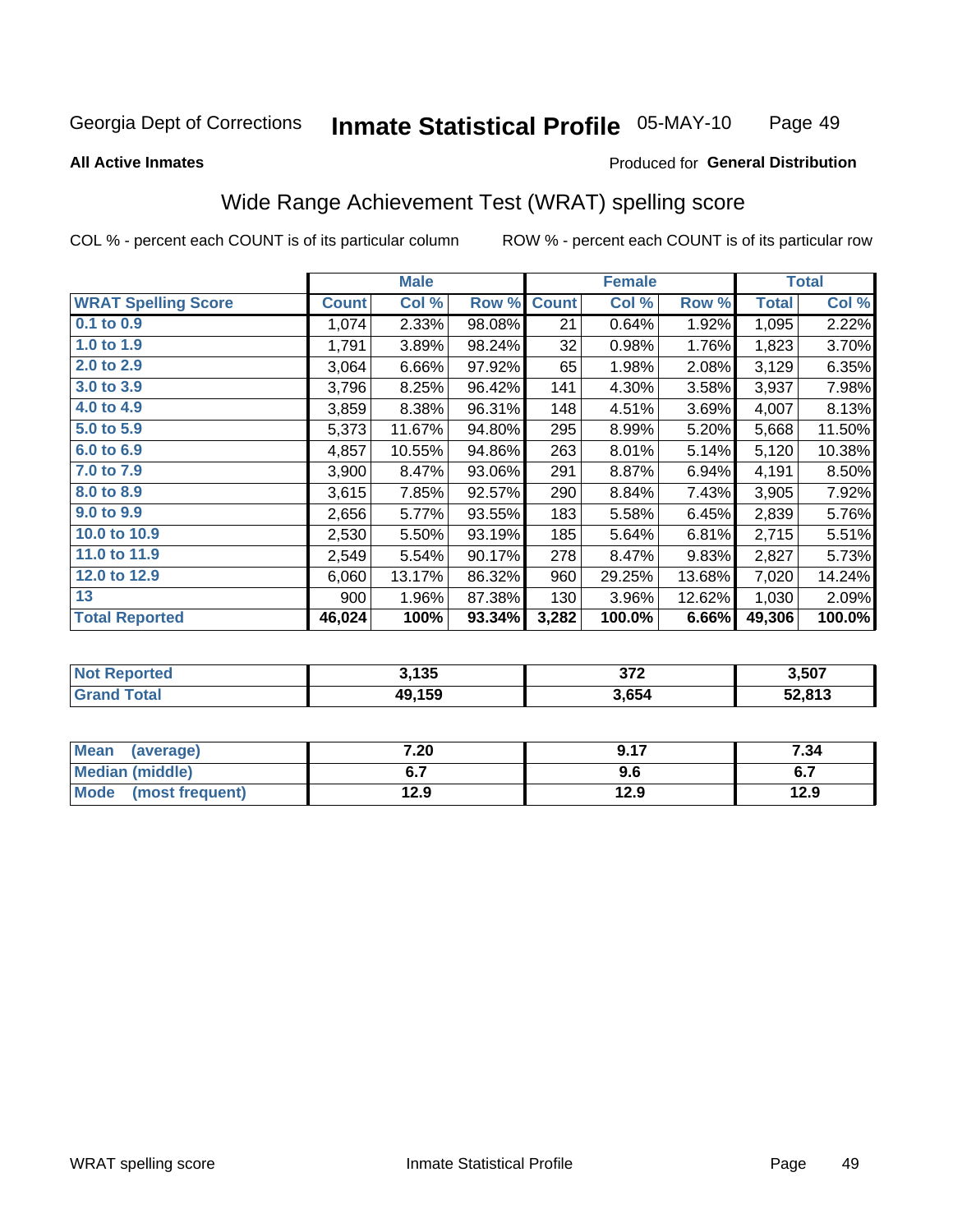#### **All Active Inmates**

#### Produced for General Distribution

# Scope of substance abuse - summary

COL % - percent each COUNT is of its particular column

|                        |              | <b>Male</b> |           |              | <b>Female</b> |          |              | <b>Total</b> |
|------------------------|--------------|-------------|-----------|--------------|---------------|----------|--------------|--------------|
| <b>Substance Abuse</b> | <b>Count</b> | Col %       | Row %     | <b>Count</b> | Col %         | Row %    | <b>Total</b> | Col %        |
| <b>None</b>            | 22,352       | 45.47%      | 92.41%    | .835         | 50.22%        | 7.59%    | 24,187       | 45.80%       |
| <b>Drugs only</b>      | 14,770       | $30.05\%$   | $90.74\%$ | .508         | 41.27%        | $9.26\%$ | 16,278       | 30.82%       |
| <b>Alcohol only</b>    | 2.919        | $5.94\%$    | 97.89%    | 63           | 1.72%         | $2.11\%$ | 2,982        | 5.65%        |
| Drugs and alcohol      | 9.118        | 18.55%      | 97.35%    | 248          | 6.79%         | 2.65%    | 9,366        | 17.73%       |
| <b>Total Reported</b>  | 49,159       | 100%        | $93.08\%$ | 3,654        | 100%          | $6.92\%$ | 52,813       | 100%         |

| <b>Not Reported</b> |        |       |        |
|---------------------|--------|-------|--------|
| <b>Grand Total</b>  | 49,159 | 3,654 | 52,813 |

|  | Mode<br>auenu | None | None | None |
|--|---------------|------|------|------|
|--|---------------|------|------|------|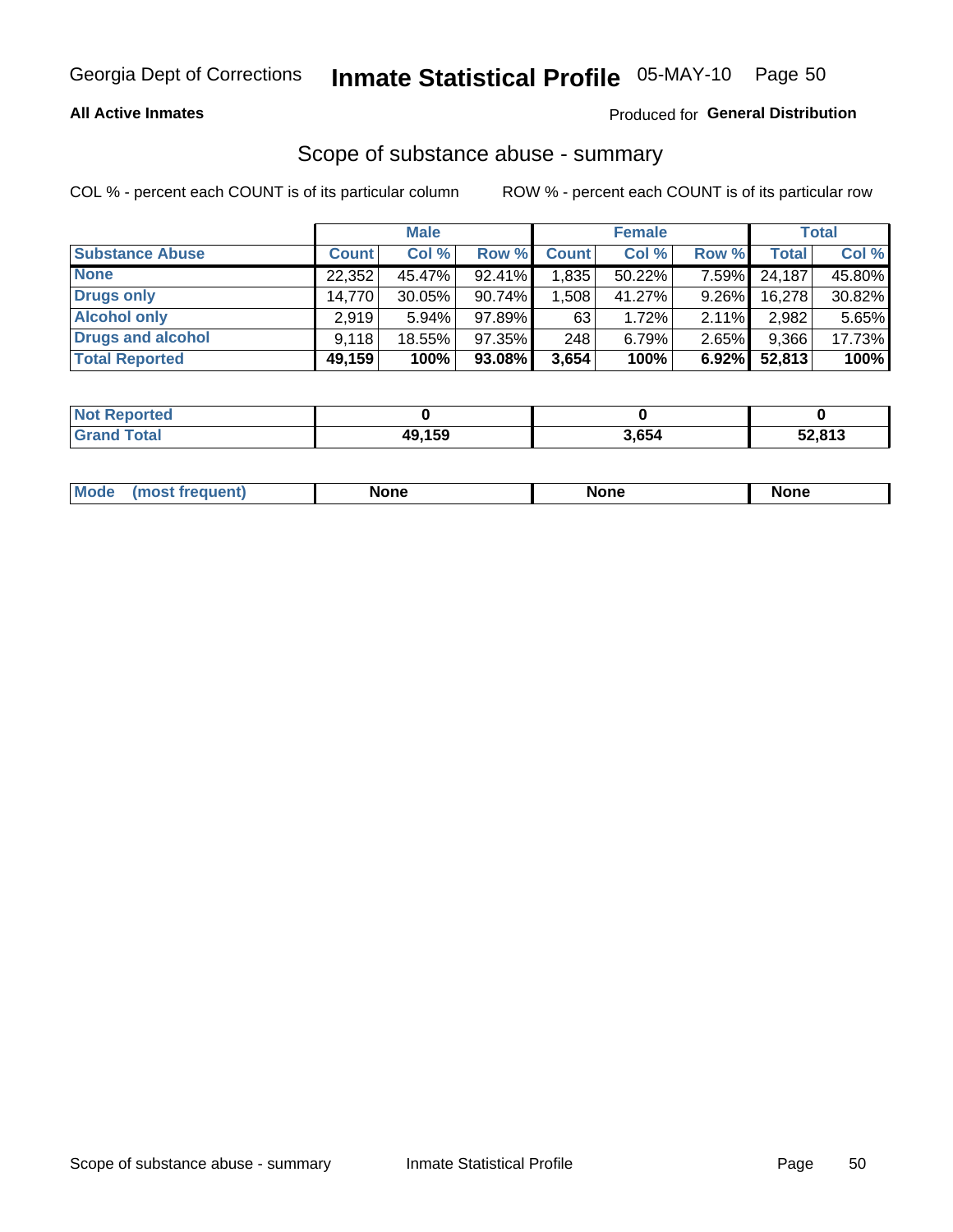#### **All Active Inmates**

### **Produced for General Distribution**

### Scope of substance abuse - detail

COL % - percent each COUNT is of its particular column

|                                      |              | <b>Male</b> |        |              | <b>Female</b> |        |              | <b>Total</b> |
|--------------------------------------|--------------|-------------|--------|--------------|---------------|--------|--------------|--------------|
| <b>Substance Abuse</b>               | <b>Count</b> | Col %       | Row %  | <b>Count</b> | Col %         | Row %  | <b>Total</b> | Col %        |
| No drug or alcohol problems          | 22,352       | 45.47%      | 92.41% | 1,835        | 50.22%        | 7.59%  | 24,187       | 45.80%       |
| Drug addiction but no alcohol        | 241          | 0.49%       | 80.87% | 57           | 1.56%         | 19.13% | 298          | 0.56%        |
| <b>Drug addiction and alcohol</b>    | 103          | 0.21%       | 98.10% | 2            | 0.05%         | 1.90%  | 105          | 0.20%        |
| abuse                                |              |             |        |              |               |        |              |              |
| <b>Drug addiction and alcoholism</b> | 66           | 0.13%       | 91.67% | 6            | 0.16%         | 8.33%  | 72           | 0.14%        |
| No drug problem but alcohol          | 2,416        | 4.91%       | 98.81% | 29           | 0.79%         | 1.19%  | 2,445        | 4.63%        |
| <b>labuse</b>                        |              |             |        |              |               |        |              |              |
| No drug problem but alcoholism       | 503          | 1.02%       | 93.67% | 34           | 0.93%         | 6.33%  | 537          | 1.02%        |
| Drug experiment but no alcohol       | 6,833        | 13.90%      | 95.89% | 293          | 8.02%         | 4.11%  | 7,126        | 13.49%       |
| <b>Drug experiment &amp; alcohol</b> | 1,300        | 2.64%       | 98.63% | 18           | 0.49%         | 1.37%  | 1,318        | 2.50%        |
| <b>labuse</b>                        |              |             |        |              |               |        |              |              |
| Drug experiment & alcoholism         | 436          | 0.89%       | 95.40% | 21           | 0.57%         | 4.60%  | 457          | 0.87%        |
| Drug abuse but no alcohol            | 7,696        | 15.66%      | 86.92% | 1,158        | 31.69%        | 13.08% | 8,854        | 16.76%       |
| Drug abuse and alcohol abuse         | 6,173        | 12.56%      | 98.56% | 90           | 2.46%         | 1.44%  | 6,263        | 11.86%       |
| <b>Drug abuse and alcoholism</b>     | 1,040        | 2.12%       | 90.36% | 111          | 3.04%         | 9.64%  | 1,151        | 2.18%        |
| <b>Total Reported</b>                | 49,159       | 100%        | 93.08% | 3,654        | 100%          | 6.92%  | 52,813       | 100.0%       |

| Reported<br><b>NOT</b> |        |       |        |
|------------------------|--------|-------|--------|
| <b>otal</b>            | 49,159 | 3,654 | 52,813 |

| Mode (most frequent) | No drug or alcohol problems No drug or alcohol problems No drug or alcohol |          |
|----------------------|----------------------------------------------------------------------------|----------|
|                      |                                                                            | problems |
|                      |                                                                            |          |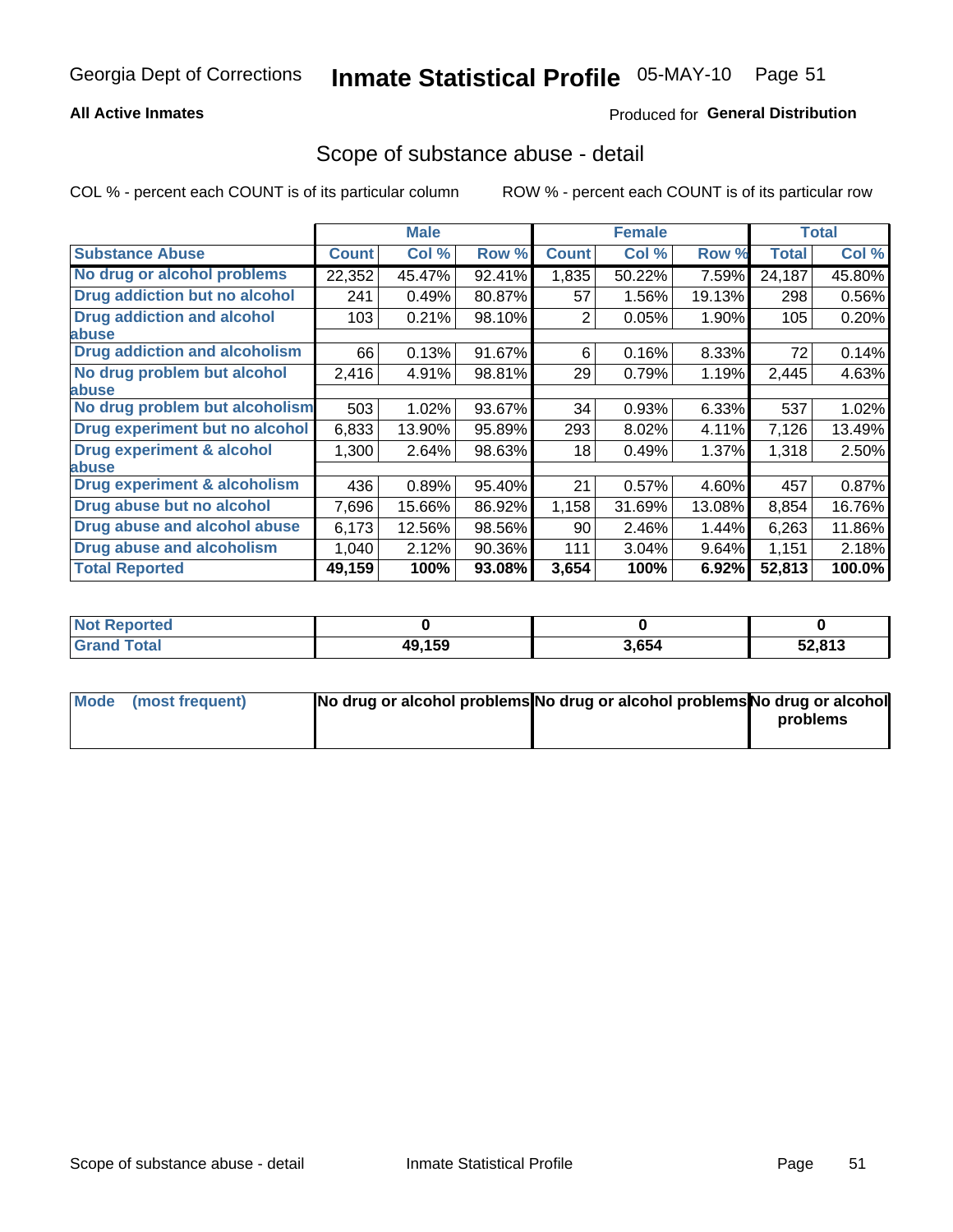# Inmate Statistical Profile 05-MAY-10 Page 52

#### **All Active Inmates**

#### **Produced for General Distribution**

## Current / last mental health treatment level

COL % - percent each COUNT is of its particular column

|                                    |              | <b>Male</b> |         |              | <b>Female</b> |        |              | <b>Total</b> |
|------------------------------------|--------------|-------------|---------|--------------|---------------|--------|--------------|--------------|
| <b>Mental Health Treatment Lev</b> | <b>Count</b> | Col%        | Row %   | <b>Count</b> | Col %         | Row %  | <b>Total</b> | Col %        |
| 1 No problem at current time       | 2,444        | 19.66%      | 96.64%  | 85           | 3.85%         | 3.36%  | 2,529        | 17.28%       |
| 2 Receiving outpatient             | 7,971        | 64.12%      | 79.41%  | 2,067        | 93.70%        | 20.59% | 10,038       | 68.57%       |
| <b>Treatment</b>                   |              |             |         |              |               |        |              |              |
| 3 Inpatient, moderate              | 1,480        | 11.90%      | 97.37%  | 40           | 1.81%         | 2.63%  | 1,520        | 10.38%       |
| Treatment                          |              |             |         |              |               |        |              |              |
| 4 Inpatient, intensive             | 364          | 2.93%       | 96.81%  | 12           | 0.54%         | 3.19%  | 376          | 2.57%        |
| <b>Treatment</b>                   |              |             |         |              |               |        |              |              |
| <b>5 Undergoing crisis</b>         | 25           | 0.20%       | 100.00% |              |               |        | 25           | 0.17%        |
| <b>stabilization</b>               |              |             |         |              |               |        |              |              |
| <b>6 Hospital for criminally</b>   | 148          | 1.19%       | 98.67%  | 2            | 0.09%         | 1.33%  | 150          | 1.02%        |
| <b>Tinsane</b>                     |              |             |         |              |               |        |              |              |
| <b>Total Evaluated</b>             | 12,432       | 100%        | 84.93%  | 2,206        | 100%          | 15.07% | 14,638       | 100%         |

| Never had MH evaluation | 36,727 | . 448. | 38,175 |
|-------------------------|--------|--------|--------|
| <b>Grand Total</b>      | 49,159 | 3,654  | 52,813 |

| <b>Median (middle)</b>         | <b>Receiving outpatient</b><br>treatment | <b>Receiving outpatient</b><br>treatment | <b>Receiving</b><br>outpatient<br>treatment |
|--------------------------------|------------------------------------------|------------------------------------------|---------------------------------------------|
| <b>Mode</b><br>(most frequent) | <b>Receiving outpatient</b><br>treatment | <b>Receiving outpatient</b><br>treatment | Receiving<br>outpatient<br>treatment        |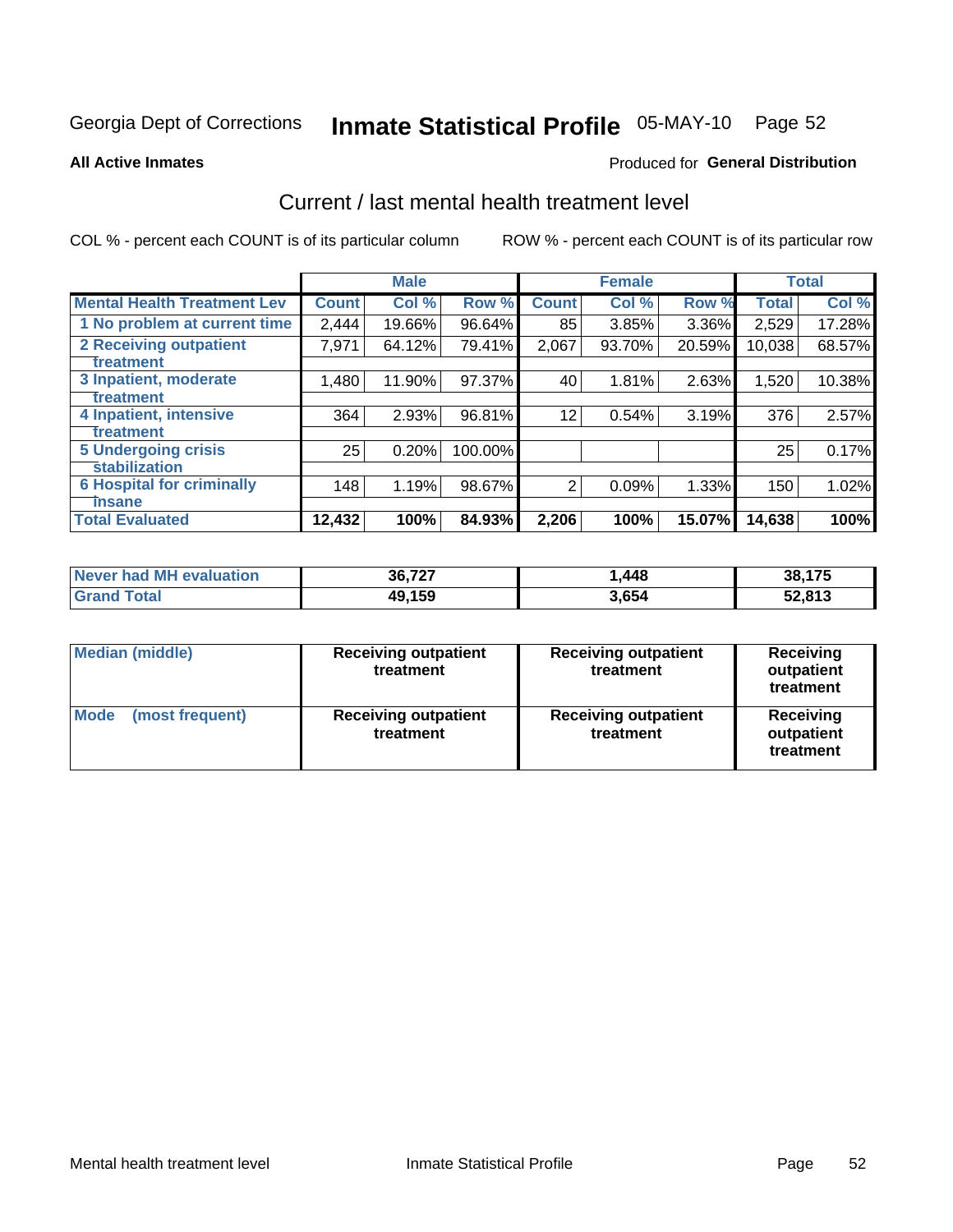#### **All Active Inmates**

### Produced for General Distribution

## PULHESDWIT medical scale - 'P' overall condition ('P'hysical)

COL % - percent each COUNT is of its particular column

|                                  |                | <b>Male</b> |        |              | <b>Female</b> |         |              | <b>Total</b> |
|----------------------------------|----------------|-------------|--------|--------------|---------------|---------|--------------|--------------|
| 'P' Overall Condition            | <b>Count</b>   | Col %       | Row %  | <b>Count</b> | Col %         | Row %   | <b>Total</b> | Col %        |
| 1 No medical illness             | 35,228         | 74.74%      | 94.51% | 2,047        | 57.08%        | 5.49%   | 37,275       | 73.49%       |
| 2 Well-controlled chronic        | 10,126         | 21.48%      | 88.12% | 1,365        | 38.06%        | 11.88%  | 11,491       | 22.66%       |
| <b>lillness</b>                  |                |             |        |              |               |         |              |              |
| 3 Poorly-controlled chronic      | 1,575          | $3.34\%$    | 93.31% | 113          | 3.15%         | 6.69%   | 1,688        | 3.33%        |
| <b>lillness</b>                  |                |             |        |              |               |         |              |              |
| 4 Significant problems requiring | 197            | 0.42%       | 92.06% | 17           | 0.47%         | 7.94%   | 214          | 0.42%        |
| special housing                  |                |             |        |              |               |         |              |              |
| 5 Terminal illness, < 6 months   | $\overline{7}$ | 0.01%       | 87.50% |              | 0.03%         | 12.50%  | 8            | 0.02%        |
| to live                          |                |             |        |              |               |         |              |              |
| 6 Inmate is pregnant             |                |             |        | 43           | 1.20%         | 100.00% | 43           | 0.08%        |
| <b>Total Reported</b>            | 47,133         | 100%        | 92.93% | 3,586        | 100%          | 7.07%   | 50,719       | 100%         |

| orted<br>NO | 2,026  | ос   | 2,094  |
|-------------|--------|------|--------|
| 'otal       | 49,159 | .654 | 52,813 |

| Mode | (most frequent) | 1 No medical illness | 1 No medical illness | 1 No medical<br>illness |
|------|-----------------|----------------------|----------------------|-------------------------|
|------|-----------------|----------------------|----------------------|-------------------------|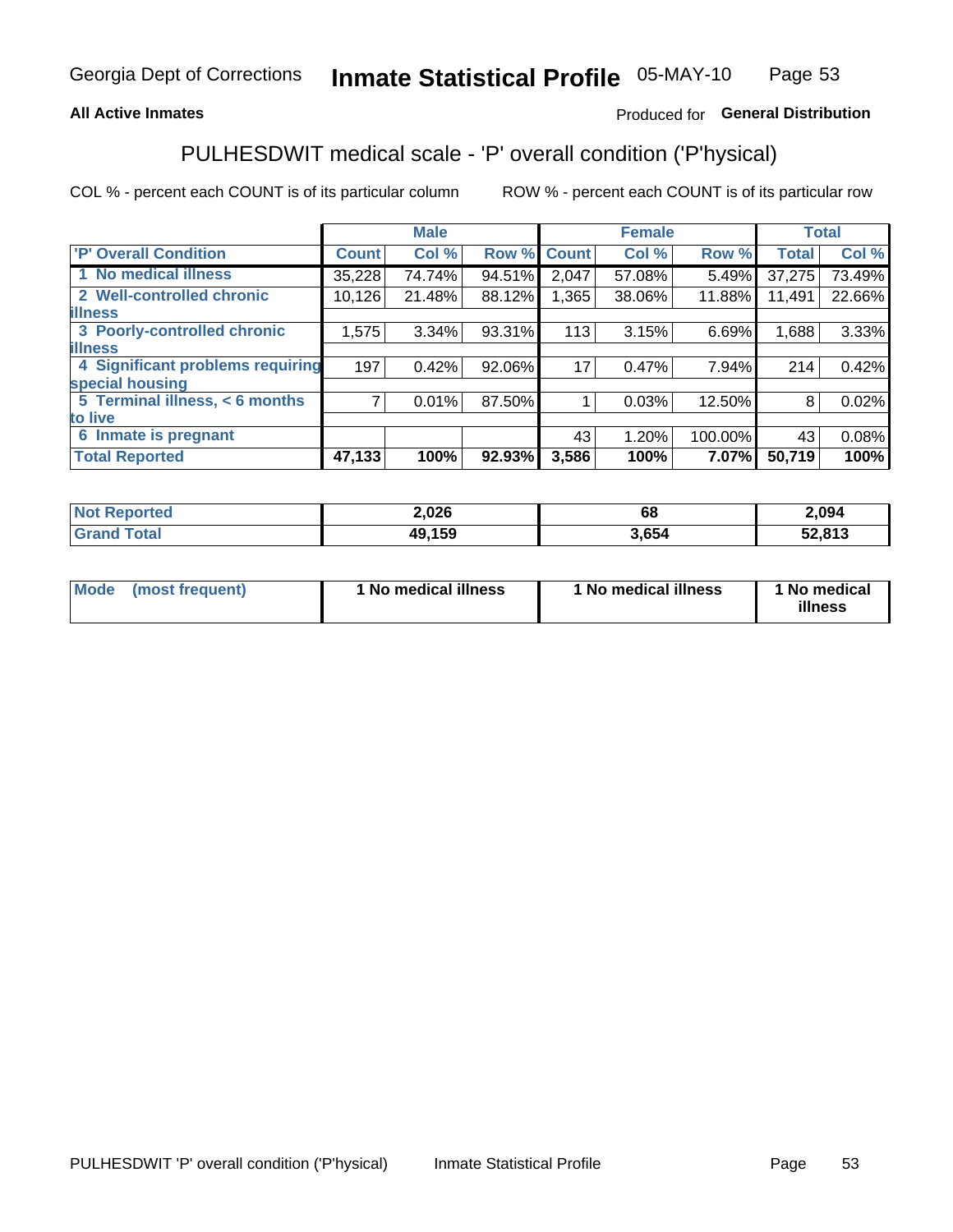#### **All Active Inmates**

### Produced for General Distribution

# PULHESDWIT medical scale - 'U' upper body

COL % - percent each COUNT is of its particular column

|                              |                | <b>Male</b> |         |                | <b>Female</b> |        |              | <b>Total</b> |
|------------------------------|----------------|-------------|---------|----------------|---------------|--------|--------------|--------------|
| <b>U' Upper Body</b>         | <b>Count</b>   | Col %       | Row %   | <b>Count</b>   | Col %         | Row %  | <b>Total</b> | Col %        |
| 1 Upper bones, joints,       | 45,223         | 96.07%      | 93.17%  | 3,316          | 92.39%        | 6.83%  | 48,539       | 95.81%       |
| muscles all OK               |                |             |         |                |               |        |              |              |
| 2 One or both arms minimally | 1,570          | 3.34%       | 85.84%  | 259            | 7.22%         | 14.16% | 1,829        | 3.61%        |
| limited                      |                |             |         |                |               |        |              |              |
| 3 One or both arms           | 230            | 0.49%       | 95.04%  | 12             | 0.33%         | 4.96%  | 242          | 0.48%        |
| <b>moderately limited</b>    |                |             |         |                |               |        |              |              |
| 4 One arm disabled,          | 48             | 0.10%       | 96.00%  | $\overline{2}$ | 0.06%         | 4.00%  | 50           | 0.10%        |
| paralyzed, or amputated      |                |             |         |                |               |        |              |              |
| 5 Both arms disabled,        | $\overline{2}$ | 0.01%       | 100.00% |                |               |        | 2            | 0.01%        |
| paralyzed, or amputated      |                |             |         |                |               |        |              |              |
| <b>Total Reported</b>        | 47,073         | 100%        | 92.92%  | 3,589          | 100%          | 7.08%  | 50,662       | 100.0%       |

| <b>Not Reported</b> | 2,086  | ხე    | 2,151  |
|---------------------|--------|-------|--------|
| <b>Grand Total</b>  | 49,159 | 3,654 | 52,813 |

| Mode (most frequent) | 1 Upper bones, joints,<br>muscles all OK | 1 Upper bones, joints,<br>muscles all OK | 1 Upper bones,<br>joints, muscles all<br>ΟK |
|----------------------|------------------------------------------|------------------------------------------|---------------------------------------------|
|----------------------|------------------------------------------|------------------------------------------|---------------------------------------------|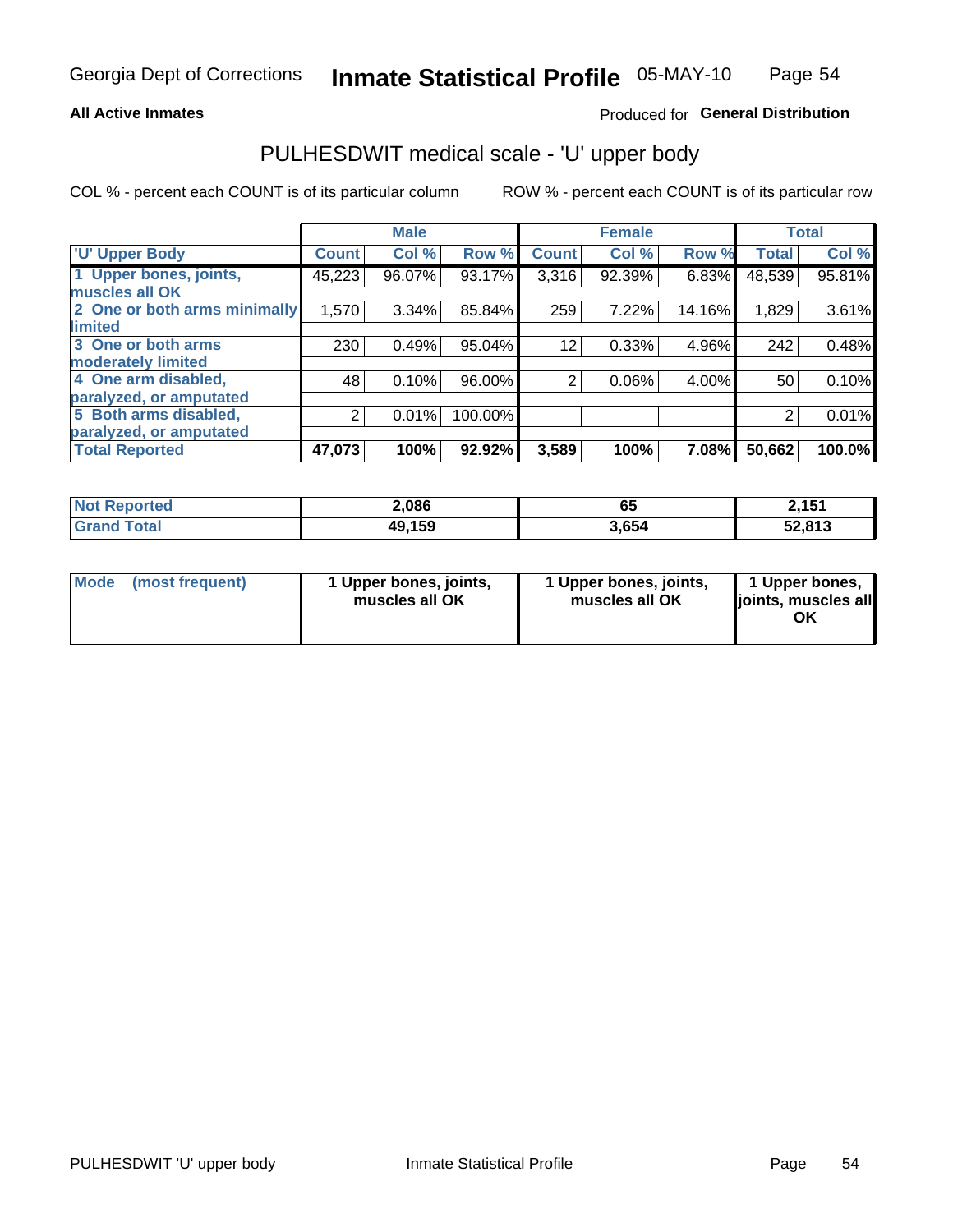#### **All Active Inmates**

### Produced for General Distribution

### PULHESDWIT medical scale - 'L' lower body

COL % - percent each COUNT is of its particular column

|                                |                 | <b>Male</b> |        |                | <b>Female</b> |        |              | <b>Total</b> |
|--------------------------------|-----------------|-------------|--------|----------------|---------------|--------|--------------|--------------|
| 'L' Lower Body                 | <b>Count!</b>   | Col %       | Row %  | <b>Count</b>   | Col %         | Row %  | <b>Total</b> | Col %        |
| 1 Lower bones, joints,         | 41,920          | 89.06%      | 93.96% | 2,694          | 75.06%        | 6.04%  | 44,614       | 88.07%       |
| muscles all OK                 |                 |             |        |                |               |        |              |              |
| 2 One or both legs minimally   | 4,349           | 9.24%       | 83.65% | 850            | 23.68%        | 16.35% | 5,199        | 10.26%       |
| limited                        |                 |             |        |                |               |        |              |              |
| 3 One or both legs             | 664             | 1.41%       | 95.13% | 34             | 0.95%         | 4.87%  | 698          | 1.38%        |
| moderately limited             |                 |             |        |                |               |        |              |              |
| 4 One leg disabled, paralyzed, | 124             | 0.26%       | 93.23% | 9              | 0.25%         | 6.77%  | 133          | 0.26%        |
| or amputated                   |                 |             |        |                |               |        |              |              |
| 5 Both legs disabled,          | 12 <sub>2</sub> | 0.03%       | 85.71% | $\overline{2}$ | 0.06%         | 14.29% | 14           | 0.03%        |
| paralyzed, or amputated        |                 |             |        |                |               |        |              |              |
| <b>Total Reported</b>          | 47,069          | 100%        | 92.92% | 3,589          | 100%          | 7.08%  | 50,658       | 100%         |

| <b>Not Reported</b> | 2,090  | ხე    | 2,155  |
|---------------------|--------|-------|--------|
| <b>Grand Total</b>  | 49,159 | 3,654 | 52,813 |

| Mode | (most frequent) | 1 Lower bones, joints,<br>muscles all OK | 1 Lower bones, joints,<br>muscles all OK | 1 Lower bones,<br>joints, muscles all<br>ΟK |
|------|-----------------|------------------------------------------|------------------------------------------|---------------------------------------------|
|------|-----------------|------------------------------------------|------------------------------------------|---------------------------------------------|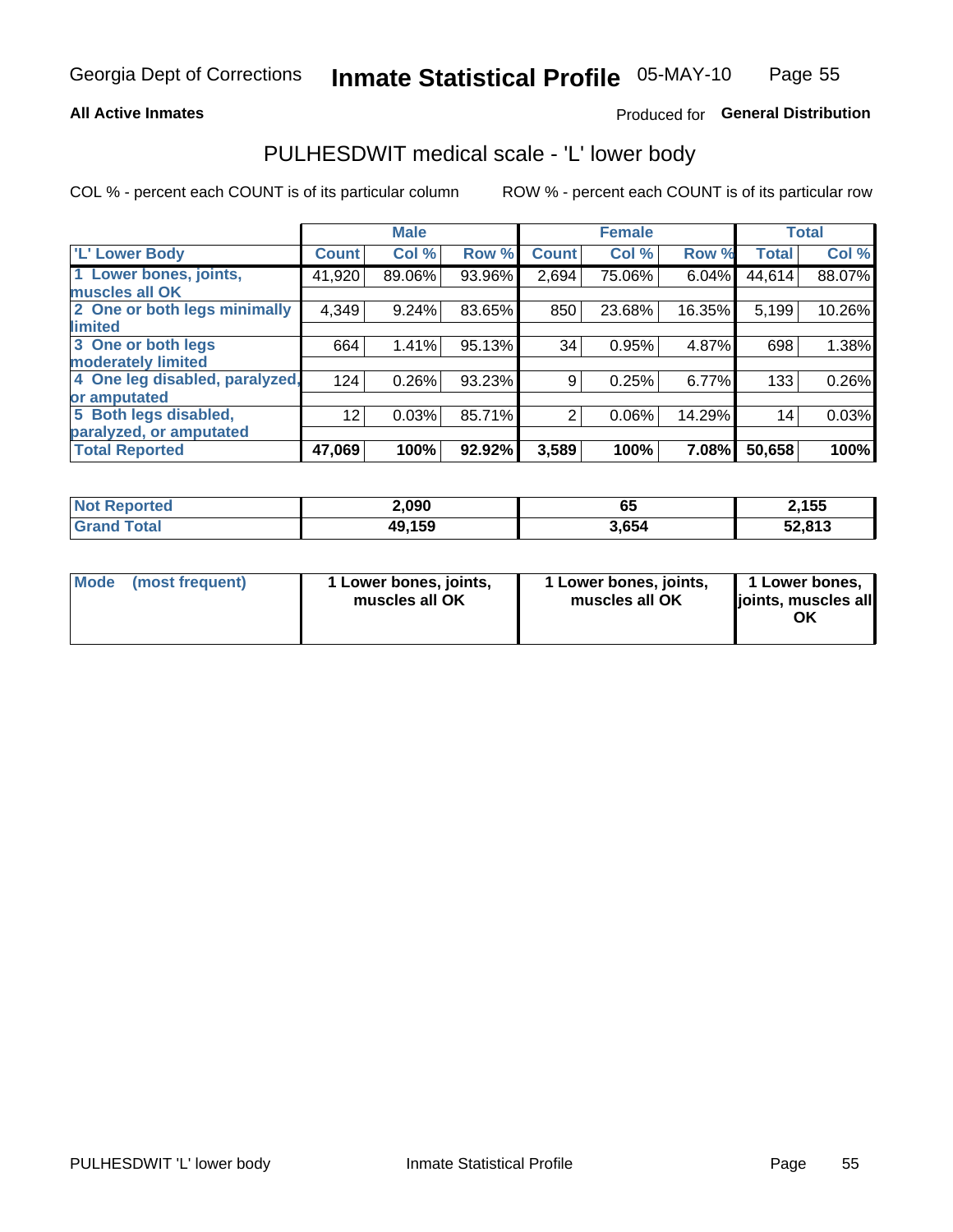#### **All Active Inmates**

### Produced for General Distribution

### PULHESDWIT medical scale - 'H' hearing

COL % - percent each COUNT is of its particular column

|                                |              | <b>Male</b> |             |       | <b>Female</b> |        | <b>Total</b> |        |
|--------------------------------|--------------|-------------|-------------|-------|---------------|--------|--------------|--------|
| <b>'H' Hearing</b>             | <b>Count</b> | Col %       | Row % Count |       | Col %         | Row %  | <b>Total</b> | Col %  |
| 1 Normal hearing both ears     | 46,557       | 98.95%      | 92.92%      | 3,549 | 98.86%        | 7.08%  | 50,106       | 98.94% |
| 2 Some loss in one ear with    | 380          | 0.81%       | 91.13%      | 37    | 1.03%         | 8.87%  | 417          | 0.82%  |
| other OK, or mild loss in both |              |             |             |       |               |        |              |        |
| 3 Total loss in one ear with   | 73           | 0.16%       | $97.33\%$   | 2     | 0.06%         | 2.67%  | 75           | 0.15%  |
| mild loss in other             |              |             |             |       |               |        |              |        |
| 4 Severe loss in both ears     | 26           | $0.06\%$    | 100.00%     |       |               |        | 26           | 0.05%  |
| 5 Total loss in both ears,     | 15           | 0.03%       | 88.24%      | 2     | 0.06%         | 11.76% | 17           | 0.03%  |
| requiring special housing      |              |             |             |       |               |        |              |        |
| <b>Total Reported</b>          | 47,051       | 100%        | 92.91%      | 3,590 | 100%          | 7.09%  | 50,641       | 100%   |

| <b>Not Reported</b> | 2,108  | 64    | 170    |
|---------------------|--------|-------|--------|
| Total<br>Grand      | 49,159 | 3,654 | 52,813 |

| Mode (most frequent) | 1 Normal hearing both ears 11 Normal hearing both ears 1 Normal hearing | both ears |
|----------------------|-------------------------------------------------------------------------|-----------|
|                      |                                                                         |           |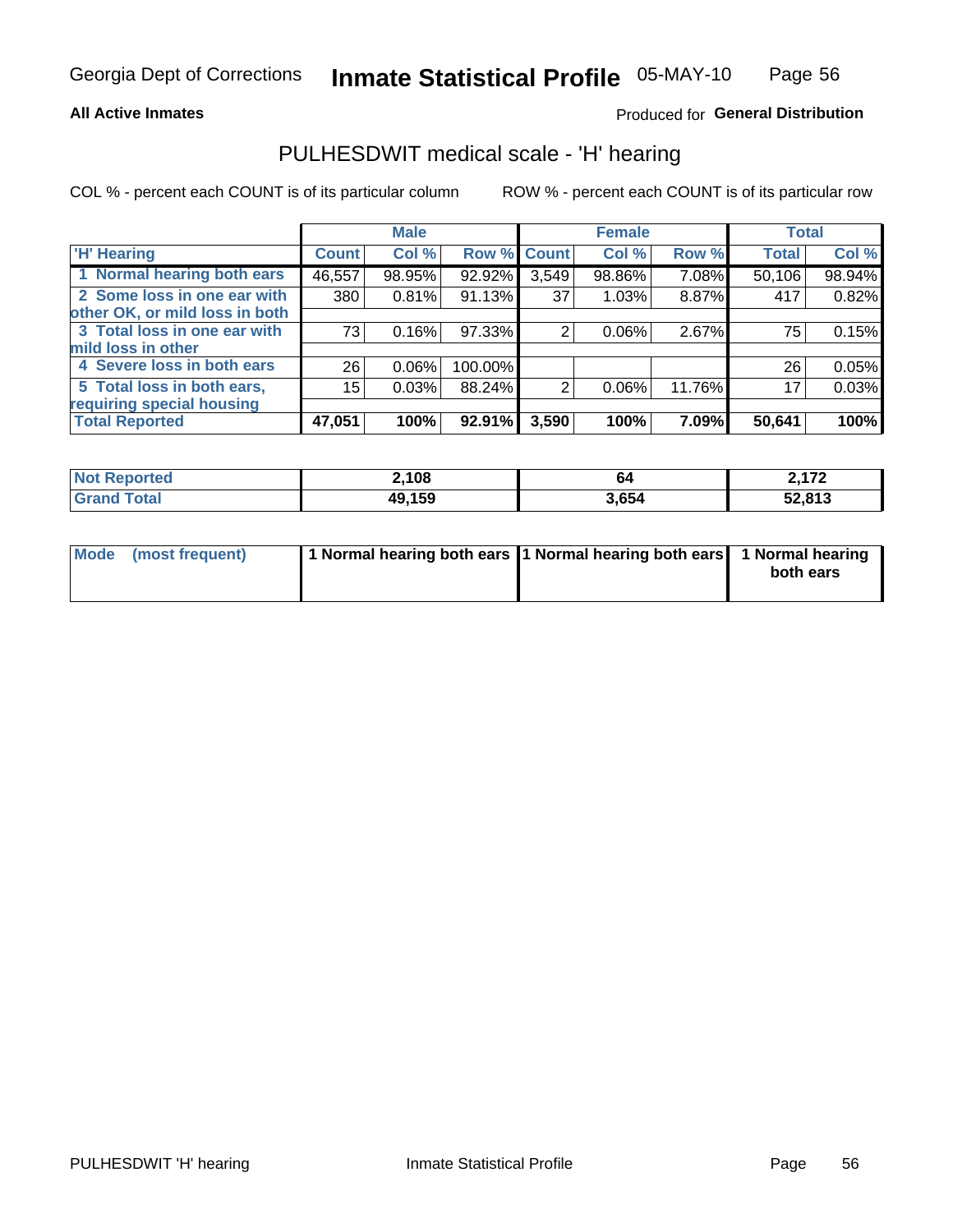#### **All Active Inmates**

#### Produced for General Distribution

### PULHESDWIT medical scale - 'E' vision

COL % - percent each COUNT is of its particular column

|                                 |              | <b>Male</b> |         |              | <b>Female</b> |        |              | <b>Total</b> |
|---------------------------------|--------------|-------------|---------|--------------|---------------|--------|--------------|--------------|
| 'E' Vision                      | <b>Count</b> | Col %       | Row %   | <b>Count</b> | Col %         | Row %  | <b>Total</b> | Col %        |
| 1 Correctable to 20/40 in both  | 39,433       | 84.99%      | 94.56%  | 2,267        | 63.17%        | 5.44%  | 41,700       | 83.42%       |
| eyes                            |              |             |         |              |               |        |              |              |
| 2 Correctable to 20/70 in one   | 6,220        | 13.41%      | 83.71%  | 1,210        | 33.71%        | 16.29% | 7,430        | 14.86%       |
| eye, may be blind in other      |              |             |         |              |               |        |              |              |
| 3 Correctable to 20/200 in one  | 625          | 1.35%       | 84.92%  | 111          | 3.09%         | 15.08% | 736          | 1.47%        |
| eye, may be blind in other      |              |             |         |              |               |        |              |              |
| 4 One eye not correctable to    | 107          | 0.23%       | 99.07%  |              | 0.03%         | 0.93%  | 108          | 0.22%        |
| 20/200, other may be blind      |              |             |         |              |               |        |              |              |
| 5 Blind in both eyes, requiring | 12           | 0.03%       | 100.00% |              |               |        | 12           | 0.02%        |
| special housing                 |              |             |         |              |               |        |              |              |
| <b>Total Reported</b>           | 46,397       | 100%        | 92.82%  | 3,589        | 100%          | 7.18%  | 49,986       | 100%         |

| <b>Not Reported</b> | 2,762  | 65    | 2,827  |
|---------------------|--------|-------|--------|
| <b>Total</b>        | 49,159 | 3,654 | 52,813 |

| Mode (most frequent) | 1 Correctable to 20/40 in both<br>eves | 1 Correctable to 20/40 in   1 Correctable to  <br>both eves | 20/40 in both eyes |
|----------------------|----------------------------------------|-------------------------------------------------------------|--------------------|
|                      |                                        |                                                             |                    |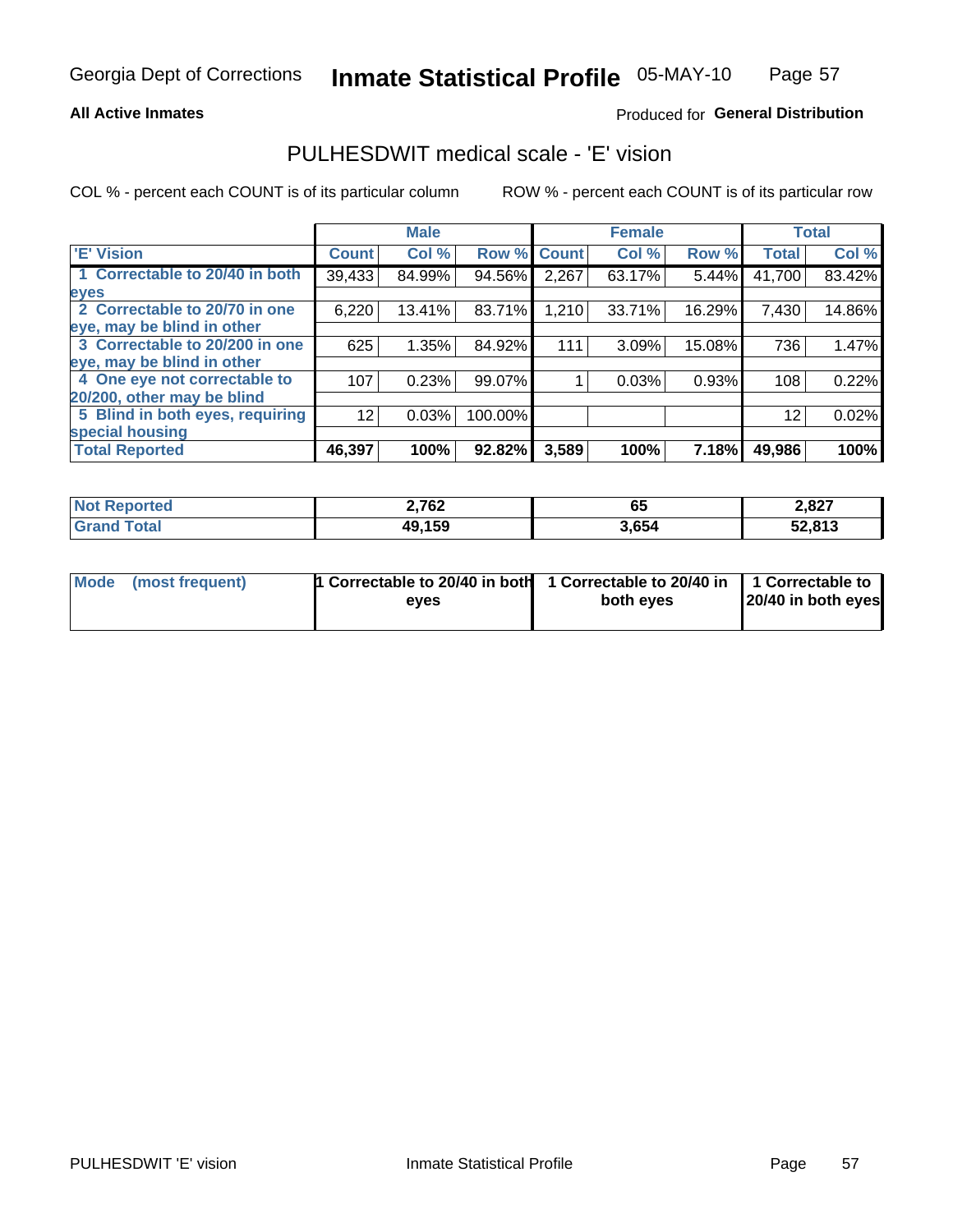#### **All Active Inmates**

### Produced for General Distribution

## PULHESDWIT medical scale - 'S' pSychiatric

COL % - percent each COUNT is of its particular column

|                                        |              | <b>Male</b> |         |                 | <b>Female</b> |        |              | <b>Total</b> |
|----------------------------------------|--------------|-------------|---------|-----------------|---------------|--------|--------------|--------------|
| 'S' pSychiatric                        | <b>Count</b> | Col %       | Row %   | <b>Count</b>    | Col %         | Row %  | <b>Total</b> | Col %        |
| 1 No impairment or disorders           | 40,217       | 87.06%      | 94.99%  | 2,122           | 60.85%        | 5.01%  | 42,339       | 85.22%       |
| 2 Stable, or in remission, or          | 4,502        | 9.75%       | 77.25%  | 1,326           | 38.03%        | 22.75% | 5,828        | 11.73%       |
| mild impairment or retardation         |              |             |         |                 |               |        |              |              |
| 3 Requires moderate inpatient          | 1,235        | 2.67%       | 97.94%  | 26              | 0.75%         | 2.06%  | 1,261        | 2.54%        |
| treatment                              |              |             |         |                 |               |        |              |              |
| 4 Requires intensive inpatient         | 212          | 0.46%       | 94.22%  | 13 <sub>1</sub> | 0.37%         | 5.78%  | 225          | 0.45%        |
| treatment                              |              |             |         |                 |               |        |              |              |
| <b>5 Requires Crisis Stabilization</b> | 27           | $0.06\%$    | 100.00% |                 |               |        | 27           | 0.05%        |
| Unit (CSU) inpatient care              |              |             |         |                 |               |        |              |              |
| <b>Total Reported</b>                  | 46,193       | 100%        | 92.98%  | 3,487           | 100%          | 7.02%  | 49,680       | 100%         |

| <b>Not Reported</b>   | 2,966  | 167   | 3,133  |
|-----------------------|--------|-------|--------|
| <b>Total</b><br>Grand | 49,159 | 3,654 | 52,813 |

| Mode            | <b>1 No impairment or disorders</b> | 1 No impairment or | 1 No impairment or |
|-----------------|-------------------------------------|--------------------|--------------------|
| (most frequent) |                                     | disorders          | disorders          |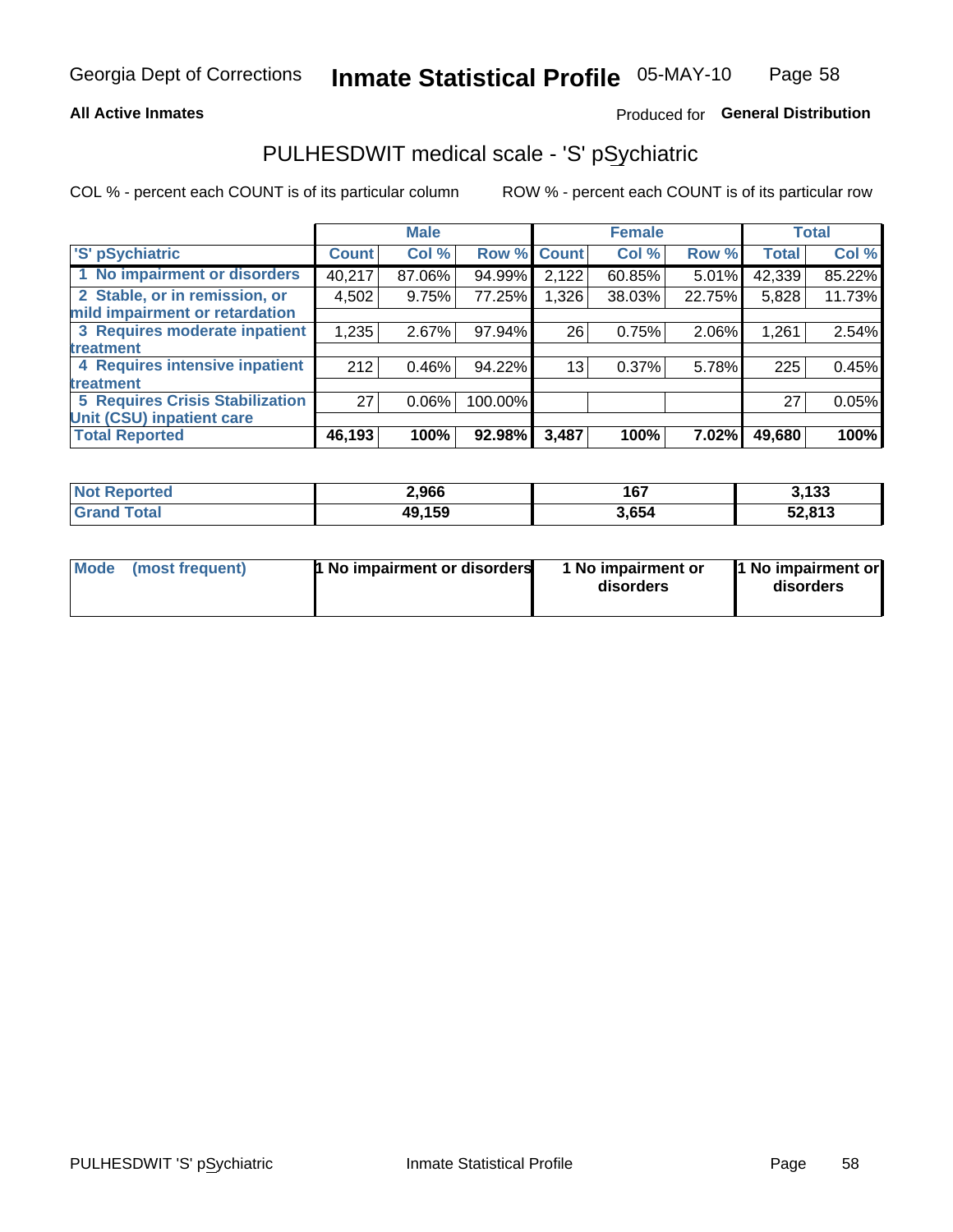#### **All Active Inmates**

### Produced for General Distribution

### PULHESDWIT medical scale - 'D' dental

COL % - percent each COUNT is of its particular column

|                                 |              | <b>Male</b> |         |              | <b>Female</b> |        |              | <b>Total</b> |
|---------------------------------|--------------|-------------|---------|--------------|---------------|--------|--------------|--------------|
| <b>D'</b> Dental                | <b>Count</b> | Col %       | Row %   | <b>Count</b> | Col %         | Row %  | <b>Total</b> | Col %        |
| 1 Minimal routine dental health | 17,373       | 38.88%      | 89.95%  | .942         | 55.72%        | 10.05% | 19,315       | 40.10%       |
| <b>needs</b>                    |              |             |         |              |               |        |              |              |
| 2 Moderate cavities and/or gum  | 17,347       | 38.83%      | 93.07%  | 1,291        | 37.04%        | 6.93%  | 18,638       | 38.70%       |
| disease                         |              |             |         |              |               |        |              |              |
| 3 Extensive gum disease         | 9,924        | 22.21%      | 97.52%  | 252          | 7.23%         | 2.48%  | 10,176       | 21.13%       |
| and/or widespread decay         |              |             |         |              |               |        |              |              |
| 4 Urgent need for dental        | 33           | 0.07%       | 100.00% |              |               |        | 33           | 0.07%        |
| <b>services</b>                 |              |             |         |              |               |        |              |              |
| 5 Life-threatening disease or   |              | 0.01%       | 100.00% |              |               |        |              | 0.01%        |
| extreme pain or infection       |              |             |         |              |               |        |              |              |
| <b>Total Reported</b>           | 44,678       | 100%        | 92.76%  | 3,485        | 100%          | 7.24%  | 48,163       | 100.0%       |

| <b>Not Reported</b> | 4,481  | 169   | 4,650  |
|---------------------|--------|-------|--------|
| <b>Grand Total</b>  | 49,159 | 3,654 | 52,813 |

| 1 Minimal routine dental<br>Mode<br>(most frequent)<br>health needs | 1 Minimal routine dental 1 Minimal routine<br>health needs | dental health<br>needs |
|---------------------------------------------------------------------|------------------------------------------------------------|------------------------|
|---------------------------------------------------------------------|------------------------------------------------------------|------------------------|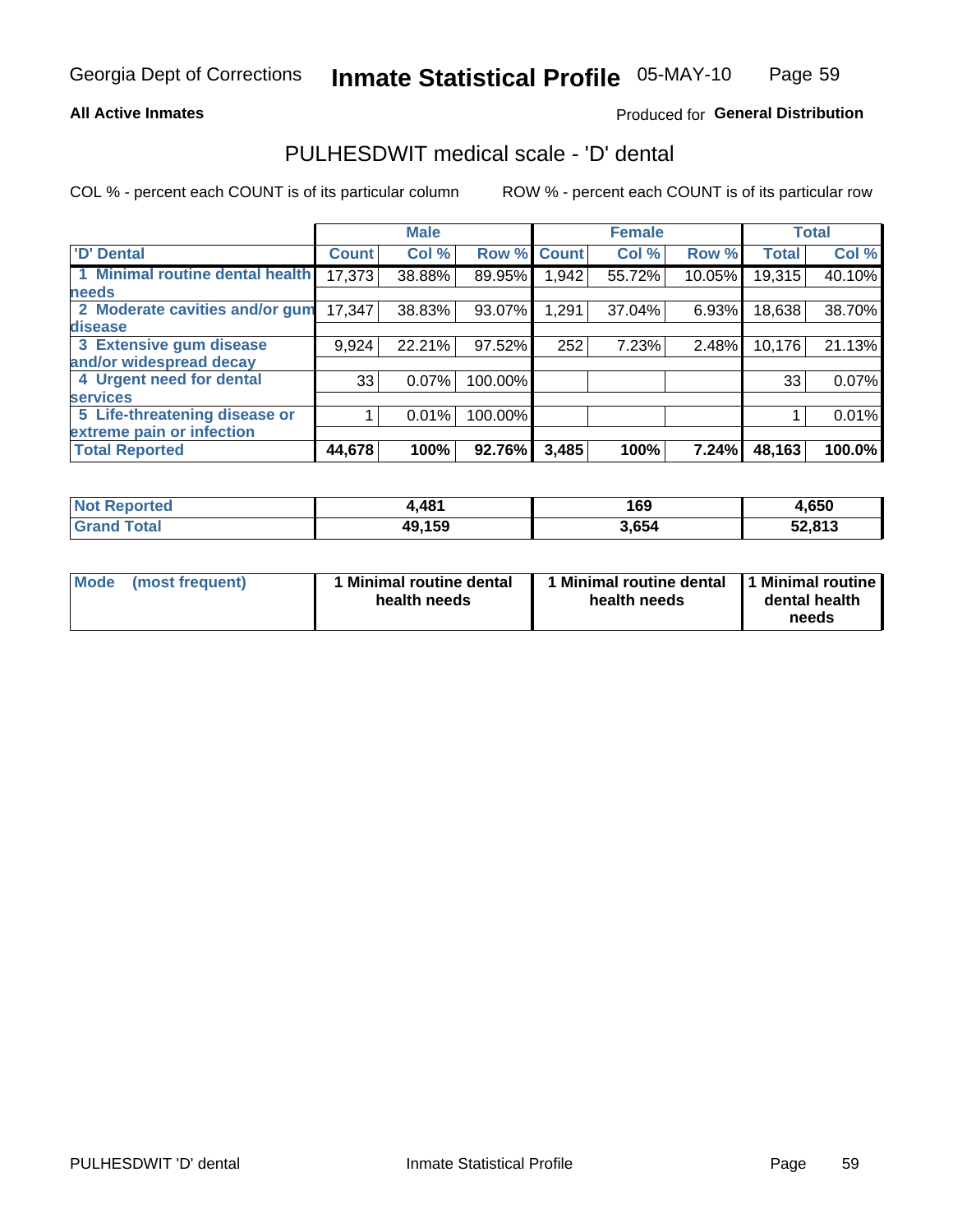#### **All Active Inmates**

### Produced for General Distribution

# PULHESDWIT medical scale - 'W' work ability

COL % - percent each COUNT is of its particular column

|                                 |              | <b>Male</b> |        |             | <b>Female</b> |        |              | <b>Total</b> |
|---------------------------------|--------------|-------------|--------|-------------|---------------|--------|--------------|--------------|
| 'W' work ability                | <b>Count</b> | Col %       |        | Row % Count | Col %         | Row %  | <b>Total</b> | Col %        |
| 1 Unrestricted work or activity | 39,215       | 83.32%      | 93.18% | 2,872       | 80.00%        | 6.82%  | 42,087       | 83.08%       |
| 2 Minor restrictions on type of | 6,146        | 13.06%      | 91.95% | 538         | 14.99%        | 8.05%  | 6,684        | 13.19%       |
| <b>work</b>                     |              |             |        |             |               |        |              |              |
| 3 Moderate restrictions on type | 1,135        | 2.41%       | 91.16% | 110         | 3.06%         | 8.84%  | 1,245        | 2.46%        |
| lof work                        |              |             |        |             |               |        |              |              |
| 4 Major restrictions on type of | 452          | $0.96\%$    | 87.26% | 66          | 1.84%         | 12.74% | 518          | 1.02%        |
| <b>work</b>                     |              |             |        |             |               |        |              |              |
| 5 Cannot work under any         | 118          | 0.25%       | 96.72% | 4           | 0.11%         | 3.28%  | 122          | 0.24%        |
| <b>circumstances</b>            |              |             |        |             |               |        |              |              |
| <b>Total Reported</b>           | 47,066       | 100%        | 92.91% | 3,590       | 100%          | 7.09%  | 50,656       | 100%         |

| <b>Not Reported</b>          | 2,093  | 64    | 2,157  |
|------------------------------|--------|-------|--------|
| <b>Total</b><br><b>Grand</b> | 49,159 | 3,654 | 52,813 |

| Mode            | 1 Unrestricted work or | 1 Unrestricted work or | 1 Unrestricted   |
|-----------------|------------------------|------------------------|------------------|
| (most frequent) | activity               | activity               | work or activity |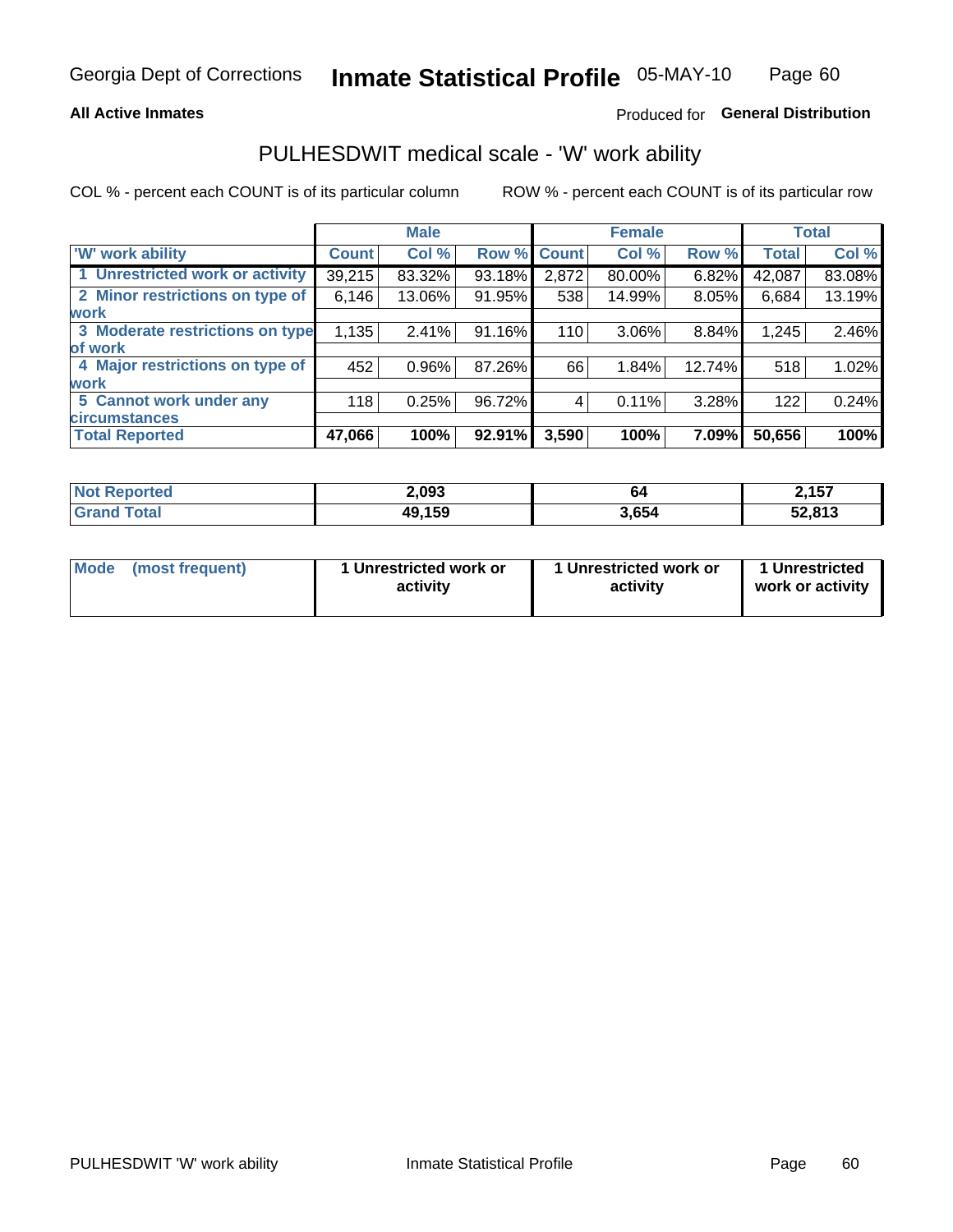#### **All Active Inmates**

### Produced for General Distribution

## PULHESDWIT medical scale - 'I' impairment

COL % - percent each COUNT is of its particular column

|                                   |              | <b>Male</b> |             |       | <b>Female</b> |        |              | <b>Total</b> |
|-----------------------------------|--------------|-------------|-------------|-------|---------------|--------|--------------|--------------|
| <b>T' Impairment</b>              | <b>Count</b> | Col %       | Row % Count |       | Col %         | Row %  | <b>Total</b> | Col %        |
| 1 No impairments or               | 46,752       | 99.41%      | 92.90%      | 3,574 | 99.61%        | 7.10%  | 50,326       | 99.43%       |
| disabilities                      |              |             |             |       |               |        |              |              |
| 2 Wheelchair-bound but            | 161          | 0.34%       | 96.41%      | 6     | 0.17%         | 3.59%  | 167          | 0.33%        |
| otherwise OK                      |              |             |             |       |               |        |              |              |
| <b>3 Needs low-level Assisted</b> | 35           | 0.07%       | 89.74%      | 4     | 0.11%         | 10.26% | 39           | 0.08%        |
| Living (level I)                  |              |             |             |       |               |        |              |              |
| 4 Needs moderate Assisted         | 15           | 0.03%       | 100.00%     |       |               |        | 15           | 0.03%        |
| Living (level II)                 |              |             |             |       |               |        |              |              |
| <b>5 Needs maximal Assisted</b>   | 66           | 0.14%       | 94.29%      | 4     | 0.11%         | 5.71%  | 70           | 0.14%        |
| <b>Living (level III)</b>         |              |             |             |       |               |        |              |              |
| <b>Total Reported</b>             | 47,029       | 100%        | 92.91%      | 3,588 | 100%          | 7.09%  | 50,617       | 100.0%       |

| <b>Not Reported</b> | 2,130  | 66    | 2,196  |
|---------------------|--------|-------|--------|
| <b>Grand Total</b>  | 49,159 | 3,654 | 52,813 |

| Mode | (most frequent) | 1 No impairments or<br>disabilities | 1 No impairments or<br>disabilities | 1 No impairments<br>or disabilities |
|------|-----------------|-------------------------------------|-------------------------------------|-------------------------------------|
|------|-----------------|-------------------------------------|-------------------------------------|-------------------------------------|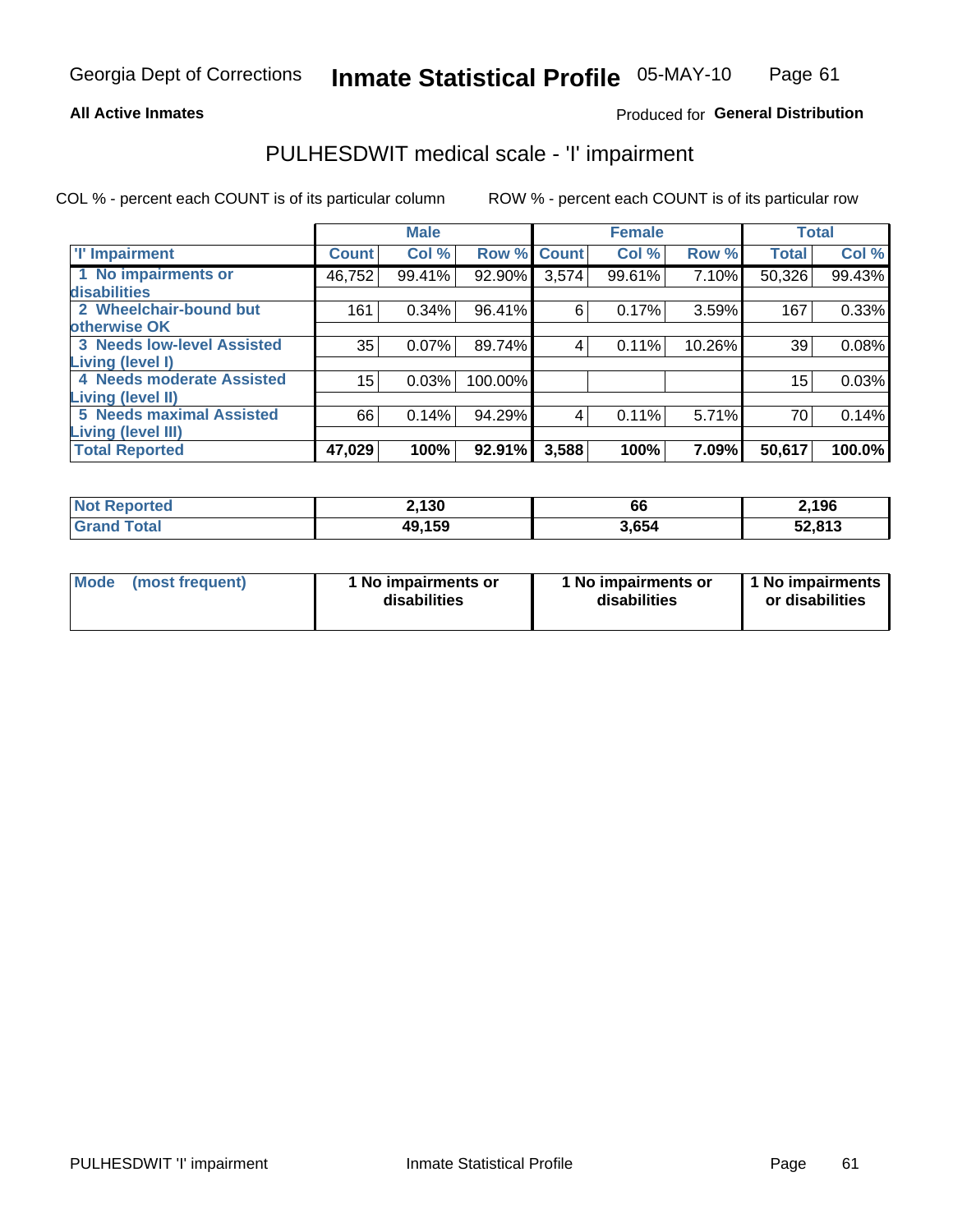#### **All Active Inmates**

### Produced fo General Distribution

## PULHESDWIT medical scale - 'T' transportability

COL % - percent each COUNT is of its particular column

|                              |              | <b>Male</b> |         |              | <b>Female</b> |       | <b>Total</b> |        |
|------------------------------|--------------|-------------|---------|--------------|---------------|-------|--------------|--------|
| <b>T' Transportability</b>   | <b>Count</b> | Col %       | Row %   | <b>Count</b> | Col %         | Row % | <b>Total</b> | Col %  |
| 1 Can be transported in any  | 46,842       | 99.62%      | 92.92%  | 3,569        | 99.72%        | 7.08% | 50,411       | 99.63% |
| ordinary approved vehicle    |              |             |         |              |               |       |              |        |
| 2 Wheelchair-bound, not      | 67           | 0.14%       | 91.78%  | 6            | 0.17%         | 8.22% | 73           | 0.14%  |
| needing special vehicle      |              |             |         |              |               |       |              |        |
| 3 Wheelchair-bound, requires | 19           | 0.04%       | 95.00%  |              | 0.03%         | 5.00% | 20           | 0.04%  |
| special vehicle              |              |             |         |              |               |       |              |        |
| 4 Needs specially-equipped   |              | 0.01%       | 100.00% |              |               |       |              | 0.01%  |
| medical vehicle              |              |             |         |              |               |       |              |        |
| <b>5 Requires ambulance</b>  | 86           | 0.18%       | 96.63%  | 3            | 0.08%         | 3.37% | 89           | 0.18%  |
| transport                    |              |             |         |              |               |       |              |        |
| <b>Total Reported</b>        | 47,021       | 100%        | 92.93%  | 3,579        | 100%          | 7.07% | 50,600       | 100%   |

| <b>Not Reported</b> | 2,138  | --<br>- | 2,213  |
|---------------------|--------|---------|--------|
| <b>Grand Total</b>  | 49,159 | 3,654   | 52,813 |

|  | Mode (most frequent) | 1 Can be transported in any 1 Can be transported in any<br>ordinary approved vehicle   ordinary approved vehicle   transported in any |  | 1 Can be<br>  ordinary approved  <br>vehicle |
|--|----------------------|---------------------------------------------------------------------------------------------------------------------------------------|--|----------------------------------------------|
|--|----------------------|---------------------------------------------------------------------------------------------------------------------------------------|--|----------------------------------------------|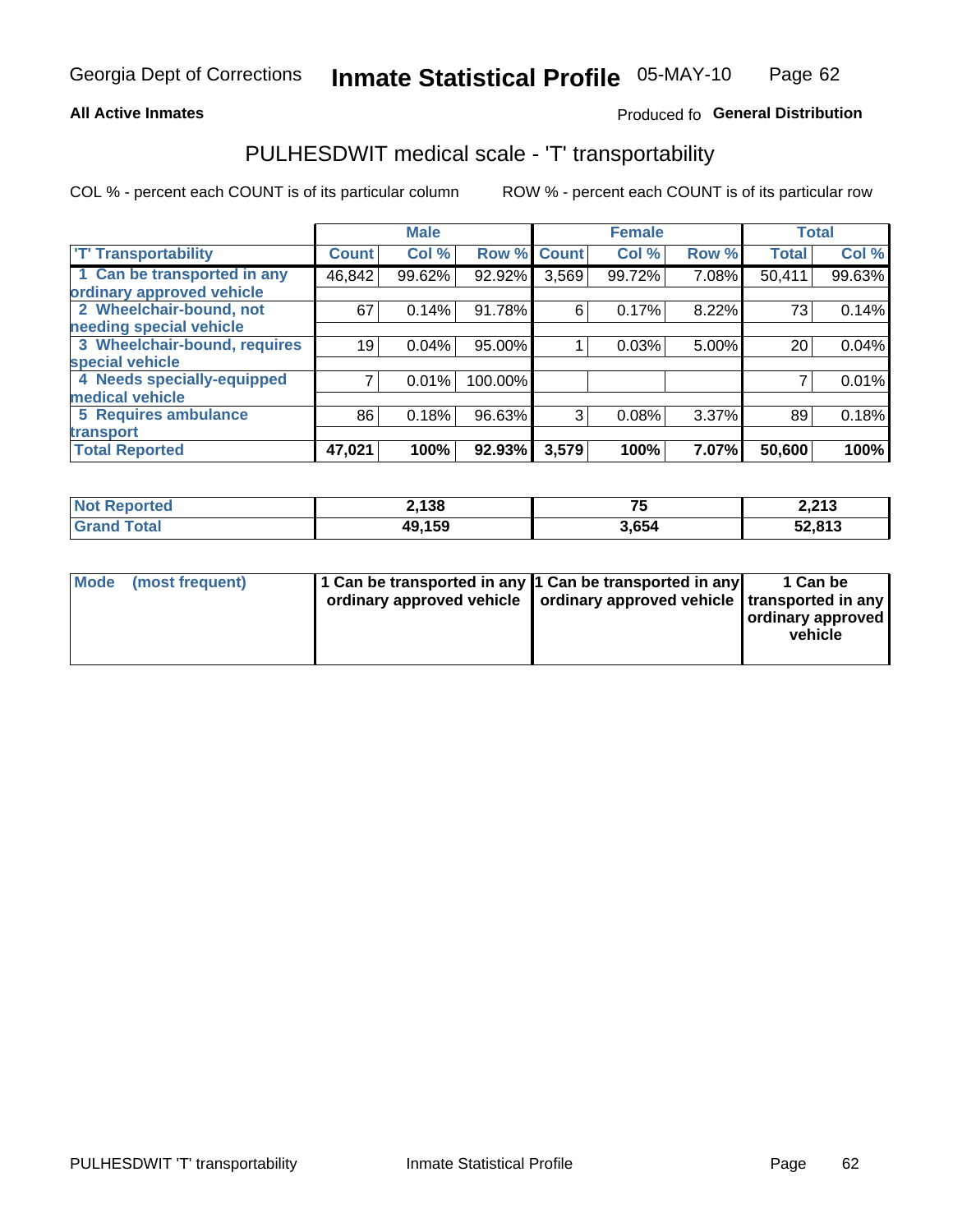#### **All Active Inmates**

### Produced for General Distribution

### Criminality in family, self-reported

COL % - percent each COUNT is of its particular column

|                              |              | <b>Male</b> |         |              | <b>Female</b> |       |                 | Total   |
|------------------------------|--------------|-------------|---------|--------------|---------------|-------|-----------------|---------|
| <b>Criminality In Family</b> | <b>Count</b> | Col %       | Row %   | <b>Count</b> | Col %         | Row % | <b>Total</b>    | Col %   |
| Yes, criminality in family   | 9.147        | 21.73%      | 88.63%I | 1,173        | 44.20%        |       | 11.37% 10,320   | 23.07%  |
| No criminality in family     | 32.942       | 78.27%      | 95.70%  | 1,481        | 55.80%        |       | 4.30% 34,423    | 76.93%  |
| <b>Total Reported</b>        | 42,089       | 100%        | 94.07%  | 2,654        | 100%          |       | $5.93\%$ 44,743 | $100\%$ |

| <b>Not Reported</b> | 7,070  | ,000  | 8,070  |
|---------------------|--------|-------|--------|
| <b>Total</b>        | 49,159 | 3,654 | 52,813 |

|  | Mode (most frequent) | No criminality in family | No criminality in family | No criminality in<br>family |
|--|----------------------|--------------------------|--------------------------|-----------------------------|
|--|----------------------|--------------------------|--------------------------|-----------------------------|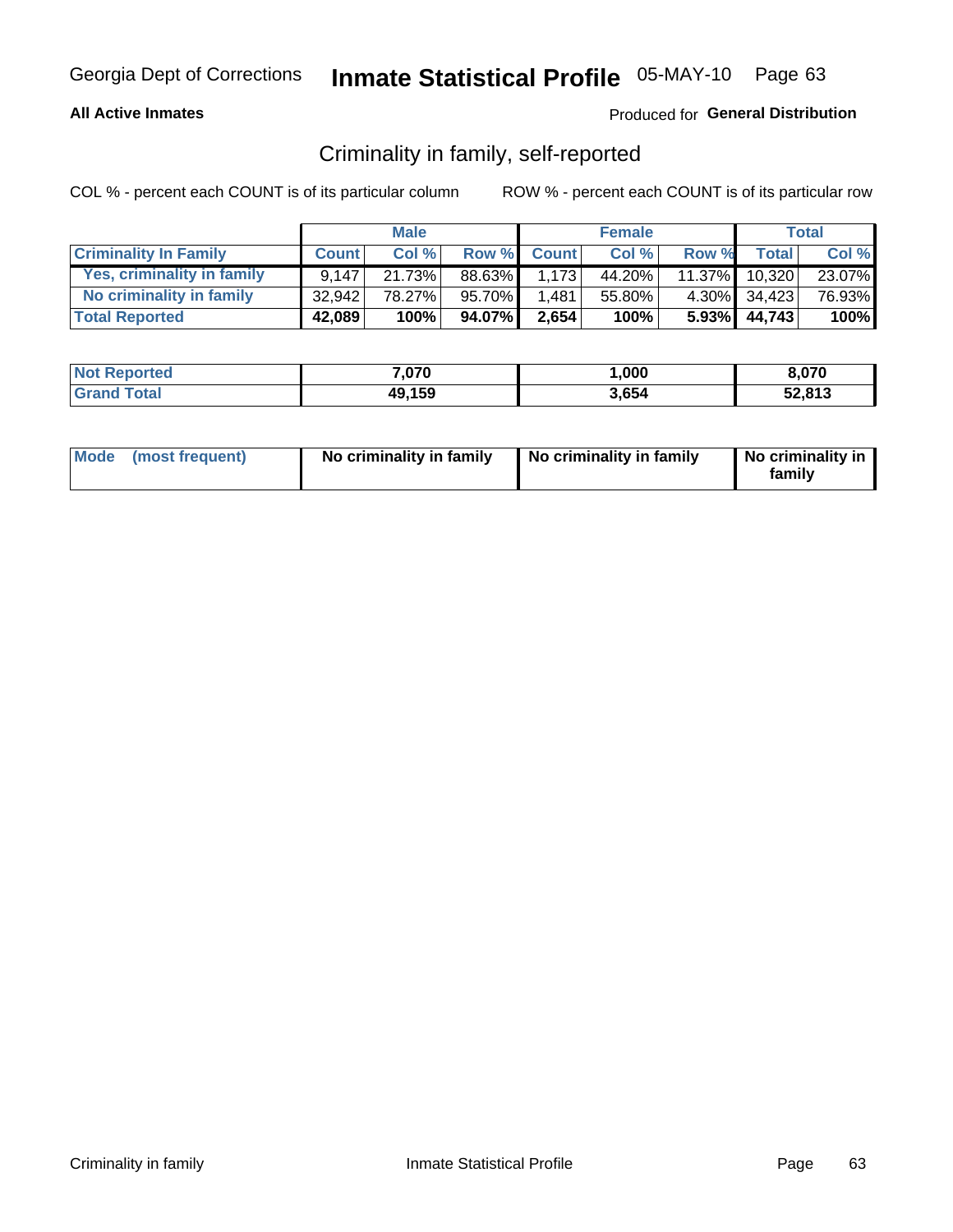#### **All Active Inmates**

#### Produced for General Distribution

### Alcoholism in family, self-reported

COL % - percent each COUNT is of its particular column

|                             |              | <b>Male</b> |        |              | <b>Female</b> |           |                 | Total  |
|-----------------------------|--------------|-------------|--------|--------------|---------------|-----------|-----------------|--------|
| <b>Alcoholism In Family</b> | <b>Count</b> | Col%        | Row %  | <b>Count</b> | Col %         | Row %     | <b>Total</b>    | Col %  |
| Yes, alcoholism in family   | 5.934        | $14.10\%$   | 89.58% | 690          | $26.00\%$     | $10.42\%$ | 6.624           | 14.80% |
| No alcoholism in family     | 36,155       | 85.90%      | 94.85% | 1,964        | 74.00%        |           | $5.15\%$ 38,119 | 85.20% |
| <b>Total Reported</b>       | 42,089       | 100%        | 94.07% | 2,654        | 100%          |           | $5.93\%$ 44,743 | 100%   |

| <b>Not Reported</b> | 7,070  | ,000  | 8.070  |
|---------------------|--------|-------|--------|
| Total               | 49,159 | 3,654 | 52,813 |

|  | Mode (most frequent) | No alcoholism in family | No alcoholism in family | No alcoholism in<br>family |
|--|----------------------|-------------------------|-------------------------|----------------------------|
|--|----------------------|-------------------------|-------------------------|----------------------------|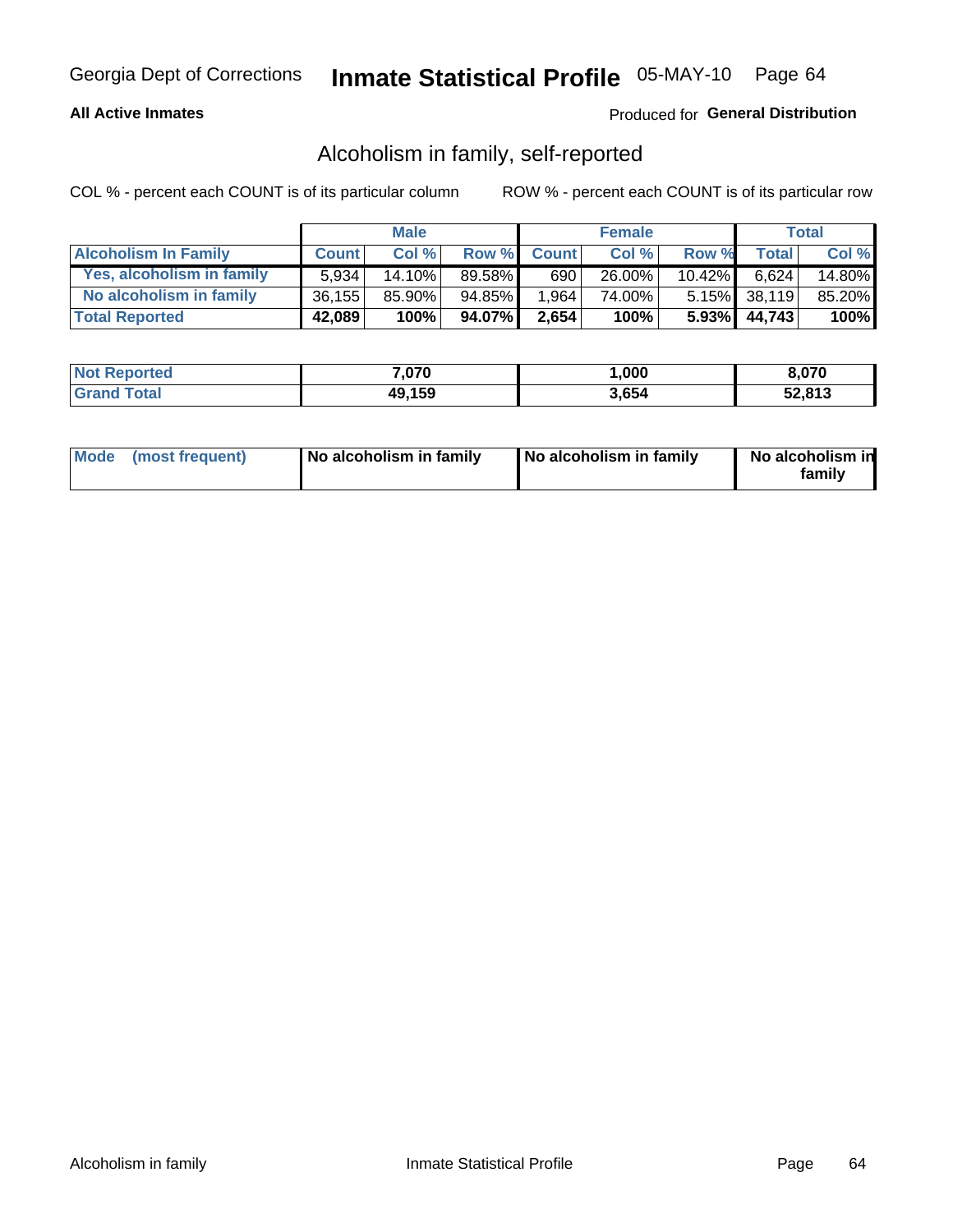#### **All Active Inmates**

### Produced for General Distribution

### Drug abuse in family, self-reported

COL % - percent each COUNT is of its particular column

|                           |              | <b>Male</b> |        |              | <b>Female</b> |           |        | Total  |
|---------------------------|--------------|-------------|--------|--------------|---------------|-----------|--------|--------|
| Drug Abuse In Family      | <b>Count</b> | Col%        | Row %  | <b>Count</b> | Col%          | Row %     | Total  | Col %  |
| Yes, drug abuse in family | 3.252        | 7.73%       | 83.86% | 626          | 23.59%        | $16.14\%$ | 3.878  | 8.67%  |
| No drug abuse in family   | 38.837       | $92.27\%$   | 95.04% | 2,028        | 76.41%        | $4.96\%$  | 40,865 | 91.33% |
| <b>Total Reported</b>     | 42,089       | 100%        | 94.07% | 2,654        | 100%          | $5.93\%$  | 44,743 | 100%   |

| <b>Not Reported</b> | 7,070  | ,000  | 8.070  |
|---------------------|--------|-------|--------|
| Total               | 49,159 | 3,654 | 52,813 |

|  | Mode (most frequent) | No drug abuse in family | No drug abuse in family | No drug abuse in<br>familv |
|--|----------------------|-------------------------|-------------------------|----------------------------|
|--|----------------------|-------------------------|-------------------------|----------------------------|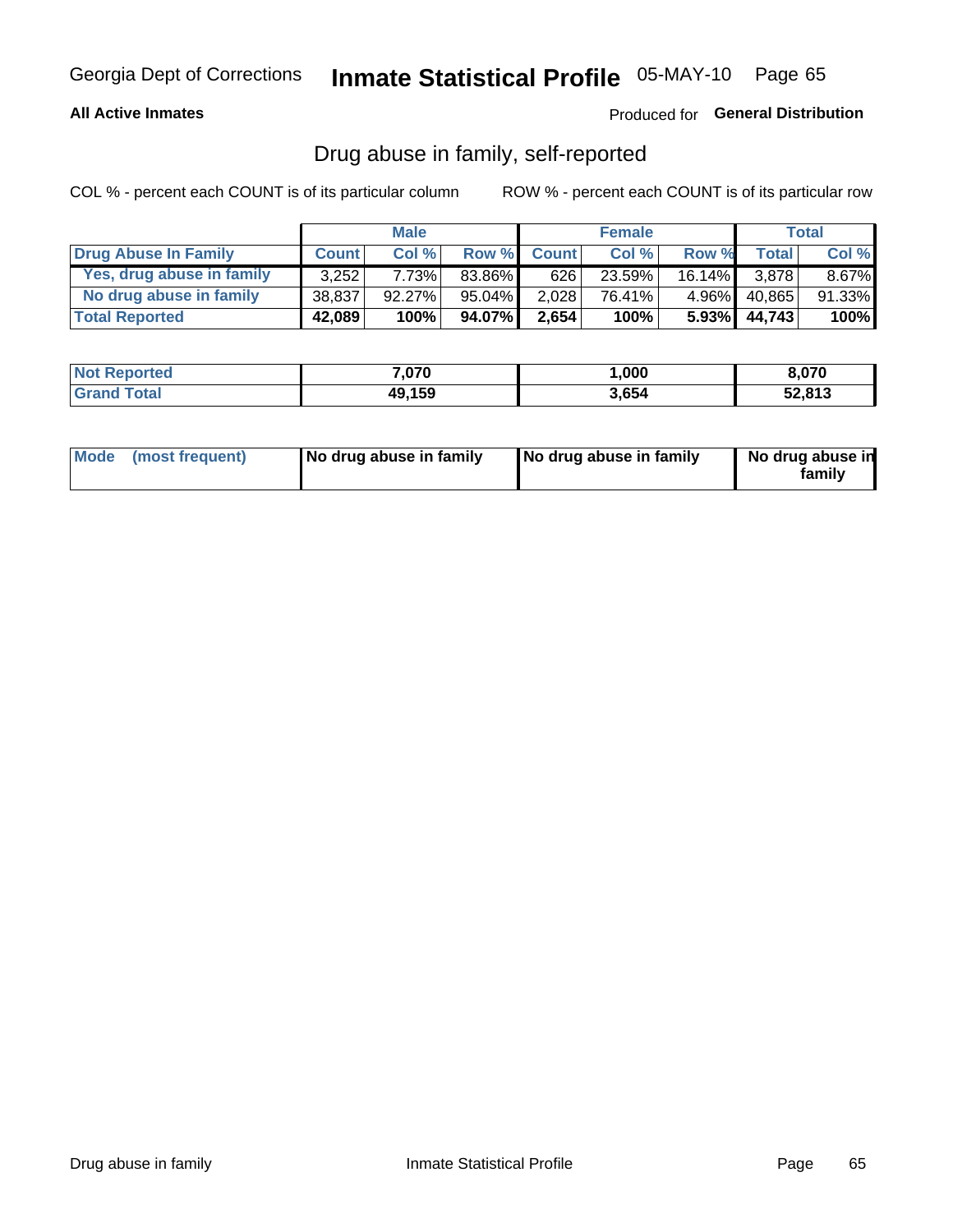#### **All Active Inmates**

### Produced for General Distribution

### Subjected to frequent beatings, self-reported

COL % - percent each COUNT is of its particular column

|                            |              | <b>Male</b> |        |              | <b>Female</b> |           |              | Total  |
|----------------------------|--------------|-------------|--------|--------------|---------------|-----------|--------------|--------|
| <b>Frequent beatings</b>   | <b>Count</b> | Col %       | Row %  | <b>Count</b> | Col %         | Row %     | <b>Total</b> | Col%   |
| Yes, subjected to frequent | .661 ا       | 3.95%       | 81.06% | 388          | $14.62\%$     | $18.94\%$ | 2,049        | 4.58%  |
| beatings                   |              |             |        |              |               |           |              |        |
| Not subjected to frequent  | 40.428       | 96.05%      | 94.69% | 2,266        | 85.38%        | $5.31\%$  | 42.694       | 95.42% |
| beatings                   |              |             |        |              |               |           |              |        |
| <b>Total Reported</b>      | 42,089       | 100%        | 94.07% | 2,654        | 100%          | 5.93%     | 44,743       | 100%   |

| <b>Not</b><br>Reported | 7,070  | 000, ا | 8,070  |
|------------------------|--------|--------|--------|
| <b>Grand Total</b>     | 49,159 | 3,654  | 52,813 |

| Mode (most frequent) | Not subjected to frequent<br>beatings | Not subjected to frequent<br>beatings | Not subjected to<br><b>frequent beatings</b> |
|----------------------|---------------------------------------|---------------------------------------|----------------------------------------------|
|                      |                                       |                                       |                                              |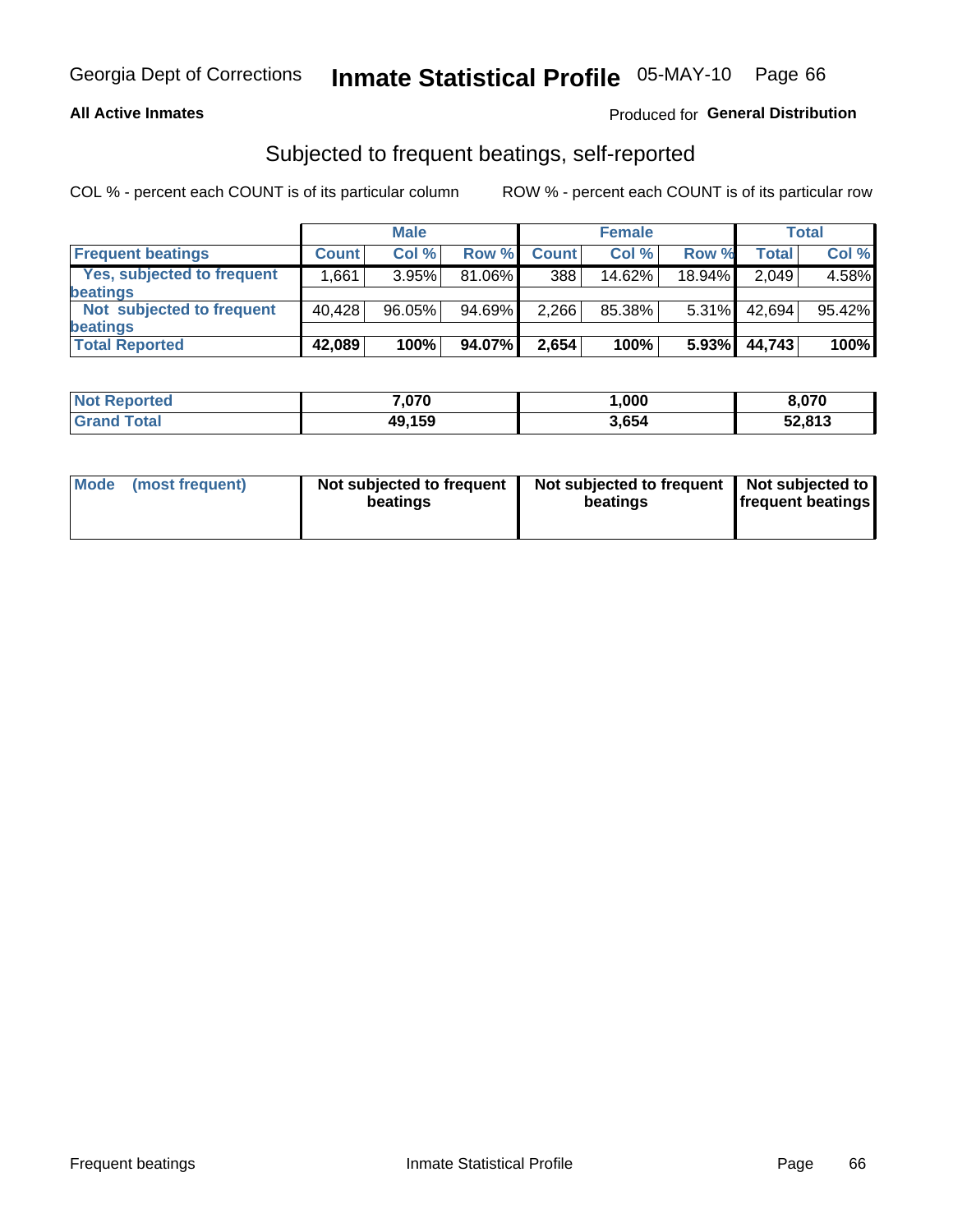#### **All Active Inmates**

### Produced for General Distribution

### Father absent during inmate's childhood

COL % - percent each COUNT is of its particular column

|                           |              | <b>Male</b> |           |              | <b>Female</b> |          |              | Total  |
|---------------------------|--------------|-------------|-----------|--------------|---------------|----------|--------------|--------|
| <b>Father Absent</b>      | <b>Count</b> | Col%        | Row %     | <b>Count</b> | Col %         | Row %    | <b>Total</b> | Col %  |
| Yes, father was absent    | 20.589       | 48.92%      | $95.49\%$ | 972          | 36.62%        |          | 4.51% 21.561 | 48.19% |
| No, father was not absent | 21,500       | 51.08%      | $92.74\%$ | 1,682        | 63.38%        | $7.26\%$ | 23,182       | 51.81% |
| <b>Total Reported</b>     | 42,089       | 100%        | 94.07%    | 2,654        | 100%          | $5.93\%$ | 44,743       | 100%   |

| <b>Not Reported</b> | 7,070  | 000, ا | 8,070  |
|---------------------|--------|--------|--------|
| Total               | 49,159 | 3,654  | 52,813 |

|  | Mode (most frequent) | No, father was not absent No, father was not absent |  | No, father was not<br>absent |
|--|----------------------|-----------------------------------------------------|--|------------------------------|
|--|----------------------|-----------------------------------------------------|--|------------------------------|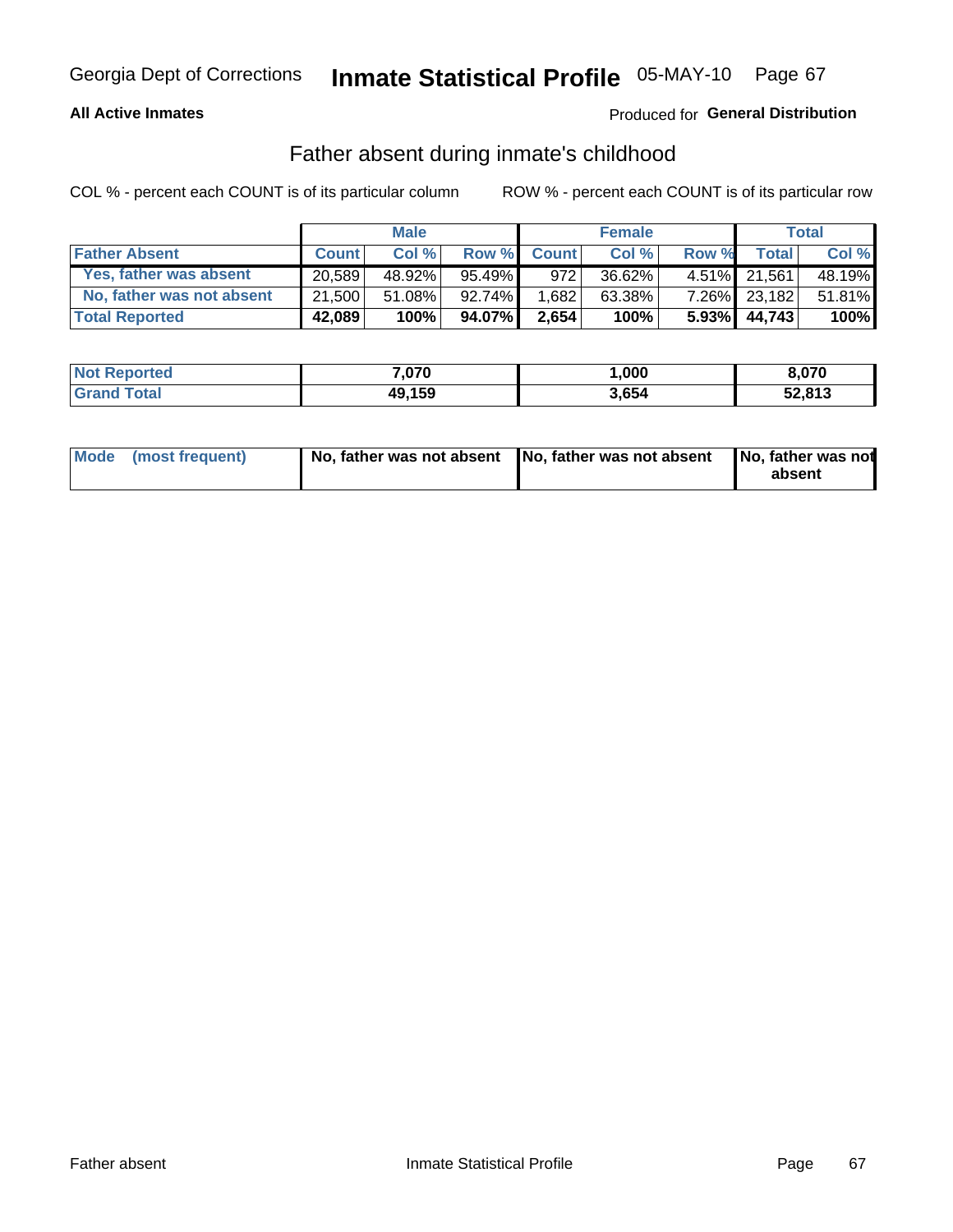#### **All Active Inmates**

### Produced for General Distribution

### Mother absent during inmate's childhood

COL % - percent each COUNT is of its particular column

|                           |              | <b>Male</b> |           |              | <b>Female</b> |          |              | Total  |
|---------------------------|--------------|-------------|-----------|--------------|---------------|----------|--------------|--------|
| <b>Mother Absent</b>      | <b>Count</b> | Col%        | Row %     | <b>Count</b> | Col %         | Row %    | <b>Total</b> | Col %  |
| Yes, mother was absent    | 5.451        | 12.95%      | $93.55\%$ | 376          | 14.17%        | $6.45\%$ | 5.827        | 13.02% |
| No, mother was not absent | 36,638       | 87.05%      | 94.15%    | 2.278        | 85.83%        |          | 5.85% 38,916 | 86.98% |
| <b>Total Reported</b>     | 42,089       | 100%        | 94.07%    | 2,654        | 100%          | $5.93\%$ | 44,743       | 100%   |

| <b>Not Reported</b> | 7,070  | ,000  | 8,070  |
|---------------------|--------|-------|--------|
| <b>Grand Total</b>  | 49,159 | 3,654 | 52,813 |

| Mode (most frequent) | No, mother was not absent   No, mother was not absent   No, mother was | not absent |
|----------------------|------------------------------------------------------------------------|------------|
|                      |                                                                        |            |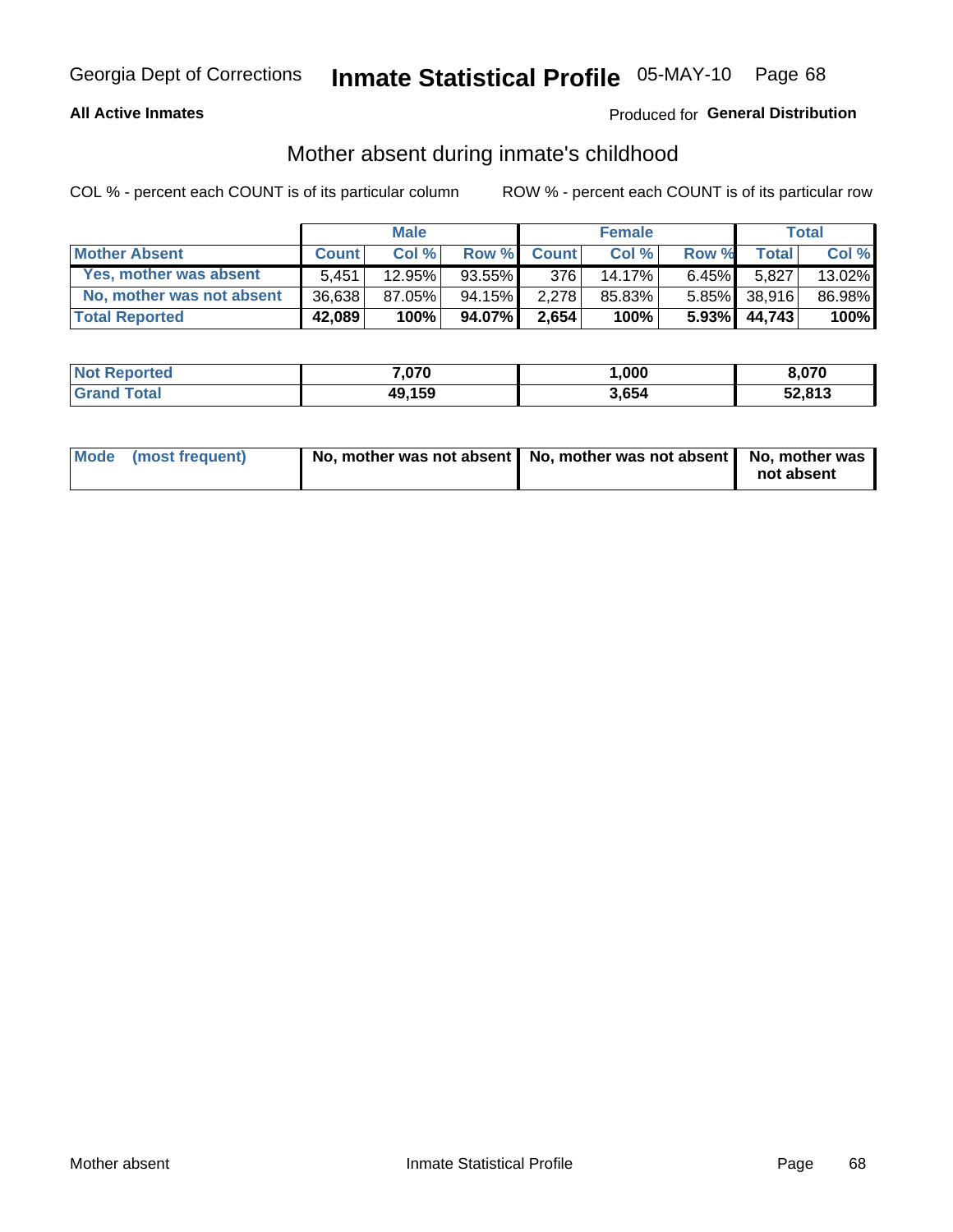#### **All Active Inmates**

### Produced for General Distribution

### Inmate diagnosed as manipulative

COL % - percent each COUNT is of its particular column

|                       |              | <b>Male</b> |           |              | <b>Female</b> |          |                    | Total  |
|-----------------------|--------------|-------------|-----------|--------------|---------------|----------|--------------------|--------|
| <b>Manipulative</b>   | <b>Count</b> | Col %       | Row %     | <b>Count</b> | Col%          | Row %    | Total <sub>1</sub> | Col %  |
| Yes, manipulative     | 8.093        | $20.61\%$   | $99.56\%$ | 36           | .36%          | $0.44\%$ | 8.129              | 19.40% |
| No, not manipulative  | 31.170       | 79.39%      | 92.30%    | 2,602        | 98.64%        |          | 7.70% 33,772       | 80.60% |
| <b>Total Reported</b> | 39,263       | 100%        | 93.70%    | 2,638        | 100%          | $6.30\%$ | 41.901             | 100%   |

| <b>Not Reported</b> | 9,896  | .016  | 10,912 |
|---------------------|--------|-------|--------|
| Total               | 49,159 | 3,654 | 52,813 |

|  | Mode (most frequent) | No, not manipulative | No, not manipulative | No. not<br><b>I</b> manipulative |
|--|----------------------|----------------------|----------------------|----------------------------------|
|--|----------------------|----------------------|----------------------|----------------------------------|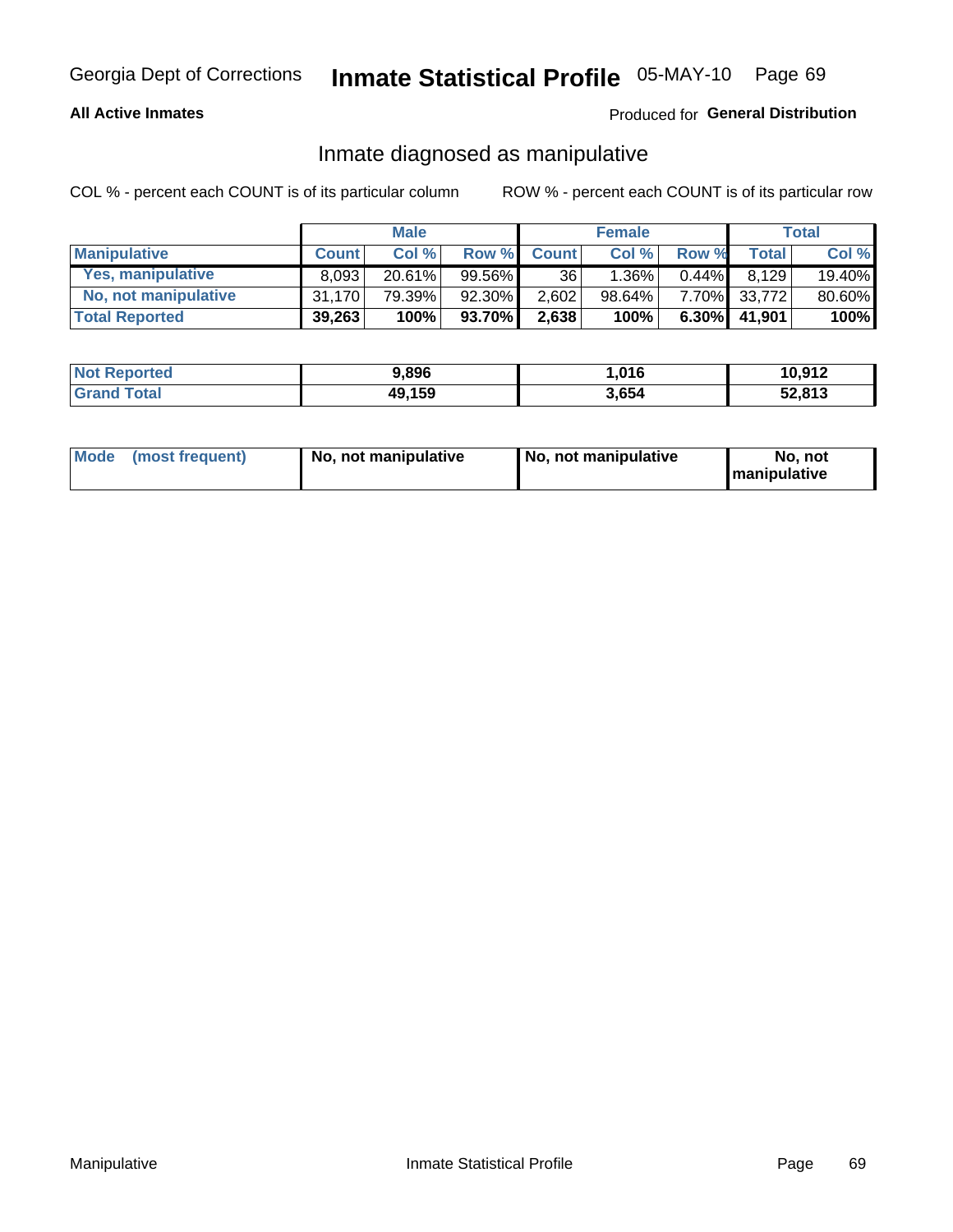#### **All Active Inmates**

#### Produced for General Distribution

### Inmate diagnosed as assaultive

COL % - percent each COUNT is of its particular column

|                       |              | <b>Male</b> |           |              | <b>Female</b> |          |                 | Total  |
|-----------------------|--------------|-------------|-----------|--------------|---------------|----------|-----------------|--------|
| <b>Assaultive</b>     | <b>Count</b> | Col%        | Row %     | <b>Count</b> | Col %         | Row %    | <b>Total</b>    | Col %  |
| Yes, assaultive       | 18.581       | 47.32%      | $95.01\%$ | 975          | 36.96%        | $4.99\%$ | 19,556          | 46.67% |
| No, not assaultive    | 20.682       | 52.68%      | 92.56%    | 1,663        | $63.04\%$     |          | 7.44% 22,345    | 53.33% |
| <b>Total Reported</b> | 39,263       | 100%        | 93.70% l  | 2,638        | 100%          |          | $6.30\%$ 41,901 | 100%   |

| <b>Not Reported</b> | 9,896  | 1,016 | 10,912 |
|---------------------|--------|-------|--------|
| <b>Grand Total</b>  | 49,159 | 3,654 | 52,813 |

|  | Mode (most frequent) | No, not assaultive | No, not assaultive | No, not assaultive |
|--|----------------------|--------------------|--------------------|--------------------|
|--|----------------------|--------------------|--------------------|--------------------|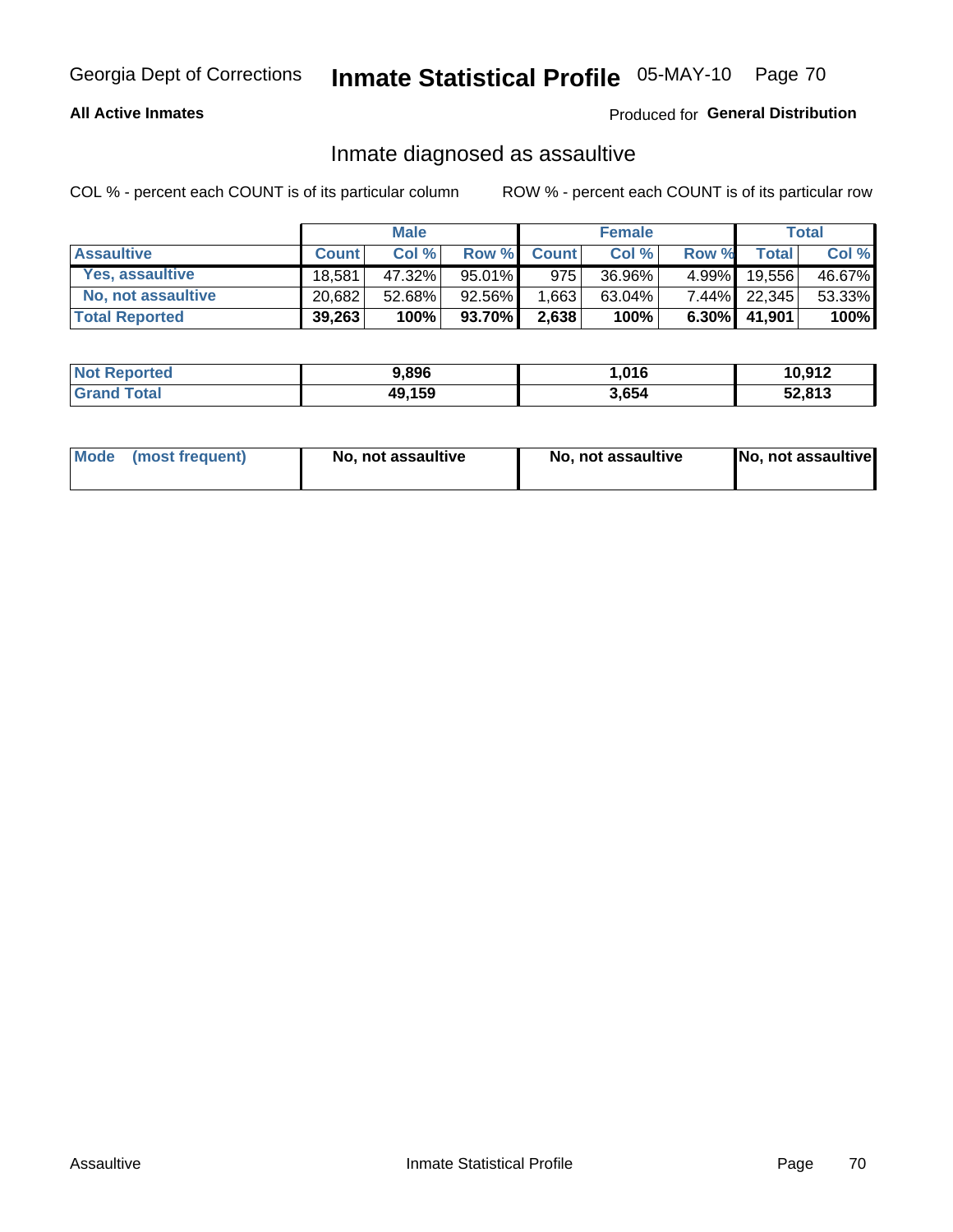# Inmate Statistical Profile 05-MAY-10 Page 71

**All Active Inmates** 

#### **Produced for General Distribution**

### Number of prior Georgia incarcerations

COL % - percent each COUNT is of its particular column

|                                       |              | <b>Male</b> |             |       | <b>Female</b> |       |        | <b>Total</b> |
|---------------------------------------|--------------|-------------|-------------|-------|---------------|-------|--------|--------------|
| <b>Num of Prior GA Incarcerations</b> | <b>Count</b> | Col %       | Row % Count |       | Col %         | Row % | Total  | Col %        |
|                                       | 28,429       | 57.83%      | 91.81%      | 2,537 | 69.43%        | 8.19% | 30,966 | 58.63%       |
|                                       | 8,673        | 17.64%      | 94.58%      | 497   | 13.60%        | 5.42% | 9,170  | 17.36%       |
| $\overline{2}$                        | 4,811        | 9.79%       | 94.46%      | 282   | 7.72%         | 5.54% | 5,093  | 9.64%        |
| 3                                     | 2,922        | 5.94%       | $95.55\%$   | 136   | 3.72%         | 4.45% | 3,058  | 5.79%        |
| $\boldsymbol{4}$                      | 1,799        | 3.66%       | 95.44%      | 86    | 2.35%         | 4.56% | 1,885  | 3.57%        |
| 5                                     | 1,077        | 2.19%       | 96.07%      | 44    | 1.20%         | 3.93% | 1,121  | 2.12%        |
| <b>More Than 5</b>                    | 1,448        | 2.95%       | $95.26\%$   | 72    | 1.97%         | 4.74% | 1,520  | 2.88%        |
| <b>Total Reported</b>                 | 49,159       | 100%        | 93.08%      | 3,654 | 100%          | 6.92% | 52,813 | 100%         |

| <b>Not</b><br>eported? |                    |       |        |
|------------------------|--------------------|-------|--------|
| iotal<br>Gr:           | 10 1 50<br>テン・1 つう | 3,654 | 52,813 |

| Mean (average)       | l.01 | .99 |
|----------------------|------|-----|
| Median (middle)      |      |     |
| Mode (most frequent) |      |     |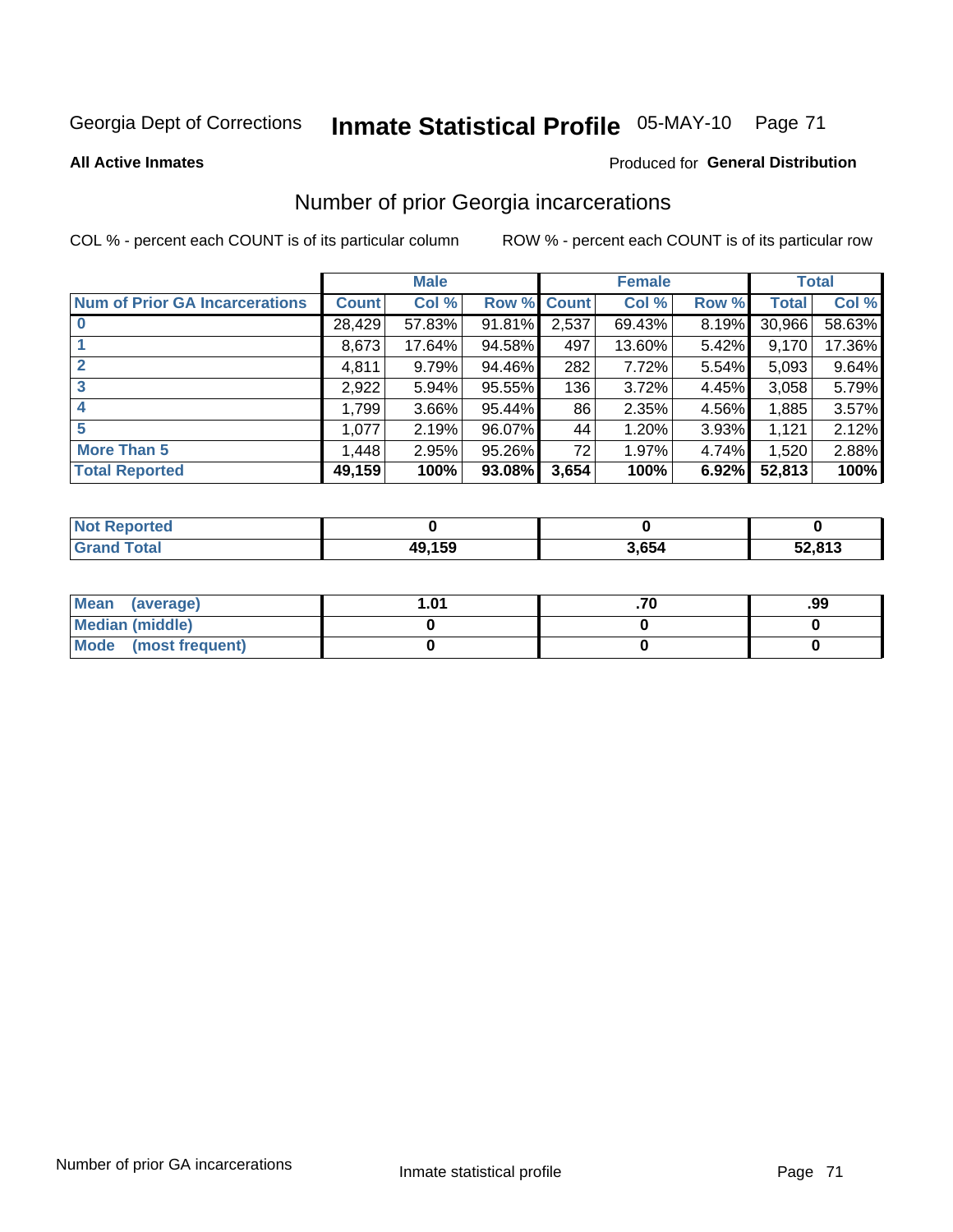# Inmate Statistical Profile 05-MAY-10 Page 72

#### **All Active Inmates**

#### Produced for General Distribution

### Prison sentence in years

COL % - percent each COUNT is of its particular column

ROW % - percent each COUNT is of its particular row

|                                 |              | <b>Male</b> |         |              | <b>Female</b> |        |              | <b>Total</b> |
|---------------------------------|--------------|-------------|---------|--------------|---------------|--------|--------------|--------------|
| <b>Prison Sentence In Years</b> | <b>Count</b> | Col %       | Row %   | <b>Count</b> | Col %         | Row %  | <b>Total</b> | Col %        |
| $0 - 1$                         | 1,208        | 2.46%       | 88.05%  | 164          | 4.49%         | 11.95% | 1,372        | 2.60%        |
| $1.1 - 2$                       | 3,536        | 7.19%       | 88.49%  | 460          | 12.59%        | 11.51% | 3,996        | 7.57%        |
| $2.1 - 3$                       | 3,913        | 7.96%       | 87.91%  | 538          | 14.72%        | 12.09% | 4,451        | 8.43%        |
| $3.1 - 4$                       | 2,812        | 5.72%       | 90.51%  | 295          | 8.07%         | 9.49%  | 3,107        | 5.88%        |
| $4.1 - 5$                       | 5,161        | 10.50%      | 90.51%  | 541          | 14.81%        | 9.49%  | 5,702        | 10.80%       |
| $5.1 - 6$                       | 1,970        | 4.01%       | 92.62%  | 157          | 4.30%         | 7.38%  | 2,127        | 4.03%        |
| $6.1 - 7$                       | 1,926        | 3.92%       | 93.00%  | 145          | 3.97%         | 7.00%  | 2,071        | 3.92%        |
| $7.1 - 8$                       | 1,761        | 3.58%       | 93.82%  | 116          | 3.17%         | 6.18%  | 1,877        | 3.55%        |
| $8.1 - 9$                       | 780          | 1.59%       | 93.19%  | 57           | 1.56%         | 6.81%  | 837          | 1.58%        |
| $9.1 - 10$                      | 6,004        | 12.21%      | 94.30%  | 363          | 9.93%         | 5.70%  | 6,367        | 12.06%       |
| $10.1 - 12$                     | 2,410        | 4.90%       | 95.14%  | 123          | 3.37%         | 4.86%  | 2,533        | 4.80%        |
| $12.1 - 15$                     | 3,792        | 7.71%       | 95.98%  | 159          | 4.35%         | 4.02%  | 3,951        | 7.48%        |
| $15.1 - 20$                     | 3,682        | 7.49%       | 96.26%  | 143          | 3.91%         | 3.74%  | 3,825        | 7.24%        |
| 20.1 - Over                     | 2,996        | 6.09%       | 97.30%  | 83           | 2.27%         | 2.70%  | 3,079        | 5.83%        |
| <b>Life</b>                     | 6,534        | 13.29%      | 95.65%  | 297          | 8.13%         | 4.35%  | 6,831        | 12.93%       |
| <b>Life Without Parole</b>      | 572          | 1.16%       | 97.95%  | 12           | 0.33%         | 2.05%  | 584          | 1.11%        |
| <b>Death</b>                    | 99           | 0.20%       | 99.00%  |              | 0.03%         | 1.00%  | 100          | 0.19%        |
| <b>Youthful Offenders</b>       | 3            | 0.01%       | 100.00% |              |               |        | 3            | 0.01%        |
| <b>Total Reported</b>           | 49,159       | 100%        | 93.08%  | 3,654        | 100%          | 6.92%  | 52,813       | 100.0%       |

| <b>Not Reported</b> |             |       |        |
|---------------------|-------------|-------|--------|
| 'otal<br>. Crs      | .159<br>10. | 3,654 | 52,813 |

#### **Determinate (numeric) sentences only**

| <b>Mean</b> | ם הו | 1.54 | ^'<br>o.ou | $\sim$<br>. .<br>11.J/ |
|-------------|------|------|------------|------------------------|
|             |      |      |            |                        |

All sentences (including determinate), with life, life without parole, and death sentences figured at 45 years

| ---<br>$M\Omega$<br>$\sim$<br>$\overline{\phantom{a}}$<br>$\sim$<br>⊾ס.כי<br>ن بي<br>____<br>___ |  |  |  |
|--------------------------------------------------------------------------------------------------|--|--|--|
|                                                                                                  |  |  |  |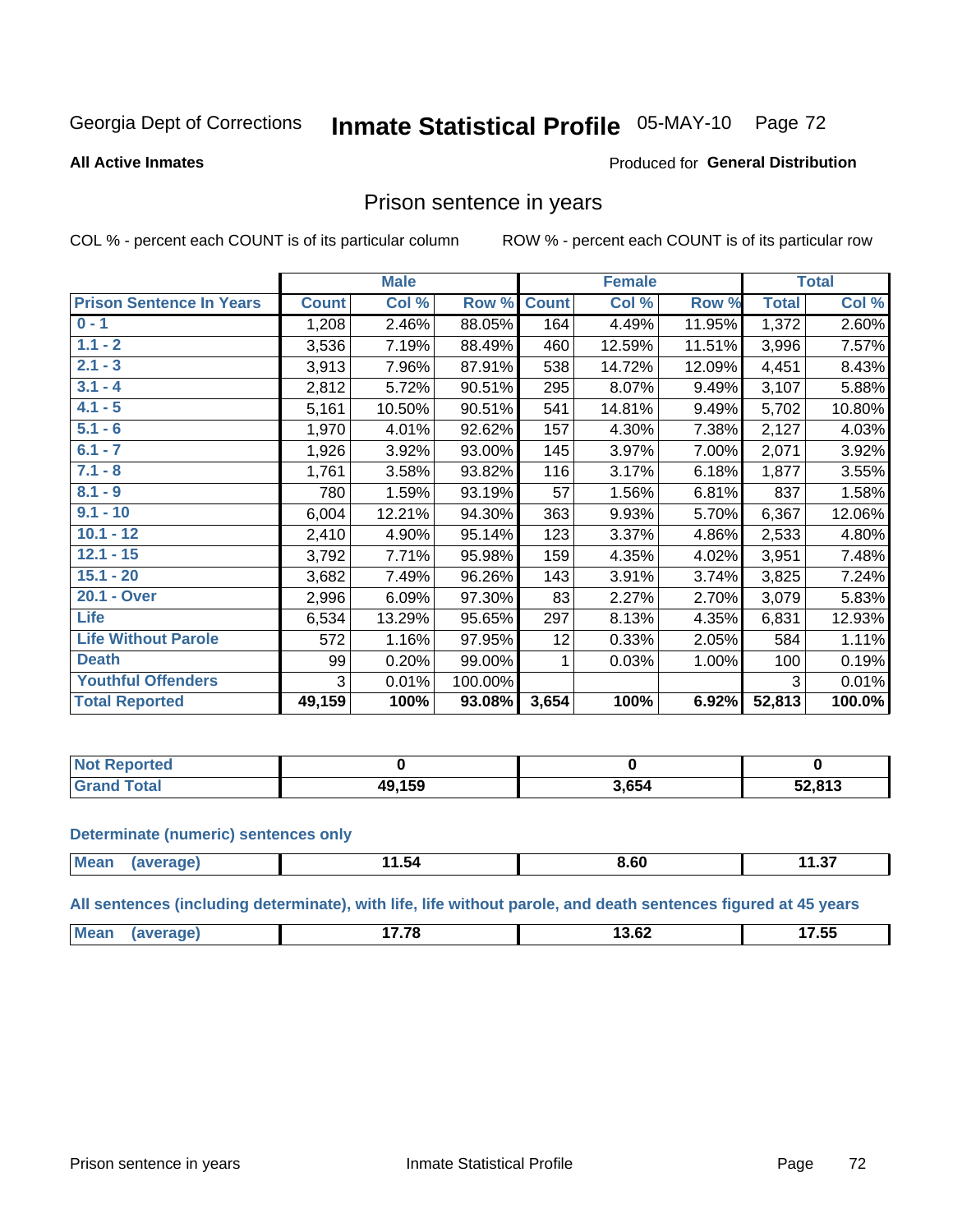#### Inmate Statistical Profile 05-MAY-10 Page 73 Georgia Dept of Corrections

#### **All Active Inmates**

### **Produced for General Distribution**

### Primary offense, broken out into felonies vs misdemeanors

COL % - percent each COUNT is of its particular column

|                                  |              | <b>Male</b> |                    | <b>Female</b> |          | Total        |         |
|----------------------------------|--------------|-------------|--------------------|---------------|----------|--------------|---------|
| <b>Felonies and Misdemeanors</b> | <b>Count</b> | Col%        | <b>Row % Count</b> | Col %         | Row %    | <b>Total</b> | Col %   |
| <b>Felonies</b>                  | 49.074       | $100.00\%$  | 93.11% 3.632       | $100.00\%$    | $6.89\%$ | 52,706       | 100.00% |
| <b>Total Reported</b>            | 49,074       | 100%        | $93.11\%$ 3.632    | 100%          | 6.89%    | 52.706       | 100%    |

| <b>Not Reported</b>   | ou     | $\sim$<br>LL | כם ו<br>1 V I |
|-----------------------|--------|--------------|---------------|
| `otal<br><b>Grand</b> | 19,159 | 49,096       | 52,813        |

| Mode (most frequent)<br>elonies | Felonies | Felonies |
|---------------------------------|----------|----------|
|---------------------------------|----------|----------|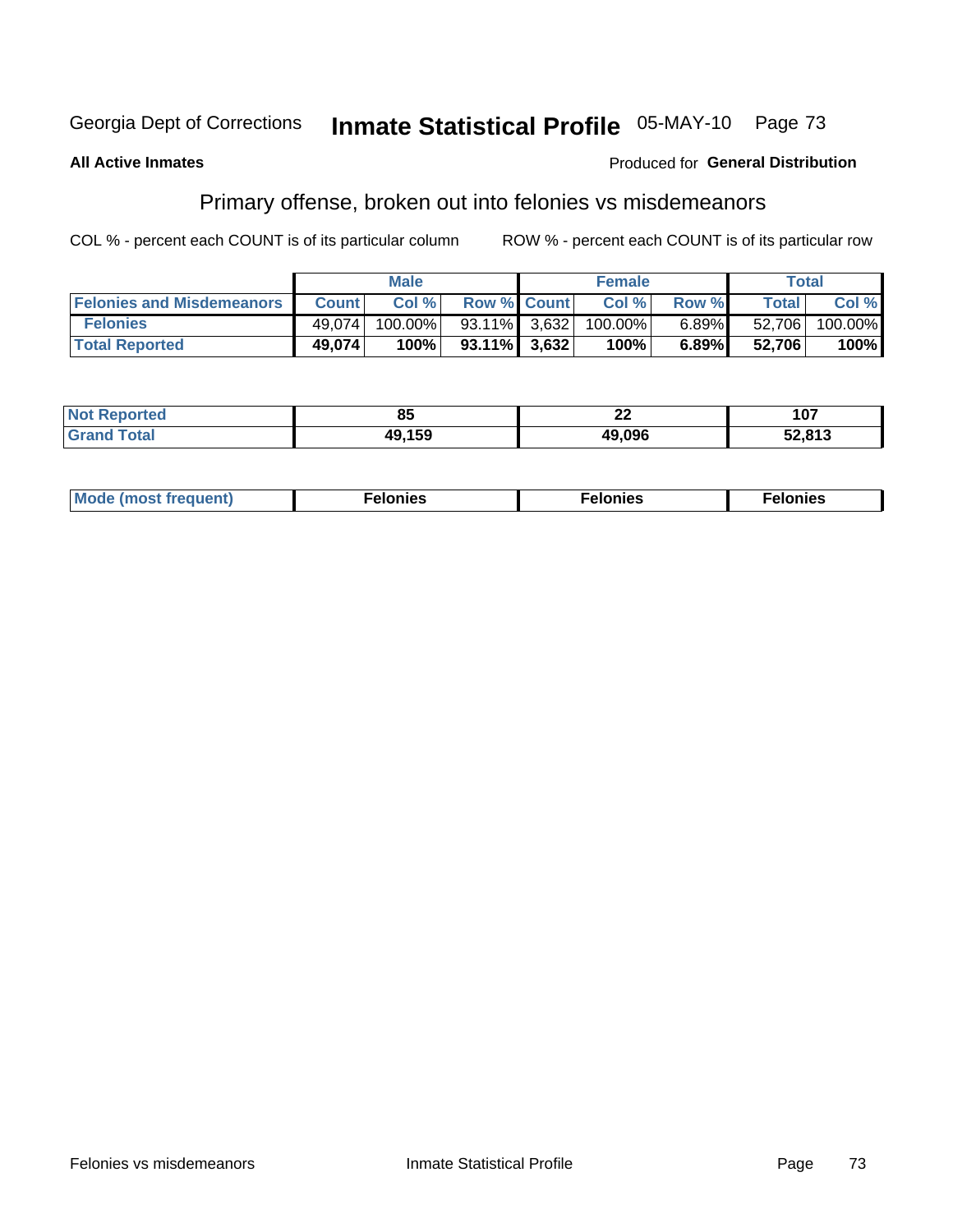# Inmate Statistical Profile 05-MAY-10 Page 74

#### **All Active Inmates**

#### Produced for General Distribution

## Primary offense, broken out into six broad crime categories

COL % - percent each COUNT is of its particular column

|                                 |              | <b>Male</b> |        |             | <b>Female</b> |        |              | <b>Total</b> |
|---------------------------------|--------------|-------------|--------|-------------|---------------|--------|--------------|--------------|
| <b>Crime Categories</b>         | <b>Count</b> | Col %       |        | Row % Count | Col %         | Row %  | <b>Total</b> | Col %        |
| <b>Violent</b>                  | 22,588       | 46.03%      | 94.21% | 1,388       | 38.22%        | 5.79%  | 23,976       | 45.49%       |
| <b>Sex Crime</b><br>2           | 7,599        | 15.48%      | 98.57% | 110         | 3.03%         | 1.43%  | 7,709        | 14.63%       |
| $\mathbf{3}$<br><b>Property</b> | 9,216        | 18.78%      | 88.60% | 1,186       | 32.65%        | 11.40% | 10,402       | 19.74%       |
| <b>Drug</b><br>4                | 7,596        | 15.48%      | 90.26% | 820         | 22.58%        | 9.74%  | 8,416        | 15.97%       |
| <b>Habit/DUI</b><br>5           | 103          | .21%        | 93.64% |             | .19%          | 6.36%  | 110          | .21%         |
| <b>Other</b><br>6               | 1,972        | 4.02%       | 94.22% | 121         | 3.33%         | 5.78%  | 2,093        | 3.97%        |
| <b>Total Reported</b>           | 49,074       | 100%        | 93.11% | 3,632       | 100%          | 6.89%  | 52,706       | 100%         |

| rted<br>NO        | . ou   | ^^<br>-- | 107    |
|-------------------|--------|----------|--------|
| $T \sim$ follows: | 49,159 | 3,654    | 52,813 |

| Mo<br>uent)<br>nos | .<br>/iolent | <br>Violent | - --<br><b>Tiolent</b> |
|--------------------|--------------|-------------|------------------------|
|                    |              |             |                        |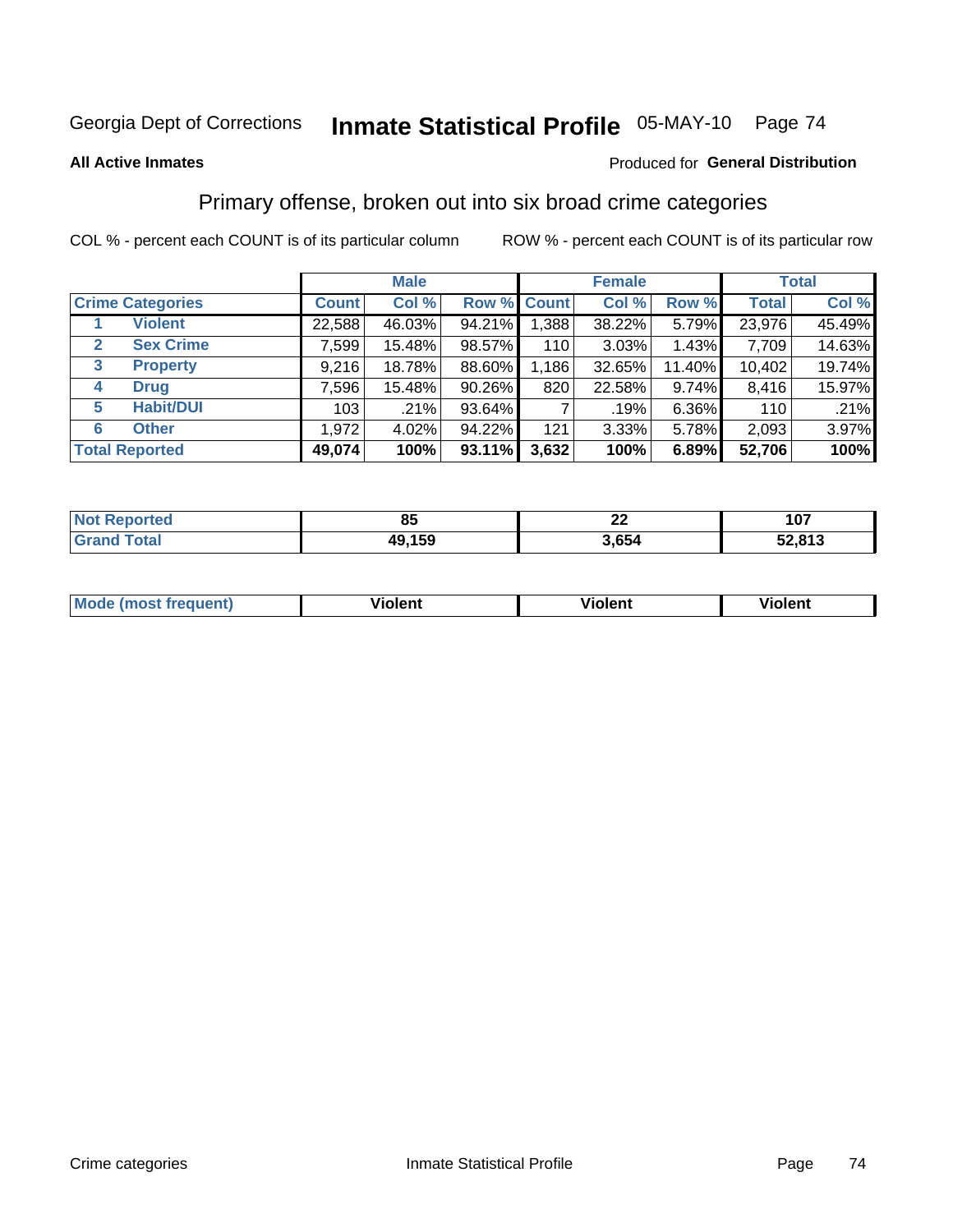# Inmate Statistical Profile 05-MAY-10 Page 75

#### **All Active Inmates**

#### **Produced for General Distribution**

## Primary offense, detailed offense code

COL % - percent each COUNT is of its particular column

|      |                                             |              | <b>Male</b> |         |                         | <b>Female</b> |        |              | <b>Total</b> |
|------|---------------------------------------------|--------------|-------------|---------|-------------------------|---------------|--------|--------------|--------------|
|      | <b>Primary Offense</b>                      | <b>Count</b> | Col %       | Row %   | <b>Count</b>            | Col %         | Row %  | <b>Total</b> | Col %        |
| 1100 | <b>Misc Homicide Offense</b>                | 11           | .02%        | 78.57%  | 3                       | .08%          | 21.43% | 14           | .03%         |
| 1101 | <b>Murder</b>                               | 4,856        | 9.90%       | 94.46%  | 285                     | 7.85%         | 5.54%  | 5,141        | 9.75%        |
| 1102 | <b>Voluntary Manslaughter</b>               | 1,033        | 2.10%       | 88.67%  | 132                     | 3.63%         | 11.33% | 1,165        | 2.21%        |
| 1103 | <b>Involuntary Manslaughter</b>             | 116          | .24%        | 82.86%  | 24                      | .66%          | 17.14% | 140          | .27%         |
| 1118 | <b>Feticide By Vehicle</b>                  | 1            | .01%        | 25.00%  | 3                       | .08%          | 75.00% | 4            | .01%         |
| 1120 | <b>Reckless Abandonment</b>                 | 1            | .01%        | 100.00% |                         |               |        | $\mathbf{1}$ | .01%         |
| 1121 | <b>Feticide</b>                             | 5            | .01%        | 100.00% |                         |               |        | 5            | .01%         |
| 1123 | <b>Vehicular Homicide</b>                   | 325          | .66%        | 88.08%  | 44                      | 1.21%         | 11.92% | 369          | .70%         |
| 1124 | <b>Homicide By Vessel</b>                   | 11           | .02%        | 91.67%  | 1                       | .03%          | 8.33%  | 12           | .02%         |
| 1125 | <b>Conceal Death Of</b>                     | 16           | .03%        | 88.89%  | $\overline{2}$          | .06%          | 11.11% | 18           | .03%         |
|      | <b>Another</b>                              |              |             |         |                         |               |        |              |              |
| 1190 | <b>Atmpt Murder</b>                         | 16           | .03%        | 100.00% |                         |               |        | 16           | .03%         |
| 1191 | <b>Murder, Conspire To</b><br><b>Commit</b> | 2            | .01%        | 33.33%  | $\overline{\mathbf{4}}$ | .11%          | 66.67% | 6            | .01%         |
| 1300 | <b>Misc Assault/Battery</b>                 | 15           | .03%        | 93.75%  | 1                       | .03%          | 6.25%  | 16           | .03%         |
| 1301 | <b>Family Violence Battery</b>              | 95           | .19%        | 100.00% |                         |               |        | 95           | .18%         |
| 1302 | <b>Aggrav Assault</b>                       | 4,324        | 8.81%       | 93.98%  | 277                     | 7.63%         | 6.02%  | 4,601        | 8.73%        |
| 1303 | <b>Atmpt Aggrav Assault</b>                 | 8            | .02%        | 100.00% |                         |               |        | 8            | .02%         |
| 1304 | <b>Aggravated Assault On</b>                | 3            | .01%        | 100.00% |                         |               |        | 3            | .01%         |
|      | $65+$                                       |              |             |         |                         |               |        |              |              |
| 1305 | <b>Aggrav Battery</b>                       | 818          | 1.67%       | 92.95%  | 62                      | 1.71%         | 7.05%  | 880          | 1.67%        |
| 1306 | <b>Misc Family Violence</b>                 | 6            | .01%        | 100.00% |                         |               |        | 6            | .01%         |
| 1307 | <b>Terrorist Threats &amp; Acts</b>         | 356          | .73%        | 94.43%  | 21                      | .58%          | 5.57%  | 377          | .72%         |
| 1308 | <b>False Imprisonment</b>                   | 195          | .40%        | 97.50%  | 5                       | .14%          | 2.50%  | 200          | .38%         |
| 1309 | <b>False Impris Color Legal</b>             | 1            | .01%        | 100.00% |                         |               |        | $\mathbf{1}$ | .01%         |
| 1311 | <b>Kidnapping</b>                           | 1,564        | 3.19%       | 96.90%  | 50                      | 1.38%         | 3.10%  | 1,614        | 3.06%        |
| 1312 | <b>Interference With</b><br><b>Custody</b>  | 12           | .02%        | 92.31%  | 1                       | .03%          | 7.69%  | 13           | .02%         |
| 1314 | <b>Aggrav Assault Peace</b><br><b>Ofcr</b>  | 298          | .61%        | 95.21%  | 15                      | .41%          | 4.79%  | 313          | .59%         |
| 1315 | <b>Aggrav Battery Peace</b><br><b>Ofcr</b>  | 21           | .04%        | 95.45%  | $\mathbf{1}$            | .03%          | 4.55%  | 22           | .04%         |
| 1316 | <b>Simple Battery</b>                       | 14           | .03%        | 93.33%  | $\mathbf{1}$            | .03%          | 6.67%  | 15           | .03%         |
| 1317 | <b>Reck Cond Infected</b><br><b>Person</b>  | 13           | .03%        | 81.25%  | 3 <sup>1</sup>          | .08%          | 18.75% | 16           | .03%         |
| 1318 | <b>Injury By Vehicle</b>                    | 94           | .19%        | 90.38%  | 10                      | .28%          | 9.62%  | 104          | .20%         |
| 1320 | <b>Stalking</b>                             | 3            | .01%        | 100.00% |                         |               |        | 3            | .01%         |
| 1321 | <b>Aggrav Stalking</b>                      | 272          | .55%        | 97.49%  | $\overline{7}$          | .19%          | 2.51%  | 279          | .53%         |
| 1390 | <b>Atmpt Kidnap</b>                         | 3            | .01%        | 100.00% |                         |               |        | 3            | .01%         |
| 1400 | <b>Arson Misc</b>                           | $\mathbf{1}$ | .01%        | 100.00% |                         |               |        | $\mathbf{1}$ | .01%         |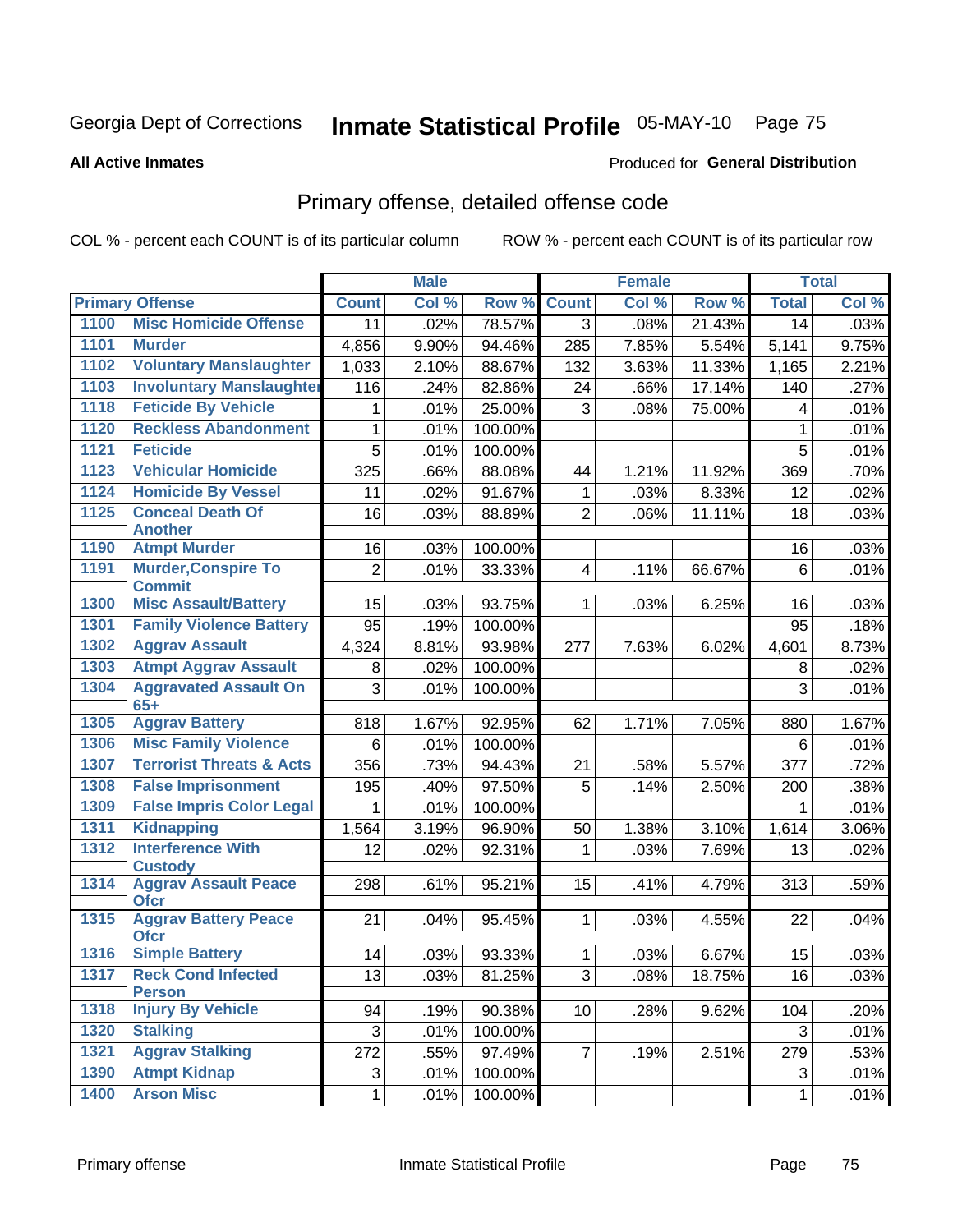# Inmate Statistical Profile 05-MAY-10 Page 76

#### **All Active Inmates**

## **Produced for General Distribution**

## Primary offense, detailed offense code

COL % - percent each COUNT is of its particular column

|      |                                            |                           | <b>Male</b> |         |                         | <b>Female</b> |         |                 | <b>Total</b> |
|------|--------------------------------------------|---------------------------|-------------|---------|-------------------------|---------------|---------|-----------------|--------------|
|      | <b>Primary Offense</b>                     | <b>Count</b>              | Col %       | Row %   | <b>Count</b>            | Col %         | Row %   | <b>Total</b>    | Col %        |
| 1401 | <b>Arson 1st Degree</b>                    | 101                       | .21%        | 86.32%  | 16                      | .44%          | 13.68%  | 117             | .22%         |
| 1402 | <b>Arson 2nd Degree</b>                    | 17                        | .03%        | 85.00%  | 3                       | .08%          | 15.00%  | 20              | .04%         |
| 1403 | <b>Arson 3rd Degree</b>                    | $\ensuremath{\mathsf{3}}$ | .01%        | 75.00%  | 1                       | .03%          | 25.00%  | 4               | .01%         |
| 1501 | <b>Crmnl Damage 1st</b>                    | 29                        | .06%        | 87.88%  | $\overline{\mathbf{4}}$ | .11%          | 12.12%  | 33              | .06%         |
|      | <b>Degree</b>                              |                           |             |         |                         |               |         |                 |              |
| 1502 | <b>Crmnl Damage 2nd</b><br><b>Degree</b>   | 118                       | .24%        | 96.72%  | $\overline{4}$          | .11%          | 3.28%   | 122             | .23%         |
| 1504 | <b>Damage, Destroy Secr</b><br><b>Prop</b> | 1                         | .01%        | 100.00% |                         |               |         | 1               | .01%         |
| 1506 | <b>Alter Id</b>                            | 3                         | .01%        | 100.00% |                         |               |         | 3               | .01%         |
| 1601 | <b>Burglary</b>                            | 5,039                     | 10.27%      | 96.22%  | 198                     | 5.45%         | 3.78%   | 5,237           | 9.94%        |
| 1602 | <b>Poss Tools Commit</b><br><b>Crime</b>   | 37                        | .08%        | 97.37%  | 1                       | .03%          | 2.63%   | 38              | .07%         |
| 1690 | <b>Atmpt Burglary</b>                      | 35                        | .07%        | 97.22%  | 1                       | .03%          | 2.78%   | 36              | .07%         |
| 1700 | <b>Misc Forgery</b>                        |                           |             |         | 1                       | .03%          | 100.00% | $\mathbf{1}$    | .01%         |
| 1701 | <b>Forgery 1st Degree</b>                  | 1,029                     | 2.10%       | 71.51%  | 410                     | 11.29%        | 28.49%  | 1,439           | 2.73%        |
| 1702 | <b>Forgery 2nd Degree</b>                  | 28                        | .06%        | 77.78%  | 8                       | .22%          | 22.22%  | 36              | .07%         |
| 1704 | <b>Bad Checks</b>                          | 6                         | .01%        | 85.71%  | 1                       | .03%          | 14.29%  | $\overline{7}$  | .01%         |
| 1750 | <b>Fraudulent Checks</b>                   | 5                         | .01%        | 83.33%  | 1                       | .03%          | 16.67%  | 6               | .01%         |
| 1751 | <b>Theft Credit Card</b>                   | 21                        | .04%        | 70.00%  | $\boldsymbol{9}$        | .25%          | 30.00%  | 30              | .06%         |
| 1752 | <b>Forgery Credit Card</b>                 | 1                         | .01%        | 50.00%  | 1                       | .03%          | 50.00%  | $\overline{2}$  | .01%         |
| 1753 | <b>Fraudulent Credit Card</b>              | 48                        | .10%        | 61.54%  | 30                      | .83%          | 38.46%  | 78              | .15%         |
| 1755 | <b>Recv Gds, Srvs Fraud</b>                |                           |             |         | 1                       | .03%          | 100.00% | $\mathbf{1}$    | .01%         |
|      | <b>Obtnd</b>                               |                           |             |         |                         |               |         |                 |              |
| 1756 | <b>Financial Identity Fraud</b>            | 54                        | .11%        | 60.67%  | 35                      | .96%          | 39.33%  | 89              | .17%         |
| 1759 | <b>Telecommunications</b><br><b>Fraud</b>  | $\overline{2}$            | .01%        | 100.00% |                         |               |         | $\overline{2}$  | .01%         |
| 1760 | <b>Computer Pornography</b>                | 14                        | .03%        | 100.00% |                         |               |         | 14              | .03%         |
| 1761 | <b>Computer Theft</b>                      | 4                         | .01%        | 30.77%  | 9                       | .25%          | 69.23%  | 13              | .02%         |
| 1762 | <b>Computer Trespass</b>                   | 1                         | .01%        | 50.00%  | 1                       | .03%          | 50.00%  | $\mathbf 2$     | .01%         |
| 1790 | <b>Atmpt Forgery</b>                       | 1                         | .01%        | 100.00% |                         |               |         | 1               | .01%         |
| 1796 | <b>Fraudulent Access</b>                   |                           |             |         | 1                       | .03%          | 100.00% | $\mathbf{1}$    | .01%         |
|      | <b>Compute</b>                             |                           |             |         |                         |               |         |                 |              |
| 1799 | <b>Misc Fraud</b>                          | 14                        | .03%        | 63.64%  | 8 <sup>1</sup>          | .22%          | 36.36%  | $\overline{22}$ | .04%         |
| 1802 | <b>Theft By Taking</b>                     | 917                       | 1.87%       | 85.62%  | 154                     | 4.24%         | 14.38%  | 1,071           | 2.03%        |
| 1803 | <b>Theft By Deception</b>                  | 39                        | .08%        | 81.25%  | 9                       | .25%          | 18.75%  | 48              | .09%         |
| 1804 | <b>Theft By Extortion</b>                  | 1                         | .01%        | 100.00% |                         |               |         | 1               | .01%         |
| 1805 | <b>Theft Of Lost Property</b>              | 1                         | .01%        | 50.00%  | 1                       | .03%          | 50.00%  | $\overline{2}$  | .01%         |
| 1806 | <b>Theft By Rec Stolen Prop</b>            | 909                       | 1.85%       | 95.79%  | 40                      | 1.10%         | 4.21%   | 949             | 1.80%        |
| 1807 | <b>Theft Of Services</b>                   | 5                         | .01%        | 100.00% |                         |               |         | 5               | .01%         |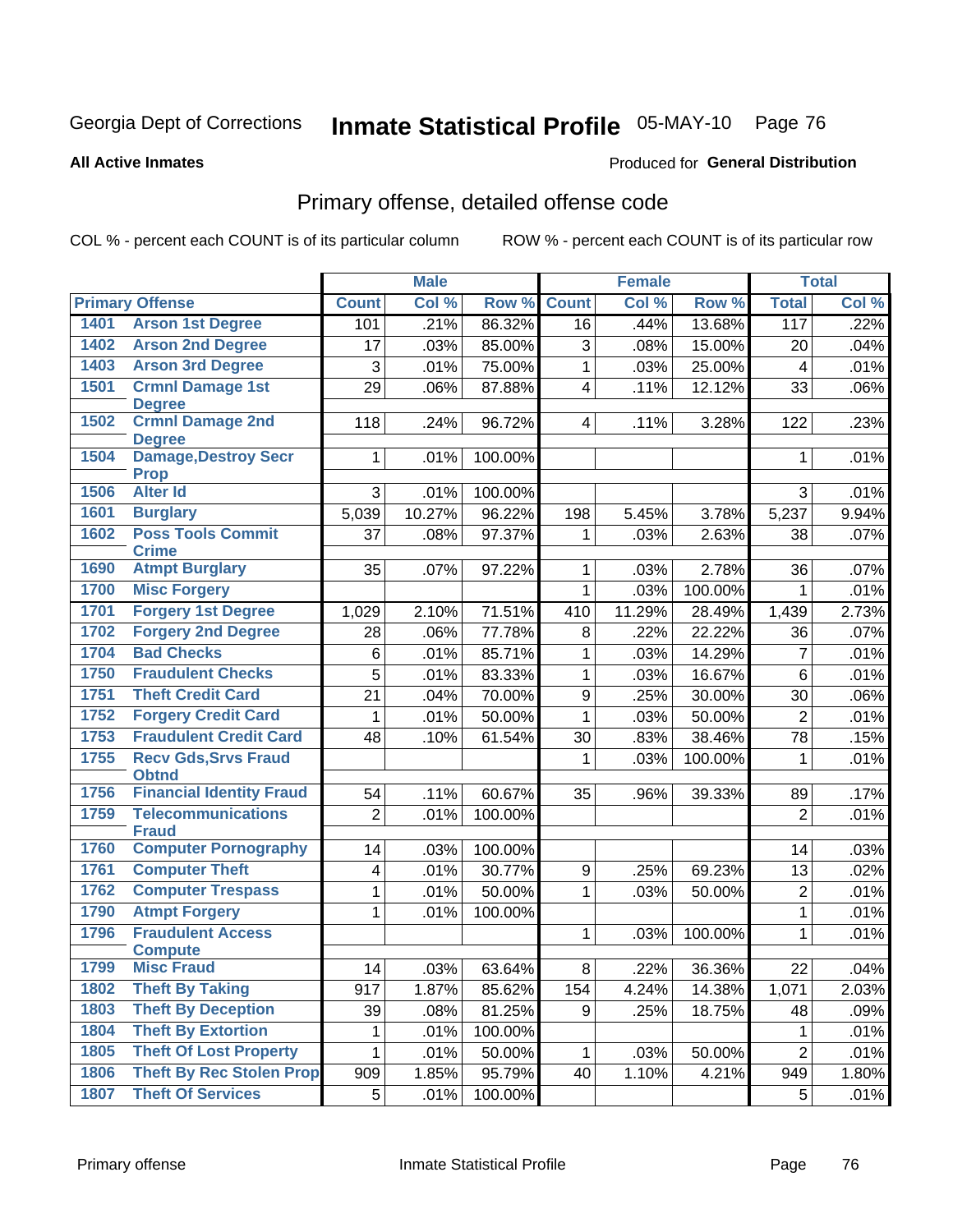# Inmate Statistical Profile 05-MAY-10 Page 77

#### **All Active Inmates**

### **Produced for General Distribution**

## Primary offense, detailed offense code

COL % - percent each COUNT is of its particular column

| Col %<br>Col %<br><b>Primary Offense</b><br>Row %<br><b>Count</b><br>Row %<br><b>Total</b><br><b>Count</b><br>1808<br><b>Theft By Conversion</b><br>70.83%<br>.07%<br>.39%<br>29.17%<br>34<br>14<br>48<br><b>Convsn Paymnts Real</b><br>1811<br>100.00%<br>1<br>.01%<br>1<br><b>Propy</b><br><b>Atmpt Theft By Taking</b><br>1812<br>12<br>.02%<br>100.00%<br>.02%<br>12<br><b>Theft Motorveh Or Part</b><br>1813<br>90.00%<br>108<br>.22%<br>12<br>.33%<br>10.00%<br>120<br>.23%<br>1815<br><b>Theft Bring Prop In State</b><br>12<br>100.00%<br>.02%<br>12<br>.02%<br>1816<br><b>Theft Recv Prop Out</b><br>1<br>.01%<br>50.00%<br>1<br>$\overline{2}$<br>.03%<br>50.00%<br>.01%<br><b>State</b><br><b>Theft By Shoplifting</b><br>1821<br>68.22%<br>410<br>.84%<br>5.26%<br>31.78%<br>191<br>601<br><b>Entering Vehicle</b><br>1880<br>129<br>.26%<br>96.99%<br>$\overline{\mathbf{4}}$<br>.11%<br>3.01%<br>133<br>1901<br><b>Robbery</b><br>3.43%<br>1,683<br>94.50%<br>98<br>2.70%<br>5.50%<br>1,781<br><b>Armed Robbery</b><br>1902<br>10.31%<br>96.75%<br>3.25%<br>5,231<br>5,061<br>170<br>4.68%<br>1903<br><b>Robbery By Force</b><br>.43%<br>92.89%<br>.44%<br>7.11%<br>225<br>209<br>16<br><b>Robbery By Intimidation</b><br>1904<br>256<br>.52%<br>90.78%<br>26<br>.72%<br>9.22%<br>282<br><b>Robbery By Sudden</b><br>1905<br>129<br>.26%<br>94.16%<br>8<br>.22%<br>5.84%<br>137<br><b>Snatch</b><br><b>Hijacking Motor Vehicle</b><br>1911<br>42<br>97.67%<br>2.33%<br>.08%<br>.09%<br>1<br>.03%<br>43<br>1912<br><b>Carjacking, Attempted</b><br>$\overline{2}$<br>.01%<br>100.00%<br>$\overline{2}$<br><b>Atmpt Robbery</b><br>1991<br>39<br>92.86%<br>$\sqrt{3}$<br>7.14%<br>.08%<br>.08%<br>42<br>.08%<br>1992<br><b>Atmpt Armed Robbery</b><br>$\overline{3}$<br>67<br>.14%<br>95.71%<br>.08%<br>4.29%<br>70<br><b>Misc Sexual Offense</b><br>2000<br>28<br>.06%<br>100.00%<br>.05%<br>28<br>2001<br>3.63%<br><b>Rape</b><br>99.78%<br>.11%<br>.22%<br>1,780<br>$\overline{4}$<br>1,784<br>2002<br><b>Sodomy</b><br>24<br>100.00%<br>.05%<br>24<br>.05%<br>2003<br><b>Aggrav Sodomy</b><br>212<br>.43%<br>99.53%<br>213<br>.03%<br>.47%<br>.40%<br>1<br>2004<br><b>Bestiality</b><br>$\overline{2}$<br>.01%<br>100.00%<br>$\overline{2}$<br>2006<br><b>Incest</b><br>159<br>.32%<br>97.55%<br>.11%<br>2.45%<br>163<br>4<br>2007<br>$\mathbf{1}$<br><b>Bigamy</b><br>.03%<br>100.00%<br>.01%<br>1<br>2009<br><b>Aggrav Sexual Battery</b><br>99.44%<br>.03%<br>.56%<br>179<br>.36%<br>1<br>180<br><b>Sexual Battery</b><br>2011<br>95<br>98.96%<br>1<br>$\overline{1.04\%}$<br>.19%<br>.03%<br>96<br><b>Pimping A Minor Under</b><br>2016<br>$\overline{2}$<br>$\overline{2}$<br>.01%<br>50.00%<br>.06%<br>50.00%<br>$\overline{\mathbf{4}}$<br>18<br><b>Pandering By</b><br>2017<br>3 <sup>1</sup><br>100.00%<br>3<br>.01%<br><b>Compulsion</b><br><b>Statutory Rape</b><br>2018<br>1.65%<br>98.78%<br>10<br>.28%<br>1.22%<br>818<br>808<br><b>Child Molestation</b><br>2019<br>2,456<br>97.72%<br>2,400<br>4.89%<br>56<br>1.54%<br>2.28%<br>2020<br><b>Enticing Child-Indec</b><br>98<br>.20%<br>96.08%<br>.11%<br>3.92%<br>4<br>102<br><b>Purp</b><br><b>Aggrav Child Molestation</b><br>2021<br>1,295<br>2.64%<br>98.55%<br>19<br>.52%<br>1.45%<br>1,314<br>Sexl/Asslt/Agn/Pers/Cstdy<br>2023<br>$\overline{c}$<br>.01%<br>100.00%<br>$\overline{2}$ |      |                            |                | <b>Male</b> |        |             | <b>Female</b> |        |   | <b>Total</b> |
|----------------------------------------------------------------------------------------------------------------------------------------------------------------------------------------------------------------------------------------------------------------------------------------------------------------------------------------------------------------------------------------------------------------------------------------------------------------------------------------------------------------------------------------------------------------------------------------------------------------------------------------------------------------------------------------------------------------------------------------------------------------------------------------------------------------------------------------------------------------------------------------------------------------------------------------------------------------------------------------------------------------------------------------------------------------------------------------------------------------------------------------------------------------------------------------------------------------------------------------------------------------------------------------------------------------------------------------------------------------------------------------------------------------------------------------------------------------------------------------------------------------------------------------------------------------------------------------------------------------------------------------------------------------------------------------------------------------------------------------------------------------------------------------------------------------------------------------------------------------------------------------------------------------------------------------------------------------------------------------------------------------------------------------------------------------------------------------------------------------------------------------------------------------------------------------------------------------------------------------------------------------------------------------------------------------------------------------------------------------------------------------------------------------------------------------------------------------------------------------------------------------------------------------------------------------------------------------------------------------------------------------------------------------------------------------------------------------------------------------------------------------------------------------------------------------------------------------------------------------------------------------------------------------------------------------------------------------------------------------------------------------------------------------------------------------------------------------------------------------------------------------------------------------------------------------------------------------------------------------------------------------------------------------------------------------------------------------------------------------------------|------|----------------------------|----------------|-------------|--------|-------------|---------------|--------|---|--------------|
| .09%<br>.01%<br>.25%<br>3.38%<br>9.92%<br>.43%<br>.54%<br>.26%<br>.01%<br>.13%<br>3.38%<br>.01%<br>.31%<br>.34%<br>.18%<br>.01%                                                                                                                                                                                                                                                                                                                                                                                                                                                                                                                                                                                                                                                                                                                                                                                                                                                                                                                                                                                                                                                                                                                                                                                                                                                                                                                                                                                                                                                                                                                                                                                                                                                                                                                                                                                                                                                                                                                                                                                                                                                                                                                                                                                                                                                                                                                                                                                                                                                                                                                                                                                                                                                                                                                                                                                                                                                                                                                                                                                                                                                                                                                                                                                                                                            |      |                            |                |             |        |             |               |        |   | Col %        |
|                                                                                                                                                                                                                                                                                                                                                                                                                                                                                                                                                                                                                                                                                                                                                                                                                                                                                                                                                                                                                                                                                                                                                                                                                                                                                                                                                                                                                                                                                                                                                                                                                                                                                                                                                                                                                                                                                                                                                                                                                                                                                                                                                                                                                                                                                                                                                                                                                                                                                                                                                                                                                                                                                                                                                                                                                                                                                                                                                                                                                                                                                                                                                                                                                                                                                                                                                                            |      |                            |                |             |        |             |               |        |   |              |
|                                                                                                                                                                                                                                                                                                                                                                                                                                                                                                                                                                                                                                                                                                                                                                                                                                                                                                                                                                                                                                                                                                                                                                                                                                                                                                                                                                                                                                                                                                                                                                                                                                                                                                                                                                                                                                                                                                                                                                                                                                                                                                                                                                                                                                                                                                                                                                                                                                                                                                                                                                                                                                                                                                                                                                                                                                                                                                                                                                                                                                                                                                                                                                                                                                                                                                                                                                            |      |                            |                |             |        |             |               |        |   |              |
| 1.14%<br>.01%<br>1.55%<br>4.66%<br>.19%<br>2.49%<br>.01%                                                                                                                                                                                                                                                                                                                                                                                                                                                                                                                                                                                                                                                                                                                                                                                                                                                                                                                                                                                                                                                                                                                                                                                                                                                                                                                                                                                                                                                                                                                                                                                                                                                                                                                                                                                                                                                                                                                                                                                                                                                                                                                                                                                                                                                                                                                                                                                                                                                                                                                                                                                                                                                                                                                                                                                                                                                                                                                                                                                                                                                                                                                                                                                                                                                                                                                   |      |                            |                |             |        |             |               |        |   |              |
|                                                                                                                                                                                                                                                                                                                                                                                                                                                                                                                                                                                                                                                                                                                                                                                                                                                                                                                                                                                                                                                                                                                                                                                                                                                                                                                                                                                                                                                                                                                                                                                                                                                                                                                                                                                                                                                                                                                                                                                                                                                                                                                                                                                                                                                                                                                                                                                                                                                                                                                                                                                                                                                                                                                                                                                                                                                                                                                                                                                                                                                                                                                                                                                                                                                                                                                                                                            |      |                            |                |             |        |             |               |        |   |              |
|                                                                                                                                                                                                                                                                                                                                                                                                                                                                                                                                                                                                                                                                                                                                                                                                                                                                                                                                                                                                                                                                                                                                                                                                                                                                                                                                                                                                                                                                                                                                                                                                                                                                                                                                                                                                                                                                                                                                                                                                                                                                                                                                                                                                                                                                                                                                                                                                                                                                                                                                                                                                                                                                                                                                                                                                                                                                                                                                                                                                                                                                                                                                                                                                                                                                                                                                                                            |      |                            |                |             |        |             |               |        |   |              |
|                                                                                                                                                                                                                                                                                                                                                                                                                                                                                                                                                                                                                                                                                                                                                                                                                                                                                                                                                                                                                                                                                                                                                                                                                                                                                                                                                                                                                                                                                                                                                                                                                                                                                                                                                                                                                                                                                                                                                                                                                                                                                                                                                                                                                                                                                                                                                                                                                                                                                                                                                                                                                                                                                                                                                                                                                                                                                                                                                                                                                                                                                                                                                                                                                                                                                                                                                                            |      |                            |                |             |        |             |               |        |   |              |
|                                                                                                                                                                                                                                                                                                                                                                                                                                                                                                                                                                                                                                                                                                                                                                                                                                                                                                                                                                                                                                                                                                                                                                                                                                                                                                                                                                                                                                                                                                                                                                                                                                                                                                                                                                                                                                                                                                                                                                                                                                                                                                                                                                                                                                                                                                                                                                                                                                                                                                                                                                                                                                                                                                                                                                                                                                                                                                                                                                                                                                                                                                                                                                                                                                                                                                                                                                            |      |                            |                |             |        |             |               |        |   |              |
|                                                                                                                                                                                                                                                                                                                                                                                                                                                                                                                                                                                                                                                                                                                                                                                                                                                                                                                                                                                                                                                                                                                                                                                                                                                                                                                                                                                                                                                                                                                                                                                                                                                                                                                                                                                                                                                                                                                                                                                                                                                                                                                                                                                                                                                                                                                                                                                                                                                                                                                                                                                                                                                                                                                                                                                                                                                                                                                                                                                                                                                                                                                                                                                                                                                                                                                                                                            |      |                            |                |             |        |             |               |        |   |              |
|                                                                                                                                                                                                                                                                                                                                                                                                                                                                                                                                                                                                                                                                                                                                                                                                                                                                                                                                                                                                                                                                                                                                                                                                                                                                                                                                                                                                                                                                                                                                                                                                                                                                                                                                                                                                                                                                                                                                                                                                                                                                                                                                                                                                                                                                                                                                                                                                                                                                                                                                                                                                                                                                                                                                                                                                                                                                                                                                                                                                                                                                                                                                                                                                                                                                                                                                                                            |      |                            |                |             |        |             |               |        |   |              |
|                                                                                                                                                                                                                                                                                                                                                                                                                                                                                                                                                                                                                                                                                                                                                                                                                                                                                                                                                                                                                                                                                                                                                                                                                                                                                                                                                                                                                                                                                                                                                                                                                                                                                                                                                                                                                                                                                                                                                                                                                                                                                                                                                                                                                                                                                                                                                                                                                                                                                                                                                                                                                                                                                                                                                                                                                                                                                                                                                                                                                                                                                                                                                                                                                                                                                                                                                                            |      |                            |                |             |        |             |               |        |   |              |
|                                                                                                                                                                                                                                                                                                                                                                                                                                                                                                                                                                                                                                                                                                                                                                                                                                                                                                                                                                                                                                                                                                                                                                                                                                                                                                                                                                                                                                                                                                                                                                                                                                                                                                                                                                                                                                                                                                                                                                                                                                                                                                                                                                                                                                                                                                                                                                                                                                                                                                                                                                                                                                                                                                                                                                                                                                                                                                                                                                                                                                                                                                                                                                                                                                                                                                                                                                            |      |                            |                |             |        |             |               |        |   |              |
|                                                                                                                                                                                                                                                                                                                                                                                                                                                                                                                                                                                                                                                                                                                                                                                                                                                                                                                                                                                                                                                                                                                                                                                                                                                                                                                                                                                                                                                                                                                                                                                                                                                                                                                                                                                                                                                                                                                                                                                                                                                                                                                                                                                                                                                                                                                                                                                                                                                                                                                                                                                                                                                                                                                                                                                                                                                                                                                                                                                                                                                                                                                                                                                                                                                                                                                                                                            |      |                            |                |             |        |             |               |        |   |              |
|                                                                                                                                                                                                                                                                                                                                                                                                                                                                                                                                                                                                                                                                                                                                                                                                                                                                                                                                                                                                                                                                                                                                                                                                                                                                                                                                                                                                                                                                                                                                                                                                                                                                                                                                                                                                                                                                                                                                                                                                                                                                                                                                                                                                                                                                                                                                                                                                                                                                                                                                                                                                                                                                                                                                                                                                                                                                                                                                                                                                                                                                                                                                                                                                                                                                                                                                                                            |      |                            |                |             |        |             |               |        |   |              |
|                                                                                                                                                                                                                                                                                                                                                                                                                                                                                                                                                                                                                                                                                                                                                                                                                                                                                                                                                                                                                                                                                                                                                                                                                                                                                                                                                                                                                                                                                                                                                                                                                                                                                                                                                                                                                                                                                                                                                                                                                                                                                                                                                                                                                                                                                                                                                                                                                                                                                                                                                                                                                                                                                                                                                                                                                                                                                                                                                                                                                                                                                                                                                                                                                                                                                                                                                                            |      |                            |                |             |        |             |               |        |   |              |
|                                                                                                                                                                                                                                                                                                                                                                                                                                                                                                                                                                                                                                                                                                                                                                                                                                                                                                                                                                                                                                                                                                                                                                                                                                                                                                                                                                                                                                                                                                                                                                                                                                                                                                                                                                                                                                                                                                                                                                                                                                                                                                                                                                                                                                                                                                                                                                                                                                                                                                                                                                                                                                                                                                                                                                                                                                                                                                                                                                                                                                                                                                                                                                                                                                                                                                                                                                            |      |                            |                |             |        |             |               |        |   |              |
|                                                                                                                                                                                                                                                                                                                                                                                                                                                                                                                                                                                                                                                                                                                                                                                                                                                                                                                                                                                                                                                                                                                                                                                                                                                                                                                                                                                                                                                                                                                                                                                                                                                                                                                                                                                                                                                                                                                                                                                                                                                                                                                                                                                                                                                                                                                                                                                                                                                                                                                                                                                                                                                                                                                                                                                                                                                                                                                                                                                                                                                                                                                                                                                                                                                                                                                                                                            |      |                            |                |             |        |             |               |        |   |              |
|                                                                                                                                                                                                                                                                                                                                                                                                                                                                                                                                                                                                                                                                                                                                                                                                                                                                                                                                                                                                                                                                                                                                                                                                                                                                                                                                                                                                                                                                                                                                                                                                                                                                                                                                                                                                                                                                                                                                                                                                                                                                                                                                                                                                                                                                                                                                                                                                                                                                                                                                                                                                                                                                                                                                                                                                                                                                                                                                                                                                                                                                                                                                                                                                                                                                                                                                                                            |      |                            |                |             |        |             |               |        |   |              |
|                                                                                                                                                                                                                                                                                                                                                                                                                                                                                                                                                                                                                                                                                                                                                                                                                                                                                                                                                                                                                                                                                                                                                                                                                                                                                                                                                                                                                                                                                                                                                                                                                                                                                                                                                                                                                                                                                                                                                                                                                                                                                                                                                                                                                                                                                                                                                                                                                                                                                                                                                                                                                                                                                                                                                                                                                                                                                                                                                                                                                                                                                                                                                                                                                                                                                                                                                                            |      |                            |                |             |        |             |               |        |   |              |
|                                                                                                                                                                                                                                                                                                                                                                                                                                                                                                                                                                                                                                                                                                                                                                                                                                                                                                                                                                                                                                                                                                                                                                                                                                                                                                                                                                                                                                                                                                                                                                                                                                                                                                                                                                                                                                                                                                                                                                                                                                                                                                                                                                                                                                                                                                                                                                                                                                                                                                                                                                                                                                                                                                                                                                                                                                                                                                                                                                                                                                                                                                                                                                                                                                                                                                                                                                            |      |                            |                |             |        |             |               |        |   |              |
|                                                                                                                                                                                                                                                                                                                                                                                                                                                                                                                                                                                                                                                                                                                                                                                                                                                                                                                                                                                                                                                                                                                                                                                                                                                                                                                                                                                                                                                                                                                                                                                                                                                                                                                                                                                                                                                                                                                                                                                                                                                                                                                                                                                                                                                                                                                                                                                                                                                                                                                                                                                                                                                                                                                                                                                                                                                                                                                                                                                                                                                                                                                                                                                                                                                                                                                                                                            |      |                            |                |             |        |             |               |        |   |              |
|                                                                                                                                                                                                                                                                                                                                                                                                                                                                                                                                                                                                                                                                                                                                                                                                                                                                                                                                                                                                                                                                                                                                                                                                                                                                                                                                                                                                                                                                                                                                                                                                                                                                                                                                                                                                                                                                                                                                                                                                                                                                                                                                                                                                                                                                                                                                                                                                                                                                                                                                                                                                                                                                                                                                                                                                                                                                                                                                                                                                                                                                                                                                                                                                                                                                                                                                                                            |      |                            |                |             |        |             |               |        |   |              |
|                                                                                                                                                                                                                                                                                                                                                                                                                                                                                                                                                                                                                                                                                                                                                                                                                                                                                                                                                                                                                                                                                                                                                                                                                                                                                                                                                                                                                                                                                                                                                                                                                                                                                                                                                                                                                                                                                                                                                                                                                                                                                                                                                                                                                                                                                                                                                                                                                                                                                                                                                                                                                                                                                                                                                                                                                                                                                                                                                                                                                                                                                                                                                                                                                                                                                                                                                                            |      |                            |                |             |        |             |               |        |   |              |
|                                                                                                                                                                                                                                                                                                                                                                                                                                                                                                                                                                                                                                                                                                                                                                                                                                                                                                                                                                                                                                                                                                                                                                                                                                                                                                                                                                                                                                                                                                                                                                                                                                                                                                                                                                                                                                                                                                                                                                                                                                                                                                                                                                                                                                                                                                                                                                                                                                                                                                                                                                                                                                                                                                                                                                                                                                                                                                                                                                                                                                                                                                                                                                                                                                                                                                                                                                            |      |                            |                |             |        |             |               |        |   |              |
|                                                                                                                                                                                                                                                                                                                                                                                                                                                                                                                                                                                                                                                                                                                                                                                                                                                                                                                                                                                                                                                                                                                                                                                                                                                                                                                                                                                                                                                                                                                                                                                                                                                                                                                                                                                                                                                                                                                                                                                                                                                                                                                                                                                                                                                                                                                                                                                                                                                                                                                                                                                                                                                                                                                                                                                                                                                                                                                                                                                                                                                                                                                                                                                                                                                                                                                                                                            |      |                            |                |             |        |             |               |        |   |              |
|                                                                                                                                                                                                                                                                                                                                                                                                                                                                                                                                                                                                                                                                                                                                                                                                                                                                                                                                                                                                                                                                                                                                                                                                                                                                                                                                                                                                                                                                                                                                                                                                                                                                                                                                                                                                                                                                                                                                                                                                                                                                                                                                                                                                                                                                                                                                                                                                                                                                                                                                                                                                                                                                                                                                                                                                                                                                                                                                                                                                                                                                                                                                                                                                                                                                                                                                                                            |      |                            |                |             |        |             |               |        |   |              |
|                                                                                                                                                                                                                                                                                                                                                                                                                                                                                                                                                                                                                                                                                                                                                                                                                                                                                                                                                                                                                                                                                                                                                                                                                                                                                                                                                                                                                                                                                                                                                                                                                                                                                                                                                                                                                                                                                                                                                                                                                                                                                                                                                                                                                                                                                                                                                                                                                                                                                                                                                                                                                                                                                                                                                                                                                                                                                                                                                                                                                                                                                                                                                                                                                                                                                                                                                                            |      |                            |                |             |        |             |               |        |   |              |
|                                                                                                                                                                                                                                                                                                                                                                                                                                                                                                                                                                                                                                                                                                                                                                                                                                                                                                                                                                                                                                                                                                                                                                                                                                                                                                                                                                                                                                                                                                                                                                                                                                                                                                                                                                                                                                                                                                                                                                                                                                                                                                                                                                                                                                                                                                                                                                                                                                                                                                                                                                                                                                                                                                                                                                                                                                                                                                                                                                                                                                                                                                                                                                                                                                                                                                                                                                            |      |                            |                |             |        |             |               |        |   |              |
|                                                                                                                                                                                                                                                                                                                                                                                                                                                                                                                                                                                                                                                                                                                                                                                                                                                                                                                                                                                                                                                                                                                                                                                                                                                                                                                                                                                                                                                                                                                                                                                                                                                                                                                                                                                                                                                                                                                                                                                                                                                                                                                                                                                                                                                                                                                                                                                                                                                                                                                                                                                                                                                                                                                                                                                                                                                                                                                                                                                                                                                                                                                                                                                                                                                                                                                                                                            |      |                            |                |             |        |             |               |        |   |              |
|                                                                                                                                                                                                                                                                                                                                                                                                                                                                                                                                                                                                                                                                                                                                                                                                                                                                                                                                                                                                                                                                                                                                                                                                                                                                                                                                                                                                                                                                                                                                                                                                                                                                                                                                                                                                                                                                                                                                                                                                                                                                                                                                                                                                                                                                                                                                                                                                                                                                                                                                                                                                                                                                                                                                                                                                                                                                                                                                                                                                                                                                                                                                                                                                                                                                                                                                                                            |      |                            |                |             |        |             |               |        |   |              |
|                                                                                                                                                                                                                                                                                                                                                                                                                                                                                                                                                                                                                                                                                                                                                                                                                                                                                                                                                                                                                                                                                                                                                                                                                                                                                                                                                                                                                                                                                                                                                                                                                                                                                                                                                                                                                                                                                                                                                                                                                                                                                                                                                                                                                                                                                                                                                                                                                                                                                                                                                                                                                                                                                                                                                                                                                                                                                                                                                                                                                                                                                                                                                                                                                                                                                                                                                                            |      |                            |                |             |        |             |               |        |   |              |
|                                                                                                                                                                                                                                                                                                                                                                                                                                                                                                                                                                                                                                                                                                                                                                                                                                                                                                                                                                                                                                                                                                                                                                                                                                                                                                                                                                                                                                                                                                                                                                                                                                                                                                                                                                                                                                                                                                                                                                                                                                                                                                                                                                                                                                                                                                                                                                                                                                                                                                                                                                                                                                                                                                                                                                                                                                                                                                                                                                                                                                                                                                                                                                                                                                                                                                                                                                            |      |                            |                |             |        |             |               |        |   |              |
|                                                                                                                                                                                                                                                                                                                                                                                                                                                                                                                                                                                                                                                                                                                                                                                                                                                                                                                                                                                                                                                                                                                                                                                                                                                                                                                                                                                                                                                                                                                                                                                                                                                                                                                                                                                                                                                                                                                                                                                                                                                                                                                                                                                                                                                                                                                                                                                                                                                                                                                                                                                                                                                                                                                                                                                                                                                                                                                                                                                                                                                                                                                                                                                                                                                                                                                                                                            |      |                            |                |             |        |             |               |        |   |              |
|                                                                                                                                                                                                                                                                                                                                                                                                                                                                                                                                                                                                                                                                                                                                                                                                                                                                                                                                                                                                                                                                                                                                                                                                                                                                                                                                                                                                                                                                                                                                                                                                                                                                                                                                                                                                                                                                                                                                                                                                                                                                                                                                                                                                                                                                                                                                                                                                                                                                                                                                                                                                                                                                                                                                                                                                                                                                                                                                                                                                                                                                                                                                                                                                                                                                                                                                                                            |      |                            |                |             |        |             |               |        |   |              |
|                                                                                                                                                                                                                                                                                                                                                                                                                                                                                                                                                                                                                                                                                                                                                                                                                                                                                                                                                                                                                                                                                                                                                                                                                                                                                                                                                                                                                                                                                                                                                                                                                                                                                                                                                                                                                                                                                                                                                                                                                                                                                                                                                                                                                                                                                                                                                                                                                                                                                                                                                                                                                                                                                                                                                                                                                                                                                                                                                                                                                                                                                                                                                                                                                                                                                                                                                                            |      |                            |                |             |        |             |               |        |   |              |
|                                                                                                                                                                                                                                                                                                                                                                                                                                                                                                                                                                                                                                                                                                                                                                                                                                                                                                                                                                                                                                                                                                                                                                                                                                                                                                                                                                                                                                                                                                                                                                                                                                                                                                                                                                                                                                                                                                                                                                                                                                                                                                                                                                                                                                                                                                                                                                                                                                                                                                                                                                                                                                                                                                                                                                                                                                                                                                                                                                                                                                                                                                                                                                                                                                                                                                                                                                            | 2025 | <b>Solicit Sodomy From</b> | $\overline{5}$ | .01%        | 83.33% | $\mathbf 1$ | .03%          | 16.67% | 6 | .01%         |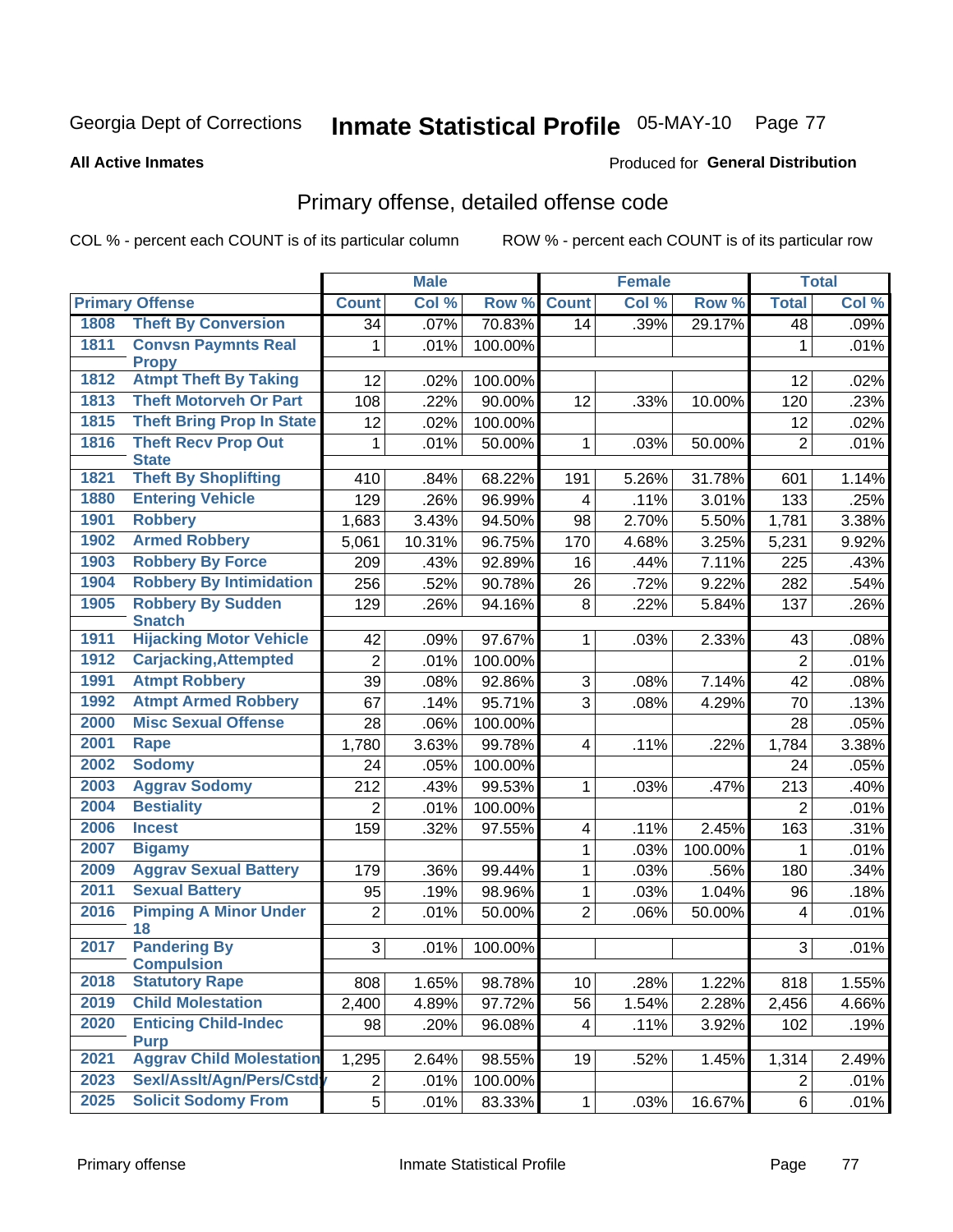# Inmate Statistical Profile 05-MAY-10 Page 78

#### **All Active Inmates**

#### **Produced for General Distribution**

## Primary offense, detailed offense code

COL % - percent each COUNT is of its particular column

| Col %<br>Row %<br>Col %<br>Row %<br><b>Primary Offense</b><br><b>Count</b><br><b>Total</b><br><b>Count</b><br><b>Minor</b><br><b>Sex Offender Fail Registr</b><br>2026<br>98.13%<br>5<br>263<br>.54%<br>.14%<br>1.87%<br>268<br><b>Sex Offender Fail To</b><br>2028<br>3<br>.01%<br>100.00%<br>3<br>.01%<br><b>Move</b><br><b>Entice Child, Attempted</b><br>2090<br>.01%<br>100.00%<br>4<br>4<br><b>Atmpt Rape</b><br>2091<br>24<br>.05%<br>96.00%<br>$\mathbf{1}$<br>.05%<br>.03%<br>4.00%<br>25<br><b>Atmpt Sodomy</b><br>2092<br>2<br>.01%<br>100.00%<br>$\mathbf 2$<br>2093<br><b>Atmpt Aggrav Sodomy</b><br>3<br>100.00%<br>.01%<br>3<br>.01%<br><b>Atmpt Child Molestation</b><br>2094<br>25<br>.05%<br>100.00%<br>25<br><b>Agg Aslt W Intnt To Rape</b><br>2095<br>46<br>.09%<br>100.00%<br>46<br>.09%<br><b>Aggrav Ch Molest, Atmpt</b><br>2096<br>$\overline{c}$<br>.01%<br>100.00%<br>$\overline{2}$<br><b>Statutory Rape, Atmpt</b><br>2097<br>3<br>100.00%<br>.01%<br>3<br>.01%<br>2099<br><b>Agg Sex Battery Atmpt</b><br>$\overline{c}$<br>$\overline{2}$<br>.01%<br>100.00%<br><b>Misc Obscenity</b><br>2100<br>$\overline{3}$<br>100.00%<br>3<br>.01%<br>.01%<br><b>Distr Mat Depict Nudity</b><br>2102<br>$\mathbf 1$<br>.01%<br>100.00%<br>$\mathbf{1}$<br><b>Misc Public Order</b><br>2200<br>.01%<br>1<br>100.00%<br>1<br>2205<br><b>False Swearng Writtn</b><br>6<br>.01%<br>75.00%<br>$\overline{2}$<br>.06%<br>8<br>25.00%<br><b>Stmt</b><br><b>Bribery Govt Officer</b><br>2301<br>3<br>.01%<br>100.00%<br>3<br>.01%<br><b>Viol Oath Public Offcr</b><br>2302<br>$\overline{2}$<br>.01%<br>100.00%<br>$\overline{2}$<br><b>Influence Govt Official</b><br>2305<br>$\mathbf 1$<br>.01%<br>100.00%<br>$\mathbf{1}$<br>.01%<br>2307<br><b>Defrauding State</b><br>1<br>.01%<br>50.00%<br>$\overline{2}$<br>.03%<br>50.00%<br>1<br><b>False Certificates</b><br>2311<br>$\overline{2}$<br>.01%<br>100.00%<br>$\overline{2}$<br>2313<br><b>Influencing Witness</b><br>5<br>.01%<br>71.43%<br>$\overline{2}$<br>.06%<br>28.57%<br>$\overline{7}$<br><b>Obstr Of Law Enf Officer</b><br>2314<br>93.43%<br>6.57%<br>555<br>1.13%<br>39<br>1.07%<br>594<br>2315<br><b>Tampering With</b><br>$\overline{7}$<br>63.64%<br>.11%<br>.01%<br>4<br>36.36%<br>11<br>.02%<br><b>Evidence</b><br><b>Fleeing/Eluding Police</b><br>2316<br>96.70%<br>176<br>.36%<br>6<br>.35%<br>.17%<br>3.30%<br>182<br><b>Misc Judicial Proceeding</b><br>2400<br>.01%<br>100.00%<br>1<br>1<br>2401<br><b>Perjury</b><br>.01%<br>$\overline{\mathbf{4}}$<br>100.00%<br>4<br>2402<br><b>False Swearing</b><br>3<br>.01%<br>60.00%<br>$\boldsymbol{2}$<br>.06%<br>40.00%<br>5<br>$\overline{2}$<br>2404<br>Impersonation<br>$\overline{2}$<br>.01%<br>50.00%<br>.06%<br>50.00%<br>4<br><b>Impersonating Officer</b><br>2405<br>3<br>.01%<br>75.00%<br>1<br>.03%<br>25.00%<br>4<br><b>False Statements Govt</b><br>2408<br>23<br>$6\phantom{a}$<br>79.31%<br>29<br>.05%<br>.17%<br>20.69%<br>2409<br><b>Unauth Represtn Peace</b><br>1<br>.01%<br>100.00%<br>1<br>2501<br><b>Escape</b><br>56<br>.11%<br>90.32%<br>6<br>62<br>.17%<br>9.68%<br>2502<br><b>Aiding Escape</b><br>1<br>.01%<br>50.00%<br>1<br>.03%<br>50.00%<br>$\overline{c}$<br><b>Hindering Appreh Or Pun</b><br>2503<br>$\overline{\mathbf{4}}$<br>.01%<br>100.00%<br>4<br><b>Mutiny In Penal Inst</b><br>2507<br>3<br>100.00%<br>$\mathbf{3}$<br>.01% |  | <b>Male</b> |  | <b>Female</b> |  | <b>Total</b> |
|--------------------------------------------------------------------------------------------------------------------------------------------------------------------------------------------------------------------------------------------------------------------------------------------------------------------------------------------------------------------------------------------------------------------------------------------------------------------------------------------------------------------------------------------------------------------------------------------------------------------------------------------------------------------------------------------------------------------------------------------------------------------------------------------------------------------------------------------------------------------------------------------------------------------------------------------------------------------------------------------------------------------------------------------------------------------------------------------------------------------------------------------------------------------------------------------------------------------------------------------------------------------------------------------------------------------------------------------------------------------------------------------------------------------------------------------------------------------------------------------------------------------------------------------------------------------------------------------------------------------------------------------------------------------------------------------------------------------------------------------------------------------------------------------------------------------------------------------------------------------------------------------------------------------------------------------------------------------------------------------------------------------------------------------------------------------------------------------------------------------------------------------------------------------------------------------------------------------------------------------------------------------------------------------------------------------------------------------------------------------------------------------------------------------------------------------------------------------------------------------------------------------------------------------------------------------------------------------------------------------------------------------------------------------------------------------------------------------------------------------------------------------------------------------------------------------------------------------------------------------------------------------------------------------------------------------------------------------------------------------------------------------------------------------------------------------------------------------------------------------------------------------------------------------------------------------------------------------------------------------------------------------------------------------------------------------------------------------------------------------------------------------------------------|--|-------------|--|---------------|--|--------------|
|                                                                                                                                                                                                                                                                                                                                                                                                                                                                                                                                                                                                                                                                                                                                                                                                                                                                                                                                                                                                                                                                                                                                                                                                                                                                                                                                                                                                                                                                                                                                                                                                                                                                                                                                                                                                                                                                                                                                                                                                                                                                                                                                                                                                                                                                                                                                                                                                                                                                                                                                                                                                                                                                                                                                                                                                                                                                                                                                                                                                                                                                                                                                                                                                                                                                                                                                                                                                              |  |             |  |               |  | Col %        |
|                                                                                                                                                                                                                                                                                                                                                                                                                                                                                                                                                                                                                                                                                                                                                                                                                                                                                                                                                                                                                                                                                                                                                                                                                                                                                                                                                                                                                                                                                                                                                                                                                                                                                                                                                                                                                                                                                                                                                                                                                                                                                                                                                                                                                                                                                                                                                                                                                                                                                                                                                                                                                                                                                                                                                                                                                                                                                                                                                                                                                                                                                                                                                                                                                                                                                                                                                                                                              |  |             |  |               |  |              |
| .01%<br>.01%<br>.05%<br>.01%<br>.01%<br>.01%<br>.01%<br>.01%<br>.01%<br>1.13%<br>.01%<br>.01%<br>.01%<br>.12%                                                                                                                                                                                                                                                                                                                                                                                                                                                                                                                                                                                                                                                                                                                                                                                                                                                                                                                                                                                                                                                                                                                                                                                                                                                                                                                                                                                                                                                                                                                                                                                                                                                                                                                                                                                                                                                                                                                                                                                                                                                                                                                                                                                                                                                                                                                                                                                                                                                                                                                                                                                                                                                                                                                                                                                                                                                                                                                                                                                                                                                                                                                                                                                                                                                                                                |  |             |  |               |  | .51%         |
| .02%<br>.01%<br>.01%<br>.01%<br>$.01\%$<br>.06%<br>.01%<br>.01%<br>.01%<br>.01%                                                                                                                                                                                                                                                                                                                                                                                                                                                                                                                                                                                                                                                                                                                                                                                                                                                                                                                                                                                                                                                                                                                                                                                                                                                                                                                                                                                                                                                                                                                                                                                                                                                                                                                                                                                                                                                                                                                                                                                                                                                                                                                                                                                                                                                                                                                                                                                                                                                                                                                                                                                                                                                                                                                                                                                                                                                                                                                                                                                                                                                                                                                                                                                                                                                                                                                              |  |             |  |               |  |              |
|                                                                                                                                                                                                                                                                                                                                                                                                                                                                                                                                                                                                                                                                                                                                                                                                                                                                                                                                                                                                                                                                                                                                                                                                                                                                                                                                                                                                                                                                                                                                                                                                                                                                                                                                                                                                                                                                                                                                                                                                                                                                                                                                                                                                                                                                                                                                                                                                                                                                                                                                                                                                                                                                                                                                                                                                                                                                                                                                                                                                                                                                                                                                                                                                                                                                                                                                                                                                              |  |             |  |               |  |              |
|                                                                                                                                                                                                                                                                                                                                                                                                                                                                                                                                                                                                                                                                                                                                                                                                                                                                                                                                                                                                                                                                                                                                                                                                                                                                                                                                                                                                                                                                                                                                                                                                                                                                                                                                                                                                                                                                                                                                                                                                                                                                                                                                                                                                                                                                                                                                                                                                                                                                                                                                                                                                                                                                                                                                                                                                                                                                                                                                                                                                                                                                                                                                                                                                                                                                                                                                                                                                              |  |             |  |               |  |              |
|                                                                                                                                                                                                                                                                                                                                                                                                                                                                                                                                                                                                                                                                                                                                                                                                                                                                                                                                                                                                                                                                                                                                                                                                                                                                                                                                                                                                                                                                                                                                                                                                                                                                                                                                                                                                                                                                                                                                                                                                                                                                                                                                                                                                                                                                                                                                                                                                                                                                                                                                                                                                                                                                                                                                                                                                                                                                                                                                                                                                                                                                                                                                                                                                                                                                                                                                                                                                              |  |             |  |               |  |              |
|                                                                                                                                                                                                                                                                                                                                                                                                                                                                                                                                                                                                                                                                                                                                                                                                                                                                                                                                                                                                                                                                                                                                                                                                                                                                                                                                                                                                                                                                                                                                                                                                                                                                                                                                                                                                                                                                                                                                                                                                                                                                                                                                                                                                                                                                                                                                                                                                                                                                                                                                                                                                                                                                                                                                                                                                                                                                                                                                                                                                                                                                                                                                                                                                                                                                                                                                                                                                              |  |             |  |               |  |              |
|                                                                                                                                                                                                                                                                                                                                                                                                                                                                                                                                                                                                                                                                                                                                                                                                                                                                                                                                                                                                                                                                                                                                                                                                                                                                                                                                                                                                                                                                                                                                                                                                                                                                                                                                                                                                                                                                                                                                                                                                                                                                                                                                                                                                                                                                                                                                                                                                                                                                                                                                                                                                                                                                                                                                                                                                                                                                                                                                                                                                                                                                                                                                                                                                                                                                                                                                                                                                              |  |             |  |               |  |              |
|                                                                                                                                                                                                                                                                                                                                                                                                                                                                                                                                                                                                                                                                                                                                                                                                                                                                                                                                                                                                                                                                                                                                                                                                                                                                                                                                                                                                                                                                                                                                                                                                                                                                                                                                                                                                                                                                                                                                                                                                                                                                                                                                                                                                                                                                                                                                                                                                                                                                                                                                                                                                                                                                                                                                                                                                                                                                                                                                                                                                                                                                                                                                                                                                                                                                                                                                                                                                              |  |             |  |               |  |              |
|                                                                                                                                                                                                                                                                                                                                                                                                                                                                                                                                                                                                                                                                                                                                                                                                                                                                                                                                                                                                                                                                                                                                                                                                                                                                                                                                                                                                                                                                                                                                                                                                                                                                                                                                                                                                                                                                                                                                                                                                                                                                                                                                                                                                                                                                                                                                                                                                                                                                                                                                                                                                                                                                                                                                                                                                                                                                                                                                                                                                                                                                                                                                                                                                                                                                                                                                                                                                              |  |             |  |               |  |              |
|                                                                                                                                                                                                                                                                                                                                                                                                                                                                                                                                                                                                                                                                                                                                                                                                                                                                                                                                                                                                                                                                                                                                                                                                                                                                                                                                                                                                                                                                                                                                                                                                                                                                                                                                                                                                                                                                                                                                                                                                                                                                                                                                                                                                                                                                                                                                                                                                                                                                                                                                                                                                                                                                                                                                                                                                                                                                                                                                                                                                                                                                                                                                                                                                                                                                                                                                                                                                              |  |             |  |               |  |              |
|                                                                                                                                                                                                                                                                                                                                                                                                                                                                                                                                                                                                                                                                                                                                                                                                                                                                                                                                                                                                                                                                                                                                                                                                                                                                                                                                                                                                                                                                                                                                                                                                                                                                                                                                                                                                                                                                                                                                                                                                                                                                                                                                                                                                                                                                                                                                                                                                                                                                                                                                                                                                                                                                                                                                                                                                                                                                                                                                                                                                                                                                                                                                                                                                                                                                                                                                                                                                              |  |             |  |               |  |              |
|                                                                                                                                                                                                                                                                                                                                                                                                                                                                                                                                                                                                                                                                                                                                                                                                                                                                                                                                                                                                                                                                                                                                                                                                                                                                                                                                                                                                                                                                                                                                                                                                                                                                                                                                                                                                                                                                                                                                                                                                                                                                                                                                                                                                                                                                                                                                                                                                                                                                                                                                                                                                                                                                                                                                                                                                                                                                                                                                                                                                                                                                                                                                                                                                                                                                                                                                                                                                              |  |             |  |               |  |              |
|                                                                                                                                                                                                                                                                                                                                                                                                                                                                                                                                                                                                                                                                                                                                                                                                                                                                                                                                                                                                                                                                                                                                                                                                                                                                                                                                                                                                                                                                                                                                                                                                                                                                                                                                                                                                                                                                                                                                                                                                                                                                                                                                                                                                                                                                                                                                                                                                                                                                                                                                                                                                                                                                                                                                                                                                                                                                                                                                                                                                                                                                                                                                                                                                                                                                                                                                                                                                              |  |             |  |               |  |              |
|                                                                                                                                                                                                                                                                                                                                                                                                                                                                                                                                                                                                                                                                                                                                                                                                                                                                                                                                                                                                                                                                                                                                                                                                                                                                                                                                                                                                                                                                                                                                                                                                                                                                                                                                                                                                                                                                                                                                                                                                                                                                                                                                                                                                                                                                                                                                                                                                                                                                                                                                                                                                                                                                                                                                                                                                                                                                                                                                                                                                                                                                                                                                                                                                                                                                                                                                                                                                              |  |             |  |               |  |              |
|                                                                                                                                                                                                                                                                                                                                                                                                                                                                                                                                                                                                                                                                                                                                                                                                                                                                                                                                                                                                                                                                                                                                                                                                                                                                                                                                                                                                                                                                                                                                                                                                                                                                                                                                                                                                                                                                                                                                                                                                                                                                                                                                                                                                                                                                                                                                                                                                                                                                                                                                                                                                                                                                                                                                                                                                                                                                                                                                                                                                                                                                                                                                                                                                                                                                                                                                                                                                              |  |             |  |               |  |              |
|                                                                                                                                                                                                                                                                                                                                                                                                                                                                                                                                                                                                                                                                                                                                                                                                                                                                                                                                                                                                                                                                                                                                                                                                                                                                                                                                                                                                                                                                                                                                                                                                                                                                                                                                                                                                                                                                                                                                                                                                                                                                                                                                                                                                                                                                                                                                                                                                                                                                                                                                                                                                                                                                                                                                                                                                                                                                                                                                                                                                                                                                                                                                                                                                                                                                                                                                                                                                              |  |             |  |               |  |              |
|                                                                                                                                                                                                                                                                                                                                                                                                                                                                                                                                                                                                                                                                                                                                                                                                                                                                                                                                                                                                                                                                                                                                                                                                                                                                                                                                                                                                                                                                                                                                                                                                                                                                                                                                                                                                                                                                                                                                                                                                                                                                                                                                                                                                                                                                                                                                                                                                                                                                                                                                                                                                                                                                                                                                                                                                                                                                                                                                                                                                                                                                                                                                                                                                                                                                                                                                                                                                              |  |             |  |               |  |              |
|                                                                                                                                                                                                                                                                                                                                                                                                                                                                                                                                                                                                                                                                                                                                                                                                                                                                                                                                                                                                                                                                                                                                                                                                                                                                                                                                                                                                                                                                                                                                                                                                                                                                                                                                                                                                                                                                                                                                                                                                                                                                                                                                                                                                                                                                                                                                                                                                                                                                                                                                                                                                                                                                                                                                                                                                                                                                                                                                                                                                                                                                                                                                                                                                                                                                                                                                                                                                              |  |             |  |               |  |              |
|                                                                                                                                                                                                                                                                                                                                                                                                                                                                                                                                                                                                                                                                                                                                                                                                                                                                                                                                                                                                                                                                                                                                                                                                                                                                                                                                                                                                                                                                                                                                                                                                                                                                                                                                                                                                                                                                                                                                                                                                                                                                                                                                                                                                                                                                                                                                                                                                                                                                                                                                                                                                                                                                                                                                                                                                                                                                                                                                                                                                                                                                                                                                                                                                                                                                                                                                                                                                              |  |             |  |               |  |              |
|                                                                                                                                                                                                                                                                                                                                                                                                                                                                                                                                                                                                                                                                                                                                                                                                                                                                                                                                                                                                                                                                                                                                                                                                                                                                                                                                                                                                                                                                                                                                                                                                                                                                                                                                                                                                                                                                                                                                                                                                                                                                                                                                                                                                                                                                                                                                                                                                                                                                                                                                                                                                                                                                                                                                                                                                                                                                                                                                                                                                                                                                                                                                                                                                                                                                                                                                                                                                              |  |             |  |               |  |              |
|                                                                                                                                                                                                                                                                                                                                                                                                                                                                                                                                                                                                                                                                                                                                                                                                                                                                                                                                                                                                                                                                                                                                                                                                                                                                                                                                                                                                                                                                                                                                                                                                                                                                                                                                                                                                                                                                                                                                                                                                                                                                                                                                                                                                                                                                                                                                                                                                                                                                                                                                                                                                                                                                                                                                                                                                                                                                                                                                                                                                                                                                                                                                                                                                                                                                                                                                                                                                              |  |             |  |               |  |              |
|                                                                                                                                                                                                                                                                                                                                                                                                                                                                                                                                                                                                                                                                                                                                                                                                                                                                                                                                                                                                                                                                                                                                                                                                                                                                                                                                                                                                                                                                                                                                                                                                                                                                                                                                                                                                                                                                                                                                                                                                                                                                                                                                                                                                                                                                                                                                                                                                                                                                                                                                                                                                                                                                                                                                                                                                                                                                                                                                                                                                                                                                                                                                                                                                                                                                                                                                                                                                              |  |             |  |               |  |              |
|                                                                                                                                                                                                                                                                                                                                                                                                                                                                                                                                                                                                                                                                                                                                                                                                                                                                                                                                                                                                                                                                                                                                                                                                                                                                                                                                                                                                                                                                                                                                                                                                                                                                                                                                                                                                                                                                                                                                                                                                                                                                                                                                                                                                                                                                                                                                                                                                                                                                                                                                                                                                                                                                                                                                                                                                                                                                                                                                                                                                                                                                                                                                                                                                                                                                                                                                                                                                              |  |             |  |               |  |              |
|                                                                                                                                                                                                                                                                                                                                                                                                                                                                                                                                                                                                                                                                                                                                                                                                                                                                                                                                                                                                                                                                                                                                                                                                                                                                                                                                                                                                                                                                                                                                                                                                                                                                                                                                                                                                                                                                                                                                                                                                                                                                                                                                                                                                                                                                                                                                                                                                                                                                                                                                                                                                                                                                                                                                                                                                                                                                                                                                                                                                                                                                                                                                                                                                                                                                                                                                                                                                              |  |             |  |               |  |              |
|                                                                                                                                                                                                                                                                                                                                                                                                                                                                                                                                                                                                                                                                                                                                                                                                                                                                                                                                                                                                                                                                                                                                                                                                                                                                                                                                                                                                                                                                                                                                                                                                                                                                                                                                                                                                                                                                                                                                                                                                                                                                                                                                                                                                                                                                                                                                                                                                                                                                                                                                                                                                                                                                                                                                                                                                                                                                                                                                                                                                                                                                                                                                                                                                                                                                                                                                                                                                              |  |             |  |               |  |              |
|                                                                                                                                                                                                                                                                                                                                                                                                                                                                                                                                                                                                                                                                                                                                                                                                                                                                                                                                                                                                                                                                                                                                                                                                                                                                                                                                                                                                                                                                                                                                                                                                                                                                                                                                                                                                                                                                                                                                                                                                                                                                                                                                                                                                                                                                                                                                                                                                                                                                                                                                                                                                                                                                                                                                                                                                                                                                                                                                                                                                                                                                                                                                                                                                                                                                                                                                                                                                              |  |             |  |               |  |              |
|                                                                                                                                                                                                                                                                                                                                                                                                                                                                                                                                                                                                                                                                                                                                                                                                                                                                                                                                                                                                                                                                                                                                                                                                                                                                                                                                                                                                                                                                                                                                                                                                                                                                                                                                                                                                                                                                                                                                                                                                                                                                                                                                                                                                                                                                                                                                                                                                                                                                                                                                                                                                                                                                                                                                                                                                                                                                                                                                                                                                                                                                                                                                                                                                                                                                                                                                                                                                              |  |             |  |               |  |              |
|                                                                                                                                                                                                                                                                                                                                                                                                                                                                                                                                                                                                                                                                                                                                                                                                                                                                                                                                                                                                                                                                                                                                                                                                                                                                                                                                                                                                                                                                                                                                                                                                                                                                                                                                                                                                                                                                                                                                                                                                                                                                                                                                                                                                                                                                                                                                                                                                                                                                                                                                                                                                                                                                                                                                                                                                                                                                                                                                                                                                                                                                                                                                                                                                                                                                                                                                                                                                              |  |             |  |               |  |              |
|                                                                                                                                                                                                                                                                                                                                                                                                                                                                                                                                                                                                                                                                                                                                                                                                                                                                                                                                                                                                                                                                                                                                                                                                                                                                                                                                                                                                                                                                                                                                                                                                                                                                                                                                                                                                                                                                                                                                                                                                                                                                                                                                                                                                                                                                                                                                                                                                                                                                                                                                                                                                                                                                                                                                                                                                                                                                                                                                                                                                                                                                                                                                                                                                                                                                                                                                                                                                              |  |             |  |               |  |              |
|                                                                                                                                                                                                                                                                                                                                                                                                                                                                                                                                                                                                                                                                                                                                                                                                                                                                                                                                                                                                                                                                                                                                                                                                                                                                                                                                                                                                                                                                                                                                                                                                                                                                                                                                                                                                                                                                                                                                                                                                                                                                                                                                                                                                                                                                                                                                                                                                                                                                                                                                                                                                                                                                                                                                                                                                                                                                                                                                                                                                                                                                                                                                                                                                                                                                                                                                                                                                              |  |             |  |               |  |              |
|                                                                                                                                                                                                                                                                                                                                                                                                                                                                                                                                                                                                                                                                                                                                                                                                                                                                                                                                                                                                                                                                                                                                                                                                                                                                                                                                                                                                                                                                                                                                                                                                                                                                                                                                                                                                                                                                                                                                                                                                                                                                                                                                                                                                                                                                                                                                                                                                                                                                                                                                                                                                                                                                                                                                                                                                                                                                                                                                                                                                                                                                                                                                                                                                                                                                                                                                                                                                              |  |             |  |               |  |              |
|                                                                                                                                                                                                                                                                                                                                                                                                                                                                                                                                                                                                                                                                                                                                                                                                                                                                                                                                                                                                                                                                                                                                                                                                                                                                                                                                                                                                                                                                                                                                                                                                                                                                                                                                                                                                                                                                                                                                                                                                                                                                                                                                                                                                                                                                                                                                                                                                                                                                                                                                                                                                                                                                                                                                                                                                                                                                                                                                                                                                                                                                                                                                                                                                                                                                                                                                                                                                              |  |             |  |               |  |              |
|                                                                                                                                                                                                                                                                                                                                                                                                                                                                                                                                                                                                                                                                                                                                                                                                                                                                                                                                                                                                                                                                                                                                                                                                                                                                                                                                                                                                                                                                                                                                                                                                                                                                                                                                                                                                                                                                                                                                                                                                                                                                                                                                                                                                                                                                                                                                                                                                                                                                                                                                                                                                                                                                                                                                                                                                                                                                                                                                                                                                                                                                                                                                                                                                                                                                                                                                                                                                              |  |             |  |               |  |              |
|                                                                                                                                                                                                                                                                                                                                                                                                                                                                                                                                                                                                                                                                                                                                                                                                                                                                                                                                                                                                                                                                                                                                                                                                                                                                                                                                                                                                                                                                                                                                                                                                                                                                                                                                                                                                                                                                                                                                                                                                                                                                                                                                                                                                                                                                                                                                                                                                                                                                                                                                                                                                                                                                                                                                                                                                                                                                                                                                                                                                                                                                                                                                                                                                                                                                                                                                                                                                              |  |             |  |               |  |              |
|                                                                                                                                                                                                                                                                                                                                                                                                                                                                                                                                                                                                                                                                                                                                                                                                                                                                                                                                                                                                                                                                                                                                                                                                                                                                                                                                                                                                                                                                                                                                                                                                                                                                                                                                                                                                                                                                                                                                                                                                                                                                                                                                                                                                                                                                                                                                                                                                                                                                                                                                                                                                                                                                                                                                                                                                                                                                                                                                                                                                                                                                                                                                                                                                                                                                                                                                                                                                              |  |             |  |               |  |              |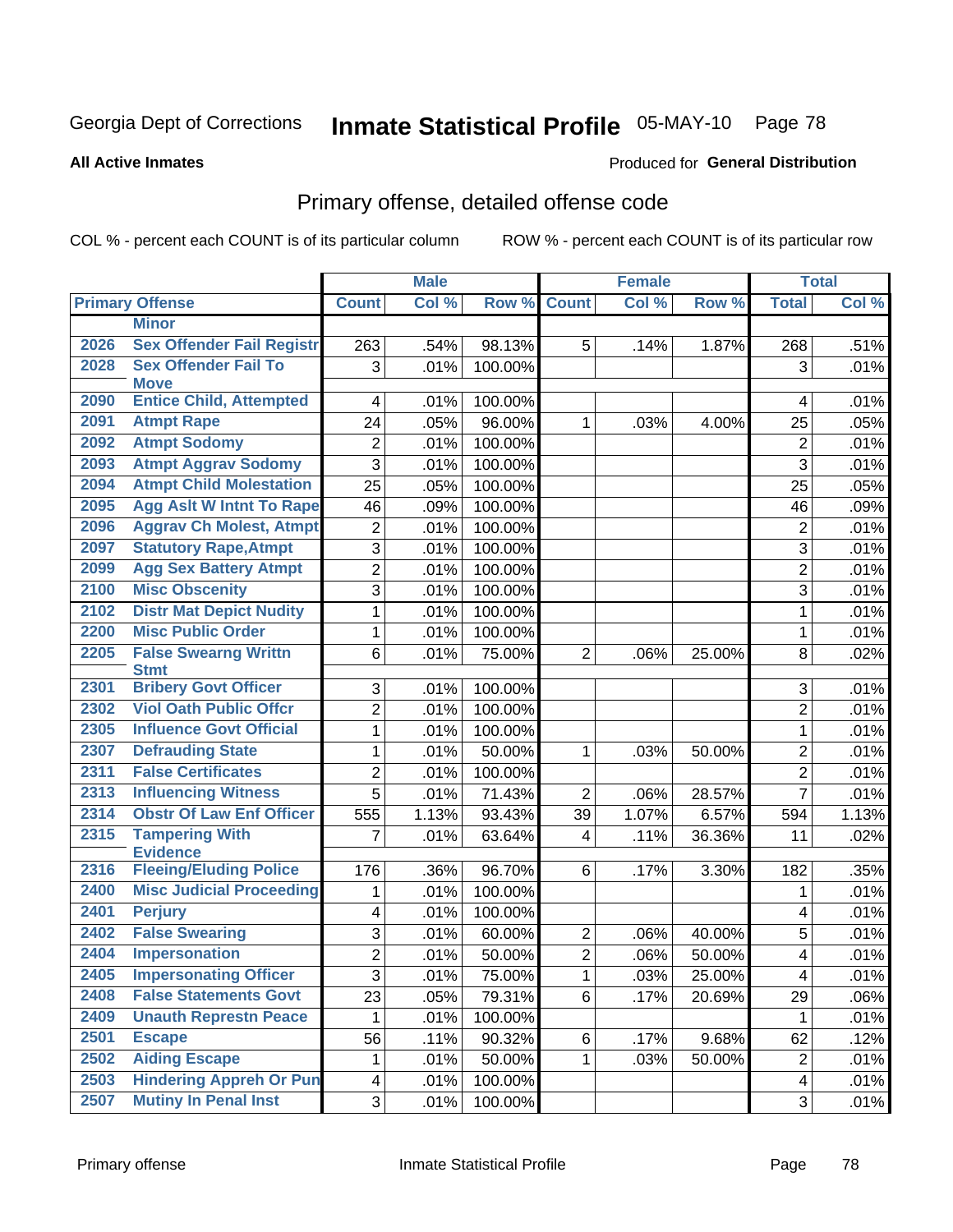# Inmate Statistical Profile 05-MAY-10 Page 79

#### **All Active Inmates**

### **Produced for General Distribution**

## Primary offense, detailed offense code

COL % - percent each COUNT is of its particular column

|      |                                                  |                         | <b>Male</b> |         |                | <b>Female</b> |        |                         | <b>Total</b> |
|------|--------------------------------------------------|-------------------------|-------------|---------|----------------|---------------|--------|-------------------------|--------------|
|      | <b>Primary Offense</b>                           | <b>Count</b>            | Col %       | Row %   | <b>Count</b>   | Col %         | Row %  | <b>Total</b>            | Col %        |
| 2508 | <b>Instigating Mutiny</b>                        | 1                       | .01%        | 100.00% |                |               |        | 1                       | .01%         |
| 2511 | <b>Bail Jumping</b>                              | 6                       | .01%        | 100.00% |                |               |        | $6\phantom{1}$          | .01%         |
| 2613 | <b>Crmnl Interfere Govt</b>                      | 31                      | .06%        | 91.18%  | 3              | .08%          | 8.82%  | 34                      | .06%         |
|      | <b>Prop</b>                                      |                         |             |         |                |               |        |                         |              |
| 2718 | <b>Dogfighting</b>                               | $\mathbf 1$             | .01%        | 100.00% |                |               |        | $\mathbf{1}$            | .01%         |
| 2801 | <b>Cruelty To Children</b>                       | 232                     | .47%        | 73.65%  | 83             | 2.29%         | 26.35% | 315                     | .60%         |
| 2802 | <b>Atmpt Cruelty To</b>                          | 1                       | .01%        | 100.00% |                |               |        | $\mathbf 1$             | .01%         |
|      | <b>Children</b>                                  |                         |             |         |                |               |        |                         |              |
| 2803 | <b>Manufact Meth Near</b><br><b>Child</b>        | 15                      | .03%        | 93.75%  | $\mathbf{1}$   | .03%          | 6.25%  | 16                      | .03%         |
| 2811 | <b>Cruelty To Elder Person</b>                   | 18                      | .04%        | 66.67%  | 9              | .25%          | 33.33% | 27                      | .05%         |
| 2843 | <b>Sex Exploitation Child</b>                    | 98                      | .20%        | 98.99%  | $\mathbf{1}$   | .03%          | 1.01%  | 99                      | .19%         |
| 2852 | <b>Abandonment Of Child</b>                      | $\overline{c}$          | .01%        | 100.00% |                |               |        | $\boldsymbol{2}$        | .01%         |
| 2854 |                                                  |                         |             |         |                |               |        |                         |              |
|      | <b>Cntrbtng Delingency</b><br><b>Minor</b>       | $\mathbf{1}$            | .01%        | 100.00% |                |               |        | $\mathbf{1}$            | .01%         |
| 2900 | <b>Misc Weapon/Explosive</b>                     | $\vert 4 \vert$         | .01%        | 100.00% |                |               |        | $\overline{\mathbf{4}}$ | .01%         |
|      | <b>Off</b>                                       |                         |             |         |                |               |        |                         |              |
| 2901 | <b>Carry Concealed Weapon</b>                    | $\overline{\mathbf{4}}$ | .01%        | 100.00% |                |               |        | $\overline{\mathbf{4}}$ | .01%         |
| 2903 | <b>Carry Pistl Without Licns</b>                 | $\mathbf{1}$            | .01%        | 100.00% |                |               |        | 1                       | .01%         |
| 2910 | <b>Poss Of Firearm Dur</b>                       | 330                     | .67%        | 94.56%  | 19             | .52%          | 5.44%  | 349                     | .66%         |
|      | <b>Crime</b>                                     |                         |             |         |                |               |        |                         |              |
| 2911 | <b>Poss Knife During Crime</b>                   | 5                       | .01%        | 83.33%  | $\mathbf{1}$   | .03%          | 16.67% | 6                       | .01%         |
| 2912 | <b>Poss Of Certain</b>                           | 40                      | .08%        | 97.56%  | $\mathbf{1}$   | .03%          | 2.44%  | 41                      | .08%         |
| 2913 | <b>Weapons</b><br>Poss Firearm 1st               |                         |             |         |                |               |        |                         |              |
|      | <b>Offender</b>                                  | 76                      | .15%        | 96.20%  | 3              | .08%          | 3.80%  | 79                      | .15%         |
| 2914 | <b>Poss Firearm Convct</b>                       | 789                     | 1.61%       | 97.77%  | 18             | .50%          | 2.23%  | 807                     | 1.53%        |
|      | <b>Felon</b>                                     |                         |             |         |                |               |        |                         |              |
| 2915 | <b>Carry Weapon At School</b>                    | 10                      | .02%        | 100.00% |                |               |        | 10                      | .02%         |
| 2963 | <b>Guard Line</b>                                | 5                       | .01%        | 71.43%  | $\overline{2}$ | .06%          | 28.57% | $\overline{7}$          | .01%         |
|      | <b>W/Weapon/Drugs</b>                            |                         |             |         |                |               |        |                         |              |
| 2965 | <b>Poss Wpn, Drugs By</b>                        | 29                      | .06%        | 90.63%  | 3              | .08%          | 9.38%  | 32                      | .06%         |
| 2967 | <b>Prisnr</b><br><b>Destroy/Injur Police Dog</b> | $\mathbf{1}$            | .01%        | 100.00% |                |               |        | 1                       | .01%         |
| 2971 | <b>Cruelty To Animals</b>                        | $\overline{5}$          | .01%        | 100.00% |                |               |        | $\overline{5}$          | .01%         |
| 2972 | <b>Aggrav Cruelty To</b>                         | 9 <sup>1</sup>          | .02%        | 100.00% |                |               |        | 9                       | .02%         |
|      | <b>Animals</b>                                   |                         |             |         |                |               |        |                         |              |
| 3000 | <b>Misc Invasion Of Privacy</b>                  | $\overline{2}$          | .01%        | 100.00% |                |               |        | $\overline{2}$          | .01%         |
| 3001 | Eavesdrop &                                      | $\mathbf{1}$            | .01%        | 100.00% |                |               |        | $\mathbf{1}$            | .01%         |
|      | <b>Surveillance</b>                              |                         |             |         |                |               |        |                         |              |
| 3002 | <b>Peeping Tom</b>                               | 14                      | .03%        | 100.00% |                |               |        | 14                      | .03%         |
| 3404 | <b>Racketeering</b>                              | 31                      | .06%        | 68.89%  | 14             | .39%          | 31.11% | 45                      | .09%         |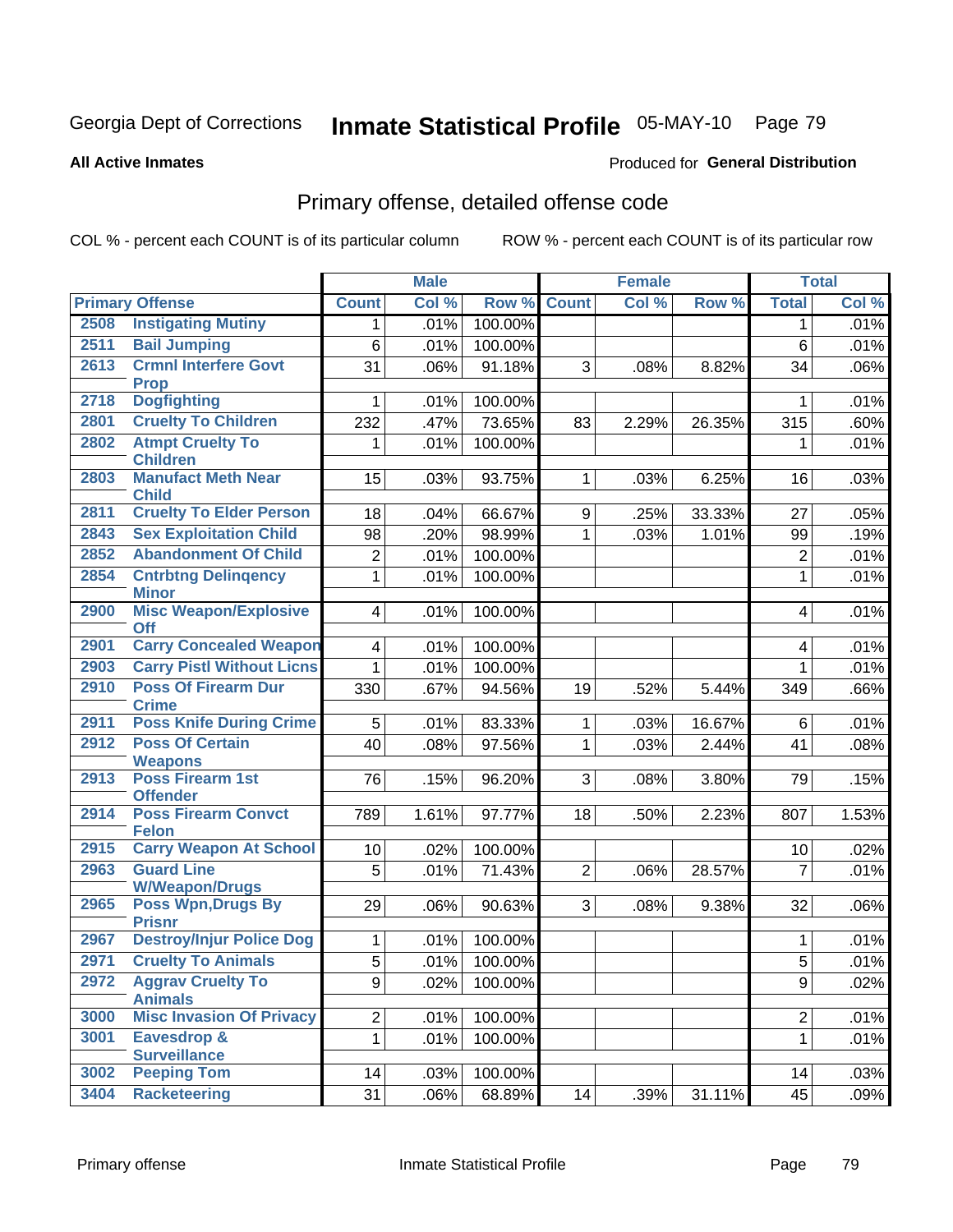# Inmate Statistical Profile 05-MAY-10 Page 80

#### **All Active Inmates**

### **Produced for General Distribution**

## Primary offense, detailed offense code

COL % - percent each COUNT is of its particular column

|      |                                            |                         | <b>Male</b> |         |                 | <b>Female</b> |        |              | <b>Total</b> |
|------|--------------------------------------------|-------------------------|-------------|---------|-----------------|---------------|--------|--------------|--------------|
|      | <b>Primary Offense</b>                     | <b>Count</b>            | Col %       | Row %   | <b>Count</b>    | Col %         | Row %  | <b>Total</b> | Col %        |
| 4001 | <b>S/D Narcotics Opiates</b>               | 30                      | .06%        | 81.08%  | 7 <sup>1</sup>  | .19%          | 18.92% | 37           | .07%         |
| 4002 | <b>S/D Dep Stim Cntrf Drugs</b>            | 53                      | .11%        | 84.13%  | 10              | .28%          | 15.87% | 63           | .12%         |
| 4003 | <b>S/D Of Lsd</b>                          | 1                       | .01%        | 100.00% |                 |               |        | 1            | .01%         |
| 4004 | <b>S/D Of Marijuana</b>                    | 353                     | .72%        | 96.98%  | 11              | .30%          | 3.02%  | 364          | .69%         |
| 4006 | <b>Poss Narcotics Opiates</b>              | 56                      | .11%        | 75.68%  | 18              | .50%          | 24.32% | 74           | .14%         |
| 4007 | <b>Poss Dep Stim Cntrf</b>                 | 74                      | .15%        | 83.15%  | 15              | .41%          | 16.85% | 89           | .17%         |
|      | <b>Drugs</b>                               |                         |             |         |                 |               |        |              |              |
| 4008 | <b>Poss Of Lsd</b>                         | 1                       | .01%        | 100.00% |                 |               |        | 1            | .01%         |
| 4009 | <b>Poss Of Marijuana</b>                   | 87                      | .18%        | 91.58%  | 8               | .22%          | 8.42%  | 95           | .18%         |
| 4011 | <b>Illegal Attm To Obt Drugs</b>           | 12                      | .02%        | 70.59%  | $\overline{5}$  | .14%          | 29.41% | 17           | .03%         |
| 4012 | <b>Viol Ga Cntrl Sbst Act</b>              | 65                      | .13%        | 84.42%  | 12              | .33%          | 15.58% | 77           | .15%         |
| 4013 | <b>Viol Dngrous Drgs Act</b>               | 49                      | .10%        | 85.96%  | 8               | .22%          | 14.04% | 57           | .11%         |
| 4014 | <b>Uniwfl Mfg/Del/Dist N-C S</b>           | 23                      | .05%        | 92.00%  | $\overline{2}$  | .06%          | 8.00%  | 25           | .05%         |
| 4016 | <b>Poss Drug Related Matri</b>             | 9                       | .02%        | 60.00%  | 6               | .17%          | 40.00% | 15           | .03%         |
| 4017 | <b>S/D Cont Sub Public</b>                 | 65                      | .13%        | 92.86%  | 5               | .14%          | 7.14%  | 70           | .13%         |
| 4018 | <b>S/D Cont Sub School</b>                 | 51                      | .10%        | 100.00% |                 |               |        | 51           | .10%         |
| 4021 | <b>S/D Cocaine</b>                         | 1,310                   | 2.67%       | 93.64%  | 89              | 2.45%         | 6.36%  | 1,399        | 2.65%        |
| 4022 | <b>Poss Of Cocaine</b>                     | 1,321                   | 2.69%       | 87.08%  | 196             | 5.40%         | 12.92% | 1,517        | 2.88%        |
| 4030 | <b>Poss Ephedrine</b>                      | 11                      | .02%        | 84.62%  | $\overline{2}$  | .06%          | 15.38% | 13           | .02%         |
| 4031 | <b>Poss Methamphetamine</b>                | 445                     | .91%        | 81.95%  | 98              | 2.70%         | 18.05% | 543          | 1.03%        |
| 4032 | <b>Sale Methamphetamine</b>                | 91                      | .19%        | 78.45%  | 25              | .69%          | 21.55% | 116          | .22%         |
| 4033 | <b>Poss Mda/Extsy</b>                      | 14                      | .03%        | 93.33%  | 1               | .03%          | 6.67%  | 15           | .03%         |
| 4034 | <b>Sale Mda/Extsy</b>                      | 10                      | .02%        | 100.00% |                 |               |        | 10           | .02%         |
| 4050 | <b>Poss W Int Dist Cocaine</b>             | 653                     | 1.33%       | 94.23%  | 40              | 1.10%         | 5.77%  | 693          | 1.31%        |
| 4051 | <b>Poss W Int Dist</b>                     | 690                     | 1.41%       | 96.10%  | 28              | .77%          | 3.90%  | 718          | 1.36%        |
|      | <b>Marijuana</b>                           |                         |             |         |                 |               |        |              |              |
| 4052 | <b>Poss W Int Dist Meth</b>                | 233                     | .47%        | 83.51%  | 46              | 1.27%         | 16.49% | 279          | .53%         |
| 4053 | <b>Poss W Int Dis Other</b>                | 83                      | .17%        | 84.69%  | 15              | .41%          | 15.31% | 98           | .19%         |
| 4090 | <b>Drug</b><br><b>Atmpt Viol Substance</b> | 23                      | .05%        | 85.19%  | $\overline{4}$  | .11%          | 14.81% | 27           | .05%         |
|      | <b>Act</b>                                 |                         |             |         |                 |               |        |              |              |
| 4100 | <b>Misc Drugs Trafficking</b>              | 52                      | .11%        | 92.86%  | 4               | .11%          | 7.14%  | 56           | .11%         |
| 4101 | <b>Traf Cocaine Less 200</b>               | 548                     | 1.12%       | 96.99%  | $\overline{17}$ | .47%          | 3.01%  | 565          | 1.07%        |
|      | Gm                                         |                         |             |         |                 |               |        |              |              |
| 4102 | <b>Traf Cocaine 201-400</b>                | 176                     | .36%        | 91.19%  | 17              | .47%          | 8.81%  | 193          | .37%         |
| 4103 | Gm<br><b>Traf Cocaine 401+ Gm</b>          | 149                     |             | 96.13%  | $6 \mid$        |               | 3.87%  |              | .29%         |
| 4111 | <b>Traf Narcotic Less 14 Gm</b>            | 11                      | .30%        | 100.00% |                 | .17%          |        | 155          | .02%         |
| 4112 | <b>Traf Narcotic 15-28 Gm</b>              |                         | .02%        |         |                 |               |        | 11           |              |
| 4113 | <b>Traf Narcotic 29+ Gm</b>                | 3                       | .01%        | 100.00% |                 |               |        | 3            | .01%         |
|      |                                            | $\overline{\mathbf{4}}$ | .01%        | 100.00% |                 |               |        | 4            | .01%         |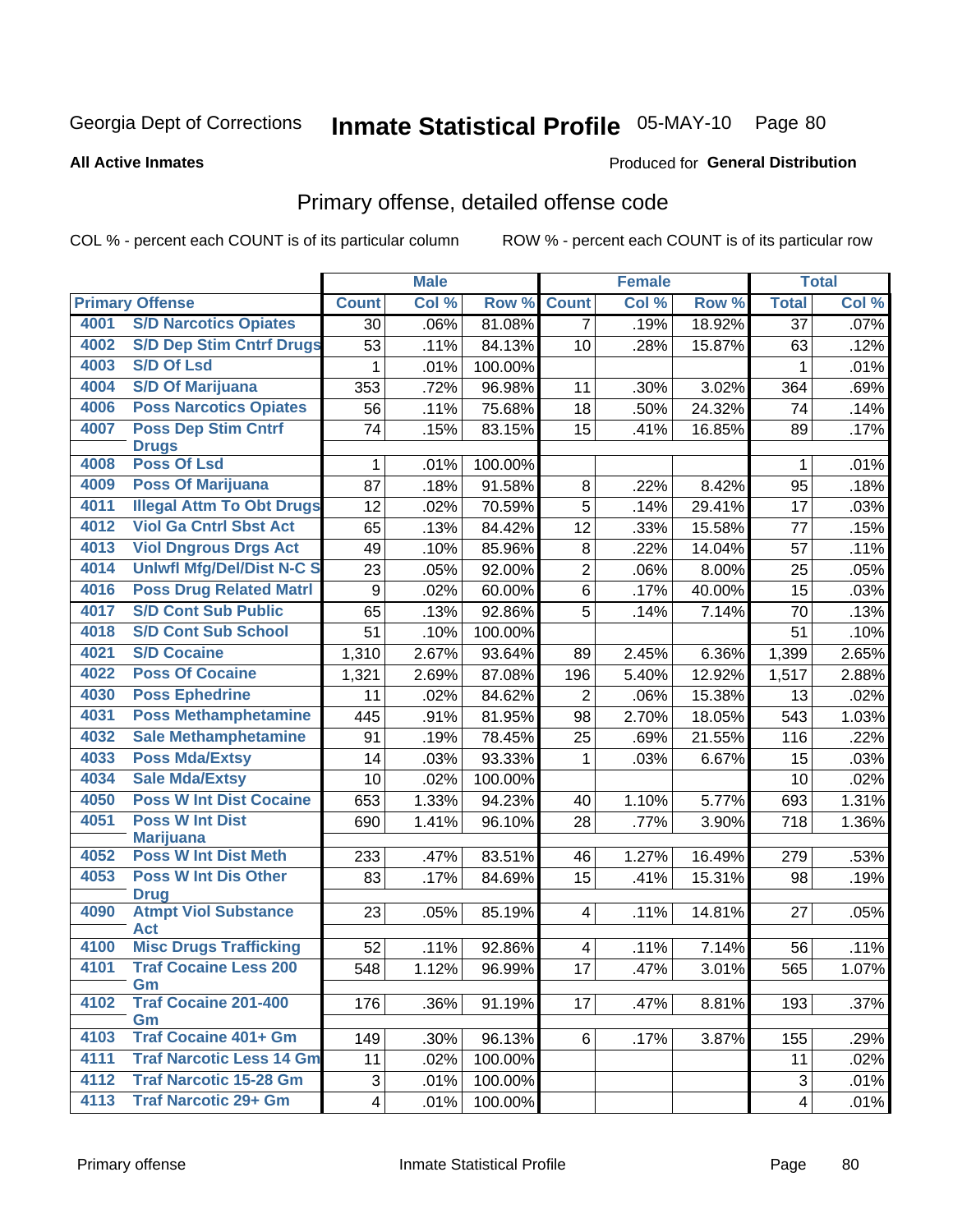# Inmate Statistical Profile 05-MAY-10 Page 81

**All Active Inmates** 

### **Produced for General Distribution**

## Primary offense, detailed offense code

COL % - percent each COUNT is of its particular column

|      |                                     |                | <b>Male</b> |         |                         | <b>Female</b> |        |                | <b>Total</b> |
|------|-------------------------------------|----------------|-------------|---------|-------------------------|---------------|--------|----------------|--------------|
|      | <b>Primary Offense</b>              | <b>Count</b>   | Col %       | Row %   | <b>Count</b>            | Col %         | Row %  | <b>Total</b>   | Col %        |
| 4121 | Traf Marijna 10-2000 Lb             | 92             | .19%        | 94.85%  | 5                       | .14%          | 5.15%  | 97             | .18%         |
| 4122 | Traf Marijna 2001-10k Lb            | 2              | .01%        | 100.00% |                         |               |        | 2              | .01%         |
| 4123 | Traf Marijna 10001+ Lb              | 1              | .01%        | 100.00% |                         |               |        | $\mathbf{1}$   | .01%         |
| 4126 | <b>Traf Amphtmine 28-199</b>        | $\overline{7}$ | .01%        | 70.00%  | 3                       | .08%          | 30.00% | 10             | .02%         |
|      | Gm                                  |                |             |         |                         |               |        |                |              |
| 4127 | <b>Traf Amphtmine 200-399</b><br>Gm | $\overline{2}$ | .01%        | 100.00% |                         |               |        | $\overline{2}$ | .01%         |
| 4128 | <b>Traf Amphtmine 400+ Gm</b>       | 4              | .01%        | 100.00% |                         |               |        | 4              | .01%         |
| 4130 | <b>Cnspire Traffic Cntrl Sub</b>    | 8              | .02%        | 66.67%  | 4                       | .11%          | 33.33% | 12             | .02%         |
| 4133 | <b>Use Comm Facity Vio C</b>        | 1              | .01%        | 100.00% |                         |               |        | $\mathbf{1}$   | .01%         |
|      | <b>Sub</b>                          |                |             |         |                         |               |        |                |              |
| 4134 | <b>Att/Consprcy Commt</b><br>C/S/Of | 43             | .09%        | 78.18%  | 12                      | .33%          | 21.82% | 55             | .10%         |
| 4136 | <b>Illgl Dist Contrild Subst</b>    | 1              | .01%        | 100.00% |                         |               |        | 1              | .01%         |
| 4140 | <b>Traf Methamph 28-199</b>         | 248            | .51%        | 83.50%  | 49                      | 1.35%         | 16.50% | 297            | .56%         |
|      | Gm                                  |                |             |         |                         |               |        |                |              |
| 4141 | <b>Traf Methamph 200-399</b>        | 77             | .16%        | 91.67%  | $\overline{7}$          | .19%          | 8.33%  | 84             | .16%         |
| 4142 | Gm<br>Traf Methamph 400+ Gm         |                |             |         |                         |               |        |                |              |
| 4143 | <b>Manf Methamph 28-199</b>         | 72             | .15%        | 97.30%  | $\overline{2}$          | .06%          | 2.70%  | 74             | .14%         |
|      | Gm                                  | 22             | .04%        | 78.57%  | 6                       | .17%          | 21.43% | 28             | .05%         |
| 4144 | <b>Manf Methamph 200-399</b>        | 5              | .01%        | 83.33%  | $\mathbf{1}$            | .03%          | 16.67% | 6              | .01%         |
|      | Gm                                  |                |             |         |                         |               |        |                |              |
| 4145 | Manf Methamph 400+ Gm               | $\overline{2}$ | .01%        | 100.00% |                         |               |        | $\overline{2}$ | .01%         |
| 4146 | <b>Traf Methamph Unspec</b>         | 80             | .16%        | 88.89%  | 10                      | .28%          | 11.11% | 90             | .17%         |
| 4147 | Amt<br><b>Manf Methamph Unspec</b>  | 134            | .27%        | 87.58%  | 19                      | .52%          | 12.42% | 153            | .29%         |
|      | Amt                                 |                |             |         |                         |               |        |                |              |
| 4150 | <b>Traf Mda/Extsy 28-199gm</b>      | 19             | .04%        | 76.00%  | 6                       | .17%          | 24.00% | 25             | .05%         |
| 4151 | <b>Traf Mda/Extsy 200-</b>          | 3              | .01%        | 100.00% |                         |               |        | 3              | .01%         |
|      | 399gm                               |                |             |         |                         |               |        |                |              |
| 4152 | Traf Mda/Extsy 400+Gm               | $\overline{2}$ | .01%        | 100.00% |                         |               |        | $\overline{2}$ | .01%         |
| 5001 | <b>Viol Motor Vehicle Laws</b>      | 28             | .06%        | 87.50%  | $\overline{\mathbf{4}}$ | .11%          | 12.50% | 32             | .06%         |
| 5003 | <b>Chop Shop Violation</b>          | 1              | .01%        | 100.00% |                         |               |        | 1              | .01%         |
| 5004 | <b>Drvng Habtl Violator</b>         | 22             | .04%        | 95.65%  | $\mathbf{1}$            | $.03\%$       | 4.35%  | 23             | .04%         |
| 5005 | <b>Habit Traf Viol/Impaired</b>     | 21             | .04%        | 100.00% |                         |               |        | 21             | .04%         |
| 5006 | <b>Habit Traf Viol/Other</b>        | 28             | .06%        | 100.00% |                         |               |        | 28             | .05%         |
| 5007 | <b>Hit-Run W/Injury/Fatality</b>    | 4              | .01%        | 66.67%  | $\overline{2}$          | .06%          | 33.33% | 6              | .01%         |
| 6000 | <b>Misc Mrals/Pblic H/Safty</b>     | 16             | .03%        | 76.19%  | 5                       | .14%          | 23.81% | 21             | .04%         |
| 6200 | <b>Misc CorrectionI Inst Off</b>    | 8              | .02%        | 80.00%  | $\overline{2}$          | .06%          | 20.00% | 10             | .02%         |
| 8001 | <b>Violatn Othr States Law</b>      | 5              | .01%        | 100.00% |                         |               |        | $\sqrt{5}$     | .01%         |
| 9901 | <b>Conspiracy</b>                   | 39             | .08%        | 81.25%  | 9 <sup>1</sup>          | .25%          | 18.75% | 48             | .09%         |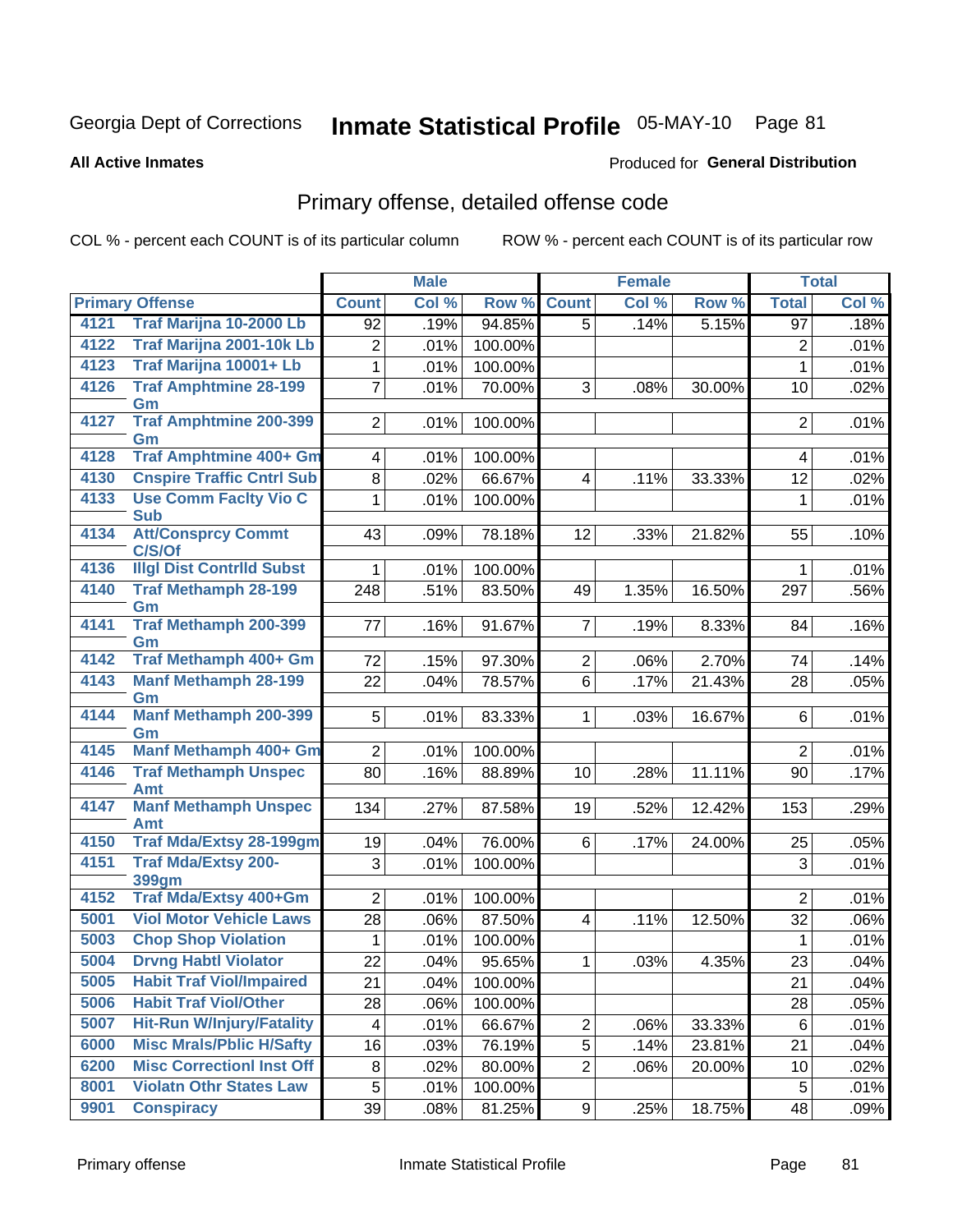# Inmate Statistical Profile 05-MAY-10 Page 82

**All Active Inmates** 

### **Produced for General Distribution**

## Primary offense, detailed offense code

COL % - percent each COUNT is of its particular column

|                                   |                | <b>Male</b> |             |       | <b>Female</b> |        |              | <b>Total</b> |
|-----------------------------------|----------------|-------------|-------------|-------|---------------|--------|--------------|--------------|
| <b>Primary Offense</b>            | <b>Count</b>   | Col %       | Row % Count |       | Col %         | Row %  | <b>Total</b> | Col %        |
| <b>Crmnl Atmpt</b><br>9905        |                | $.01\%$     | 100.00%     |       |               |        |              | .01%         |
| <b>Unauth Dist Recrd</b><br>9907  | 3 <sub>1</sub> | .01%        | 75.00%      |       | .03%          | 25.00% |              | .01%         |
| <b>Devices</b>                    |                |             |             |       |               |        |              |              |
| <b>Crmnl Solicitation</b><br>9910 | $\overline{2}$ | .01%        | 100.00%     |       |               |        |              | .01%         |
| <b>Gang Participation</b><br>9914 | 25             | .05%        | 96.15%      |       | .03%          | 3.85%  | 26           | .05%         |
| <b>Unknown Offense</b><br>9999    | 8              | .02%        | 88.89%      |       | .03%          | 11.11% | 9            | .02%         |
| <b>Total Rported</b>              | 49,074         | 100%        | 93.11%      | 3,632 | 100%          | 6.89%  | 52,706       | 100%         |

| ported<br>∣ N∩f | ວວ     | n.<br>∸∸ | 107<br>1 V I |
|-----------------|--------|----------|--------------|
| int             | 49,159 | 3,654    | 52,813       |

| Mode (most frequent) | 1902 Armed Robbery | 1701 Forgery 1st Degree | 1601 Burglary |
|----------------------|--------------------|-------------------------|---------------|
|----------------------|--------------------|-------------------------|---------------|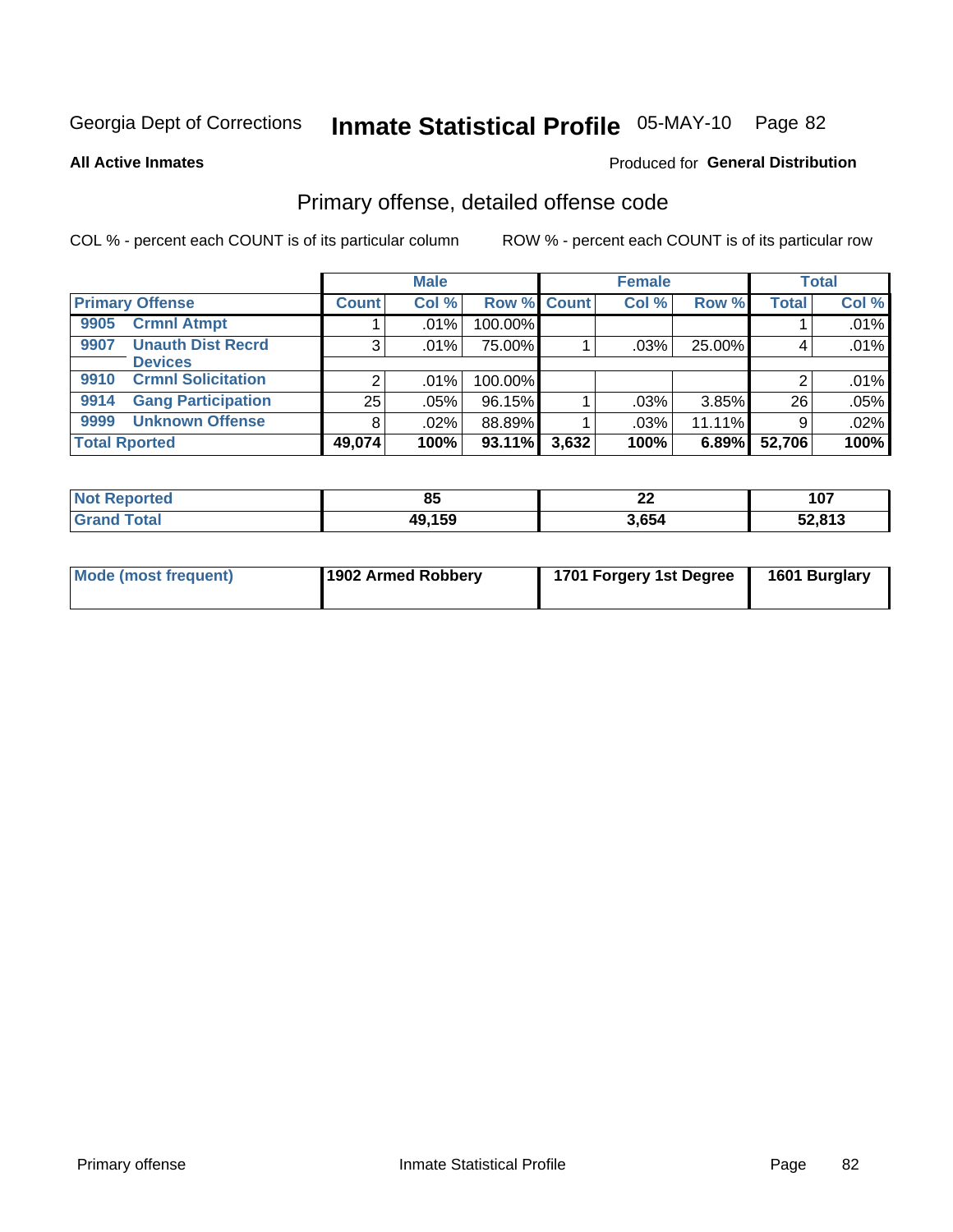# Inmate Statistical Profile 05-MAY-10 Page 83

**All Active Inmates** 

#### Produced for General Distribution

## County of conviction of primary offense

COL % - percent each COUNT is of its particular column

|                         |                             |              | <b>Male</b> |        |                         | <b>Female</b> |        |              | <b>Total</b> |
|-------------------------|-----------------------------|--------------|-------------|--------|-------------------------|---------------|--------|--------------|--------------|
|                         | <b>County of Conviction</b> | <b>Count</b> | Col %       | Row %  | <b>Count</b>            | Col %         | Row %  | <b>Total</b> | Col %        |
| $\overline{1}$          | <b>Appling</b>              | 95           | .19%        | 91.35% | 9                       | .25%          | 8.65%  | 104          | .20%         |
| $\overline{2}$          | <b>Atkinson</b>             | 45           | .09%        | 95.74% | $\overline{2}$          | .06%          | 4.26%  | 47           | .09%         |
| $\overline{\mathbf{3}}$ | <b>Bacon</b>                | 51           | .10%        | 96.23% | $\overline{2}$          | .06%          | 3.77%  | 53           | .10%         |
| 4                       | <b>Baker</b>                | 11           | .02%        | 91.67% | $\mathbf{1}$            | .03%          | 8.33%  | 12           | .02%         |
| 5                       | <b>Baldwin</b>              | 293          | .60%        | 92.72% | 23                      | .63%          | 7.28%  | 316          | .60%         |
| $6\overline{6}$         | <b>Banks</b>                | 56           | .11%        | 91.80% | 5                       | .14%          | 8.20%  | 61           | .12%         |
| 7                       | <b>Barrow</b>               | 272          | .55%        | 93.15% | 20                      | .55%          | 6.85%  | 292          | .55%         |
| 8                       | <b>Bartow</b>               | 609          | 1.24%       | 88.91% | 76                      | 2.09%         | 11.09% | 685          | 1.30%        |
| $\overline{9}$          | <b>Ben Hill</b>             | 257          | .52%        | 94.14% | 16                      | .44%          | 5.86%  | 273          | .52%         |
| 10                      | <b>Berrien</b>              | 87           | .18%        | 96.67% | 3                       | .08%          | 3.33%  | 90           | .17%         |
| $\overline{11}$         | <b>Bibb</b>                 | 1,016        | 2.07%       | 95.49% | 48                      | 1.32%         | 4.51%  | 1,064        | 2.02%        |
| $\overline{12}$         | <b>Bleckley</b>             | 70           | .14%        | 86.42% | 11                      | .30%          | 13.58% | 81           | .15%         |
| 13                      | <b>Brantley</b>             | 55           | .11%        | 94.83% | 3                       | .08%          | 5.17%  | 58           | .11%         |
| $\overline{14}$         | <b>Brooks</b>               | 60           | .12%        | 93.75% | $\overline{\mathbf{4}}$ | .11%          | 6.25%  | 64           | .12%         |
| $\overline{15}$         | <b>Bryan</b>                | 88           | .18%        | 93.62% | 6                       | .17%          | 6.38%  | 94           | .18%         |
| 16                      | <b>Bulloch</b>              | 484          | .99%        | 92.90% | 37                      | 1.02%         | 7.10%  | 521          | .99%         |
| $\overline{17}$         | <b>Burke</b>                | 197          | .40%        | 95.63% | 9                       | .25%          | 4.37%  | 206          | .39%         |
| 18                      | <b>Butts</b>                | 166          | .34%        | 95.95% | $\overline{7}$          | .19%          | 4.05%  | 173          | .33%         |
| 19                      | <b>Calhoun</b>              | 35           | .07%        | 89.74% | $\overline{\mathbf{4}}$ | .11%          | 10.26% | 39           | .07%         |
| 20                      | <b>Camden</b>               | 150          | .31%        | 91.46% | 14                      | .39%          | 8.54%  | 164          | .31%         |
| $\overline{21}$         | <b>Candler</b>              | 90           | .18%        | 88.24% | 12                      | .33%          | 11.76% | 102          | .19%         |
| $\overline{22}$         | <b>Carroll</b>              | 587          | 1.20%       | 90.03% | 65                      | 1.79%         | 9.97%  | 652          | 1.24%        |
| 23                      | <b>Catoosa</b>              | 300          | .61%        | 91.46% | 28                      | .77%          | 8.54%  | 328          | .62%         |
| 24                      | <b>Charlton</b>             | 54           | .11%        | 93.10% | $\overline{\mathbf{4}}$ | .11%          | 6.90%  | 58           | .11%         |
| 25                      | <b>Chatham</b>              | 2,454        | 5.00%       | 95.49% | 116                     | 3.19%         | 4.51%  | 2,570        | 4.88%        |
| 26                      | <b>Chattahoochee</b>        | 28           | .06%        | 90.32% | 3                       | .08%          | 9.68%  | 31           | .06%         |
| $\overline{27}$         | <b>Chattooga</b>            | 249          | .51%        | 90.55% | 26                      | .72%          | 9.45%  | 275          | .52%         |
| 28                      | <b>Cherokee</b>             | 598          | 1.22%       | 91.30% | 57                      | 1.57%         | 8.70%  | 655          | 1.24%        |
| 29                      | <b>Clarke</b>               | 396          | .81%        | 93.84% | 26                      | .72%          | 6.16%  | 422          | .80%         |
| 30                      | <b>Clay</b>                 | 32           | .07%        | 88.89% | 4                       | .11%          | 11.11% | 36           | .07%         |
| $\overline{31}$         | <b>Clayton</b>              | 1,541        | 3.14%       | 92.89% | 118                     | 3.25%         | 7.11%  | 1,659        | 3.15%        |
| 32                      | <b>Clinch</b>               | 57           | .12%        | 95.00% | 3                       | .08%          | 5.00%  | 60           | .11%         |
| 33                      | <b>Cobb</b>                 | 2,695        | 5.49%       | 90.47% | 284                     | 7.82%         | 9.53%  | 2,979        | 5.65%        |
| 34                      | <b>Coffee</b>               | 261          | .53%        | 93.21% | 19                      | .52%          | 6.79%  | 280          | .53%         |
| 35                      | <b>Colquitt</b>             | 294          | .60%        | 95.15% | 15                      | .41%          | 4.85%  | 309          | .59%         |
| 36                      | <b>Columbia</b>             | 278          | .57%        | 94.24% | 17                      | .47%          | 5.76%  | 295          | .56%         |
| 37                      | <b>Cook</b>                 | 137          | .28%        | 95.80% | 6                       | .17%          | 4.20%  | 143          | .27%         |
| 38                      | <b>Coweta</b>               | 481          | .98%        | 92.68% | 38                      | 1.05%         | 7.32%  | 519          | .98%         |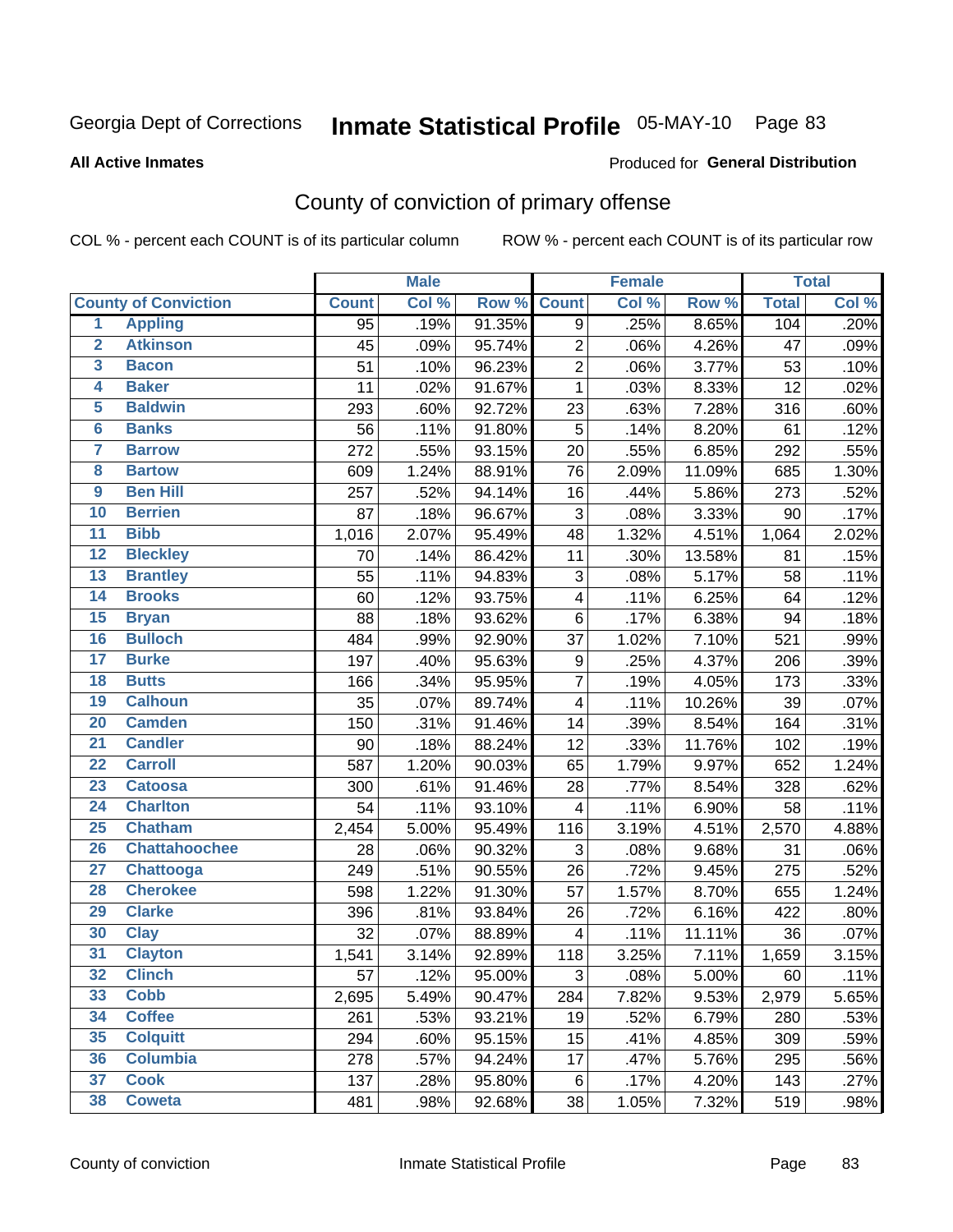# Inmate Statistical Profile 05-MAY-10 Page 84

#### **All Active Inmates**

### **Produced for General Distribution**

## County of conviction of primary offense

COL % - percent each COUNT is of its particular column

|                 |                             |                 | <b>Male</b> |         |                | <b>Female</b> |        |                 | <b>Total</b> |
|-----------------|-----------------------------|-----------------|-------------|---------|----------------|---------------|--------|-----------------|--------------|
|                 | <b>County of Conviction</b> | <b>Count</b>    | Col %       | Row %   | <b>Count</b>   | Col %         | Row %  | <b>Total</b>    | Col %        |
| 39              | <b>Crawford</b>             | $\overline{22}$ | .04%        | 91.67%  | $\overline{2}$ | .06%          | 8.33%  | $\overline{24}$ | .05%         |
| 40              | <b>Crisp</b>                | 279             | .57%        | 92.08%  | 24             | .66%          | 7.92%  | 303             | .57%         |
| 41              | <b>Dade</b>                 | 123             | .25%        | 96.85%  | 4              | .11%          | 3.15%  | 127             | .24%         |
| 42              | <b>Dawson</b>               | 111             | .23%        | 90.98%  | 11             | .30%          | 9.02%  | 122             | .23%         |
| 43              | <b>Decatur</b>              | 360             | .73%        | 92.31%  | 30             | .83%          | 7.69%  | 390             | .74%         |
| 44              | <b>Dekalb</b>               | 2,936           | 5.98%       | 95.08%  | 152            | 4.19%         | 4.92%  | 3,088           | 5.86%        |
| 45              | <b>Dodge</b>                | 146             | .30%        | 91.25%  | 14             | .39%          | 8.75%  | 160             | .30%         |
| 46              | <b>Dooly</b>                | 95              | .19%        | 92.23%  | 8              | .22%          | 7.77%  | 103             | .20%         |
| 47              | <b>Dougherty</b>            | 944             | 1.92%       | 94.21%  | 58             | 1.60%         | 5.79%  | 1,002           | 1.90%        |
| 48              | <b>Douglas</b>              | 1,133           | 2.31%       | 90.57%  | 118            | 3.25%         | 9.43%  | 1,251           | 2.37%        |
| 49              | <b>Early</b>                | 86              | .18%        | 96.63%  | 3              | .08%          | 3.37%  | 89              | .17%         |
| 50              | <b>Echols</b>               | 8               | .02%        | 88.89%  | 1              | .03%          | 11.11% | 9               | .02%         |
| $\overline{51}$ | <b>Effingham</b>            | 168             | .34%        | 94.38%  | 10             | .28%          | 5.62%  | 178             | .34%         |
| 52              | <b>Elbert</b>               | 152             | .31%        | 96.82%  | 5              | .14%          | 3.18%  | 157             | .30%         |
| 53              | <b>Emanuel</b>              | 171             | .35%        | 96.61%  | 6              | .17%          | 3.39%  | 177             | .34%         |
| 54              | <b>Evans</b>                | 90              | .18%        | 93.75%  | 6              | .17%          | 6.25%  | 96              | .18%         |
| 55              | <b>Fannin</b>               | 96              | .20%        | 92.31%  | 8              | .22%          | 7.69%  | 104             | .20%         |
| 56              | <b>Fayette</b>              | 331             | .67%        | 91.18%  | 32             | .88%          | 8.82%  | 363             | .69%         |
| 57              | <b>Floyd</b>                | 769             | 1.57%       | 90.36%  | 82             | 2.26%         | 9.64%  | 851             | 1.61%        |
| 58              | <b>Forsyth</b>              | 294             | .60%        | 89.36%  | 35             | .96%          | 10.64% | 329             | .62%         |
| 59              | <b>Franklin</b>             | 138             | .28%        | 93.24%  | 10             | .28%          | 6.76%  | 148             | .28%         |
| 60              | <b>Fulton</b>               | 4,568           | 9.31%       | 96.21%  | 180            | 4.96%         | 3.79%  | 4,748           | 9.01%        |
| 61              | Gilmer                      | 138             | .28%        | 93.24%  | 10             | .28%          | 6.76%  | 148             | .28%         |
| 62              | <b>Glascock</b>             | 7               | .01%        | 87.50%  | $\mathbf{1}$   | .03%          | 12.50% | 8               | .02%         |
| 63              | <b>Glynn</b>                | 409             | .83%        | 95.34%  | 20             | .55%          | 4.66%  | 429             | .81%         |
| 64              | <b>Gordon</b>               | 312             | .64%        | 90.70%  | 32             | .88%          | 9.30%  | 344             | .65%         |
| 65              | <b>Grady</b>                | 218             | .44%        | 96.04%  | $9\,$          | .25%          | 3.96%  | 227             | .43%         |
| 66              | <b>Greene</b>               | 150             | .31%        | 94.94%  | 8              | .22%          | 5.06%  | 158             | .30%         |
| 67              | <b>Gwinnett</b>             | 2,056           | 4.19%       | 92.28%  | 172            | 4.74%         | 7.72%  | 2,228           | 4.23%        |
| 68              | <b>Habersham</b>            | 125             | .25%        | 94.70%  | $\overline{7}$ | .19%          | 5.30%  | 132             | .25%         |
| 69              | <b>Hall</b>                 | 694             | 1.41%       | 91.56%  | 64             | 1.76%         | 8.44%  | 758             | 1.44%        |
| 70              | <b>Hancock</b>              | 30              | .06%        | 96.77%  | 1              | .03%          | 3.23%  | 31              | .06%         |
| 71              | <b>Haralson</b>             | 94              | .19%        | 94.95%  | 5              | .14%          | 5.05%  | 99              | .19%         |
| 72              | <b>Harris</b>               | 110             | .22%        | 92.44%  | 9              | .25%          | 7.56%  | 119             | .23%         |
| 73              | <b>Hart</b>                 | 108             | .22%        | 96.43%  | 4              | .11%          | 3.57%  | 112             | .21%         |
| 74              | <b>Heard</b>                | 63              | .13%        | 100.00% |                |               |        | 63              | .12%         |
| 75              | <b>Henry</b>                | 521             | 1.06%       | 90.45%  | 55             | 1.51%         | 9.55%  | 576             | 1.09%        |
| 76              | <b>Houston</b>              | 593             | 1.21%       | 93.68%  | 40             | 1.10%         | 6.32%  | 633             | 1.20%        |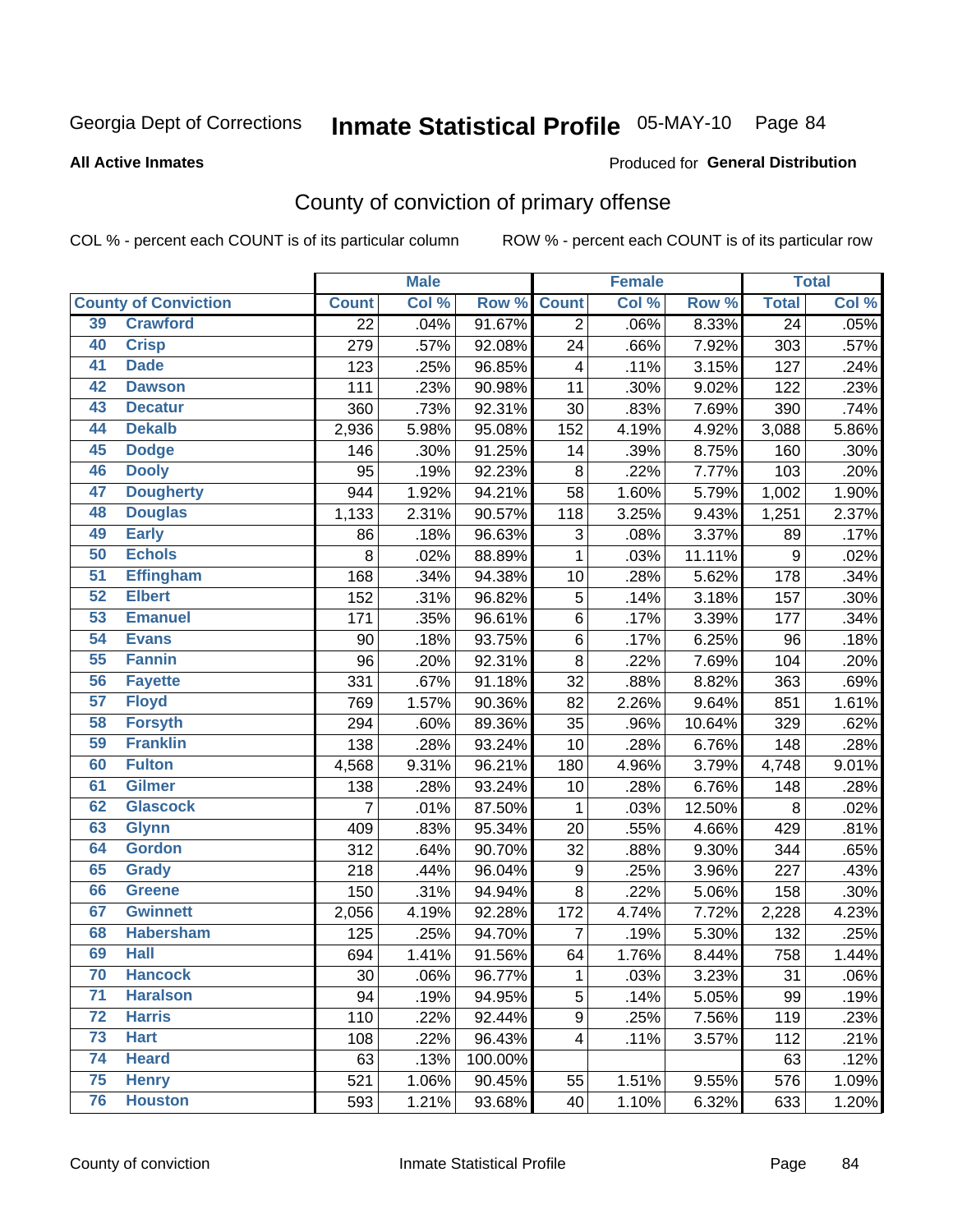# Inmate Statistical Profile 05-MAY-10 Page 85

#### **All Active Inmates**

#### Produced for General Distribution

## County of conviction of primary offense

COL % - percent each COUNT is of its particular column

|                   |                             |              | <b>Male</b> |         |                         | <b>Female</b> |        |              | <b>Total</b>        |
|-------------------|-----------------------------|--------------|-------------|---------|-------------------------|---------------|--------|--------------|---------------------|
|                   | <b>County of Conviction</b> | <b>Count</b> | Col %       | Row %   | <b>Count</b>            | Col %         | Row %  | <b>Total</b> | Col %               |
| 77                | <b>Irwin</b>                | 62           | .13%        | 98.41%  | 1                       | .03%          | 1.59%  | 63           | .12%                |
| 78                | <b>Jackson</b>              | 198          | .40%        | 92.52%  | 16                      | .44%          | 7.48%  | 214          | .41%                |
| 79                | <b>Jasper</b>               | 55           | .11%        | 98.21%  | 1                       | .03%          | 1.79%  | 56           | .11%                |
| 80                | <b>Jeff Davis</b>           | 75           | .15%        | 90.36%  | 8                       | .22%          | 9.64%  | 83           | .16%                |
| 81                | <b>Jefferson</b>            | 112          | .23%        | 98.25%  | $\overline{c}$          | .06%          | 1.75%  | 114          | .22%                |
| 82                | <b>Jenkins</b>              | 72           | .15%        | 96.00%  | 3                       | .08%          | 4.00%  | 75           | .14%                |
| 83                | <b>Johnson</b>              | 51           | .10%        | 92.73%  | 4                       | .11%          | 7.27%  | 55           | .10%                |
| 84                | <b>Jones</b>                | 155          | .32%        | 90.12%  | 17                      | .47%          | 9.88%  | 172          | .33%                |
| 85                | <b>Lamar</b>                | 66           | .13%        | 92.96%  | 5                       | .14%          | 7.04%  | 71           | .13%                |
| 86                | <b>Lanier</b>               | 41           | .08%        | 100.00% |                         |               |        | 41           | .08%                |
| 87                | <b>Laurens</b>              | 325          | .66%        | 93.66%  | 22                      | .61%          | 6.34%  | 347          | .66%                |
| 88                | Lee                         | 69           | .14%        | 94.52%  | $\overline{\mathbf{4}}$ | .11%          | 5.48%  | 73           | .14%                |
| 89                | <b>Liberty</b>              | 270          | .55%        | 92.47%  | 22                      | .61%          | 7.53%  | 292          | .55%                |
| 90                | <b>Lincoln</b>              | 29           | .06%        | 96.67%  | $\mathbf 1$             | .03%          | 3.33%  | 30           | .06%                |
| 91                | Long                        | 88           | .18%        | 93.62%  | 6                       | .17%          | 6.38%  | 94           | .18%                |
| 92                | <b>Lowndes</b>              | 534          | 1.09%       | 92.39%  | 44                      | 1.21%         | 7.61%  | 578          | 1.10%               |
| 93                | <b>Lumpkin</b>              | 89           | .18%        | 88.12%  | 12                      | .33%          | 11.88% | 101          | .19%                |
| 94                | <b>Macon</b>                | 61           | .12%        | 96.83%  | $\overline{2}$          | .06%          | 3.17%  | 63           | .12%                |
| 95                | <b>Madison</b>              | 115          | .23%        | 90.55%  | 12                      | .33%          | 9.45%  | 127          | .24%                |
| 96                | <b>Marion</b>               | 38           | .08%        | 92.68%  | 3                       | .08%          | 7.32%  | 41           | .08%                |
| 97                | <b>Mcduffie</b>             | 170          | .35%        | 95.51%  | 8                       | .22%          | 4.49%  | 178          | .34%                |
| 98                | <b>Mcintosh</b>             | 65           | .13%        | 98.48%  | $\mathbf{1}$            | .03%          | 1.52%  | 66           | .13%                |
| 99                | <b>Meriwether</b>           | 218          | .44%        | 96.04%  | 9                       | .25%          | 3.96%  | 227          | .43%                |
| 100               | <b>Miller</b>               | 30           | .06%        | 93.75%  | $\overline{2}$          | .06%          | 6.25%  | 32           | .06%                |
| 101               | <b>Mitchell</b>             | 192          | .39%        | 91.00%  | 19                      | .52%          | 9.00%  | 211          | .40%                |
| 102               | <b>Monroe</b>               | 135          | .28%        | 88.24%  | 18                      | .50%          | 11.76% | 153          | .29%                |
| 103               | <b>Montgomery</b>           | 63           | .13%        | 92.65%  | 5                       | .14%          | 7.35%  | 68           | .13%                |
| 104               | <b>Morgan</b>               | 148          | .30%        | 93.08%  | 11                      | .30%          | 6.92%  | 159          | .30%                |
| 105               | <b>Murray</b>               | 172          | .35%        | 89.58%  | 20                      | .55%          | 10.42% | 192          | .36%                |
| 106               | <b>Muscogee</b>             | 1,715        | 3.49%       | 94.59%  | 98                      | 2.70%         | 5.41%  | 1,813        | 3.44%               |
| 107               | <b>Newton</b>               | 630          | 1.28%       | 91.57%  | 58                      | 1.60%         | 8.43%  | 688          | $\overline{1.31\%}$ |
| 108               | <b>Oconee</b>               | 56           | .11%        | 98.25%  | 1                       | .03%          | 1.75%  | 57           | .11%                |
| 109               | <b>Oglethorpe</b>           | 50           | .10%        | 98.04%  | $\mathbf{1}$            | .03%          | 1.96%  | 51           | .10%                |
| 110               | <b>Paulding</b>             | 257          | .52%        | 92.11%  | 22                      | .61%          | 7.89%  | 279          | .53%                |
| 111               | <b>Peach</b>                | 86           | .18%        | 96.63%  | 3                       | .08%          | 3.37%  | 89           | .17%                |
| 112               | <b>Pickens</b>              | 81           | .17%        | 94.19%  | 5                       | .14%          | 5.81%  | 86           | .16%                |
| $\overline{113}$  | <b>Pierce</b>               | 60           | .12%        | 96.77%  | $\overline{c}$          | .06%          | 3.23%  | 62           | .12%                |
| $\frac{114}{114}$ | <b>Pike</b>                 | 59           | .12%        | 93.65%  | $\overline{\mathbf{4}}$ | .11%          | 6.35%  | 63           | .12%                |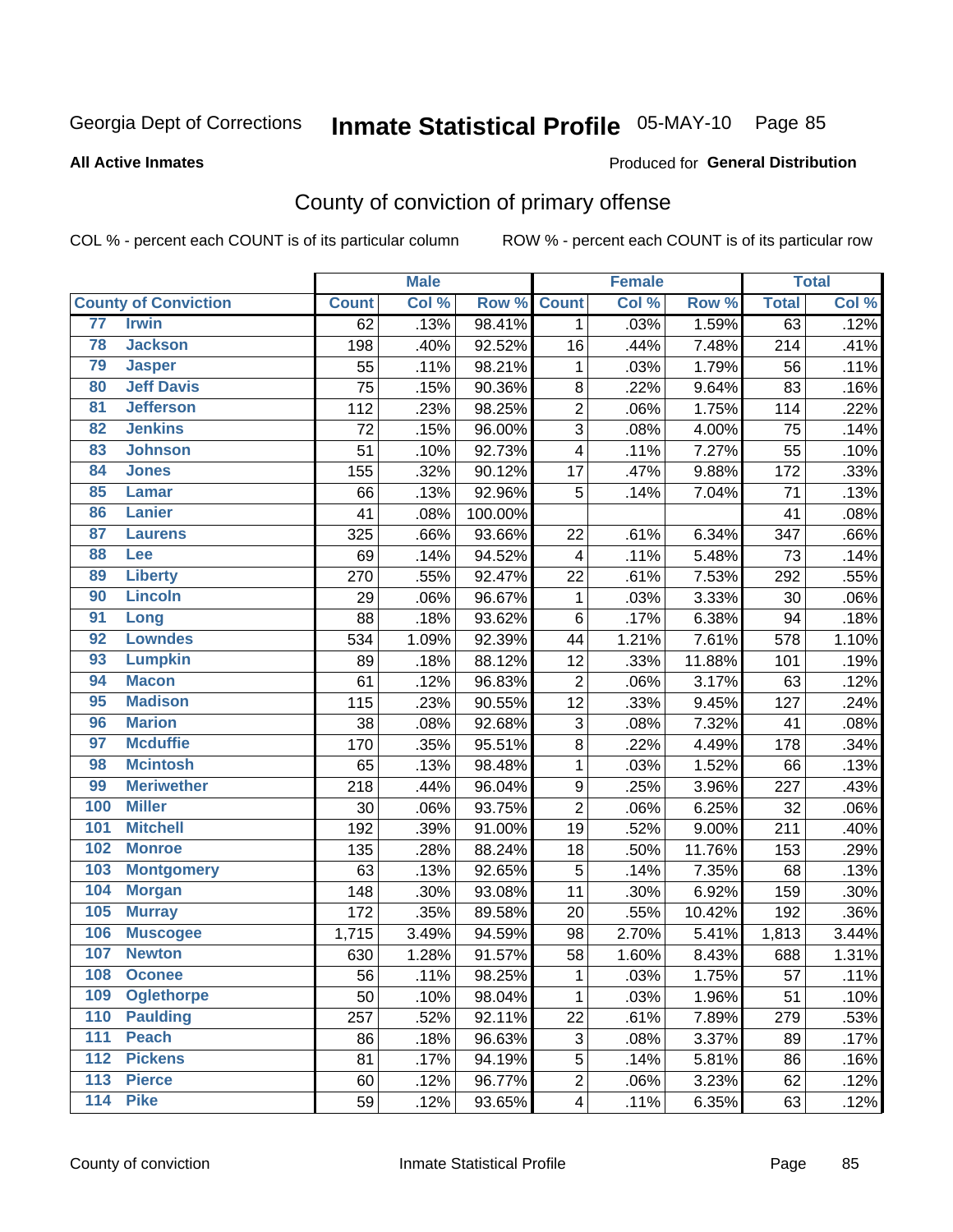# Inmate Statistical Profile 05-MAY-10 Page 86

#### **All Active Inmates**

#### Produced for General Distribution

## County of conviction of primary offense

COL % - percent each COUNT is of its particular column

|                                   |              | <b>Male</b> |         |                           | <b>Female</b> |        |              | <b>Total</b> |
|-----------------------------------|--------------|-------------|---------|---------------------------|---------------|--------|--------------|--------------|
| <b>County of Conviction</b>       | <b>Count</b> | Col %       | Row %   | <b>Count</b>              | Col %         | Row %  | <b>Total</b> | Col %        |
| 115 Polk                          | 140          | .29%        | 90.32%  | 15                        | .41%          | 9.68%  | 155          | .29%         |
| 116<br><b>Pulaski</b>             | 88           | .18%        | 92.63%  | $\overline{7}$            | .19%          | 7.37%  | 95           | .18%         |
| 117<br><b>Putnam</b>              | 147          | .30%        | 94.84%  | 8                         | .22%          | 5.16%  | 155          | .29%         |
| 118<br>Quitman                    | 19           | .04%        | 90.48%  | $\overline{2}$            | .06%          | 9.52%  | 21           | .04%         |
| 119<br><b>Rabun</b>               | 53           | .11%        | 85.48%  | $\mathsf g$               | .25%          | 14.52% | 62           | .12%         |
| 120<br><b>Randolph</b>            | 61           | .12%        | 93.85%  | $\overline{\mathbf{4}}$   | .11%          | 6.15%  | 65           | .12%         |
| <b>Richmond</b><br>121            | 1,695        | 3.45%       | 93.85%  | 111                       | 3.06%         | 6.15%  | 1,806        | 3.43%        |
| 122<br><b>Rockdale</b>            | 451          | .92%        | 91.11%  | 44                        | 1.21%         | 8.89%  | 495          | .94%         |
| 123<br><b>Schley</b>              | 29           | .06%        | 96.67%  | 1                         | .03%          | 3.33%  | 30           | .06%         |
| 124<br><b>Screven</b>             | 124          | .25%        | 93.23%  | 9                         | .25%          | 6.77%  | 133          | .25%         |
| <b>Seminole</b><br>125            | 58           | .12%        | 86.57%  | $\mathsf g$               | .25%          | 13.43% | 67           | .13%         |
| 126<br><b>Spalding</b>            | 588          | 1.20%       | 91.30%  | 56                        | 1.54%         | 8.70%  | 644          | 1.22%        |
| 127<br><b>Stephens</b>            | 180          | .37%        | 90.91%  | 18                        | .50%          | 9.09%  | 198          | .38%         |
| 128<br><b>Stewart</b>             | 30           | .06%        | 90.91%  | $\ensuremath{\mathsf{3}}$ | .08%          | 9.09%  | 33           | .06%         |
| 129<br><b>Sumter</b>              | 236          | .48%        | 96.72%  | $\bf 8$                   | .22%          | 3.28%  | 244          | .46%         |
| <b>Talbot</b><br>130              | 52           | .11%        | 94.55%  | 3                         | .08%          | 5.45%  | 55           | .10%         |
| 131<br><b>Taliaferro</b>          | 20           | .04%        | 90.91%  | $\overline{2}$            | .06%          | 9.09%  | 22           | .04%         |
| <b>Tattnall</b><br>132            | 181          | .37%        | 91.88%  | 16                        | .44%          | 8.12%  | 197          | .37%         |
| 133<br><b>Taylor</b>              | 88           | .18%        | 97.78%  | $\boldsymbol{2}$          | .06%          | 2.22%  | 90           | .17%         |
| <b>Telfair</b><br>134             | 127          | .26%        | 94.07%  | $\bf 8$                   | .22%          | 5.93%  | 135          | .26%         |
| 135<br><b>Terrell</b>             | 75           | .15%        | 97.40%  | $\overline{2}$            | .06%          | 2.60%  | 77           | .15%         |
| <b>Thomas</b><br>136              | 261          | .53%        | 93.88%  | 17                        | .47%          | 6.12%  | 278          | .53%         |
| <b>Tift</b><br>137                | 327          | .67%        | 94.78%  | 18                        | .50%          | 5.22%  | 345          | .65%         |
| <b>Toombs</b><br>138              | 309          | .63%        | 91.69%  | 28                        | .77%          | 8.31%  | 337          | .64%         |
| 139<br><b>Towns</b>               | 43           | .09%        | 91.49%  | 4                         | .11%          | 8.51%  | 47           | .09%         |
| 140<br><b>Treutlen</b>            | 74           | .15%        | 92.50%  | 6                         | .17%          | 7.50%  | 80           | .15%         |
| 141<br><b>Troup</b>               | 661          | 1.35%       | 91.05%  | 65                        | 1.79%         | 8.95%  | 726          | 1.38%        |
| <b>Turner</b><br>142              | 73           | .15%        | 96.05%  | $\ensuremath{\mathsf{3}}$ | .08%          | 3.95%  | 76           | .14%         |
| $\overline{143}$<br><b>Twiggs</b> | 68           | .14%        | 90.67%  | $\overline{7}$            | .19%          | 9.33%  | 75           | .14%         |
| 144<br><b>Union</b>               | 81           | .17%        | 83.51%  | 16                        | .44%          | 16.49% | 97           | .18%         |
| 145<br><b>Upson</b>               | 212          | .43%        | 91.77%  | 19                        | .52%          | 8.23%  | 231          | .44%         |
| 146<br><b>Walker</b>              | 391          | .80%        | 88.46%  | 51                        | 1.40%         | 11.54% | 442          | .84%         |
| 147<br><b>Walton</b>              | 449          | .91%        | 90.71%  | 46                        | 1.27%         | 9.29%  | 495          | .94%         |
| 148<br><b>Ware</b>                | 316          | .64%        | 94.89%  | 17                        | .47%          | 5.11%  | 333          | .63%         |
| <b>Warren</b><br>149              | 44           | .09%        | 93.62%  | 3                         | .08%          | 6.38%  | 47           | .09%         |
| 150<br><b>Washington</b>          | 117          | .24%        | 90.70%  | 12                        | .33%          | 9.30%  | 129          | .24%         |
| 151<br><b>Wayne</b>               | 164          | .33%        | 89.13%  | 20                        | .55%          | 10.87% | 184          | .35%         |
| <b>Webster</b><br>152             | 4            | .01%        | 100.00% |                           |               |        | 4            | .01%         |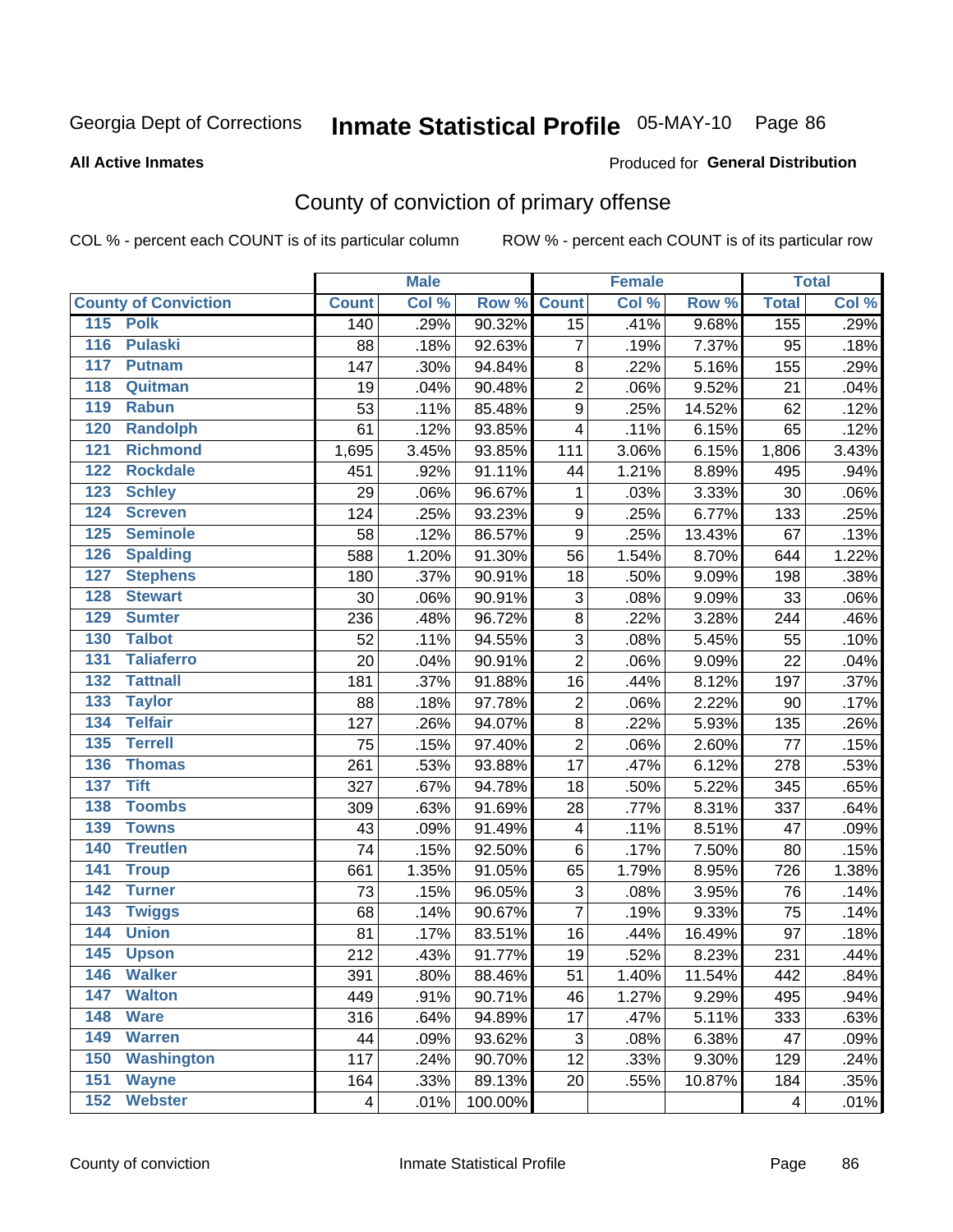# Inmate Statistical Profile 05-MAY-10 Page 87

**All Active Inmates** 

#### Produced for General Distribution

## County of conviction of primary offense

COL % - percent each COUNT is of its particular column

|                             |              | <b>Male</b> |                    |                | <b>Female</b> |        |              | <b>Total</b> |
|-----------------------------|--------------|-------------|--------------------|----------------|---------------|--------|--------------|--------------|
| <b>County of Conviction</b> | <b>Count</b> | Col %       | <b>Row % Count</b> |                | Col %         | Row %  | <b>Total</b> | Col %        |
| <b>Wheeler</b><br>153       | 25           | $.05\%$     | 86.21%             | 4              | $.11\%$       | 13.79% | 29           | .06%         |
| <b>White</b><br>154         | 118          | .24%        | 91.47%             | 11             | .30%          | 8.53%  | 129          | .24%         |
| <b>Whitfield</b><br>155     | 609          | 1.24%       | 88.65%             | 78             | 2.15%         | 11.35% | 687          | 1.30%        |
| <b>Wilcox</b><br>156        | 61           | .12%        | 87.14%             | 9              | .25%          | 12.86% | 70           | .13%         |
| <b>Wilkes</b><br>157        | 80           | .16%        | 97.56%             | $\overline{2}$ | .06%          | 2.44%  | 82           | .16%         |
| <b>Wilkinson</b><br>158     | 55           | $.11\%$     | 94.83%             | 3              | .08%          | 5.17%  | 58           | .11%         |
| <b>Worth</b><br>159         | 120          | .24%        | 94.49%             |                | .19%          | 5.51%  | 127          | .24%         |
| <b>Total Rported</b>        | 49,073       | 100%        | 93.11%             | 3,632          | 100%          | 6.89%  | 52,705       | 100%         |

| <b>Not</b><br>Reported | 86     | $\sim$<br>▴▴ | 108    |
|------------------------|--------|--------------|--------|
| <b>Total</b><br>'Grano | 49,159 | 3,654        | 52,813 |

| <b>Mode</b><br>---<br>luent)<br>nost tren | ™ulton | ;obb | Fulto |
|-------------------------------------------|--------|------|-------|
|                                           |        |      |       |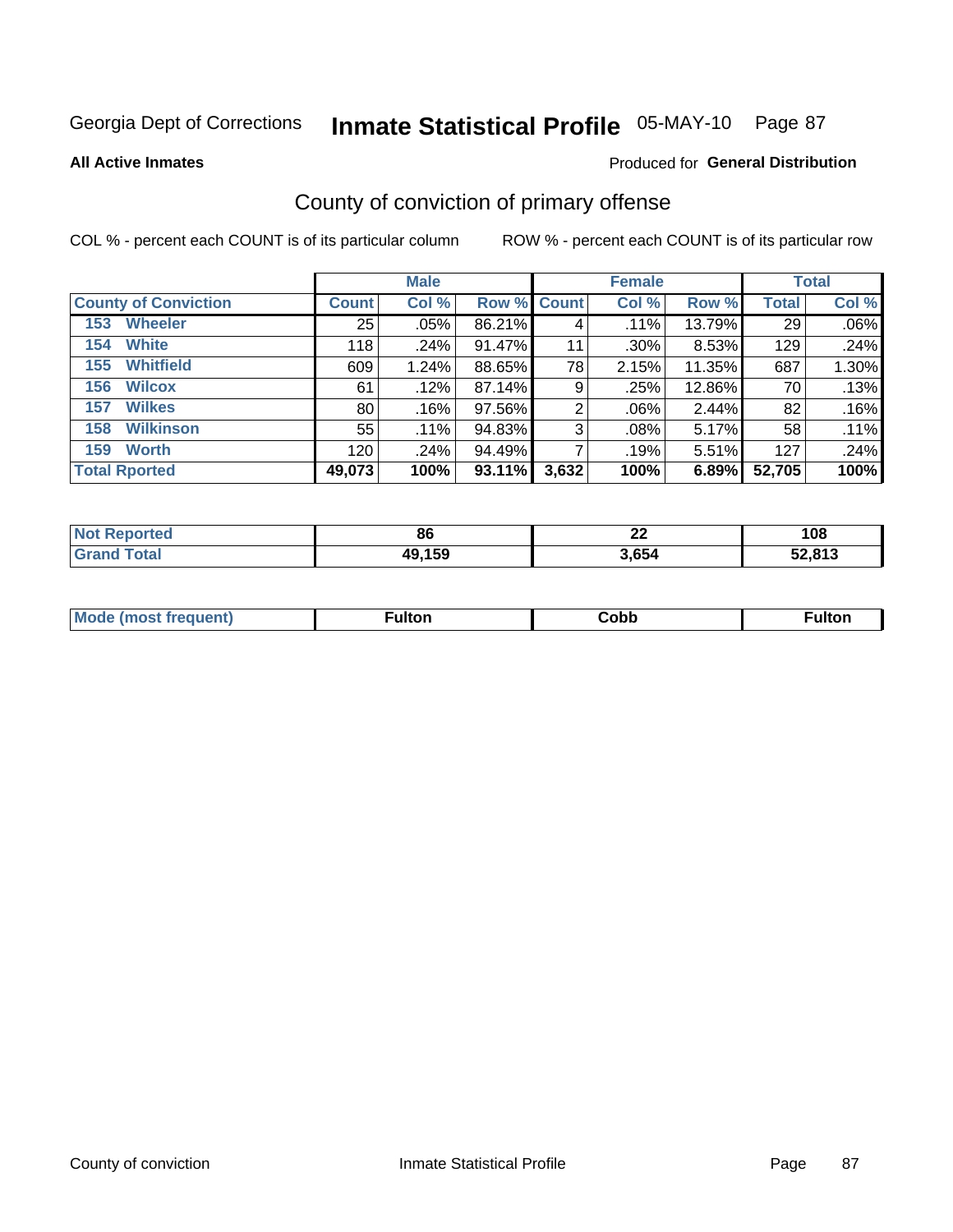# Inmate Statistical Profile 05-MAY-10 Page 88

Produced for General Distribution

#### **All Active Inmates**

## Circuit of conviction of primary offense

COL % - percent each COUNT is of its particular column

|                         |                                 |              | <b>Male</b> |        |              | <b>Female</b> |        |              | <b>Total</b> |
|-------------------------|---------------------------------|--------------|-------------|--------|--------------|---------------|--------|--------------|--------------|
|                         | <b>Circuit of Conviction</b>    | <b>Count</b> | Col %       | Row %  | <b>Count</b> | Col %         | Row %  | <b>Total</b> | Col %        |
| $\overline{1}$          | <b>Alapaha Circuit</b>          | 367          | .75%        | 96.33% | 14           | .39%          | 3.67%  | 381          | .72%         |
| $\overline{2}$          | <b>Alcovy Circuit</b>           | 1,079        | 2.20%       | 91.21% | 104          | 2.86%         | 8.79%  | 1,183        | 2.24%        |
| $\overline{\mathbf{3}}$ | <b>Atlanta Circuit</b>          | 4,568        | 9.31%       | 96.21% | 180          | 4.96%         | 3.79%  | 4,748        | 9.01%        |
| 4                       | <b>Atlantic Circuit</b>         | 782          | 1.59%       | 93.21% | 57           | 1.57%         | 6.79%  | 839          | 1.59%        |
| 5                       | <b>Augusta Circuit</b>          | 2,170        | 4.42%       | 94.06% | 137          | 3.77%         | 5.94%  | 2,307        | 4.38%        |
| $\overline{\mathbf{6}}$ | <b>Blue Ridge Circuit</b>       | 598          | 1.22%       | 91.30% | 57           | 1.57%         | 8.70%  | 655          | 1.24%        |
| $\overline{\mathbf{7}}$ | <b>Brunswick Circuit</b>        | 893          | 1.82%       | 92.63% | 71           | 1.95%         | 7.37%  | 964          | 1.83%        |
| 8                       | <b>Chattahoochee Circuit</b>    | 2,031        | 4.14%       | 94.51% | 118          | 3.25%         | 5.49%  | 2,149        | 4.08%        |
| $\overline{9}$          | <b>Cherokee Circuit</b>         | 921          | 1.88%       | 89.50% | 108          | 2.97%         | 10.50% | 1,029        | 1.95%        |
| 10                      | <b>Clayton Circuit</b>          | 1,541        | 3.14%       | 92.89% | 118          | 3.25%         | 7.11%  | 1,659        | 3.15%        |
| 11                      | <b>Cobb Circuit</b>             | 2,695        | 5.49%       | 90.47% | 284          | 7.82%         | 9.53%  | 2,979        | 5.65%        |
| 12                      | <b>Conasauga Circuit</b>        | 781          | 1.59%       | 88.85% | 98           | 2.70%         | 11.15% | 879          | 1.67%        |
| 13                      | <b>Cordele Circuit</b>          | 692          | 1.41%       | 92.39% | 57           | 1.57%         | 7.61%  | 749          | 1.42%        |
| 14                      | <b>Coweta Circuit</b>           | 2,010        | 4.10%       | 91.91% | 177          | 4.87%         | 8.09%  | 2,187        | 4.15%        |
| 15                      | <b>Dougherty Circuit</b>        | 944          | 1.92%       | 94.21% | 58           | 1.60%         | 5.79%  | 1,002        | 1.90%        |
| 16                      | <b>Dublin Circuit</b>           | 518          | 1.06%       | 93.00% | 39           | 1.07%         | 7.00%  | 557          | 1.06%        |
| 17                      | <b>Eastern Circuit</b>          | 2,454        | 5.00%       | 95.49% | 116          | 3.19%         | 4.51%  | 2,570        | 4.88%        |
| 18                      | <b>Flint Circuit</b>            | 521          | 1.06%       | 90.45% | 55           | 1.51%         | 9.55%  | 576          | 1.09%        |
| 19                      | <b>Griffin Circuit</b>          | 1,190        | 2.42%       | 91.47% | 111          | 3.06%         | 8.53%  | 1,301        | 2.47%        |
| 20                      | <b>Gwinnett Circuit</b>         | 2,056        | 4.19%       | 92.28% | 172          | 4.74%         | 7.72%  | 2,228        | 4.23%        |
| $\overline{21}$         | <b>Houston Circuit</b>          | 593          | 1.21%       | 93.68% | 40           | 1.10%         | 6.32%  | 633          | 1.20%        |
| $\overline{22}$         | <b>Lookout Mountain Circuit</b> | 1,063        | 2.17%       | 90.70% | 109          | 3.00%         | 9.30%  | 1,172        | 2.22%        |
| 23                      | <b>Macon Circuit</b>            | 1,124        | 2.29%       | 95.50% | 53           | 1.46%         | 4.50%  | 1,177        | 2.23%        |
| 24                      | <b>Middle Circuit</b>           | 799          | 1.63%       | 93.02% | 60           | 1.65%         | 6.98%  | 859          | 1.63%        |
| 25                      | <b>Mountain Circuit</b>         | 358          | .73%        | 91.33% | 34           | .94%          | 8.67%  | 392          | .74%         |
| 26                      | <b>Northeastern Circuit</b>     | 805          | 1.64%       | 91.48% | 75           | 2.06%         | 8.52%  | 880          | 1.67%        |
| $\overline{27}$         | <b>Northern Circuit</b>         | 563          | 1.15%       | 94.62% | 32           | .88%          | 5.38%  | 595          | 1.13%        |
| 28                      | <b>Ocmulgee Circuit</b>         | 1,033        | 2.11%       | 93.48% | 72           | 1.98%         | 6.52%  | 1,105        | 2.10%        |
| 29                      | <b>Oconee Circuit</b>           | 519          | 1.06%       | 91.37% | 49           | 1.35%         | 8.63%  | 568          | 1.08%        |
| 30                      | <b>Ogeechee Circuit</b>         | 848          | 1.73%       | 93.50% | 59           | 1.62%         | 6.50%  | 907          | 1.72%        |
| $\overline{31}$         | <b>Pataula Circuit</b>          | 361          | .74%        | 93.28% | 26           | .72%          | 6.72%  | 387          | .73%         |
| 32                      | <b>Piedmont Circuit</b>         | 526          | 1.07%       | 92.77% | 41           | 1.13%         | 7.23%  | 567          | 1.08%        |
| 33                      | <b>Rome Circuit</b>             | 769          | 1.57%       | 90.36% | 82           | 2.26%         | 9.64%  | 851          | 1.61%        |
| 34                      | <b>South Georgia Circuit</b>    | 816          | 1.66%       | 92.83% | 63           | 1.73%         | 7.17%  | 879          | 1.67%        |
| 35                      | <b>Southern Circuit</b>         | 1,157        | 2.36%       | 93.46% | 81           | 2.23%         | 6.54%  | 1,238        | 2.35%        |
| 36                      | <b>Southwestern Circuit</b>     | 429          | .87%        | 95.97% | 18           | .50%          | 4.03%  | 447          | .85%         |
| 37                      | <b>Stone Mountain Circuit</b>   | 2,936        | 5.98%       | 95.08% | 152          | 4.19%         | 4.92%  | 3,088        | 5.86%        |
| 38                      | <b>Tallapoosa Circuit</b>       | 234          | .48%        | 92.13% | 20           | .55%          | 7.87%  | 254          | .48%         |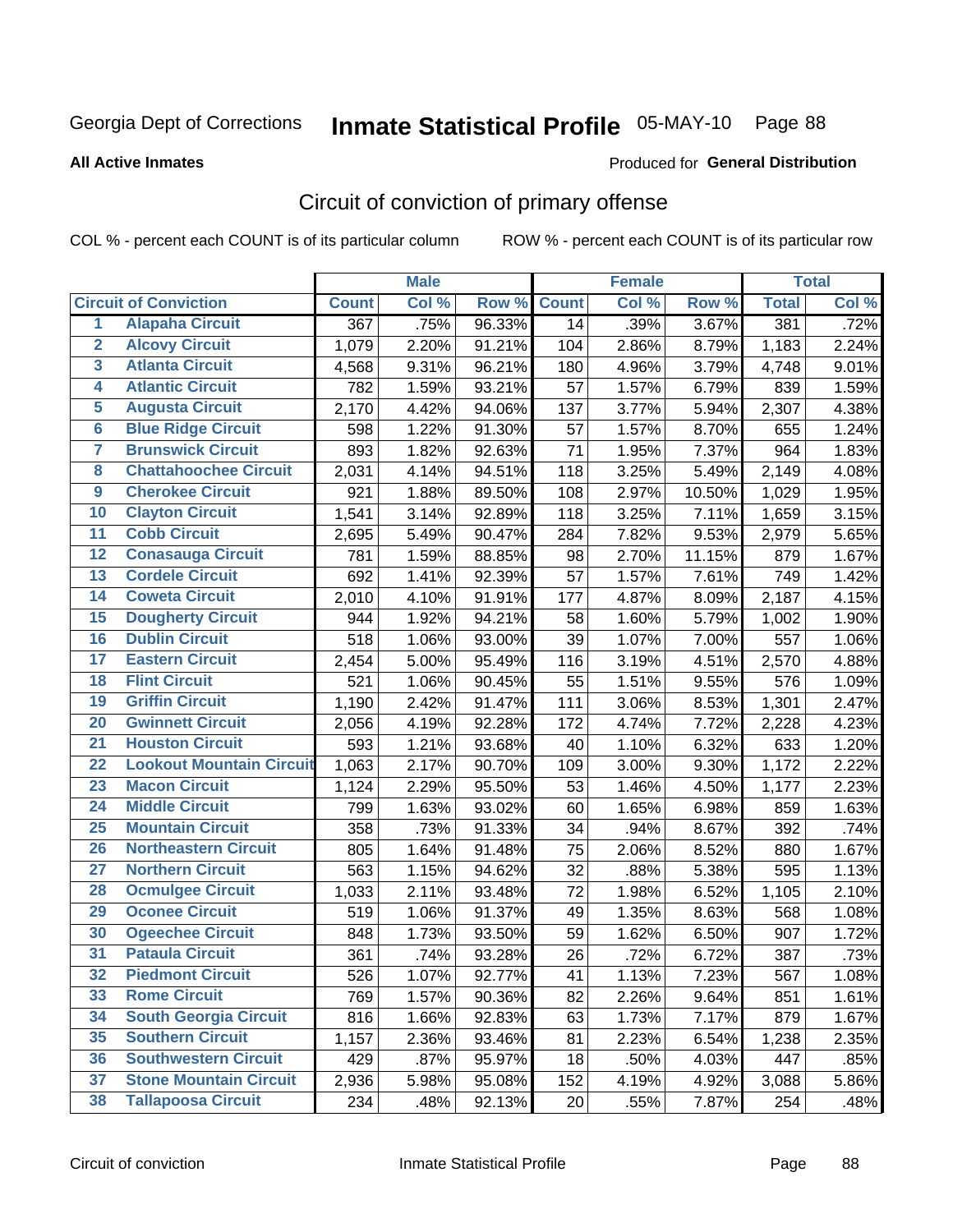# Inmate Statistical Profile 05-MAY-10 Page 89

**All Active Inmates** 

### **Produced for General Distribution**

## Circuit of conviction of primary offense

COL % - percent each COUNT is of its particular column

|                                   |              | <b>Male</b> |        |              | <b>Female</b> |        |              | <b>Total</b> |
|-----------------------------------|--------------|-------------|--------|--------------|---------------|--------|--------------|--------------|
| <b>Circuit of Conviction</b>      | <b>Count</b> | Col %       | Row %  | <b>Count</b> | Col %         | Row %  | <b>Total</b> | Col %        |
| <b>Tifton Circuit</b><br>39       | 582          | 1.19%       | 95.25% | 29           | $.80\%$       | 4.75%  | 611          | 1.16%        |
| <b>Toombs Circuit</b><br>40       | 350          | .71%        | 95.37% | 17           | .47%          | 4.63%  | 367          | .70%         |
| <b>Waycross Circuit</b><br>41     | 797          | 1.62%       | 94.43% | 47           | 1.29%         | 5.57%  | 844          | 1.60%        |
| <b>Western Circuit</b><br>42      | 452          | .92%        | 94.36% | 27           | .74%          | 5.64%  | 479          | .91%         |
| <b>Rockdale Circuit</b><br>43     | 451          | .92%        | 91.11% | 44           | 1.21%         | 8.89%  | 495          | .94%         |
| <b>Douglas Circuit</b><br>44      | 1,133        | 2.31%       | 90.57% | 118          | 3.25%         | 9.43%  | 1,251        | 2.37%        |
| <b>Appalachian Circuit</b><br>45  | 315          | .64%        | 93.20% | 23           | .63%          | 6.80%  | 338          | .64%         |
| <b>Enotah Circuit</b><br>46       | 331          | .67%        | 88.50% | 43           | 1.18%         | 11.50% | 374          | .71%         |
| <b>Bell-Forsyth Circuit</b><br>47 | 294          | $.60\%$     | 89.36% | 35           | .96%          | 10.64% | 329          | .62%         |
| <b>Towaliga Circuit</b><br>48     | 367          | .75%        | 92.44% | 30           | .83%          | 7.56%  | 397          | .75%         |
| <b>Paulding Circuit</b><br>49     | 257          | .52%        | 92.11% | 22           | .61%          | 7.89%  | 279          | .53%         |
| <b>Total Rported</b>              | 49,073       | 100%        | 93.11% | 3,632        | 100%          | 6.89%  | 52,705       | 100%         |

| rted<br>NO1 | $\mathbf{c}$<br>oo | . .<br>" | 10C<br>l va |
|-------------|--------------------|----------|-------------|
| $\sim$      | 49,159             | 3,654    | 52.813      |

| M | . | -----<br>oг | ----<br>пLс |
|---|---|-------------|-------------|
|   |   | <b>OUNN</b> |             |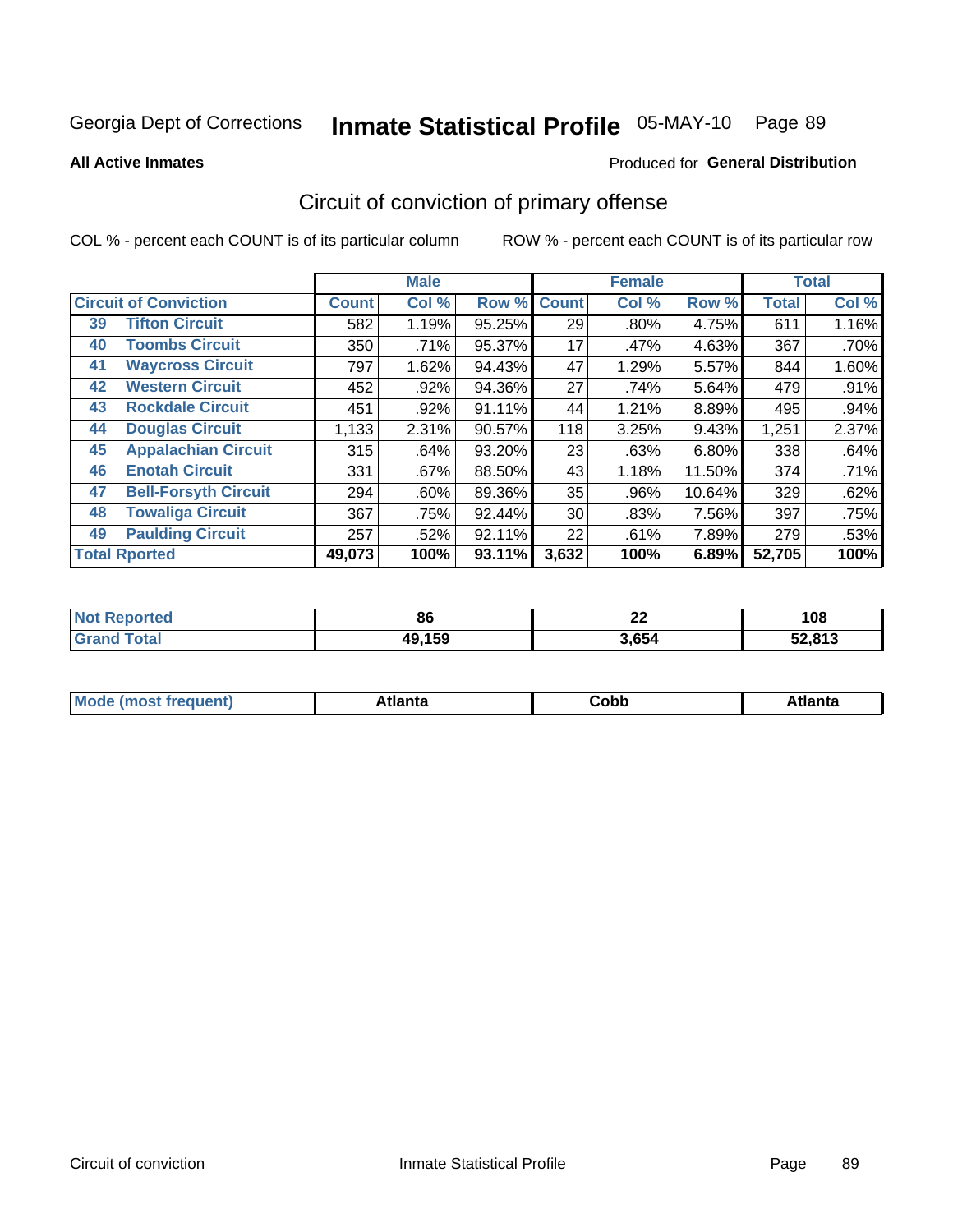# Inmate Statistical Profile 05-MAY-10 Page 90

### **All Active Inmates**

### Produced for General Distribution

## Years served (jail + prison) in this incarceration

COL % - percent each COUNT is of its particular column

|                       |              | <b>Male</b> |         |                | <b>Female</b> |                  |              | <b>Total</b> |
|-----------------------|--------------|-------------|---------|----------------|---------------|------------------|--------------|--------------|
| <b>Years Served</b>   | <b>Count</b> | Col %       | Row %   | <b>Count</b>   | Col %         | Row <sup>%</sup> | <b>Total</b> | Col%         |
| Less than one year    | 8,180        | 16.66%      | 88.33%  | 1,081          | 29.61%        | 11.67%           | 9,261        | 17.56%       |
| 1 to 1.99 years       | 9,842        | 20.05%      | 90.52%  | 1,031          | 28.24%        | 9.48%            | 10,873       | 20.61%       |
| 2 to 2.99 years       | 7,030        | 14.32%      | 93.62%  | 479            | 13.12%        | 6.38%            | 7,509        | 14.24%       |
| 3 to 3.99 years       | 4,407        | 8.98%       | 94.33%  | 265            | 7.26%         | 5.67%            | 4,672        | 8.86%        |
| 4 to 4.99 years       | 3,053        | 6.22%       | 94.99%  | 161            | 4.41%         | 5.01%            | 3,214        | 6.09%        |
| 5 to 5.99 years       | 2,064        | 4.20%       | 96.00%  | 86             | 2.36%         | 4.00%            | 2,150        | 4.08%        |
| 6 to 6.99 years       | 1,808        | 3.68%       | 95.66%  | 82             | 2.25%         | 4.34%            | 1,890        | 3.58%        |
| 7 to 7.99 years       | 1,680        | 3.42%       | 95.73%  | 75             | 2.05%         | 4.27%            | 1,755        | 3.33%        |
| 8 to 8.99 years       | 1,429        | 2.91%       | 95.71%  | 64             | 1.75%         | 4.29%            | 1,493        | 2.83%        |
| 9 to 9.99 years       | 1,368        | 2.79%       | 96.34%  | 52             | 1.42%         | 3.66%            | 1,420        | 2.69%        |
| 10 to 10.99 years     | 997          | 2.03%       | 95.59%  | 46             | 1.26%         | 4.41%            | 1,043        | 1.98%        |
| 11 to 11.99 years     | 899          | 1.83%       | 95.74%  | 40             | 1.10%         | 4.26%            | 939          | 1.78%        |
| 12 to 12.99 years     | 901          | 1.84%       | 97.09%  | 27             | 0.74%         | 2.91%            | 928          | 1.76%        |
| 13 to 13.99 years     | 864          | 1.76%       | 96.97%  | 27             | 0.74%         | 3.03%            | 891          | 1.69%        |
| 14 to 14.99 years     | 713          | 1.45%       | 97.27%  | 20             | 0.55%         | 2.73%            | 733          | 1.39%        |
| 15 to 15.99 years     | 578          | 1.18%       | 96.66%  | 20             | 0.55%         | 3.34%            | 598          | 1.13%        |
| 16 to 16.99 years     | 550          | 1.12%       | 96.15%  | 22             | 0.60%         | 3.85%            | 572          | 1.08%        |
| 17 to 17.99 years     | 435          | 0.89%       | 97.10%  | 13             | 0.36%         | 2.90%            | 448          | 0.85%        |
| 18 to 18.99 years     | 414          | 0.84%       | 96.96%  | 13             | 0.36%         | 3.04%            | 427          | 0.81%        |
| 19 to 19.99 years     | 346          | 0.70%       | 96.92%  | 11             | 0.30%         | 3.08%            | 357          | 0.68%        |
| 20 to 20.99 years     | 255          | 0.52%       | 96.59%  | 9              | 0.25%         | 3.41%            | 264          | 0.50%        |
| 21 to 21.99 years     | 209          | 0.43%       | 97.66%  | 5              | 0.14%         | 2.34%            | 214          | 0.41%        |
| 22 to 22.99 years     | 191          | 0.39%       | 95.50%  | 9              | 0.25%         | 4.50%            | 200          | 0.38%        |
| 23 to 23.99 years     | 152          | 0.31%       | 98.70%  | $\overline{c}$ | 0.05%         | 1.30%            | 154          | 0.29%        |
| 24 to 24.99 years     | 141          | 0.29%       | 97.92%  | 3              | 0.08%         | 2.08%            | 144          | 0.27%        |
| 25 to 25.99 years     | 105          | 0.21%       | 97.22%  | 3              | 0.08%         | 2.78%            | 108          | 0.20%        |
| 26 to 26.99 years     | 93           | 0.19%       | 98.94%  | $\mathbf{1}$   | 0.03%         | 1.06%            | 94           | 0.18%        |
| 27 to 27.99 years     | 58           | 0.12%       | 98.31%  | $\mathbf 1$    | 0.03%         | 1.69%            | 59           | 0.11%        |
| 28 to 28.99 years     | 70           | 0.14%       | 100.00% |                |               |                  | 70           | 0.13%        |
| 29 to 29.99 years     | 40           | 0.08%       | 97.56%  | $\mathbf{1}$   | 0.03%         | 2.44%            | 41           | 0.08%        |
| Thirty + years        | 222          | 0.45%       | 99.11%  | $\overline{2}$ | 0.05%         | 0.89%            | 224          | 0.42%        |
| <b>Total Reported</b> | 49,094       | 100%        | 93.08%  | 3,651          | 100%          | 6.92%            | 52,745       | 100%         |

| <b>Not Reported</b> | 65     |       | 68     |  |
|---------------------|--------|-------|--------|--|
| <b>Grand Total</b>  | 49,159 | 3,654 | 52,813 |  |
|                     |        |       |        |  |
| Mean<br>(average)   | 5.28   | 3.19  | 5.13   |  |
| .                   | - - -  | .     | $  -$  |  |

| N                    | J.LU               | J. IJ              | J.IJ                  |  |
|----------------------|--------------------|--------------------|-----------------------|--|
| Median (middle)      | 2.91               | 1.68               | 2.79                  |  |
| Mode (most frequent) | Less than one year | Less than one year | Less than one<br>vear |  |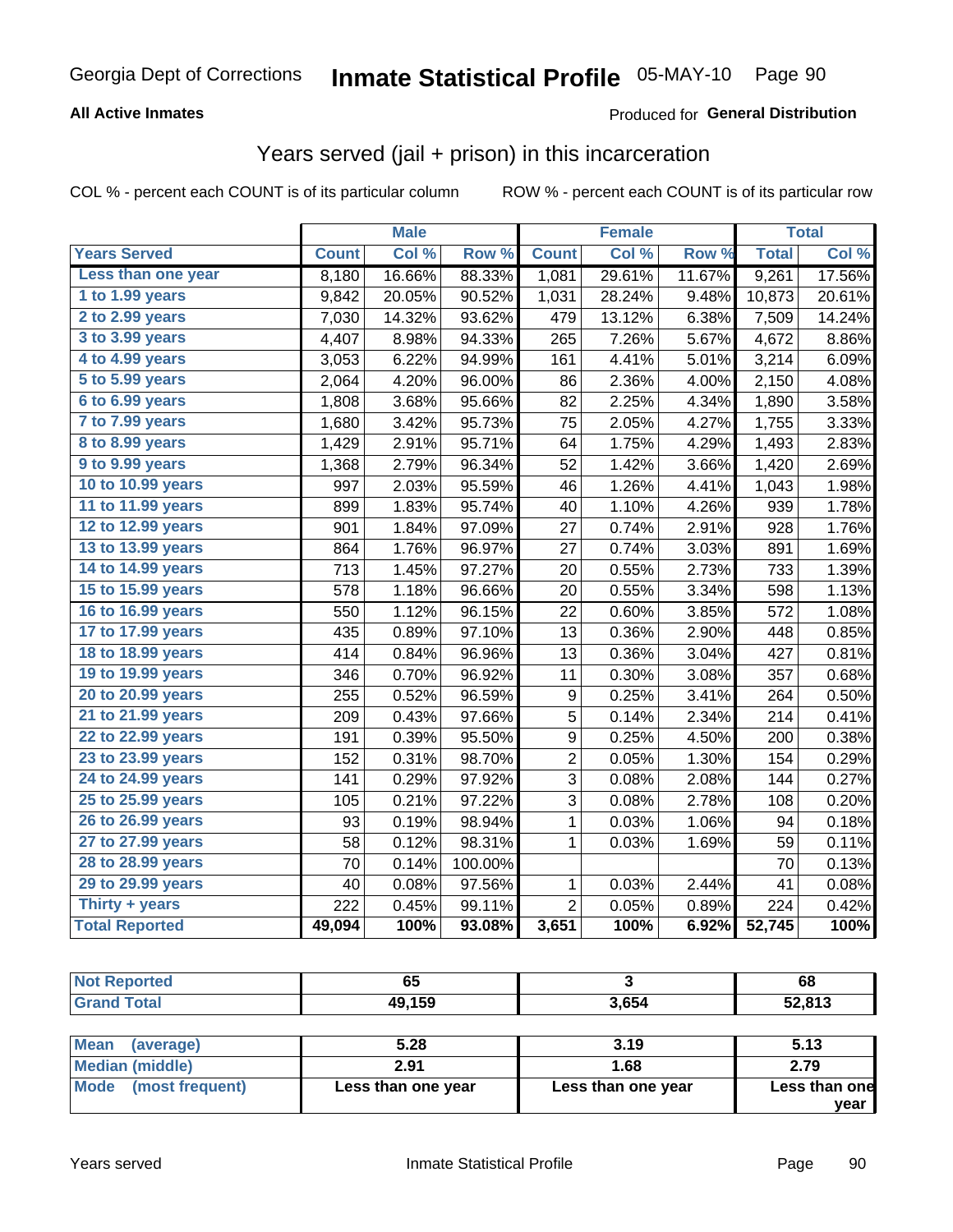# Inmate Statistical Profile 05-MAY-10 Page 91

### **All Active Inmates**

Produced for General Distribution

## Results of most recent HIV tests

COL % - percent each COUNT is of its particular column

|                         |              | <b>Male</b> |         |              | <b>Female</b> |          |              | <b>Total</b> |
|-------------------------|--------------|-------------|---------|--------------|---------------|----------|--------------|--------------|
| <b>HIV Test Results</b> | <b>Count</b> | Col %       | Row %I  | <b>Count</b> | Col %         | Row %    | <b>Total</b> | Col %        |
| <b>Positive</b>         | 843          | 1.76%       | 91.93%  | 74           | $2.07\%$      | 8.07%    | 917          | 1.78%        |
| <b>Negative</b>         | 47,132       | 98.22%      | 93.10%  | 3,495        | $97.93\%$     | $6.90\%$ | 50,627       | 98.20%       |
| <b>Indeterminate</b>    | 8            | 0.02%       | 100.00% |              |               |          |              | 0.02%        |
| <b>Refused</b>          |              | 0.01%       | 100.00% |              |               |          |              | 0.01%        |
| <b>Total Reported</b>   | 47,984       | 100%        | 93.08%  | 3,569        | 100%          | $6.92\%$ | 51,553       | 100.0%       |

| <b>Not</b>               | <b>175</b> | QF.   | 260, ا |
|--------------------------|------------|-------|--------|
| Reported                 | ,,         | οa    |        |
| <b>Total</b><br>⊺Grand ∶ | 49.159     | 3,654 | 52,813 |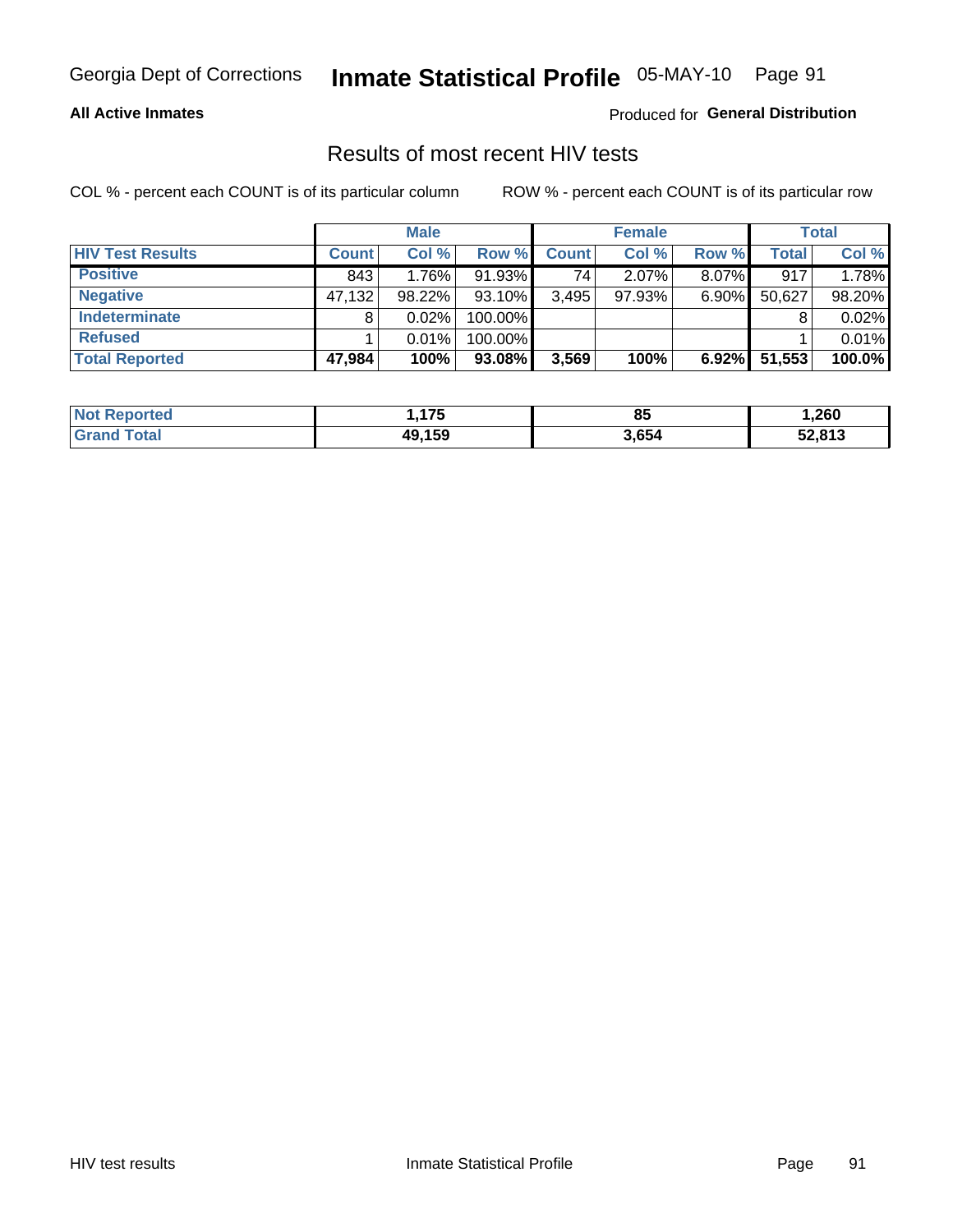# Inmate Statistical Profile 05-MAY-10 Page 92

### **All Active Inmates**

### Produced for General Distribution

## Results of most recent tuberculosis test

COL % - percent each COUNT is of its particular column

|                                  |              | <b>Male</b> |        |              | <b>Female</b> |          |              | Total  |
|----------------------------------|--------------|-------------|--------|--------------|---------------|----------|--------------|--------|
| <b>Tuberculosis Test Results</b> | <b>Count</b> | Col%        | Row %  | <b>Count</b> | Col %         | Row %    | <b>Total</b> | Col %  |
| <b>Positive on current test</b>  | 9.445        | 19.44%      | 97.76% | 216          | 5.99%         | 2.24%    | 9,661        | 18.51% |
| <b>Positive on previous test</b> | 239          | 0.49%       | 99.58% |              | 0.03%         | 0.42%    | 240          | 0.46%  |
| <b>Negative</b>                  | 38,892       | 80.06%      | 91.99% | 3,387        | $93.98\%$     | $8.01\%$ | 42.279       | 81.03% |
| <b>Total Reported</b>            | 48,576       | 100%        | 93.09% | 3,604        | 100%          | $6.91\%$ | 52,180       | 100%   |

| <b>Not Reported</b>     | 583    | 50    | 633    |
|-------------------------|--------|-------|--------|
| <b>Total</b><br>' Grand | 49,159 | 3,654 | 52,813 |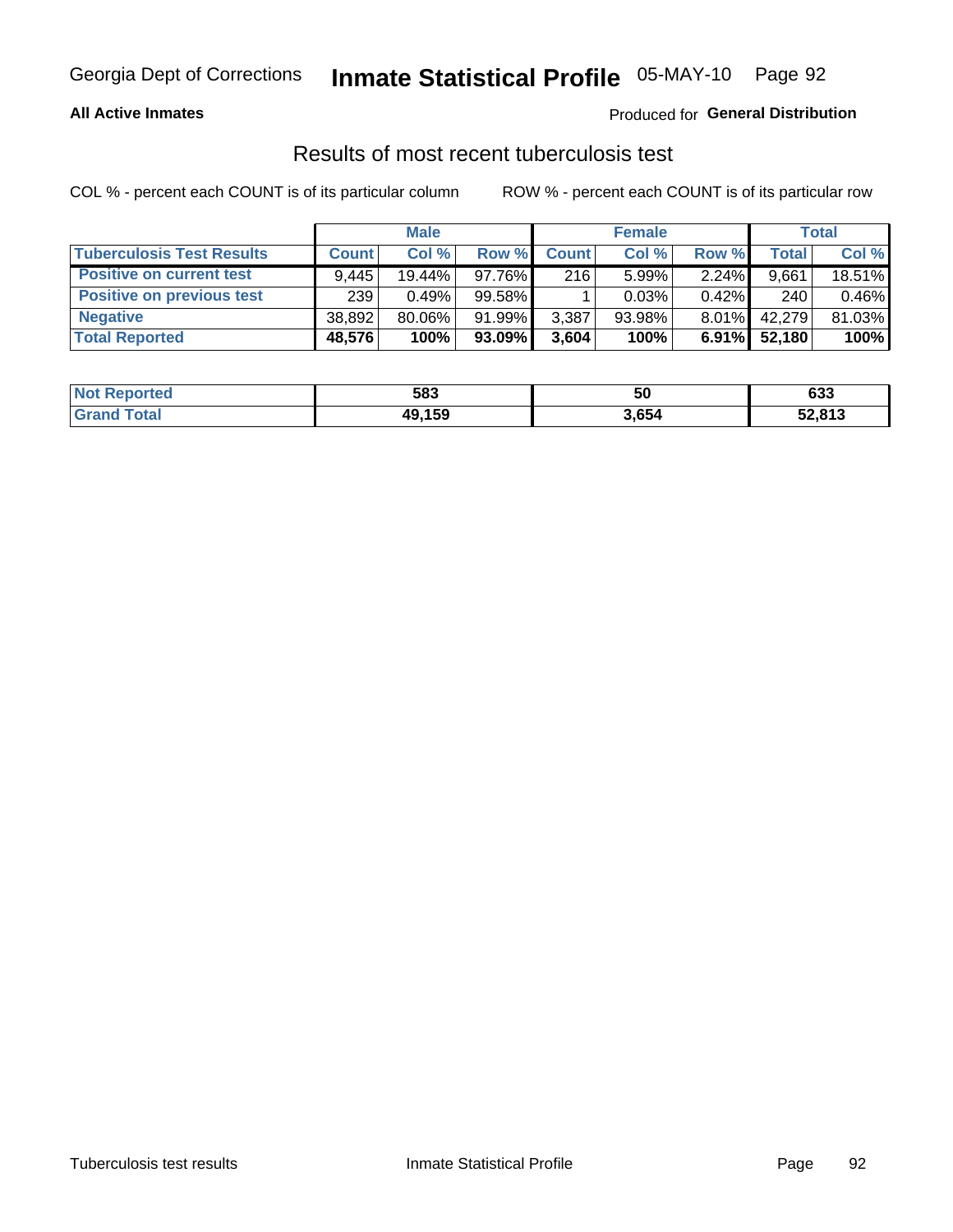## Georgia Dept of Corrections **Inmate Statistical Profile** 05-MAY-10 Page 93

### **All Active Inmates**

Produced for **General Distribution**

### Results of most recent syphilis test

COL % - percent each COUNT is of its particular column ROW % - percent each COUNT is of its particular row

|                                 | <b>Male</b>  |        |           | <b>Female</b> |           |          | Total   |        |
|---------------------------------|--------------|--------|-----------|---------------|-----------|----------|---------|--------|
| <b>Syphilis Test Results</b>    | <b>Count</b> | Col%   | Row %     | <b>Count</b>  | Col %     | Row %    | Total I | Col %  |
| <b>Positive on current test</b> | 732          | 1.54%  | 88.94%    | 91            | 2.56%     | 11.06%   | 823     | 1.61%  |
| <b>Negative</b>                 | 46.930       | 98.46% | 93.12%    | 3.470         | $97.44\%$ | $6.88\%$ | 50,400  | 98.39% |
| <b>Total Reported</b>           | 47,662       | 100%   | $93.05\%$ | 3,561         | 100%      | $6.95\%$ | 51,223  | 100%   |

| <b>Not Reported</b> | .497   | ດາ<br>ນວ | 1,590  |
|---------------------|--------|----------|--------|
| <b>Grand Total</b>  | 49,159 | 3,654    | 52,813 |